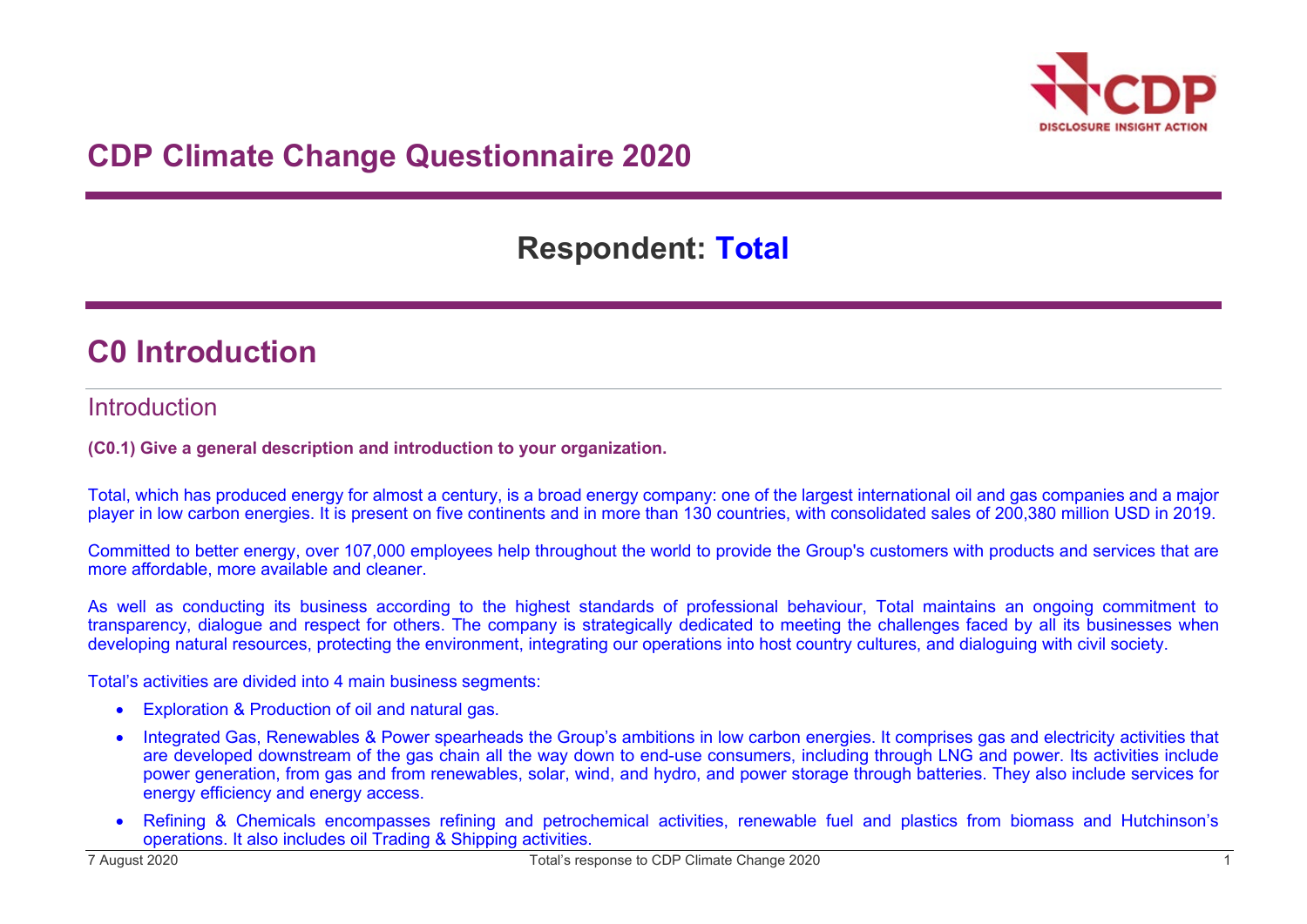• Marketing & Services includes worldwide supply and marketing activities mainly of oil products and services, but also of renewables incorporated in oil products, and of gas used for mobility.

The Group integrates climate into its strategy, considering an evolution of the energy markets in line with the challenges of climate change. Total establishes its strategy and long-term price trajectory taking into account the IEA's well below 2°C Sustainable Development Scenario. This strategy is based on four pillars:

- expanding along the natural gas value chain;
- developing profitable low-carbon electricity businesses;
- focusing on oil assets with a low breakeven point;
- investing in technologies and businesses that contribute to carbon neutrality.

Total's ambition is to get to net-zero emissions by 2050, together with society, for its global business across its production and energy products used by its customers. It aims at reducing the carbon intensity of the energy mix that the Group offers to its customers and thus to contribute to the evolution of market demand and society's energy transition.

Three major steps have been defined:

- Net zero emissions across Total's worldwide operations by 2050 or sooner (scope 1+2);
- Net zero emissions across all its production and energy products used by its customers in Europe (EU, Norway and UK) by 2050 or sooner (scope 1+2+3);
- 60% or more reduction in the average carbon intensity of energy products used worldwide by Total customers by 2050 (less than 27.5 gCO<sub>2</sub>/MJ) - with intermediate steps of 15% by 2030 and 35% by 2040 (scope  $1 + 2 + 3$ ).

Total acts on several complementary levels:

- on emissions, by first reducing emissions from its facilities (CO2 and methane), but also by advising its customers in reducing their emissions (electric mobility solutions, storage, energy efficiency consulting) and by developing carbon sinks (nature-based solutions or CCUS);
- on products, by developing energies with a lower carbon content, such as gas (including biogas and hydrogen), renewables and biofuels;
- on demand, by developing, for example, electric mobility or LNG as transport fuel.

Total intends to strengthen its involvement in the circular economy and implement a program of innovative responsible actions, particularly in the following areas: purchasing, waste management, new ranges of polymers, solarization of its own industrial sites and service stations and improved energy efficiency.

Total's challenge is to increase access to affordable energy to satisfy the needs of a growing population, while providing concrete solutions to help limit climate change and supplying its clients with an energy mix featuring a progressively decreasing carbon intensity. Total also acknowledges the growing pressure on natural resources, including water which has been identified as a priority in the group's environmental management and R&D efforts. The need to reduce water use from natural environments, to minimize Total's water dependency and to lower emissions to water in compliance with local, national and international regulations is thus clearly part of the Group's priorities.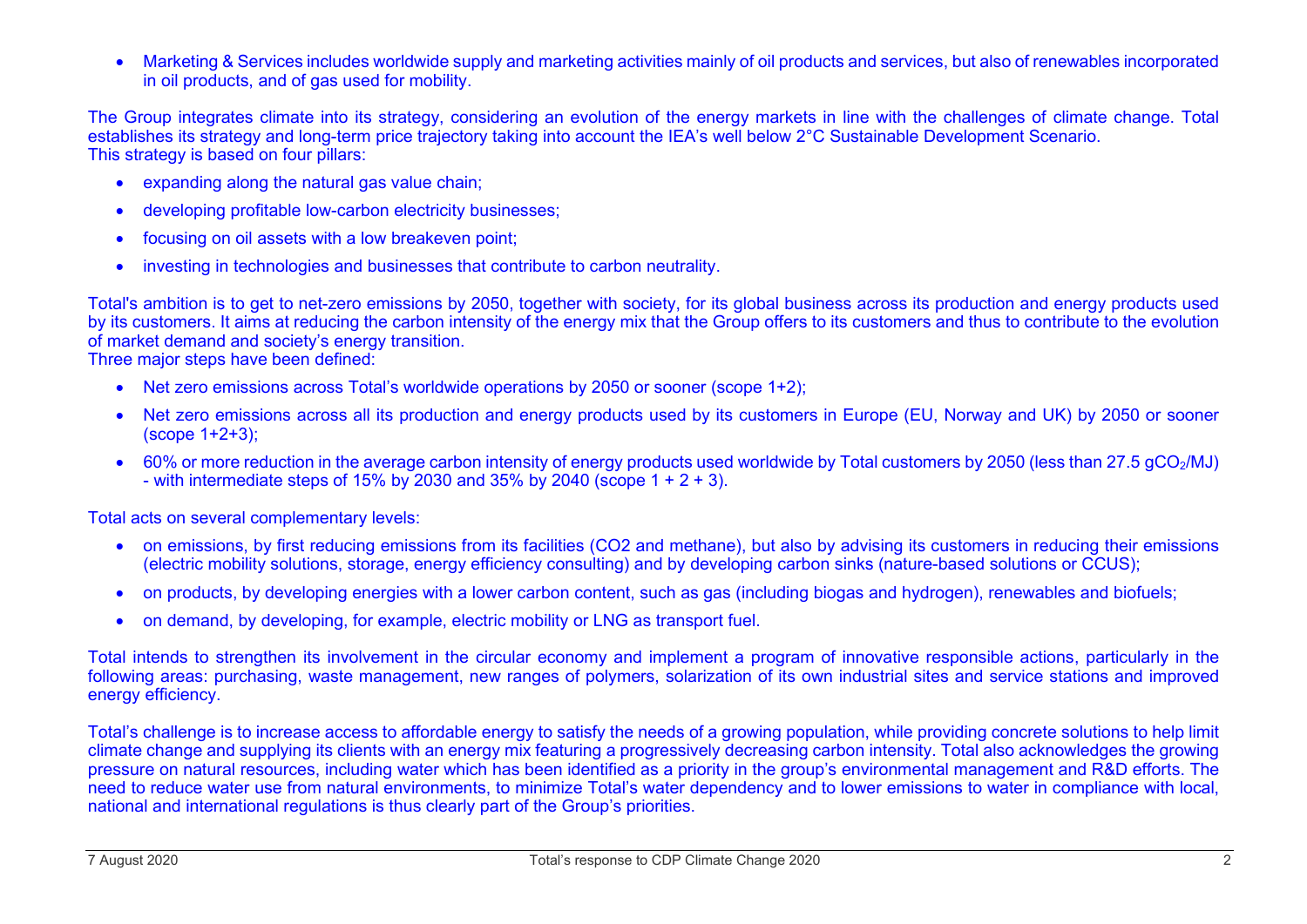**(C0.2) State the start and end date of the year for which you are reporting data.** 01/01/2019 – 31/12/2019

**Indicate if you are providing emissions date for past reporting years x** Yes, 2 years

**(C0.3) Select the countries/areas for which you will be supplying data.**

**(C0.4) Select the currency used for all financial information disclosed throughout your response.** USD (\$)

**(C0.5) Select the option that describes the reporting boundary for which climate-related impacts on your business are being reported. Note that this option should align with your chosen approach for consolidating your GHG inventory.**

**x** Operational control

## Organizational activities: Chemicals

#### **(C-CH0.7) Which part of the chemicals value chain does your organization operate in?**

#### **Bulk organic chemicals**

- **x** Lower Olefins (cracking)
- **x** Aromatics
- **x** Ethylene Oxide & Ethylene glycol
- **x** Ethanol
- **x** Methanol
- **x** Polymers
- Adipic acid

#### **Bulk inorganic chemicals**

- Ammonia
- Fertilizers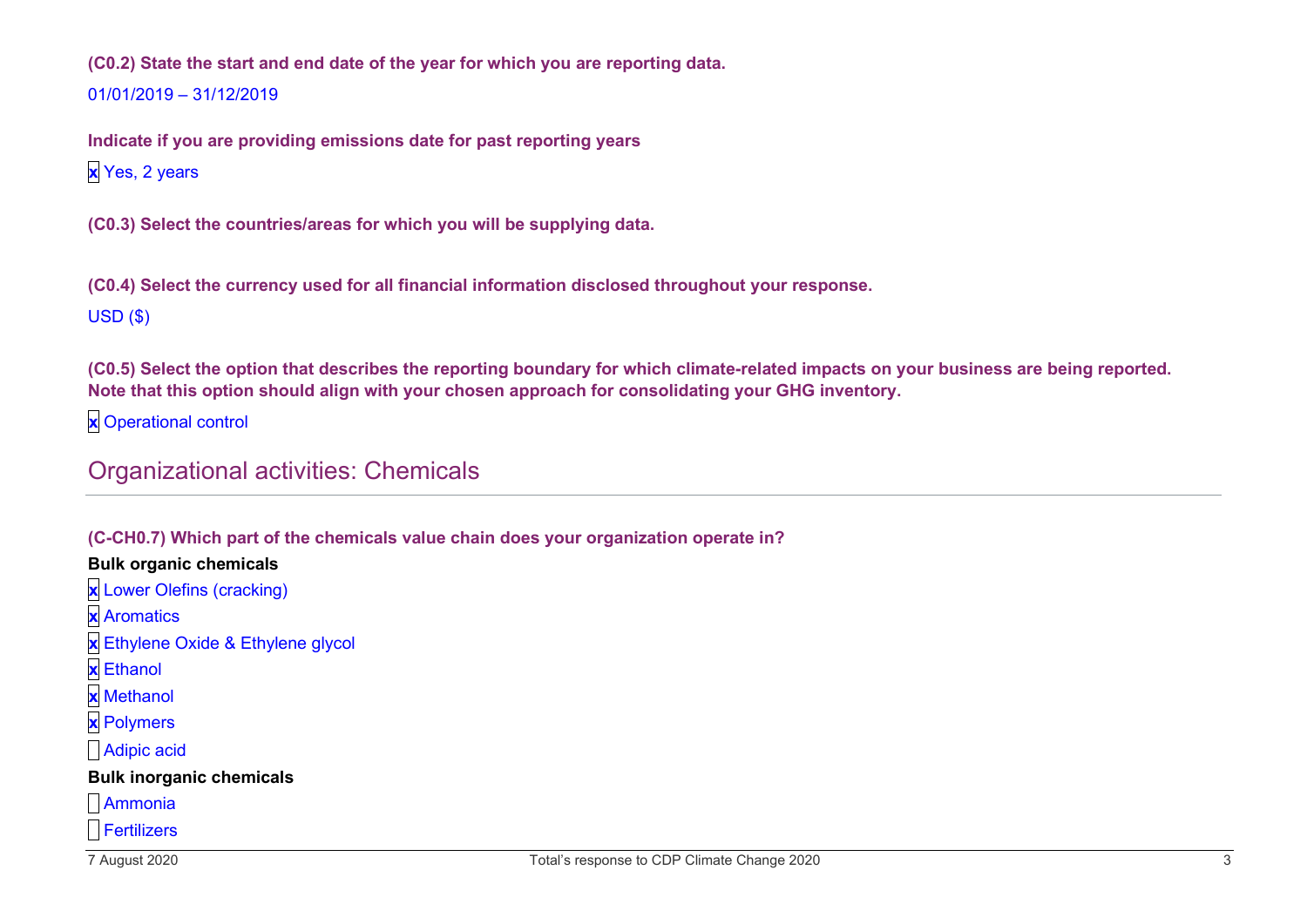Nitric acid Chlorine and Sodium hydroxide Carbon black Soda Ash **Titanium dioxide** Hydrogen Oxygen **D**Other industrial gasses **Other chemicals** Specialty chemicals

- **Specialty organic chemicals**
- **x** Other, please specify: **Rubber manufacturing**

## Organizational activities: Oil and Gas

#### **(C-OG0.7) Which part of the oil and gas value chain does your organization operate in?**

- **x** Upstream
- **x** Midstream
- **x** Downstream
- **x** Chemicals

Other divisions

**x** Biofuels

- **x** Grid electricity supply from gas
- **a** Grid electricity supply from coal
- **x** Grid electricity supply from renewables
- **x** Carbon capture and storage/utilization
- Coal mining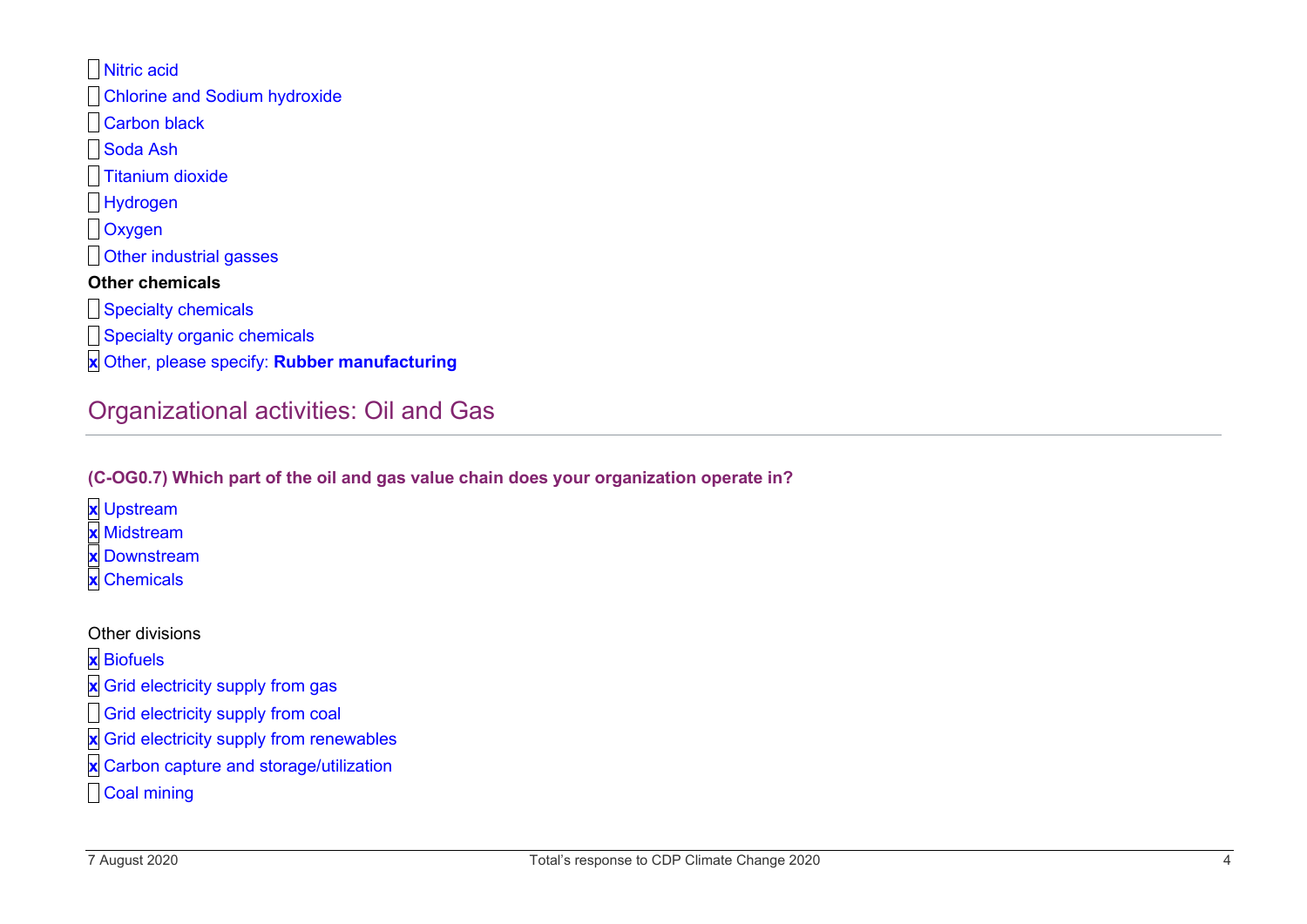# **C1 Governance**

## Board oversight

**(C1.1) Is there board-level oversight of climate-related issues within your organization?**

### **x** Yes

**(C1.1a) Identify the position(s) of the individual(s) on the board with responsibility for climate-related issues.**

| <b>Position of individual(s)</b> | <b>Please explain</b>                                                                                                                                                                                                                                                                                                                                                                                                                                                                                                                                                                                                                                                                                                                                                                                                                                                                                                                                                                                                                                                                                                                                                                                                                                                                                                                                                                                                                                                                                                                                                                        |
|----------------------------------|----------------------------------------------------------------------------------------------------------------------------------------------------------------------------------------------------------------------------------------------------------------------------------------------------------------------------------------------------------------------------------------------------------------------------------------------------------------------------------------------------------------------------------------------------------------------------------------------------------------------------------------------------------------------------------------------------------------------------------------------------------------------------------------------------------------------------------------------------------------------------------------------------------------------------------------------------------------------------------------------------------------------------------------------------------------------------------------------------------------------------------------------------------------------------------------------------------------------------------------------------------------------------------------------------------------------------------------------------------------------------------------------------------------------------------------------------------------------------------------------------------------------------------------------------------------------------------------------|
| <b>Board chair</b>               | The Chairman of the Board and CEO of Total, is responsible for climate change strategy at Group level for short, mid and long terms.<br>The chairman of the board is the highest level of the organization, and Group strategy is most significant for the success of the business,<br>this role has therefore been assigned the oversight of these most critical responsibilities, whereby climate-related issues are fully<br>integrated into. In 2016, Total's CEO took a decisive step by announcing the creation of a combined Strategy & Climate department in<br>order for climate, a global concern, to be fully integrated into the Group's overarching strategy. The Chairman ensures that the board<br>is informed of the market developments, the competitive environment and the main challenges facing the company, including climate<br>change. Climate change is at the heart of the Company's strategic vision. Total positions itself on high-growth low-carbon markets and<br>intends to offer customers an energy mix with a carbon intensity that shall gradually decrease. To accompany these changes, in 2018,<br>Total's CEO introduced a carbon intensity indicator for the energy products used by its customers, covering scope 1, 2 and 3 with a<br>reduction ambition for 2030 and 2040. In 2019, Total's CEO announced an absolute scope 1 and 2 emissions reduction target for the<br>Group operated oil & gas facilities.<br>In 2020, Total's CEO and board of Directors reviewed the Group ambition in the fight against climate change and decided to take |
|                                  | additional steps towards the Paris goals, with the ambition for Total to get to Net Zero by 2050 together with society, for its global<br>business across its production and energy products used by its customers (scope 1+2+3). This ambition was jointly prepared with<br>several institutional Investors as participants in Climate Action 100+.                                                                                                                                                                                                                                                                                                                                                                                                                                                                                                                                                                                                                                                                                                                                                                                                                                                                                                                                                                                                                                                                                                                                                                                                                                         |
| <b>Director on Board</b>         | The Board of Directors is a collegial body that determines the strategic direction of the Company and supervises the implementation<br>of this vision. With the exception of the powers and authority expressly reserved for shareholders and within the limits of the<br>Company's legal purpose, the Board may address any issue related to the Company's operation and make any decision concerning<br>the matters falling within its purview. Total's Board of Directors ensures that climate-related issues are incorporated into the Group's<br>strategy. Since 2008, these major issues for the Group have no longer been treated as one component of environmental risks, but<br>rather on an independent basis. The Board of Directors examines the Group's GHG emissions reduction targets and reviews its<br>performance on an annual basis. The Lead Independent Director ensures efficient governance of the company in accordance with<br>current practice, is the Chairwoman of the Governance and Ethics Committee, member of the Compensation Committee and<br>member of the Strategic & CSR Committee. In 2020, Total's Board of Directors reviewed the Group ambition in the fight against<br>climate change and decided to take additional steps towards the Paris goals, with a view for Total to get to Net Zero by 2050 together<br>with society, for its global business across its production and energy products used by its customers (scope 1+2+3).                                                                                                              |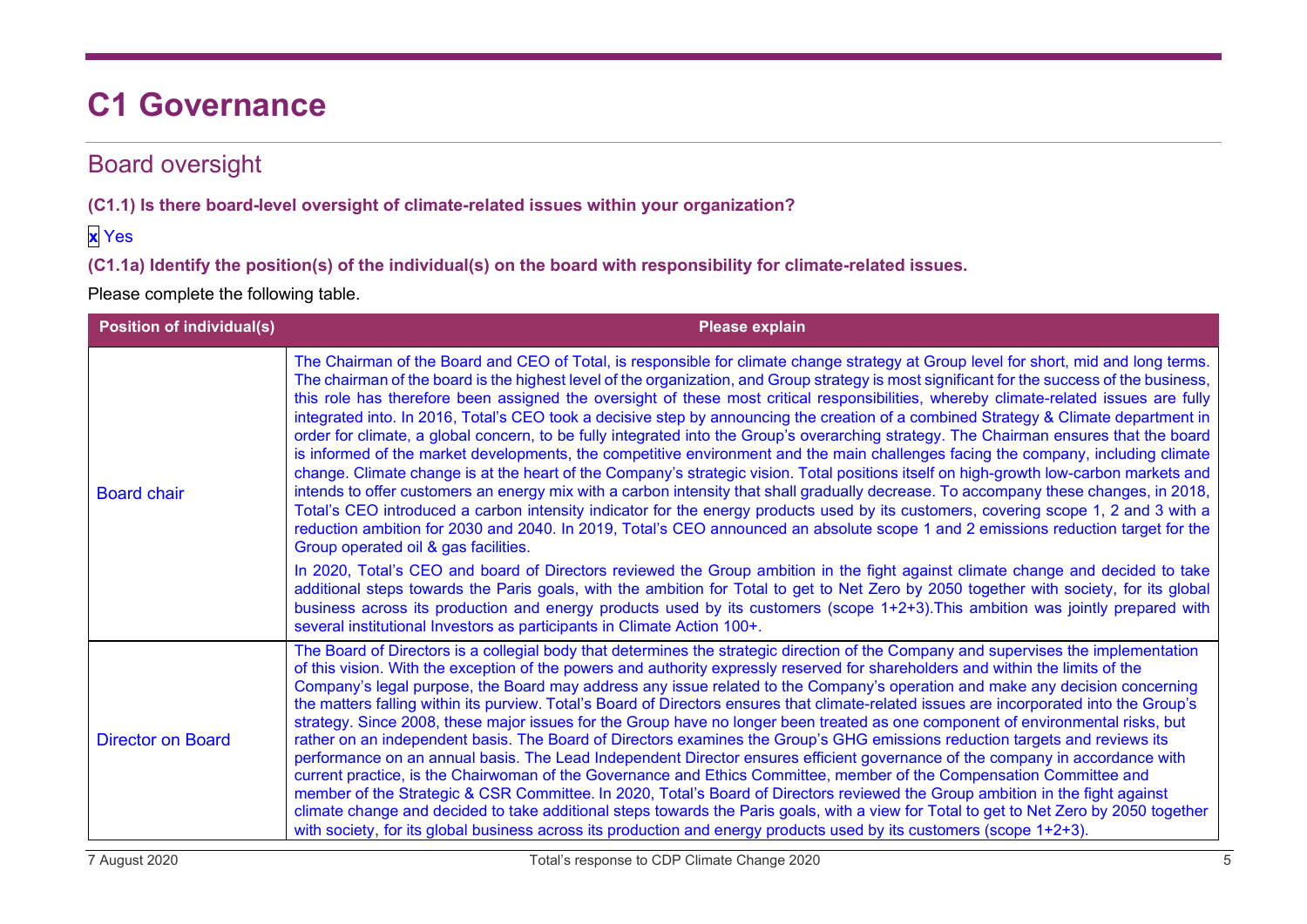| Frequency with which climate-related<br>issues are a scheduled agenda item | Governance mechanisms into which<br>climate-related issues are integrated                                                                                                                                                                                                                                         | Please explain                                                                                                                                                                                                                                                                                                                                                                                                                                                                                                                                                                                                                             |                                                                                                                                                                                                                                                                                                                                                              |
|----------------------------------------------------------------------------|-------------------------------------------------------------------------------------------------------------------------------------------------------------------------------------------------------------------------------------------------------------------------------------------------------------------|--------------------------------------------------------------------------------------------------------------------------------------------------------------------------------------------------------------------------------------------------------------------------------------------------------------------------------------------------------------------------------------------------------------------------------------------------------------------------------------------------------------------------------------------------------------------------------------------------------------------------------------------|--------------------------------------------------------------------------------------------------------------------------------------------------------------------------------------------------------------------------------------------------------------------------------------------------------------------------------------------------------------|
|                                                                            |                                                                                                                                                                                                                                                                                                                   | Reviewing and guiding strategy, Reviewing and guiding major plans of<br>action, Reviewing and guiding risk management policies, Reviewing and<br>guiding business plans:                                                                                                                                                                                                                                                                                                                                                                                                                                                                   |                                                                                                                                                                                                                                                                                                                                                              |
|                                                                            |                                                                                                                                                                                                                                                                                                                   | Every year, the Board of Directors reviews the main issues related to climate<br>change in the strategic outlook review of the Group's business segments, which<br>are presented by the respective general management structures.                                                                                                                                                                                                                                                                                                                                                                                                          |                                                                                                                                                                                                                                                                                                                                                              |
|                                                                            | • Reviewing and guiding strategy<br>• Reviewing and guiding major plans<br>of action<br>• Reviewing and guiding risk                                                                                                                                                                                              |                                                                                                                                                                                                                                                                                                                                                                                                                                                                                                                                                                                                                                            | In 2020, Total's Board of Directors reviewed the Group ambition in the fight<br>against climate change and decided to take additional steps towards the Paris<br>goals, with a view for Total to get to Net Zero by 2050 together with society, for its<br>global business across its production and energy products used by its customers<br>(scope 1+2+3). |
|                                                                            | management policies                                                                                                                                                                                                                                                                                               | Monitoring implementation and performance of objectives:                                                                                                                                                                                                                                                                                                                                                                                                                                                                                                                                                                                   |                                                                                                                                                                                                                                                                                                                                                              |
| Scheduled - some meetings                                                  | • Reviewing and guiding business<br>plans<br>• Monitoring implementation and<br>performance of objectives<br>• Overseeing major capital<br>expenditures, acquisitions and<br>divestitures<br>• Monitoring and overseeing<br>progress against goals and targets<br>for addressing climate-related<br><b>issues</b> |                                                                                                                                                                                                                                                                                                                                                                                                                                                                                                                                                                                                                                            | The Audit Committee does more specific work on the climatic and environmental<br>reporting processes in the review of the performance indicators published by<br>Total in its annual reports and audited by an independent third-party organization.                                                                                                         |
|                                                                            |                                                                                                                                                                                                                                                                                                                   | Monitoring and overseeing progress against goals and targets for addressing<br>climate-related issues:                                                                                                                                                                                                                                                                                                                                                                                                                                                                                                                                     |                                                                                                                                                                                                                                                                                                                                                              |
|                                                                            |                                                                                                                                                                                                                                                                                                                   | In 2016, the Compensation Committee decided to introduce changes to the variable<br>compensation of the Chairman and Chief Executive Officer to take better account<br>of the achievement of Corporate Societal Responsibility (CSR) and HSE targets.<br>The importance given to these aspects in the remuneration keeps growing, and the<br>Compensation Committee of the Board reviews these criteria every year. In 2019,<br>the Board decided to introduce a quantitative criterion on the reduction of<br>greenhouse gas emissions of the Group's operated Oil & Gas facilities to the CEO<br>and 300 executive officer remuneration. |                                                                                                                                                                                                                                                                                                                                                              |
|                                                                            |                                                                                                                                                                                                                                                                                                                   |                                                                                                                                                                                                                                                                                                                                                                                                                                                                                                                                                                                                                                            |                                                                                                                                                                                                                                                                                                                                                              |
|                                                                            |                                                                                                                                                                                                                                                                                                                   | All these points of information and decisions were made during programmed<br>Board's meetings along the year in 2019.                                                                                                                                                                                                                                                                                                                                                                                                                                                                                                                      |                                                                                                                                                                                                                                                                                                                                                              |

### **(C1.1b) Provide further details on the board's oversight of climate-related issues.**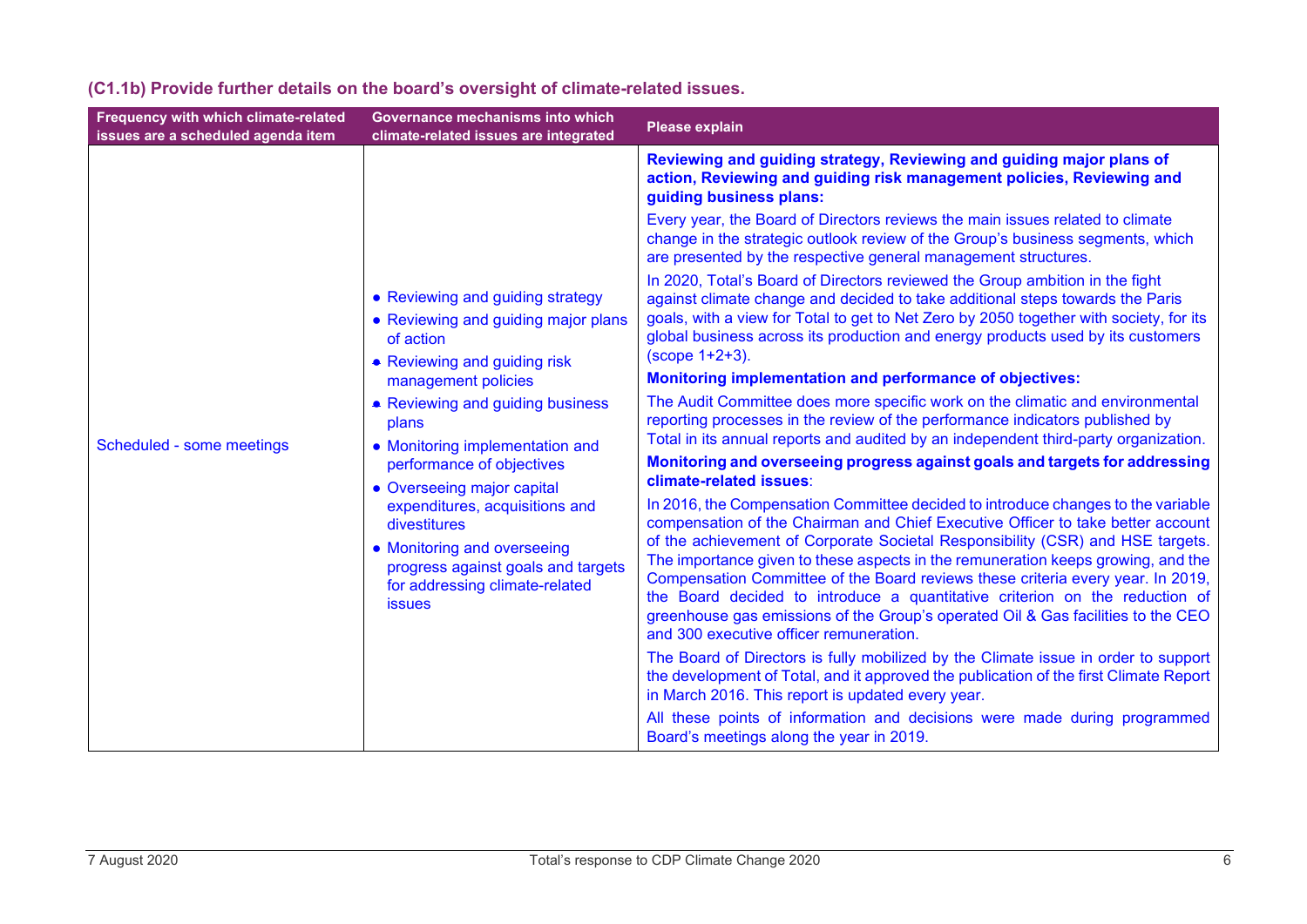**(C1.2) Provide the highest-level management position(s) or committee(s) with responsibility for climate-related issues (do not include any names).**

| Name of the position(s) and/or<br>committee(s)                                      | <b>Responsibility</b>                                               | Frequency of reporting to the board<br>on climate-related issues |
|-------------------------------------------------------------------------------------|---------------------------------------------------------------------|------------------------------------------------------------------|
| <b>Chief Executive Officer (CEO)</b>                                                | Both assessing and managing climate-related risks and opportunities | <b>More frequently than quarterly</b>                            |
| Other C-Suite Officer, please specify:<br><b>President Strategy&amp; Innovation</b> | Both assessing and managing climate-related risks and opportunities | Annually                                                         |
| <b>Risk committee</b>                                                               | Both assessing and managing climate-related risks and opportunities | Annually                                                         |
| <b>Chief Financial Officer (CFO)</b>                                                | Both assessing and managing climate-related risks and opportunities | Annualy                                                          |

#### **(C1.2a) Describe where in the organizational structure this/these position(s) and/or committees lie, what their associated responsibilities are, and how climate-related issues are monitored (do not include the names of individuals).**

Total's Chairman and Chief Executive Officer deploys the Group's climate strategy in keeping with the long-term strategic guidelines defined by the Board of Directors. The chairman of the board is the highest level of the organization, and Group strategy is most significant for the success of the business, this role has therefore been assigned the oversight of these most critical responsibilities, whereby climate-related issues are fully integrated into. In 2016, Total's CEO took a decisive step by announcing the creation of a combined Strategy & Climate department in order for climate, a global concern, to be fully integrated into the Group's overarching strategy. The Charmain and CEO ensures that the board is informed of the market developments, the competitive environment and the main challenges facing the company, including climate change. The board of Directors examines climate change risks and opportunities during the strategic outlook review of the Group's business segments. In 2020, Total's Chairman and CEO, and board of Directors reviewed the achievements and ambitions of the Group in the fight against climate change and decided to take additional steps towards the Paris goals, with the ambition to get to Net Zero by 2050 together with society, for its global business across its production and energy products used by its customers (scope 1+2+3).This ambition was jointly prepared with several institutional Investors as participants in Climate Action 100+.

General Management calls on the President Strategy & Climate, who is the highest-ranking person in the organization with a day-to-day responsibility for issues related to climate change. In particular, this includes the development of the climate road map for the Group, its implementation and the definition of greenhouse targets and ambitions. He reports directly to the President Strategy & Innovation, who sits on Total's Executive Committee.

The Executive Committee relies on the work done by the Group Risk Management Committee to have a map of the climate-related risks to which the Group is exposed, and to make sure that the risk management measures in place are efficient. Since 2006, the Group Risk Management Committee is chaired by a member of the Executive Committee, the Group's Chief Financial Officer, and includes the Senior Vice Presidents of the corporate functions together with the chief administrative officers or chief financial officers of the business segments. The Chief Financial Officer attends all meetings of the Board of Directors' Audit Committee, thus strengthening the link between the Group Risk Management and the Audit Committee. Moreover, the Risk Committee (CORISK) assesses investment projects, the risks and the corresponding climate-related issues (flaring, greenhouse gas emissions, sensitivity to CO<sub>2</sub> prices) before they are presented to the Executive Committee. Monitoring processes are implemented at different levels of the Group's organisation.

Finally, the Climate Vice President chairs the Climate-Energy steering committee, which includes cross-cutting corporate functions and representatives of Strategy and HSE management from the various business segments. The mission of this committee consists of structuring the Group's approach to the climate, and in particular of:

• developing and periodically adjusting the Group's climate-energy roadmap;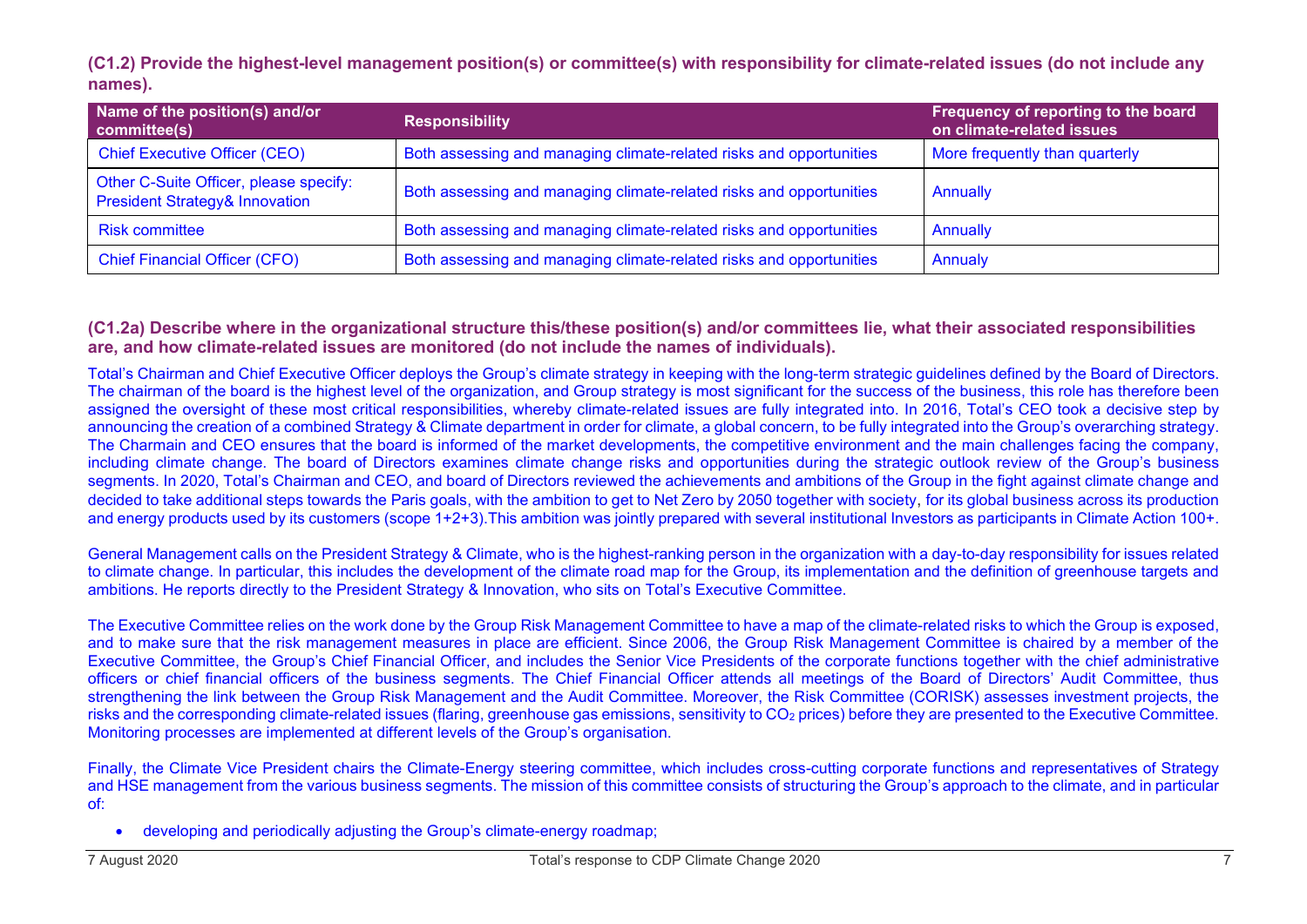- proposing the targets that the Group sets itself (in terms of energy efficiency, GHG emission reductions, etc.);
- keeping a watch of the existing or emerging  $CO<sub>2</sub>$  markets;
- initiating or driving the technological roadmaps corresponding to these subjects (energy efficiency, capture and storage of CO<sub>2</sub>, for example).

## Employee incentives

#### **(C1.3) Do you provide incentives for the management of climate-related issues, including the attainment of targets?**

Please complete the following table.

| <b>Provide incentives for the management</b><br>of climate-related issues | <b>Comment</b>                                                                                                                                                                                                                                                                                                                                                                                                                                                                                                                                                                                                                                                                                                                                                                                      |
|---------------------------------------------------------------------------|-----------------------------------------------------------------------------------------------------------------------------------------------------------------------------------------------------------------------------------------------------------------------------------------------------------------------------------------------------------------------------------------------------------------------------------------------------------------------------------------------------------------------------------------------------------------------------------------------------------------------------------------------------------------------------------------------------------------------------------------------------------------------------------------------------|
| Yes                                                                       | The Board of Directors' strong focus on climate issues is reflected, among other things, in changes in the Chairman<br>and CEO's compensation. Since 2013, a Corporate Social Responsibility (CSR) performance criterion has been added<br>for the attribution of the CEO's variable remuneration. The CSR performance is based on the achievement of targets<br>for carbon emissions, energy efficiency, Total's position in the rankings published by non-financial rating agencies, the<br>integration of climate into the Group's strategy as well as the reputation in the domain of CSR. In 2019 a quantitative<br>criterion on the reduction of greenhouse gas emissions of the Group's operated Oil & Gas facilities has been added to<br>the CEO and 300 executive officers' remuneration. |

#### **(C1.3a) Provide further details on the incentives provided for the management of climate-related issues (do not include the names of individuals).**

| <b>Entitled to incentive</b>   | <b>Types of</b><br><i>incentive</i> | <b>Activity</b><br>incentivized         | <b>Comment</b>                                                                                                                                                                                                                                                                                                                                                                                           |
|--------------------------------|-------------------------------------|-----------------------------------------|----------------------------------------------------------------------------------------------------------------------------------------------------------------------------------------------------------------------------------------------------------------------------------------------------------------------------------------------------------------------------------------------------------|
| <b>Board Chair</b>             | <b>Monetary</b><br>reward           | <b>Emissions</b><br>reduction<br>target | Board Chairman and CEO: In 2013, the Board of Directors of Total decided to add a criterion for the<br>attribution of the CEO's variable remuneration portion, based on the Corporate Social Responsibility<br>(CSR) performance for the determination of the personal contribution made by the CEO.<br>In 2015, the portion relating to the HSE/CSR performance criteria was set at a maximum of 16% of |
| <b>Board / Executive Board</b> | Non-monetary<br>reward              | <b>Emissions</b><br>reduction<br>target | CEO's base salary. In 2016-2017, this HSE/CSR performance portion increased to 30%, with 20%<br>tied to safety performance and 10% to CSR performance. In 2018, CSR performance portion raised<br>from $10\%$ to $15\%$ .<br>The CSR performance is based on the achievement of targets for carbon emissions, energy                                                                                     |
| Corporate executive<br>team    | <b>Monetary</b><br>reward           | <b>Emissions</b><br>reduction<br>target | efficiency, Total's position in the rankings published by non-financial rating agencies, the integration<br>of climate into the Group's strategy as well as the reputation in the domain of CSR.                                                                                                                                                                                                         |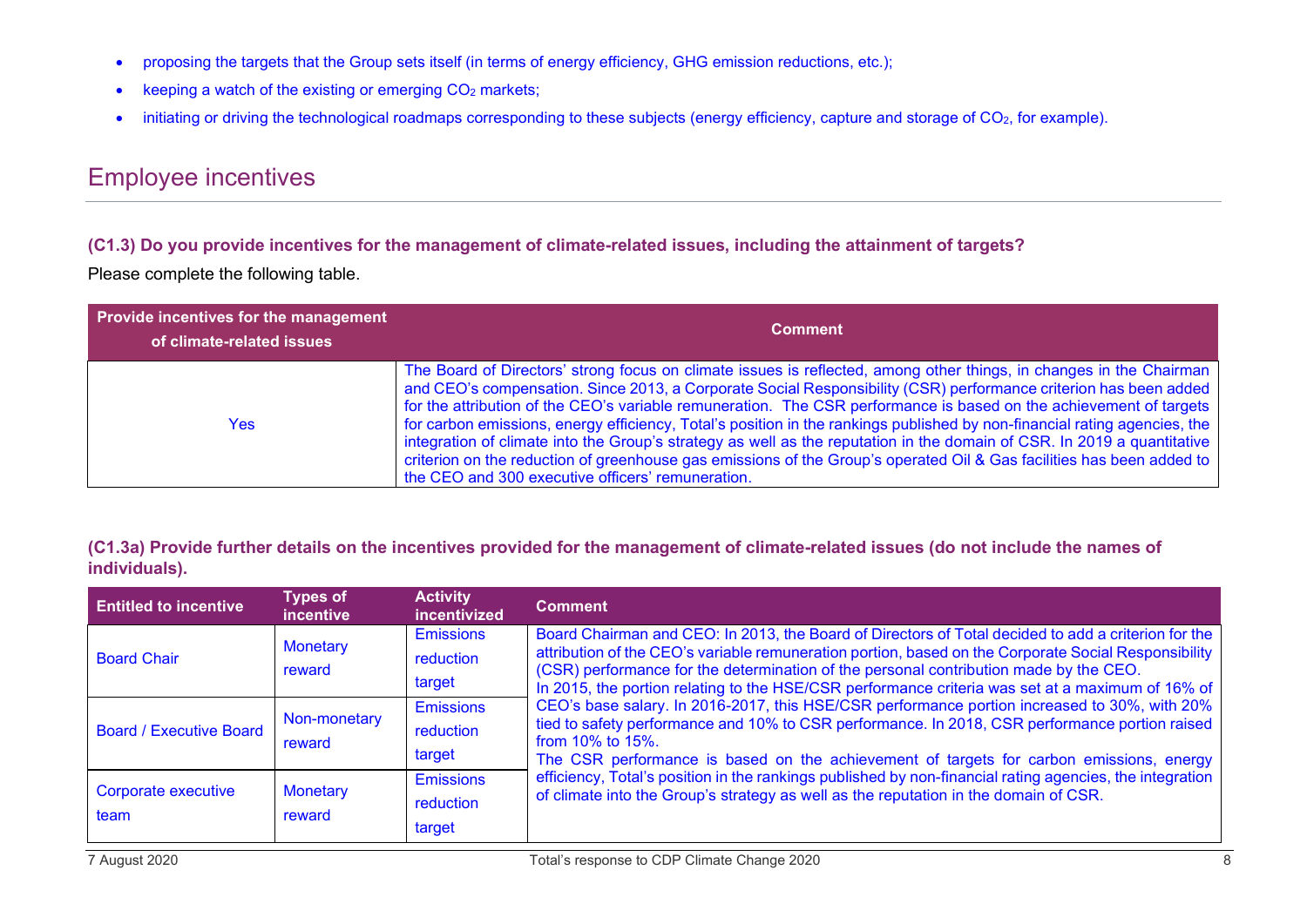| <b>Entitled to incentive</b>                   | <b>Types of</b><br>incentive | <b>Activity</b><br>incentivized         | <b>Comment</b>                                                                                                                                                                                                                                                                                                                                                                                                                                                    |
|------------------------------------------------|------------------------------|-----------------------------------------|-------------------------------------------------------------------------------------------------------------------------------------------------------------------------------------------------------------------------------------------------------------------------------------------------------------------------------------------------------------------------------------------------------------------------------------------------------------------|
| <b>Chief Financial Officer</b><br>(CFO)        | <b>Monetary</b><br>reward    | <b>Emissions</b><br>reduction<br>target | In 2019, the Board decided to introduce a quantitative criterion on the reduction of greenhouse gas<br>emissions of the Group's operated Oil & Gas facilities to the CEO and 300 executive officers<br>remuneration, given the stated objective of reducing them from 46 Mt CO2e in 2015 to less than 40<br>Mt CO2e in 2025. The maximum weighting of this criterion is 10% of the CEO's base salary (see                                                         |
| <b>Executive officer</b>                       | <b>Monetary</b><br>reward    | <b>Emissions</b><br>reduction<br>target | Total's 2019 Universal Registration Document, p. 184-189).<br>Executive officers are generally incentivized on their ability to communicate on climate change<br>issues, whereas business unit managers and facility managers are incentivized on the achievement<br>to meet emission reduction targets.                                                                                                                                                          |
| <b>Business unit manager</b>                   | <b>Monetary</b><br>reward    | <b>Emissions</b><br>reduction<br>target | Total's remuneration system for management and senior executives comprises a variable<br>component, which is linked to individual performance and the achievement of individually agreed<br>performance targets. Depending on the responsibilities, individual targets of Total management<br>relate to environmental or climate related issues (e.g. refinery and plant managers). Employee                                                                      |
| <b>Facilities manager</b>                      | <b>Monetary</b><br>reward    | <b>Energy</b><br>reduction<br>target    | performance is assessed in a compulsory annual appraisal review.<br>Total's HSE performance recognition policy is used by Total managers throughout the Group. This<br>HSE performance recognition policy was designed to drive improvement in three areas:                                                                                                                                                                                                       |
| Environment /<br><b>Sustainability manager</b> | <b>Monetary</b><br>reward    | <b>Emissions</b><br>reduction<br>target | How management exercises its HSE responsibilities.<br>How individual performance is rewarded and/or sanctioned.<br>How collective performance is rewarded.<br>Managers are assessed on the basis of the specific KPIs (Key Performance Indicators) pertaining<br>to their function and business unit or corporate department. Attainment of GHG emissions reduction<br>targets is part of the KPIs for senior managers with relevant responsibility in that area. |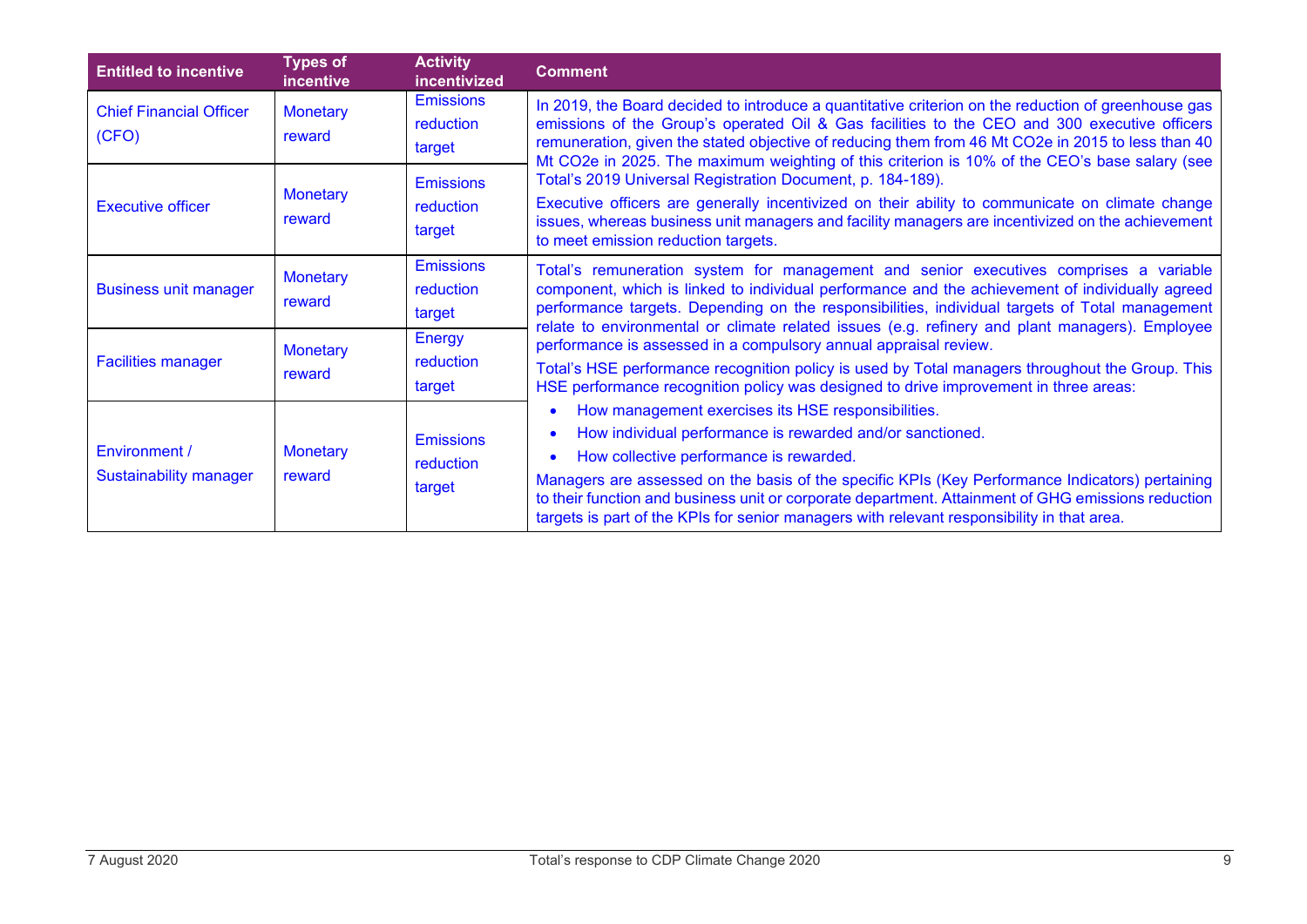# **C2 Risks and opportunities**

**(C2.1) Does your organization have a process for identifying, assessing, and responding to climate-related risks and opportunities? x** Yes

### Time horizons

**(C2.1a) How does your organization define short-, medium- and long-term time horizons?**

| Time horizon | From (years)       | To (years)              | <b>Comment</b>                                                                                                                                                                                                                                              |
|--------------|--------------------|-------------------------|-------------------------------------------------------------------------------------------------------------------------------------------------------------------------------------------------------------------------------------------------------------|
| Short-term   | $0 (N.B. = 2019)$  | 2 $(N.B. = 2021)$       | Excerpt of Total's 2019 Universal Registration Document (p. 228): the risks and opportunities<br>related to climate change are analysed according to different timescales: short term (two years),<br>medium term (until 2030) and long term (beyond 2030). |
| Medium-term  | 2 $(N.B. = 2021)$  | 11 $(N.B. = 2030)$      | Excerpt of Total's 2019 Universal Registration Document (p. 228): the risks and opportunities<br>related to climate change are analysed according to different timescales: short term (two years),<br>medium term (until 2030) and long term (beyond 2030). |
| Long-term    | 12 $(N.B. = 2030)$ | <b>21</b> (N.B. = 2050) | Excerpt of Total's 2019 Universal Registration Document (p. 228): the risks and opportunities<br>related to climate change are analysed according to different timescales: short term (two years),<br>medium term (until 2030) and long term (beyond 2030). |

#### **(C2.1b) How does your organization define substantive financial or strategic impact on your business?**

The Group implements a risk-management system that is an essential factor in the deployment of its strategy. This system relies on a continuous process, at company and asset level, of identifying and analysing risks in order to determine those that could prevent the attainment of Total's objectives.

Climate risks are assessed in the same manner as other types of risk, by considering their materiality in terms of substantive financial impact, reputational impact, physical impact, legal impact etc. The Group risk mapping was updated in 2019. The risk materiality (severity) is assessed according to their probability of occurrence i.e. the probability of occurrence of the risk over time, their level of impact i.e. the effect produced by the risk for the perimeter/area under consideration and the level of control of this risk, i.e. the ability to detect, prevent and mitigate the risk. The impact level assessment is performed according to various financial, strategic, environmental, image/reputation, legal, human and HR criteria, and is based on different levels. The assessment of the level of materiality may be changed at any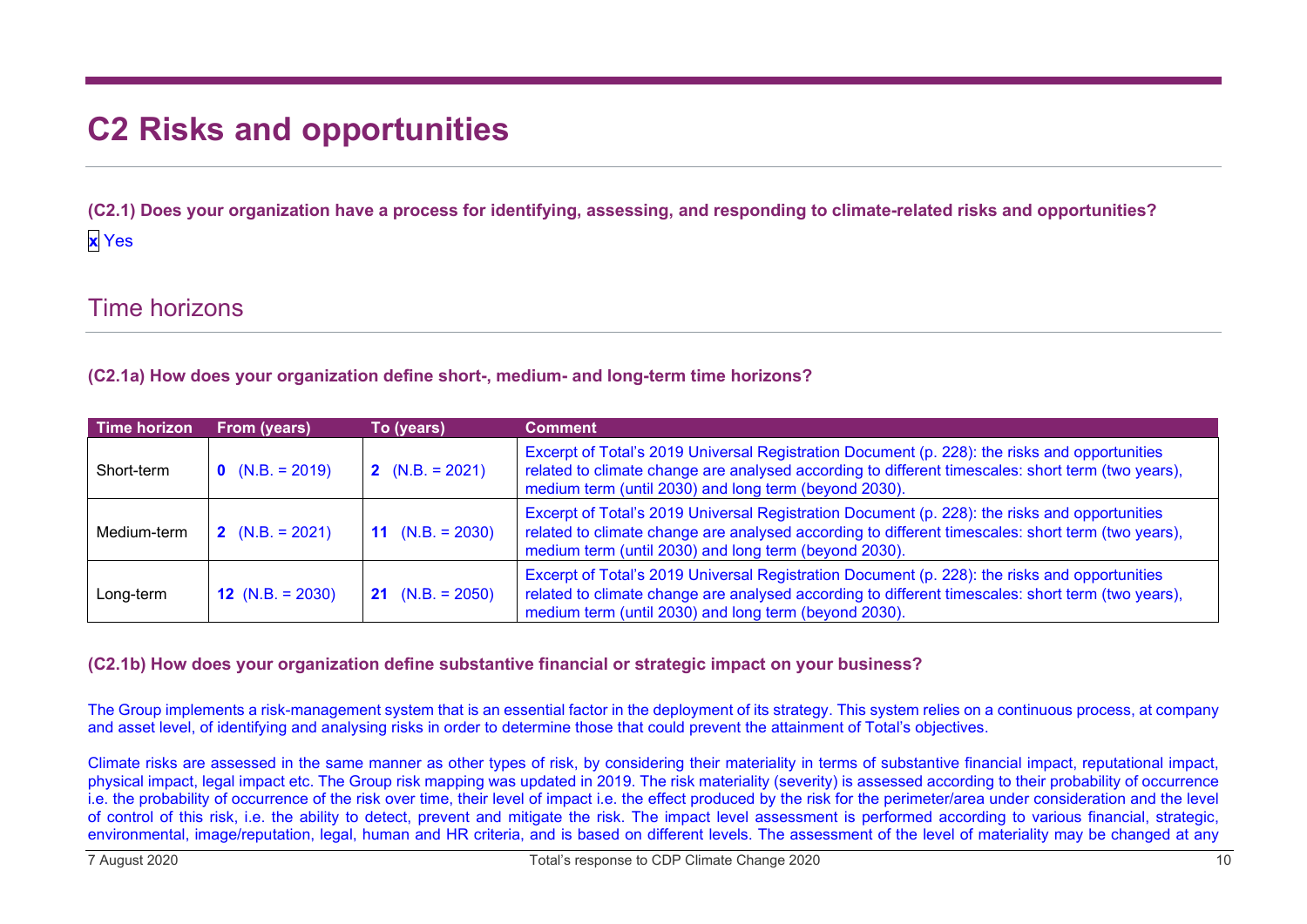time, in particular should new facts, whether external or specific to the Group, come to light. The materiality rating scale (impact level and probability of occurrence) is from 1 i.e. less material to 4 i.e. more material.

The financial impact is evaluated as a percentage of the Net Operating Income at the concerned perimeter and the strategic impact is assessed according to the Group's ability to be recognized as the responsible energy major.

Any investment, sale or financial commitment is subject to different levels of decision-making based on financial thresholds. Substantive change is defined as the amount of CAPEX involved in the particular project under analysis, based on "financial significance" thresholds, risks will be assessed through different processes and undergo different levels of validation, these thresholds are segment specific. In its decision-making process, the risks and associated climate issues (flaring, greenhouse gas emissions, CO2 price sensitivity) are assessed prior to the presentation of the new projects (both upstream and downstream) to the Executive Committee, For each new project, the criteria for determining materiality are defined in the "Corisk" checklist, which needs to be completed before submission to the Risk Committee, prior to the presentation to / approval by the Executive Committee. The risks and impacts assess are real, potential, direct, indirect or induced, and the impacts severity is assessed on 4 levels from low, moderate, high to very high. Priorities are defined by the Executive Committee depending on the importance of the project, based on several parameters (e.g. geopolitical situation or risks in the country, oil price, gas price, forecast of the price evolution,). All these parameters are analysed and updated each year in the long-term plan documents (10 years forecast) prepared by each operational entity within the Group. For all material projects, Environmental and Social Baseline Studies and Impact Assessments are systematically conducted in the early stages of these projects, under the responsibility of the project manager. In order to ensure the viability of its projects and long-term strategy in light of the challenges raised by climate change, the Group integrates, into the financial evaluation of investments presented to the Executive Committee, a CO<sub>2</sub> price of \$30 to \$40 per ton (depending on the price of crude oil), or the actual price of CO2 in a given country if higher. Since January 1, 2020, the Group has been taking into account in the economic evaluations of investments submitted to the Executive Committee a CO<sub>2</sub> price of \$40/t with a sensitivity of \$100/t as from 2030, independent of the Brent price scenarios. The Group performs sensitivity tests to assess the ability of its asset portfolio to withstand an increase in the price per ton of  $CO<sub>2</sub>$ .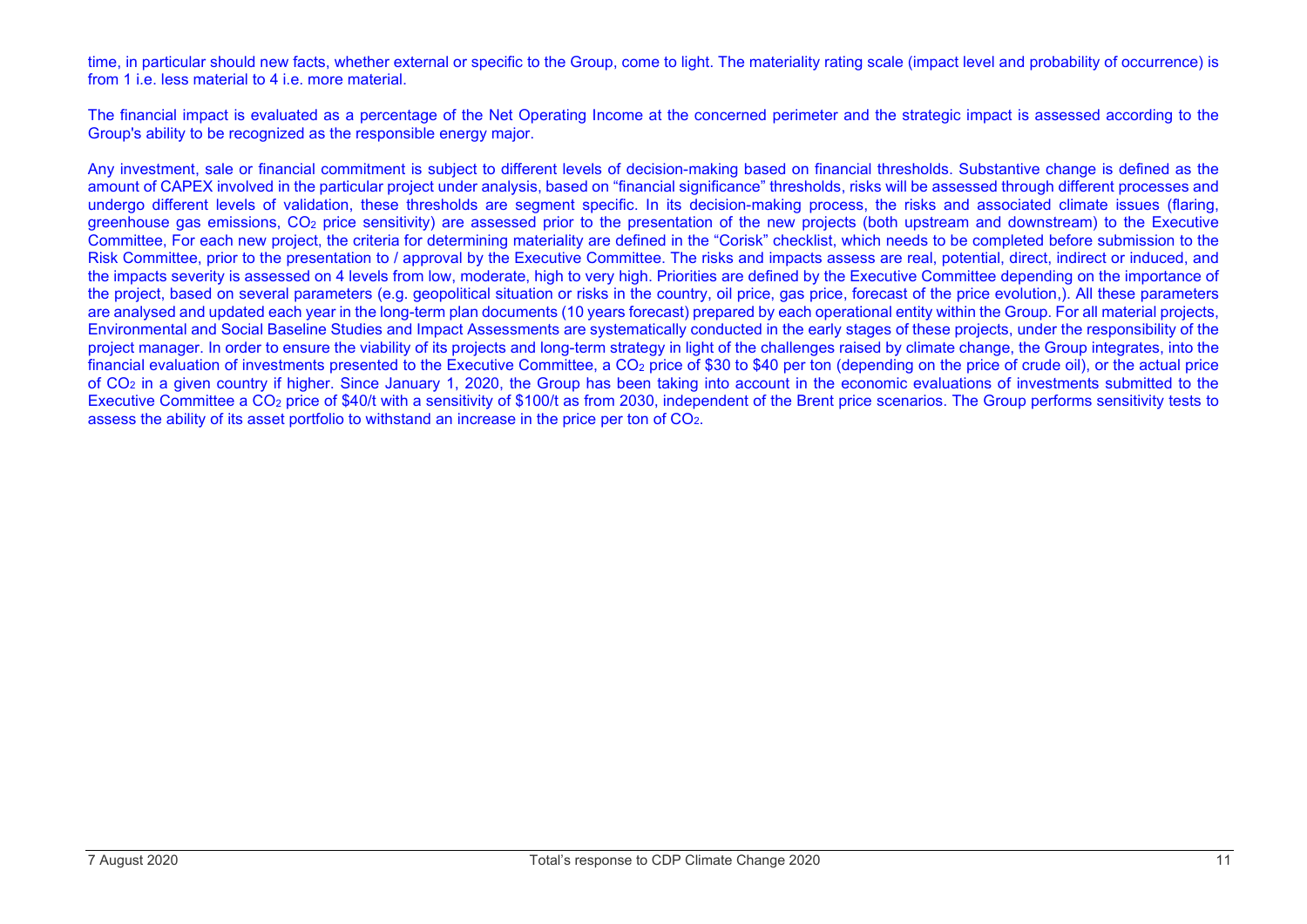#### **(C2.2) Describe your process(es) for identifying, assessing and responding to climate-related risks and opportunities.**

| Value chain stage(s)<br>covered                   | <b>Risk management</b><br><b>process</b>                                            | <b>Frequency of</b><br>assessment | Time horizon(s)<br>covered                   | <b>Description of process</b>                                                                                                                                                                                                                                                                                                                                                                                                                                                                                                                                                                                                                                                                                                                                                                                                                                                                                                                                                                                                                                                                                                                                                                                                                                                                                                                                  |
|---------------------------------------------------|-------------------------------------------------------------------------------------|-----------------------------------|----------------------------------------------|----------------------------------------------------------------------------------------------------------------------------------------------------------------------------------------------------------------------------------------------------------------------------------------------------------------------------------------------------------------------------------------------------------------------------------------------------------------------------------------------------------------------------------------------------------------------------------------------------------------------------------------------------------------------------------------------------------------------------------------------------------------------------------------------------------------------------------------------------------------------------------------------------------------------------------------------------------------------------------------------------------------------------------------------------------------------------------------------------------------------------------------------------------------------------------------------------------------------------------------------------------------------------------------------------------------------------------------------------------------|
| • Direct operations<br>• Upstream<br>• Downstream | Integrated into<br>multi-disciplinary<br>company-wide risk<br>management<br>process | More than<br>once a year          | • Short-term<br>• Medium-term<br>• Long-term | The identification of climate-related risks forms an integral part of the analysis of investment projects.<br>The impact of these risks is also examined for the Group asset portfolio as a whole. Climate change<br>also provides Total with opportunities (demand for electricity, contribution of renewables and gas to the<br>production of electricity, CO <sub>2</sub> capture, use and storage technology (CCUS), helping customers to reduce<br>their energy consumption and environmental, etc). Impact of climate-related risks and opportunities is<br>at the heart of the Company's strategic vision.                                                                                                                                                                                                                                                                                                                                                                                                                                                                                                                                                                                                                                                                                                                                              |
|                                                   |                                                                                     |                                   |                                              | At company level:<br>The Group Management Risk Committee (GRMC) meets six times a year. At each meeting, the<br>participants share any potential risks they have identified and presentations are given on one or more<br>risk-related topics, during which the members of the GRMC are invited to cast a critical eye over the<br>subject, question the work done and, if applicable, provide additional information or clarification in<br>order to enhance the understanding of the risk and improve the risk management systems. Its<br>objective is a better integration of risk management through a coordinated approach, and to:<br>identify cross-functional or emerging risks - including climate risks, both mitigation and<br>$\bullet$<br>adaptation - and assess residual risks on existing processes and, when appropriate, elaborate<br>proposals for additional processes so that they stand at levels deemed acceptable, risk are<br>assessed from low risk to very high risk, based on the potential consequences and timeframes;<br>ensure that risks and relevant processes for addressing them are effectively handled by<br>managers appointed within the organization;<br>approve the corporate communication plan concerning the global risk management framework<br>- including climate related risks - and its further development. |
|                                                   |                                                                                     |                                   |                                              | The Board of Total has reassessed the importance of climate change in the Group's strategy. From<br>2008, climate issues were treated as completely separate from environmental risks, and are fully<br>integrated into the company's business and strategic vision. Total's processes cover in particular<br>transitional and physical risks.                                                                                                                                                                                                                                                                                                                                                                                                                                                                                                                                                                                                                                                                                                                                                                                                                                                                                                                                                                                                                 |
|                                                   |                                                                                     |                                   |                                              | The Group Risk Management Committee uses the Group risk mapping work, updated in 2019. The<br>risks' materiality (severity) are assessed according to their probability of occurrence and their level of<br>impact. The impact level assessment is performed according to various financial, strategic,<br>environmental, image/reputation, legal, human and HR criteria. In each category, the risks considered<br>as being the most material, in line with the assessment based on the above criteria, are presented. The<br>assessment by Total of this level of materiality may be changed at any time, in particular should new<br>facts, whether external or specific to the Group, come to light. The Materiality rating scale (impact level<br>and probability of occurrence) is from 1 i.e. less material to 4 i.e. more material.                                                                                                                                                                                                                                                                                                                                                                                                                                                                                                                    |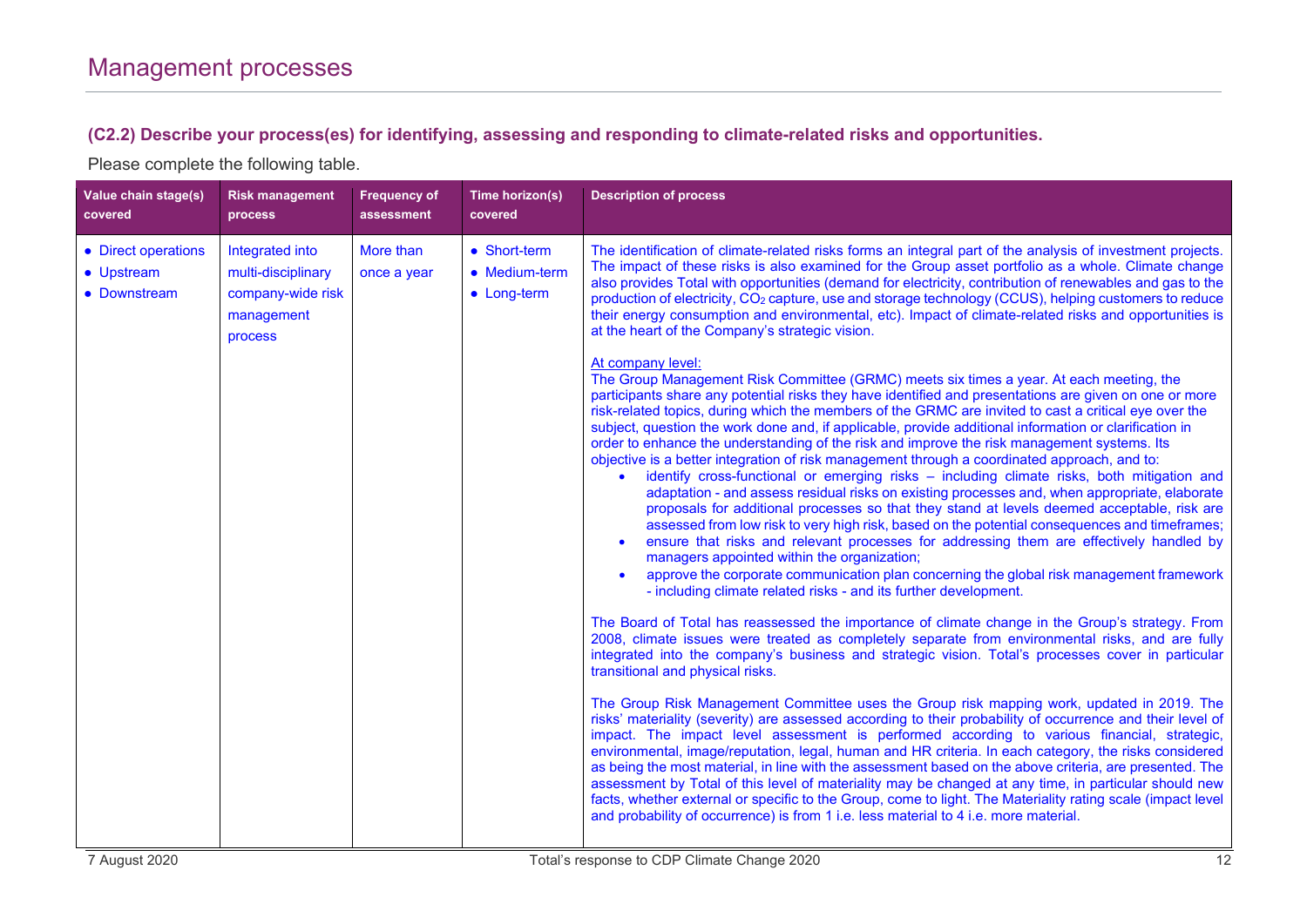| Value chain stage(s)<br>covered | <b>Risk management</b><br>process | <b>Frequency of</b><br>assessment | Time horizon(s)<br>covered | <b>Description of process</b>                                                                                                                                                                                                                                                                                                                                                                                                                                                                                                                                                                                                                                                                                                                                                                                                                                                                                             |
|---------------------------------|-----------------------------------|-----------------------------------|----------------------------|---------------------------------------------------------------------------------------------------------------------------------------------------------------------------------------------------------------------------------------------------------------------------------------------------------------------------------------------------------------------------------------------------------------------------------------------------------------------------------------------------------------------------------------------------------------------------------------------------------------------------------------------------------------------------------------------------------------------------------------------------------------------------------------------------------------------------------------------------------------------------------------------------------------------------|
|                                 |                                   |                                   |                            | In 2019, the Climate challenges related to transitional and physical risks were assessed with the<br>following materiality: Deployment of the energy transition with materiality 3, Development of oil and gas<br>reserves with materiality 3, Operating and financial risks relating to the effects of climate change with<br>materiality 2, Reputational risk and management of talents with materiality 2.                                                                                                                                                                                                                                                                                                                                                                                                                                                                                                             |
|                                 |                                   |                                   |                            | At asset level:<br>Similarly, for all the Group's assets, emerging risks – including climate risks - are identified by asset<br>managers, who assess residual risks on existing processes and, when appropriate, elaborate proposals<br>for additional processes so that they stand at levels deemed acceptable.                                                                                                                                                                                                                                                                                                                                                                                                                                                                                                                                                                                                          |
|                                 |                                   |                                   |                            | Management: for all material projects, Environmental and Social Baseline Studies<br>and Impact Assessments are systematically conducted in the early stages of these projects, under the<br>responsibility of the project manager.                                                                                                                                                                                                                                                                                                                                                                                                                                                                                                                                                                                                                                                                                        |
|                                 |                                   |                                   |                            | The Risk Committee verifies the analysis of the various project-related risks in six main areas:<br>environment (GHG emissions, water withdrawal, soil, etc,.), societal aspect, social aspects, health,<br>industrial safety and security. For each new project, the criteria for determining materiality are defined<br>in the "Corisk" checklist, which needs to be completed before submission to the Risk Committee, prior<br>to the presentation to / approval by the Executive Committee. Priorities are defined by the Executive<br>Committee depending on the importance of the project, based on a number of parameters<br>(e.g. geopolitical situation or risks in the country, oil price, gas price, forecast of the price evolution). All<br>these parameters are analysed and updated each year in the long-term plan documents (10 year<br>forecast) prepared by each operational entity within the Group. |
|                                 |                                   |                                   |                            | In order to ensure the viability of its project and long-term (transition risk), the Group integrates into the<br>financial evaluation of its investments presented to the corisk and the executive committee $a CO2$ price<br>of \$30 to \$40 per ton (depending on the price of crude oil), or the actual price of $CO2$ in a given country<br>if higher. Since January 1, 2020, the Group has been taking into account in the economic evaluations<br>of investments submitted to the Executive Committee a CO <sub>2</sub> price of \$40/t with a sensitivity of \$100/t as<br>from 2030, independent of the Brent price scenarios.                                                                                                                                                                                                                                                                                   |
|                                 |                                   |                                   |                            | The Group assesses the vulnerability of its facilities to climate hazards so that the consequences do not<br>affect the integrity of the facilities, or the safety of people. More generally, natural hazards (climate-<br>related risks as well as seismic, tsunami, soil strength and other risks) are taken into account in the<br>construction of industrial facilities, which are designed to withstand both normal and extreme conditions.<br>The Group carries out an assessment of the possible repercussions of climate change on its projects<br>(Physicals risks). These analyses include a review by type of risk (e.g., sea level, storms, temperature,<br>permafrost) and take into account the lifespan of the projects and their capacity to gradually adapt.<br>These internal studies have not identified any facilities that cannot withstand the consequences of<br>climate change known in 2019.     |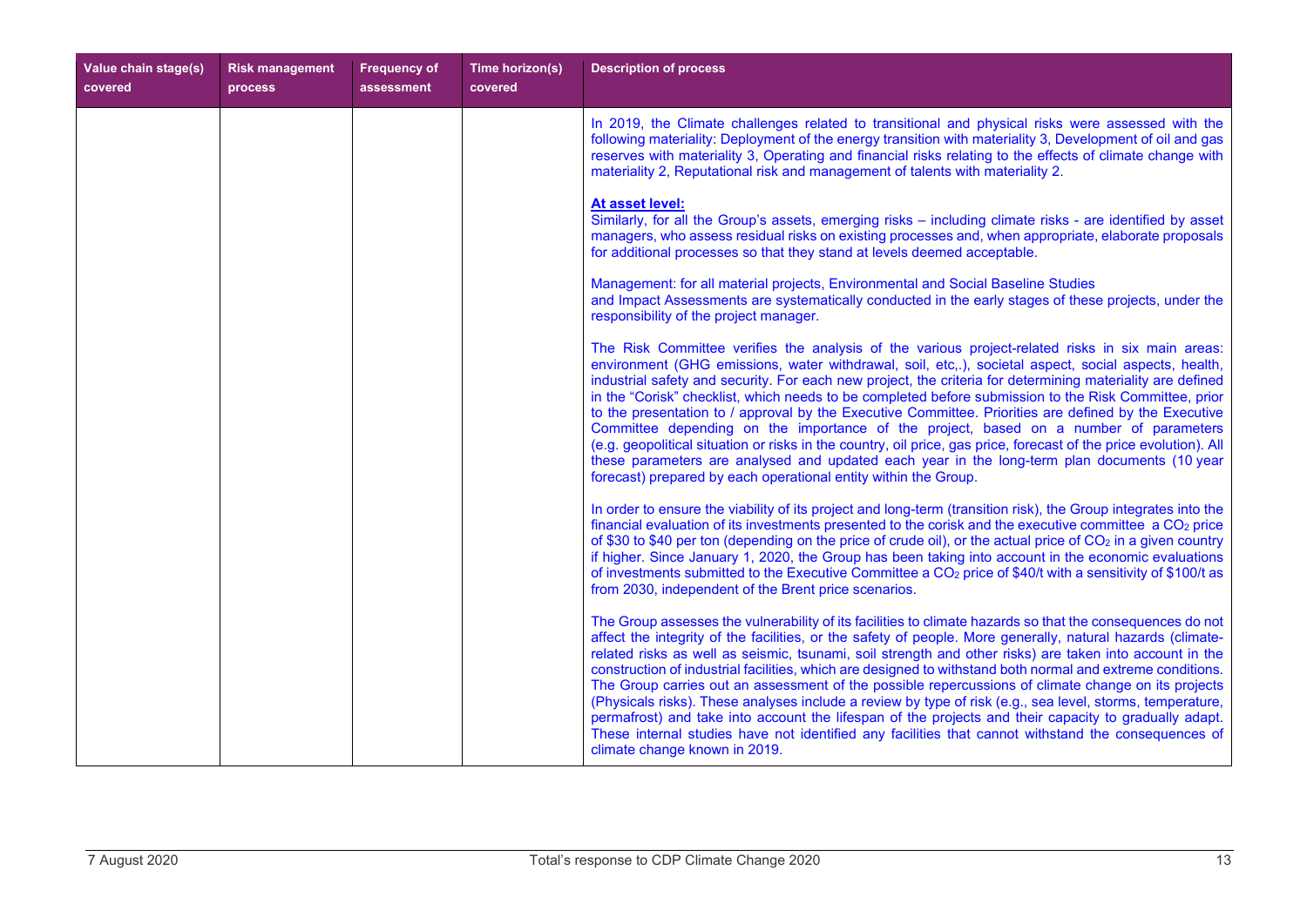| <b>Risk type</b>           | <b>Relevance &amp; inclusion</b> | <b>Please explain</b>                                                                                                                                                                                                                                                                                                                                                                                                                                                                                                                                                                                                                                                                                                                                                                                                                                                                                                                                                                                                                                                                                                                                  |
|----------------------------|----------------------------------|--------------------------------------------------------------------------------------------------------------------------------------------------------------------------------------------------------------------------------------------------------------------------------------------------------------------------------------------------------------------------------------------------------------------------------------------------------------------------------------------------------------------------------------------------------------------------------------------------------------------------------------------------------------------------------------------------------------------------------------------------------------------------------------------------------------------------------------------------------------------------------------------------------------------------------------------------------------------------------------------------------------------------------------------------------------------------------------------------------------------------------------------------------|
| Current regulation         | Relevant, always included        | Total's main emitting sites located in Europe are complying with the European carbon market (EU-ETS).<br>The risk for Total is a loss of competitiveness on the international scale, in particular towards competitors<br>located outside the European Union, which are not subject to similar regulation.<br>Twice a year (Budget and Long-Term Plan), the CO <sub>2</sub> price impact is presented to the Executive<br>Committee and associated mitigations measures are identified. The market's evolution is continuously<br>monitored and is included into the Total risk management process at Company level with the Group<br>Management Committee (GRMC) and at asset level with the Risk Committee. The Risk Committee<br>(CORISK) assesses investment projects, the risks and the corresponding climate-related issues including<br>the sensitivity to CO <sub>2</sub> prices before they are presented to the Executive Committee                                                                                                                                                                                                          |
| <b>Emerging regulation</b> | Relevant, always included        | More and more countries are likely to adopt carbon taxes to accelerate the low carbon transition, which<br>could have an impact on the Total's activities and financial situation (loss of competitiveness, increase of<br>operational cost) Total applies an internal CO <sub>2</sub> price of \$30 to \$40 per ton (depending on the price of crude<br>oil), or the actual price of CO <sub>2</sub> in a given country if higher when evaluating its investments. Since January 1,<br>2020, the Group has been taking into account in the economic evaluations of investments submitted to the<br>Executive Committee a $CO2$ price of \$40/t with a sensitivity of \$100/t as from 2030, independent of the Brent<br>price scenarios. The Risk Committee (CORISK) assesses investment projects, the risks and the<br>corresponding climate-related issues including the sensitivity to CO <sub>2</sub> prices before they are presented to the<br><b>Executive Committee.</b><br>Total anticipates participating in trading schemes in the coming years i.e. in China, USA, Canada,<br>Kazakhstan, Mexico, depending on emerging regulatory issues. |
| Technology                 | Relevant, always included        | Because of the effects of global warming, many countries will increasingly be looking to develop<br>alternative energy sources, or technologies which enable alternative energy sources development, such<br>as renewable energy sources, energy storage solutions, etc. with a risk of technological breakthrough and<br>emergence of a new competitive environment which could have an impact on Total markets and revenue.<br>This risk is assessed by the Group Risk Management Committee and monitored by the concerned<br>business units (Integrated Gas Power and Renewables, R&D and Innovation, Marketing and Services,<br>Refining and Chemicals, etc.).                                                                                                                                                                                                                                                                                                                                                                                                                                                                                     |
| Legal                      | Relevant, always included        | Since 2016, there has been some legal cases involving oil and gas companies: some cases argue that<br>some oil industry or other major fossil fuel producers should be held accountable for climate impacts.<br>Other cases involve cities or local governments asking O&G companies to pay a fair share of their local<br>climate change costs. Dedicated team within the corporate Legal department in charge of following<br>environmental and climate change related risks.                                                                                                                                                                                                                                                                                                                                                                                                                                                                                                                                                                                                                                                                        |

#### **(C2.2a) Which risk types are considered in your organization's climate-related risk assessments?**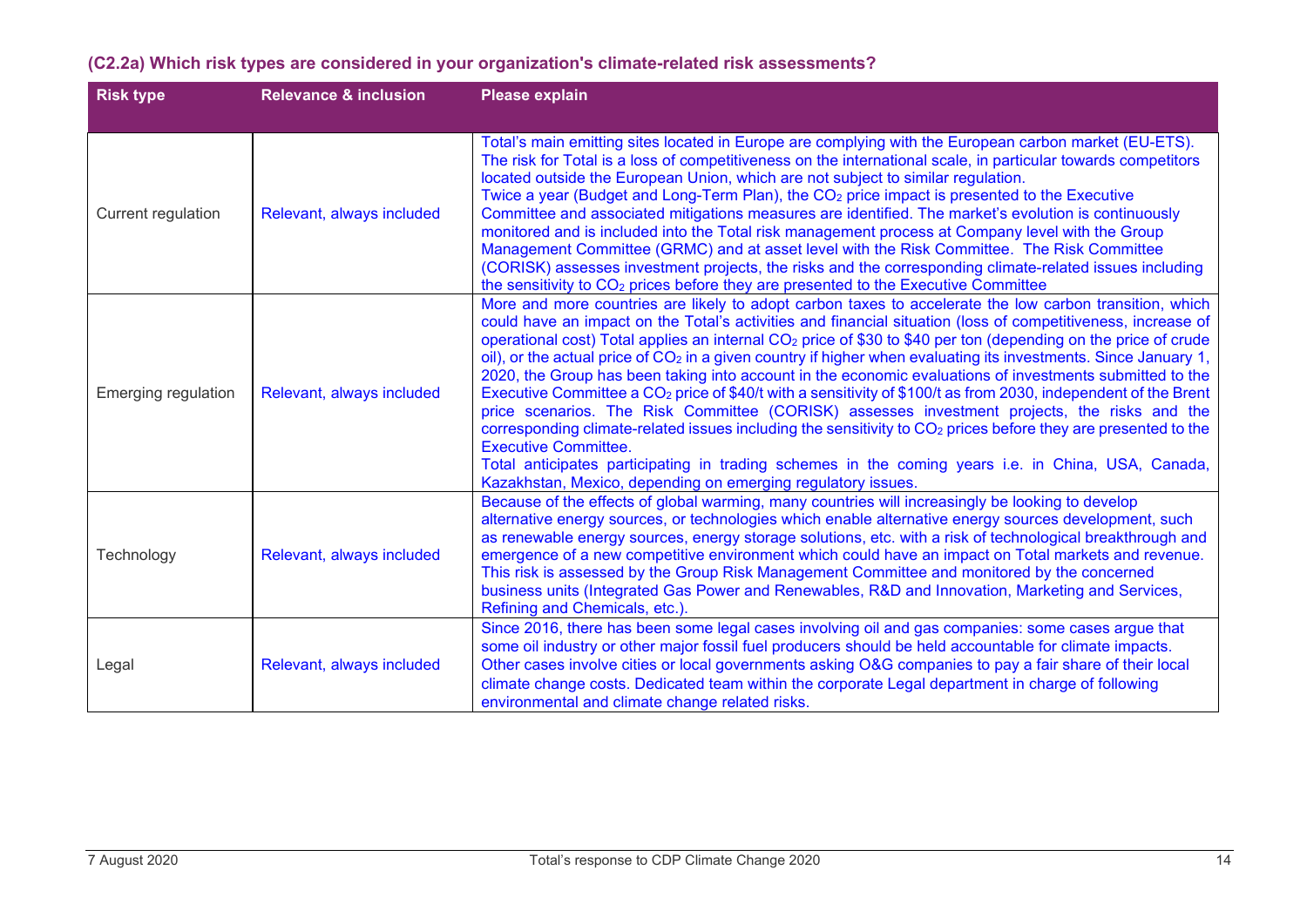| <b>Risk type</b> | <b>Relevance &amp; inclusion</b> | Please explain                                                                                                                                                                                                                                                                                                                                                                                                                                                                                                                                                                                                                                                                                                                                                                                                                                                                                                                                                                                                    |
|------------------|----------------------------------|-------------------------------------------------------------------------------------------------------------------------------------------------------------------------------------------------------------------------------------------------------------------------------------------------------------------------------------------------------------------------------------------------------------------------------------------------------------------------------------------------------------------------------------------------------------------------------------------------------------------------------------------------------------------------------------------------------------------------------------------------------------------------------------------------------------------------------------------------------------------------------------------------------------------------------------------------------------------------------------------------------------------|
| Market           | Relevant, always included        | If the world is to have a chance of not exceeding global warming of 2°C, a carbon budget should not be<br>exceeded. This has led some analysts to consider that coal and a part of the oil and gas reserves of<br>publicly listed companies are 'unburnable' - the so-called stranded assets. Total applies an internal CO <sub>2</sub><br>price of \$30 to \$40 per ton (depending on the price of crude oil), or the actual price of $CO2$ in a given<br>country if higher when evaluating its investments. Since January 1, 2020, the Group has been taking into<br>account in the economic evaluations of investments submitted to the Executive Committee a CO <sub>2</sub> price of<br>\$40/t with a sensitivity of \$100/t as from 2030, independent of the Brent price scenarios., The Risk<br>Committee (CORISK) assesses investment projects, the risks and the corresponding climate-related<br>issues including the sensitivity to $CO2$ prices before they are presented to the Executive Committee. |
| Reputation       | Relevant, always included        | Operational accidents in the oil and gas sector may cause the release of high quantities of pollutants /<br>GHG emissions. The degraded reputation may result in a lack of confidence from investors and/or poor<br>acceptability from stakeholders. A similar situation in terms of reputation may result from a slow reaction<br>of the company to the energy transition. This risk is assessed at Corporate level by the Group<br>Management Risk Committee. The Risk Committee (CORISK) assesses investment projects, the risks<br>and the corresponding climate-related issues and CSR including the reputational and acceptability risk.                                                                                                                                                                                                                                                                                                                                                                    |
| Acute physical   | Relevant, always included        | The effect of extreme events due to climate change may impact the robustness of our infrastructures or<br>surrounding environment. In addition to assessing the vulnerability of Oil and Gas existing facilities, there<br>is also a need to assess the vulnerability of nearby infrastructures (such as access roads), of surrounding<br>populations (which include companies' employees) etc. An example is the effect of severe flooding in<br>Houston, TX. in 2017. Our internal procedures specifically call for the systematic assessment of the<br>possible repercussions of climate change on our future projects. In-depth studies are carried out when the<br>potential risk is significant relative to the existing safety margin. Our analyses include a review by type of<br>risk - sea level, storms, temperature change and melting permafrost, among others. This risk is continually<br>assessed in the risk management and prevention plans.                                                    |
| Chronic physical | Relevant, always included        | The effect of slowly changing physical parameters (such as ambient temperature) due to climate change<br>may impact the longer-term robustness of our infrastructures or surrounding environment. For instance,<br>when it comes to the use of cooling water for process systems. This risk is assessed at Corporate level by<br>the Group Management Risk Committee, and by the Corisk and continually monitored in the risk<br>management and prevention plans.                                                                                                                                                                                                                                                                                                                                                                                                                                                                                                                                                 |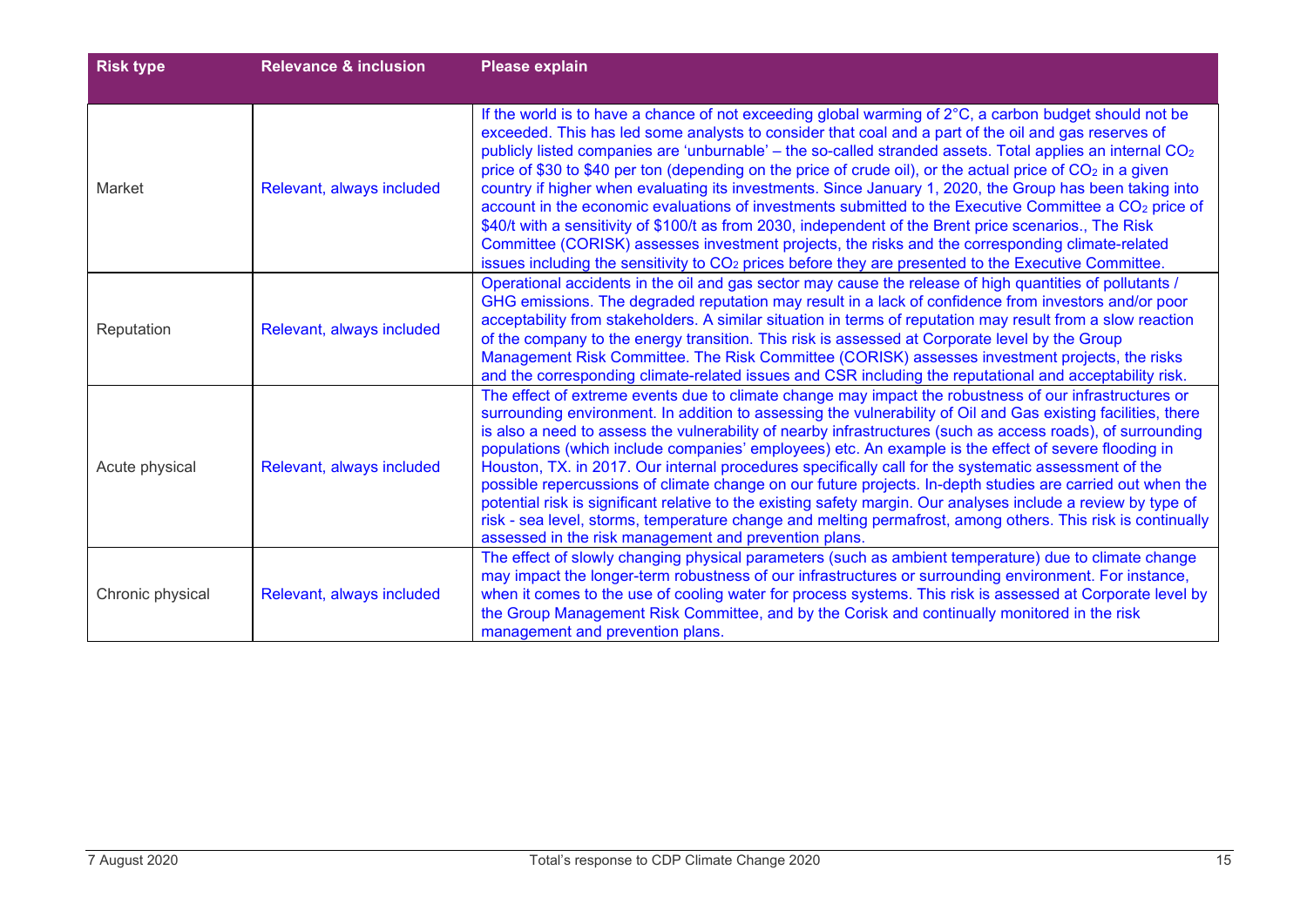**(C2.3) Have you identified any inherent climate-related risks with the potential to have a substantive financial or strategic impact on your business?**

## **x** Yes

**(C2.3a) Provide details of risks identified with the potential to have a substantive financial or strategic impact on your business.**

| Iden-<br>tifier | Where in the<br>value chain does<br>the risk driver<br>occur? | <b>Risk type</b> | <b>Primary climate-</b><br>related risk driver                                                       | <b>Primary</b><br>potential<br>financial impact                                                                            | <b>Company-specific description</b>                                                                                                                                                                                                                                                                                                                                                                                                                                                                                                                                                                                                                                                                                                            | <b>Time</b><br>horizon | <b>Likelihood</b> |
|-----------------|---------------------------------------------------------------|------------------|------------------------------------------------------------------------------------------------------|----------------------------------------------------------------------------------------------------------------------------|------------------------------------------------------------------------------------------------------------------------------------------------------------------------------------------------------------------------------------------------------------------------------------------------------------------------------------------------------------------------------------------------------------------------------------------------------------------------------------------------------------------------------------------------------------------------------------------------------------------------------------------------------------------------------------------------------------------------------------------------|------------------------|-------------------|
| <b>Risk</b>     | <b>Direct operations</b>                                      | <b>Market</b>    | Other:<br>Policy and legal:<br>Mandates on and<br>regulation of<br>existing products<br>and services | Other:<br>Write-offs,<br>asset<br>impairment,<br>and early<br>retirement of<br>existing assets<br>due to policy<br>changes | Some investors may divest from Total if they<br>consider that some of our assets are stranded. For<br>instance, those with high carbon intensities (Oil<br>sands, etc.). Indeed, the UNFCCC Paris Agreement<br>has set a clear 2°C objective for the world and has<br>engaged countries to take action in order to reach<br>this objective. If the world is to have a chance of not<br>exceeding global warming of 2°C, a carbon budget<br>should not be exceeded. This has led some<br>analysts to consider that coal, oil and gas reserves<br>of publicly listed companies are 'unburnable' - the<br>so-called stranded assets. In Canada, Total holds a<br>24.58% stake in Fort Hills and a 50% stake in<br>Surmont SAGD oil sands project. | Short-term             | Likely            |

| <b>Magnitude of</b> | Are you able to provide a potential      | <b>Potential financial impact</b> | Potential financial impact figure – minimum | Potential financial impact figure – maximum |  |
|---------------------|------------------------------------------|-----------------------------------|---------------------------------------------|---------------------------------------------|--|
| impact              | financial impact figure?                 | figure                            | (currency)                                  | (currency)                                  |  |
|                     | Medium-Low Yes, a single figure estimate | 5 billion USD                     |                                             |                                             |  |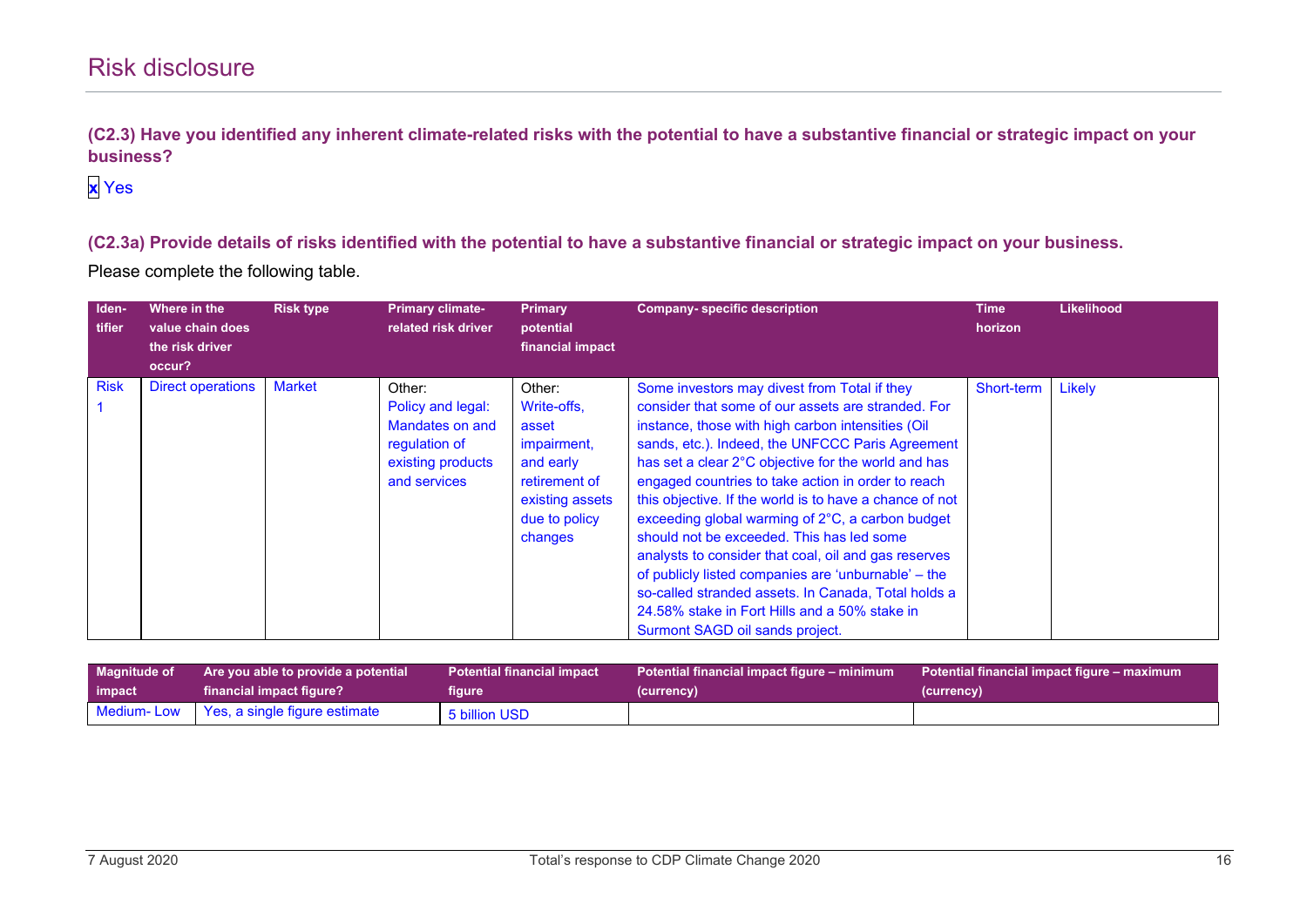| <b>Explanation of financial impact figure</b>                                                                                                                                                                                                                                                                                                                                                                                                                                                                                                                                                                                                                                                                                                                                                                                                                                                                                                                                                                                                                                                                                                                                                                                                                                                      | Cost of response to risk | Description of response and explanation of cost calculation                                                                                                                                                                                                                                                                                                                                                                                                                                                                                                                                                                                                                                                                                                                                                                                                                                                                                                                                                                                                                                                                                                                                                                                                                                                                                                                                                                                                                                                                                                                                                                                                                   | <b>Comment</b> |
|----------------------------------------------------------------------------------------------------------------------------------------------------------------------------------------------------------------------------------------------------------------------------------------------------------------------------------------------------------------------------------------------------------------------------------------------------------------------------------------------------------------------------------------------------------------------------------------------------------------------------------------------------------------------------------------------------------------------------------------------------------------------------------------------------------------------------------------------------------------------------------------------------------------------------------------------------------------------------------------------------------------------------------------------------------------------------------------------------------------------------------------------------------------------------------------------------------------------------------------------------------------------------------------------------|--------------------------|-------------------------------------------------------------------------------------------------------------------------------------------------------------------------------------------------------------------------------------------------------------------------------------------------------------------------------------------------------------------------------------------------------------------------------------------------------------------------------------------------------------------------------------------------------------------------------------------------------------------------------------------------------------------------------------------------------------------------------------------------------------------------------------------------------------------------------------------------------------------------------------------------------------------------------------------------------------------------------------------------------------------------------------------------------------------------------------------------------------------------------------------------------------------------------------------------------------------------------------------------------------------------------------------------------------------------------------------------------------------------------------------------------------------------------------------------------------------------------------------------------------------------------------------------------------------------------------------------------------------------------------------------------------------------------|----------------|
| To ensure the viability of Total's projects and our long-<br>term strategy with regard to climate change issues,<br>Total applies an internal CO <sub>2</sub> price of \$30 to \$40 per<br>ton (depending on the price of crude oil), or the actual<br>price of CO <sub>2</sub> in a given country if higher when<br>evaluating our investments. Since January 1, 2020, the<br>Group has been taking into account in the economic<br>evaluations of investments submitted to the Executive<br>Committee aCO2 price of \$40/t with a sensitivity of<br>\$100/t as from 2030, independent of the Brent price<br>scenarios. This is consistent with Total's support for<br>mechanisms to replace coal with gas in power<br>generation and our investment in R&D on low-carbon<br>technologies.<br>A global carbon price would have some impact on the<br>overall financial situation of Total: in 2019 studies have<br>shown that a long-term $CO2$ price of USD 40 per ton<br>(effective from 2021, or the current price if higher in a<br>given country) applied worldwide would have an impact<br>of around 5% on Total's discounted present value<br>(upstream and downstream assets), i.e more than<br>5 GUSD. Total's portfolio can therefore be considered<br>resilient under such a scenario. | 2 MUSD                   | In 2016, the Chairman of the Board and CEO of Total, took a decisive step by<br>creating a combined Strategy & Climate department, in order for climate, a global<br>concern, to be fully integrated into the Group's overarching strategy.<br>1. The management method by Total's Board is clearly set: Divestment from<br>assets which are no longer consistent with this strategy. An example is that,<br>following completion of the sale in 2015 of its subsidiary Total Coal South Africa,<br>the Group ceased its coal production activities. In addition, in 2016 the Group<br>ended its coal trading activities. Similarly, the Group has also decided to retrieve<br>from the CTO project (Coal To Olefins) in China in August 2016. Total no longer<br>develops oil sands project In Canada and in 2018 the Group sold its interests in<br>the Joslyn oil sands project. It also disposed of 1.47% of its stake in the Fort Hills<br>oil sands mining extraction project in Canada.<br>2. Selection of new oil and gas projects by focusing on low breakeven costs.<br>3. Focus more on gas than on oil.<br>4. Development of CCUS.<br>Another example is that Total continues to increase its presence in the<br>renewable sector and low carbon sector. In 2016, Total acquired Saft + Lampiris<br>+ creation of Total Solar. In 2017, it entered the capital of Eren RE and Direct<br>Energy.<br>To take care of these topics: cost estimated at 1 MUSD to 2 MUSD which<br>represents 8 FTEs of the Climate team + preparation / participation of business<br>segments to Board meetings, "Corisk" meetings, and Climate-Energy Steering<br>Committee meetings. |                |

| Iden-<br>tifier               | Where in the value<br>chain does the risk<br>driver occur? | <b>Risk type</b>       | <b>Primary climate-</b><br>related risk driver | <b>Primary potential</b><br>financial impact      | <b>Company-specific description</b>                                                                                                                                                                                                                                                                                                                                                                                                                                                                                                                                                                                                                                                                                                                                                                                                                                                                                                                                                                                                                                                                                                                                                                                                              | Time<br>horizon | <b>Likelihood</b> |
|-------------------------------|------------------------------------------------------------|------------------------|------------------------------------------------|---------------------------------------------------|--------------------------------------------------------------------------------------------------------------------------------------------------------------------------------------------------------------------------------------------------------------------------------------------------------------------------------------------------------------------------------------------------------------------------------------------------------------------------------------------------------------------------------------------------------------------------------------------------------------------------------------------------------------------------------------------------------------------------------------------------------------------------------------------------------------------------------------------------------------------------------------------------------------------------------------------------------------------------------------------------------------------------------------------------------------------------------------------------------------------------------------------------------------------------------------------------------------------------------------------------|-----------------|-------------------|
| <b>Risk</b><br>$\overline{2}$ | <b>Direct operations</b>                                   | Emerging<br>regulation | <b>Carbon pricing</b><br>mechanisms            | <b>Increased</b><br>(indirect)<br>operating costs | More and more countries are likely to adopt carbon taxes to<br>accelerate the low carbon transition, which could have an impact on<br>Total's activities with a loss of competitiveness and an increase of<br>operational costs.<br>Total anticipates participating in trading schemes other than the EU<br>ETS in the coming years (in China, USA, Canada, Kazakhstan,<br>Mexico), depending on emerging regulatory issues. In 2019, South<br>Africa introduced a new carbon tax (8 USD per ton of CO2). The<br>rate will be reviewed in phase 2 (2023-30). Total is present in South<br>Africa and has developed oil and gas exploration activities in the<br>Outeniqua basin with operating interests in two blocks, 11B / 12B<br>and South Outeniqua. Total applies an internal CO <sub>2</sub> price of of \$30<br>to \$40 per ton (depending on the price of crude oil), or the actual<br>price of CO2 in a given country if higher when evaluating our<br>investments. Since January 1, 2020, the Group has been taking into<br>account in the economic evaluations of investments submitted to<br>the Executive Committee a CO2 price of \$40/t with a sensitivity of<br>\$100/t as from 2030, independent of the Brent price scenarios. | Medium-<br>term | Likely            |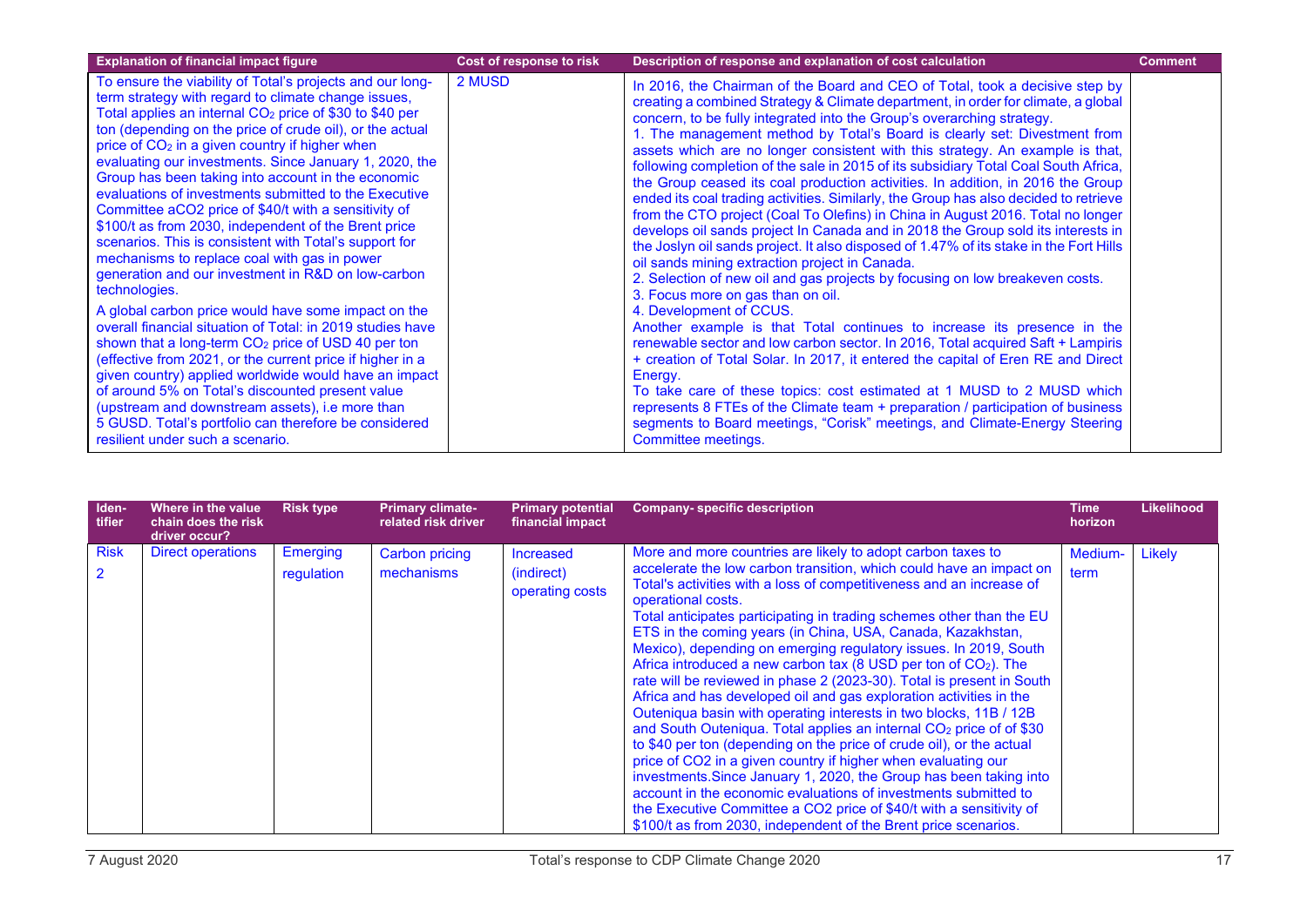| <b>Magnitude of</b> | Are you able to provide a potential       | <b>Potential financial impact</b> | Potential financial impact figure – minimum | Potential financial impact figure – maximum |
|---------------------|-------------------------------------------|-----------------------------------|---------------------------------------------|---------------------------------------------|
| impact              | financial impact figure?                  | figure                            | (currency)                                  | (currency)                                  |
|                     | Medium-High Yes, a single figure estimate | 5 billion USD                     |                                             |                                             |

| <b>Explanation of financial impact</b>                                                                                                                                                                                                                                                                                                                                                                                                                                                                         | Cost of response to | Description of response and explanation of cost calculation                                                                                                                                                                                                                                                                                                                                                                                                                                                                                                                                                                                                                                                                                                                                                                                                                                                                                                                                                                                                                                                                                                                                                                                                                                                                                                                                                                                                                                                                                 | <b>Comment</b> |
|----------------------------------------------------------------------------------------------------------------------------------------------------------------------------------------------------------------------------------------------------------------------------------------------------------------------------------------------------------------------------------------------------------------------------------------------------------------------------------------------------------------|---------------------|---------------------------------------------------------------------------------------------------------------------------------------------------------------------------------------------------------------------------------------------------------------------------------------------------------------------------------------------------------------------------------------------------------------------------------------------------------------------------------------------------------------------------------------------------------------------------------------------------------------------------------------------------------------------------------------------------------------------------------------------------------------------------------------------------------------------------------------------------------------------------------------------------------------------------------------------------------------------------------------------------------------------------------------------------------------------------------------------------------------------------------------------------------------------------------------------------------------------------------------------------------------------------------------------------------------------------------------------------------------------------------------------------------------------------------------------------------------------------------------------------------------------------------------------|----------------|
|                                                                                                                                                                                                                                                                                                                                                                                                                                                                                                                | risk                |                                                                                                                                                                                                                                                                                                                                                                                                                                                                                                                                                                                                                                                                                                                                                                                                                                                                                                                                                                                                                                                                                                                                                                                                                                                                                                                                                                                                                                                                                                                                             |                |
| The price on carbon has some impact<br>on the overall financial situation of<br>Total: studies have shown that a long-<br>term CO <sub>2</sub> price of USD 40 per ton<br>(effective from 2021, or the current<br>price if higher in a given country)<br>applied worldwide would have an<br>impact of around 5% on Total's<br>discounted net present value (upstream<br>and downstream assets), i.e. more than<br>5 GUSD. Total's portfolio can therefore<br>be considered resilient under such a<br>scenario. | 1 MUSD              | To ensure the viability of its projects and its long-term strategy with<br>regard to climate change issues, Total applies an internal CO <sub>2</sub> price<br>of \$30 to \$40 per ton (depending on the price of crude oil), or the actual<br>price of CO2 in a given country if higher. Since January 1, 2020, the<br>Group has been taking into account in the economic evaluations of<br>investments submitted to the Executive Committee a CO2 price of \$40/t<br>with a sensitivity of \$100/t as from 2030, independent of the Brent price<br>scenarios. This is consistent with our support for mechanisms to replace<br>coal with gas in power generation and our investment in R&D on low-<br>carbon technologies. A price between 30 and 40 USD per ton would be<br>enough to encourage a switch from coal to gas, steer investment toward<br>the technologies required to reduce emissions.<br>Total is part of the World Bank Carbon Pricing Leadership Coalition<br>(CPLC) which helps anticipating these changes.<br>As an example, with the implementation of the Kazakhstan ETS in 2014,<br>Total E&P Kazakhstan stress-tested against the potential future CO <sub>2</sub><br>costs by evaluating the impact on the Net Positive Value of CO <sub>2</sub> prices of<br>30 to 40 USD per ton.<br>To take care of these topics: cost estimated at 0.5 MUSD to 1 MUSD<br>(which represents 3 FTEs of resources dedicated to carbon pricing<br>mechanisms + support to the Climate Economy Chair, an academic<br>initiative). |                |

| Iden-<br>tifier | Where in the value<br>chain does the risk<br>driver occur? | <b>Risk type</b>             | Primary<br>climate-related<br>risk driver                                  | <b>Primary potential</b><br>financial impact | <b>Company-specific description</b>                                                                                                                                                                                                                                                                                                                                                                                                                                                                                                                                                                                                                                                                                                                                                                 | Time<br>horizon | Likelihood |
|-----------------|------------------------------------------------------------|------------------------------|----------------------------------------------------------------------------|----------------------------------------------|-----------------------------------------------------------------------------------------------------------------------------------------------------------------------------------------------------------------------------------------------------------------------------------------------------------------------------------------------------------------------------------------------------------------------------------------------------------------------------------------------------------------------------------------------------------------------------------------------------------------------------------------------------------------------------------------------------------------------------------------------------------------------------------------------------|-----------------|------------|
| <b>Risk</b>     | <b>Direct operations</b>                                   | <b>Current</b><br>regulation | Other:<br>Policy and<br>legal:<br>Increased<br>pricing of GHG<br>emissions | Increased<br>(indirect)<br>operating costs   | The financial risk related to the foreseeable purchase of CO <sub>2</sub> emission<br>allowances on the market is expected to rise due to the effects of the<br>ongoing reform of the EU-ETS<br>Total's main emitting sites located in Europe are complying with the<br>European carbon market (EU-ETS). The risk for Total is a loss of<br>competitiveness on the international scale, in particular towards competitors<br>located outside the European Union, which are not subject to similar<br>regulation. The implementation of the Market Stability Reserve which came<br>into effect in 2019, will reduce the amount of auctioned quotas in an<br>attempt from the European Commission to drive the EU-ETS price up. 59%<br>of scope 1&2 2019 emissions are from assets located in Europe. | Medium-<br>term | Likely     |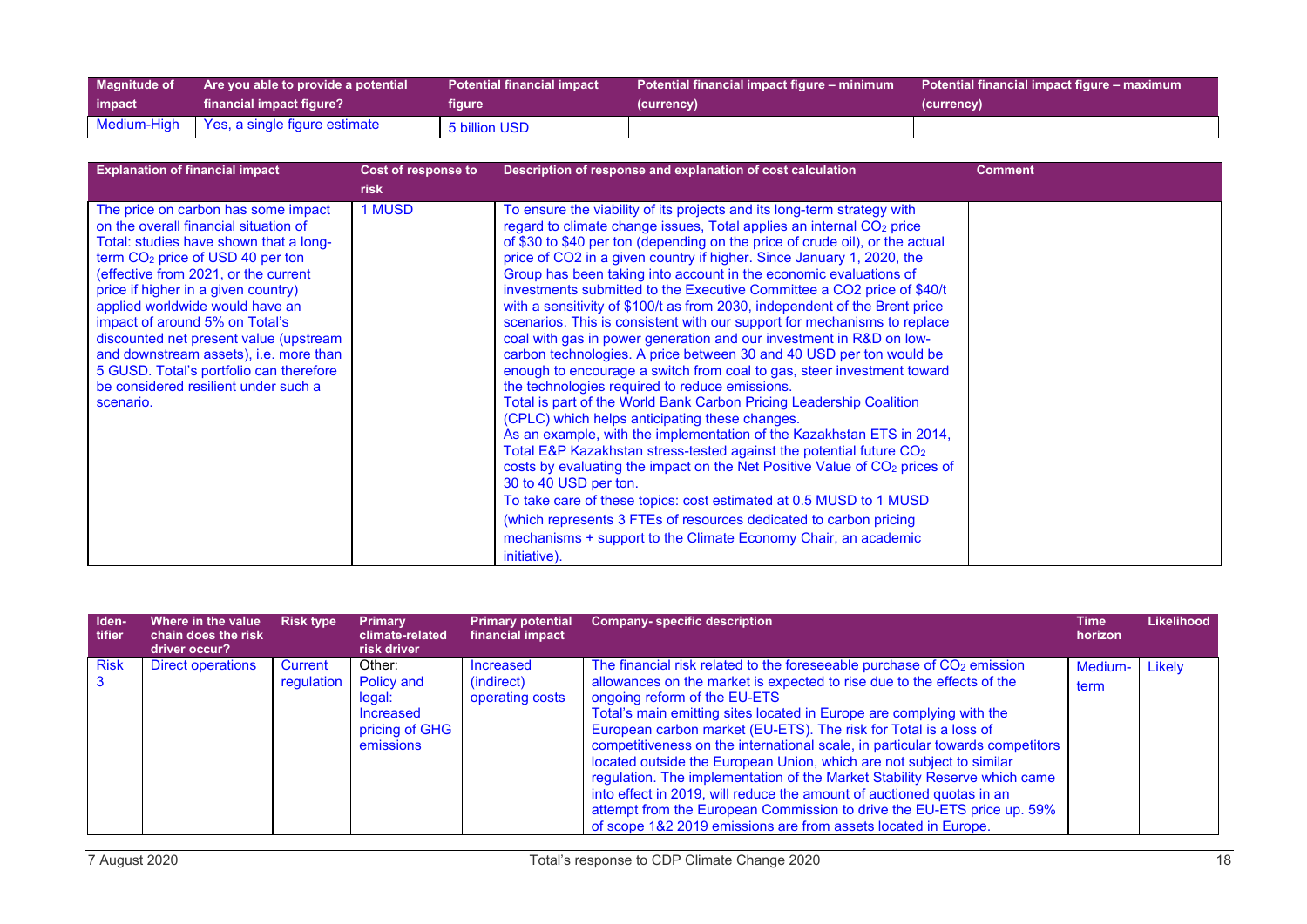| <b>Magnitude of</b> | Are you able to provide a potential       | <b>Potential financial impact</b> | Potential financial impact figure – minimum | Potential financial impact figure – maximum |  |
|---------------------|-------------------------------------------|-----------------------------------|---------------------------------------------|---------------------------------------------|--|
| impact              | financial impact figure?                  | figure                            | (currency)                                  | (currency)                                  |  |
|                     | Medium-High Yes, a single figure estimate | <b>185 MUSD</b>                   |                                             |                                             |  |

| <b>Explanation of financial impact</b>                                                                                                                                                                                                                                                                                                                                                                                                                                                                    | Cost of response to<br><b>risk</b> | Description of response and explanation of cost calculation                                                                                                                                                                                                                                                                                                                                                                                                                                                                                                                                                                                                                                                                                                                                                                                                                                                                                                                                                                                                                                                                                                                                                                                                                                                                                                                                                                                                                                                                                                                                                                                                                                                                                                                                   | <b>Comment</b> |
|-----------------------------------------------------------------------------------------------------------------------------------------------------------------------------------------------------------------------------------------------------------------------------------------------------------------------------------------------------------------------------------------------------------------------------------------------------------------------------------------------------------|------------------------------------|-----------------------------------------------------------------------------------------------------------------------------------------------------------------------------------------------------------------------------------------------------------------------------------------------------------------------------------------------------------------------------------------------------------------------------------------------------------------------------------------------------------------------------------------------------------------------------------------------------------------------------------------------------------------------------------------------------------------------------------------------------------------------------------------------------------------------------------------------------------------------------------------------------------------------------------------------------------------------------------------------------------------------------------------------------------------------------------------------------------------------------------------------------------------------------------------------------------------------------------------------------------------------------------------------------------------------------------------------------------------------------------------------------------------------------------------------------------------------------------------------------------------------------------------------------------------------------------------------------------------------------------------------------------------------------------------------------------------------------------------------------------------------------------------------|----------------|
| Based on available information, the<br>Group estimates that around 25% of<br>emissions subjected to EU-ETS are not<br>covered by free quotas in the period<br>2013-2020 and up to 30% or more from<br>2021 to 2030. At the end of 2019, the<br>price of these quotas was around €25/t,<br>and the Group expects this price to be<br>higher than €30/t in phase 4 of the<br>EU ETS.<br>The potential financial impact is around<br>185 MUSD (i.e. 25% of Total's Scope 1<br>emissions in Europe * 30 USD). | 1 MUSD                             | Related investments made in installations (in particular in refineries and petrochemical plants in<br>Europe) to mitigate our exposure risk, by advancing new technologies to limit GHG emissions<br>through the improvement of energy efficiency, with clear ambition set for the Group (-1% per year).<br>Total uses the most appropriate architectures and equipment and introduces technological<br>innovations. For example, on offshore production barges, offshore platforms and onshore facilities,<br>heat recovery systems at gas turbine exhausts have been implemented thereby avoiding the need<br>for furnaces or boiler systems.<br>The use of energy savings certificates in Europe (fuel sales).<br>The use of a shadow price in all our investment decisions to ensure the viability of our project and<br>the resilience of our assets even in a CO2 priced environment.<br>Between 2008 and 2015 this shadow price was based on a cost of 25€ per ton of CO2 emitted. As<br>of 2016, this shadow price was from 30 to 40 USD per ton of CO2 emitted depending on the oil price<br>scenario retained, or the actual price if it is higher in a given country. From the 1st of January 2020,<br>Total applies an internal CO2 price of 40 USD per ton, or the actual price if it is higher in a given<br>country, with a sensitivity of 100 USD as from 2030 independent of the Brent prices scenarios.<br>Compliance with the EU ETS, through a close monitoring of positions, improvement projects and,<br>when necessary, market transactions.<br>To take care of these topics: cost estimated at 0.5 MUSD to 1 MUSD (which represents 3 FTEs of<br>resources dedicated to carbon pricing mechanisms + support to the Climate Economy Chair, an<br>academic initiative). |                |

| Iden-<br>tifier               | Where in the value<br>chain does the risk<br>driver occur? | <b>Risk</b><br>type        | <b>Primary climate-</b><br>related risk<br><b>driver</b>                                        | <b>Primary potential</b><br>financial impact                             | Company- specific description                                                                                                                                                                                                                                                                                                                                                                                                                                                                                                                                                                                                                                                                                                                                                                                                                                                                                                              | Time<br>horizon | <b>Likelihood</b>     |
|-------------------------------|------------------------------------------------------------|----------------------------|-------------------------------------------------------------------------------------------------|--------------------------------------------------------------------------|--------------------------------------------------------------------------------------------------------------------------------------------------------------------------------------------------------------------------------------------------------------------------------------------------------------------------------------------------------------------------------------------------------------------------------------------------------------------------------------------------------------------------------------------------------------------------------------------------------------------------------------------------------------------------------------------------------------------------------------------------------------------------------------------------------------------------------------------------------------------------------------------------------------------------------------------|-----------------|-----------------------|
| <b>Risk</b><br>$\overline{4}$ | <b>Direct operations</b>                                   | <b>Chronic</b><br>physical | Changes in<br>precipitation<br>patterns and<br>extreme<br>variability in<br>weather<br>patterns | <b>Decreased</b><br>revenues due to<br>reduced<br>production<br>capacity | The tendency observed in recent years shows that hurricanes tend to<br>become stronger than in the past. This could have an impact on the<br>continuity of Total's operations, especially in Exploration and Production,<br>and Refining and Petrochemicals, in particular in cyclone-prone areas.<br>These physical risks could affect Total's business and value chain in the<br>following way:<br>The utilization rate of the production capacity could be less than<br>expected in the event of major physical incident.<br>The other consequences would be the repair costs to restore a normal<br>situation and resume production, and a loss of revenue during the<br>downtime.<br>Geographical areas considered as highly exposed to hurricanes are the<br>Gulf of Mexico and South-East Asia. In the USA, Total operates a refinery<br>and a chemical plant in Port Arthur, Texas, and has some petrochemical<br>plants in Texas. | Medium-<br>term | <b>Verv</b><br>likely |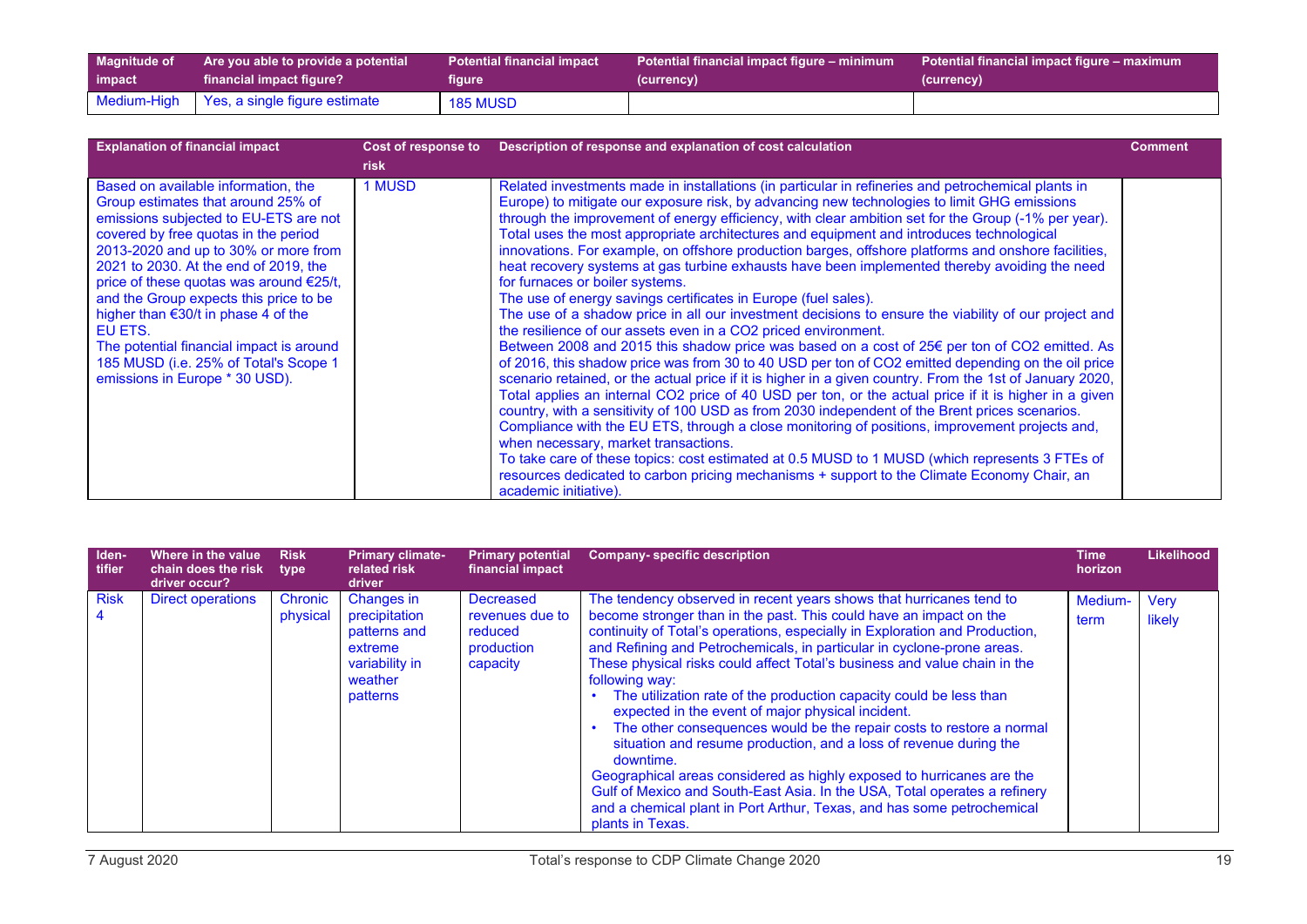| <b>Magnitude of</b> | Are you able to provide a potential | <b>Potential financial impact</b> | Potential financial impact figure – minimum | Potential financial impact figure – maximum |
|---------------------|-------------------------------------|-----------------------------------|---------------------------------------------|---------------------------------------------|
| impact              | financial impact figure? \          | figure                            | (currency)                                  | (currency)                                  |
| Medium-Low          | Yes, a single figure estimate       | 30 million USD                    |                                             |                                             |

| <b>Explanation of financial impact</b>                                                                                                                                                                                                                                                                                                                                                                                                                                                                                                                                                                                                                                                                                                                                                                                                                                                                                                                                                                               | Cost of<br>response to<br><b>risk</b> | Description of response and explanation of cost calculation                                                                                                                                                                                                                                                                                                                                                                                                                                                                                                                                                                                                                                                                                                                                                                                                                                                                                                                                                                                                                                                                                                                                                                                                                                                                                                                                                                                                                                                                                                                                                                                                                                                                                                                                                                                                                            | <b>Comment</b> |
|----------------------------------------------------------------------------------------------------------------------------------------------------------------------------------------------------------------------------------------------------------------------------------------------------------------------------------------------------------------------------------------------------------------------------------------------------------------------------------------------------------------------------------------------------------------------------------------------------------------------------------------------------------------------------------------------------------------------------------------------------------------------------------------------------------------------------------------------------------------------------------------------------------------------------------------------------------------------------------------------------------------------|---------------------------------------|----------------------------------------------------------------------------------------------------------------------------------------------------------------------------------------------------------------------------------------------------------------------------------------------------------------------------------------------------------------------------------------------------------------------------------------------------------------------------------------------------------------------------------------------------------------------------------------------------------------------------------------------------------------------------------------------------------------------------------------------------------------------------------------------------------------------------------------------------------------------------------------------------------------------------------------------------------------------------------------------------------------------------------------------------------------------------------------------------------------------------------------------------------------------------------------------------------------------------------------------------------------------------------------------------------------------------------------------------------------------------------------------------------------------------------------------------------------------------------------------------------------------------------------------------------------------------------------------------------------------------------------------------------------------------------------------------------------------------------------------------------------------------------------------------------------------------------------------------------------------------------------|----------------|
| For Total, the financial implications are generally<br>estimated on the basis on a number of days of lost<br>production on a site and the corresponding loss of<br>revenue (products not sold to customers during the<br>downtime). For example, in average, a production stop<br>of one month of a refinery would represent an<br>operational loss of about 30 MUSD (one month<br>corresponds to the average production stop faced<br>during the last hurricanes in the USA).<br>The potential financial implications of physical risks are<br>limited when considering our global activities in 130<br>countries, so any weather-related event in a given<br>country would only affect a small proportion of our<br>activities at a given time.<br>Given their locations, E&P production sites operated by<br>Total have so far suffered relatively limited exposure to<br>extreme weather events.<br>Geographical areas considered as highly exposed to<br>hurricanes are the Gulf of Mexico and South-East Asia. | 1 MUSD                                | Total has implemented an active process in order to regularly conduct<br>vulnerability studies of our facilities, and our internal procedures specifically call<br>for the systematic assessment of the possible repercussions of climate change<br>on future projects. In-depth studies are carried out when the potential risk is<br>significant relative to the existing safety margin. Our analyses take into account<br>the life span of our projects and their capacity to gradually adapt. To date, these<br>studies have not identified any facilities that cannot withstand the consequences<br>of climate change. For instance, in Russia, the effect of climate change on the<br>permafrost has been accounted for to design of Yamal LNG in 2013. Yamal<br>LNG is one of the largest and most complex LNG projects in the world, which is<br>operated by the Yamal LNG Company, owned by Novatek, Total, CNPC and<br>Silk Road Fund. Gas export began in 2017. A total of 65,000 temperature-<br>controlled piles driven to 10 to 28 meters deep have been installed to guarantee<br>the stability of the heaviest structures and equipment and a total of 28,000<br>thermosyphon systems (a cooling device that lowers the temperature of the soil)<br>have been positioned on the primary piles in order to maintains a temperature<br>that guarantees the full bearing capacity of the piles for the plant's operating<br>lifetime.<br>For Upstream activities in particular, there is a dedicated team, coordinating<br>specific studies for all assets: the annual cost (FTE + external studies) is<br>approximately 1 MUSD excluding additional costs potentially due to specific site<br>surveys. Dealing with physical risks attached to new projects in more exposed<br>areas is integrated into the engineering and economic characteristics of the<br>projects. |                |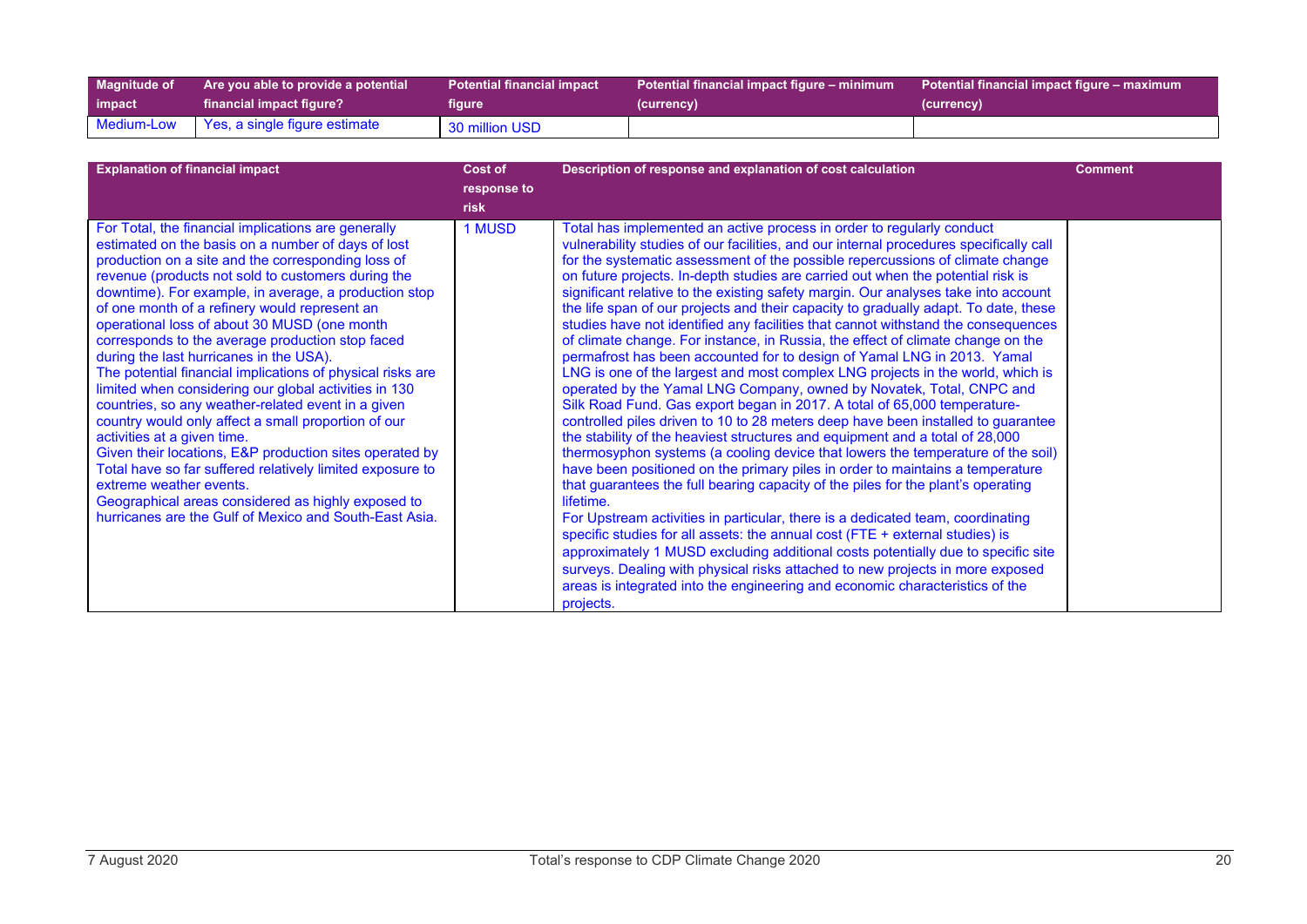**(C2.4) Have you identified any climate-related opportunities with the potential to have a substantive financial or strategic impact on your business?**

## **x** Yes

**(C2.4a) Provide details of opportunities identified with the potential to have a substantive financial or strategic impact on your business.** Please complete the following table.

| <b>Identifier</b> | Where in the value<br>chain does the<br>opportunity<br>occur? | <b>Opportunity type</b>         | <b>Primary climate-</b><br>related opportunity                            | <b>Primary potential</b><br>financial impact                                                                | Company-specific description                                                                                                                                                                                                                                                                                                                                                                                                                                                                                                                                                                                                                                                                                                                                                 | Time<br>horizon | <b>Likelihood</b>  |
|-------------------|---------------------------------------------------------------|---------------------------------|---------------------------------------------------------------------------|-------------------------------------------------------------------------------------------------------------|------------------------------------------------------------------------------------------------------------------------------------------------------------------------------------------------------------------------------------------------------------------------------------------------------------------------------------------------------------------------------------------------------------------------------------------------------------------------------------------------------------------------------------------------------------------------------------------------------------------------------------------------------------------------------------------------------------------------------------------------------------------------------|-----------------|--------------------|
| Opp1              | Direct operations                                             | <b>Products and</b><br>services | Development<br>and/or expansion of<br>low emission goods<br>and services. | <b>Increased</b><br>revenue<br>resulting from<br>increased<br>demand for<br>products and<br><b>services</b> | As the worldwide demand for electricity is expected to grow<br>strongly in the coming decades (~2% CAGR over 2015-40,<br>source IEA), Total intends to become a major player in low-<br>carbon electricity. Since the early 2000s, Total has developed<br>along the whole of the low-carbon electricity value chain, from<br>electricity generation, storage and sale to the end customer in<br>Asia-Pacific, Africa and Latin America. The Group (Total Eren)<br>has a diversified portfolio of assets in wind, solar and hydro.<br>Total is as well a leader of French and Belgian low carbon<br>electricity distribution market (Total Direct Energie) with 141<br>Twh in 2019 and had an installed capacity of 1.9 GW of low-<br>carbon electricity generation from gas. | Short-<br>term  | <b>Very likely</b> |

| impact | Magnitude of Are you able to provide a potential | <b>Potential financial impact</b> | Potential financial impact figure – minimum | Potential financial impact figure – maximum |
|--------|--------------------------------------------------|-----------------------------------|---------------------------------------------|---------------------------------------------|
|        | financial impact figure?                         | figure                            | (currency)                                  | (currency)                                  |
| Medium | Yes, a single figure estimate                    | 7 billion USD                     |                                             |                                             |

| <b>Explanation of financial impact</b>                                                                                                                                                      | Cost to realize opportunity | Strategy to realize opportunity and explanation of cost calculation                                                                                                                                                                                                                                                                                                                                                                                                                                                                  | <b>Comment</b>                                   |
|---------------------------------------------------------------------------------------------------------------------------------------------------------------------------------------------|-----------------------------|--------------------------------------------------------------------------------------------------------------------------------------------------------------------------------------------------------------------------------------------------------------------------------------------------------------------------------------------------------------------------------------------------------------------------------------------------------------------------------------------------------------------------------------|--------------------------------------------------|
| Renewable energies will<br>gradually increase in Total's<br>portfolio. Low carbon electricity<br>could represent 40% of Total's<br>mix by 2050. Sales could<br>double in 2030 and represent | 2 billion USD / year        | Total invests \$1.5 to \$2 billion per year and aims at holding an installed gross production capacity<br>of renewable electricity of more than 25GW by 2025, of which 10 GW in Europe.<br>We have strengthened our position as a solar energy producer, thanks both to SunPower's state-<br>of-the-art technologies and affiliate Total Solar's ground-mounted solar plant projects and work to<br>solarize production facilities.<br>Total Eren and Quadran (2018) enable the Group to boost its development in solar, wind power, | $$1.5$ to \$2 billion<br>investment per<br>year. |
| around 7 billion USD in 2030.                                                                                                                                                               |                             | hydraulic and biogas. In 2019, Total Quadran acquired the French company Vents d'Oc, which<br>develops more than 200 MW of renewable energy projects, mainly in wind power and Total Eren<br>acquired the Novenergia group and extended its presence, in particular in southern Europe.                                                                                                                                                                                                                                              |                                                  |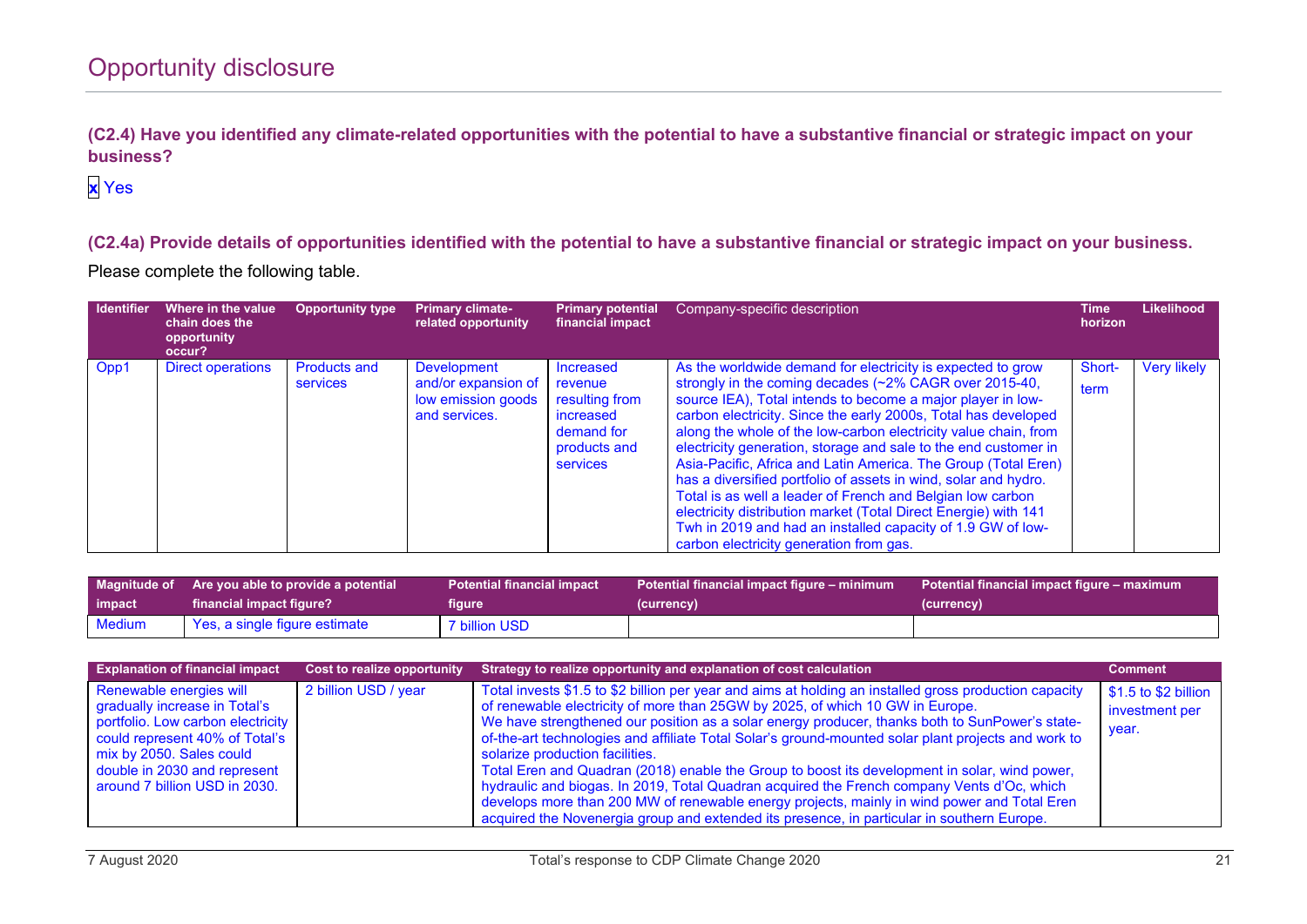| Total Eren assets operated or under construction worldwide represent an installed gross capacity<br>of approximately 1.7 GW. In 2020 Total entered into an agreement with SSE Renewables, to<br>acquire a 51% stake in the Seagreen 1 offshore wind farm project of 1,140 MW in the Scottish<br>North Sea. Direct Energie (acquired in 2018 for nearly €2billion) allows the Group to accelerate its<br>downstream integration along the full gas and power value chain and to reach critical mass in the<br>French, Belgium and the Netherlands markets. Total is targeting 15% market share in France and<br>Belgium, with a 5-year horizon in the residential segment. The group is marketing electricity in the<br>UK and developing this distribution business in Spain and Germany. The acquisition of combined-<br>cycle gas power plants in Europe is part of the strategy to integrate the gas and electricity value<br>chain, and complements well the sources of production of intermittent renewable electricity. In<br>France and Belgium, Total owns four combined-cycle natural gas (CCGT) power plants. The<br>global installed capacity is 1.6 GW. In 2020, Total strengthens its positions in generation and<br>supply of electricity and gas in Spain through the acquisition of the Energías de Portugal's portfolio |  |
|------------------------------------------------------------------------------------------------------------------------------------------------------------------------------------------------------------------------------------------------------------------------------------------------------------------------------------------------------------------------------------------------------------------------------------------------------------------------------------------------------------------------------------------------------------------------------------------------------------------------------------------------------------------------------------------------------------------------------------------------------------------------------------------------------------------------------------------------------------------------------------------------------------------------------------------------------------------------------------------------------------------------------------------------------------------------------------------------------------------------------------------------------------------------------------------------------------------------------------------------------------------------------------------------------------------------------------------|--|
| of 2.5 million B2C customers and two gas-fired combined cycle power plants, which represent an<br>electricity generation capacity of nearly 850 megawatts.                                                                                                                                                                                                                                                                                                                                                                                                                                                                                                                                                                                                                                                                                                                                                                                                                                                                                                                                                                                                                                                                                                                                                                               |  |

| Identifier       | Where in the value<br>chain does the<br>opportunity occur? | <b>Opportunity type</b>         | <b>Primary climate-</b><br>related opportunity                            | <b>Primary potential</b><br>financial impact                                                  | <b>Company-specific description</b>                                                                                                                                                                                                                                                                                                                                                                                                                                                 | <b>Time</b><br>horizon | Likelihood         |
|------------------|------------------------------------------------------------|---------------------------------|---------------------------------------------------------------------------|-----------------------------------------------------------------------------------------------|-------------------------------------------------------------------------------------------------------------------------------------------------------------------------------------------------------------------------------------------------------------------------------------------------------------------------------------------------------------------------------------------------------------------------------------------------------------------------------------|------------------------|--------------------|
| Opp <sub>2</sub> | <b>Direct operations</b>                                   | <b>Products and</b><br>services | Development<br>and/or expansion of<br>low emission goods<br>and services. | Increased<br>revenue<br>resulting from<br>increased<br>demand for<br>products and<br>services | To respond responsibly to the strong rise in demand for<br>electricity, Total remains committed to gas, whose CO <sub>2</sub><br>emissions are half those of coal when used to generate<br>electricity and strengthens its development in the natural<br>gas value chain from production to end customers. The<br>activities of Total in the gas business contribute to the<br>growth of the Group by ensuring market outlets for its<br>current and future natural gas production. | Short-term             | <b>Very likely</b> |

|               | Magnitude of Are you able to provide a potential | <b>Potential financial impact</b> | Potential financial impact figure – minimum | Potential financial impact figure – maximum |
|---------------|--------------------------------------------------|-----------------------------------|---------------------------------------------|---------------------------------------------|
| impact        | financial impact figure?                         | figure                            | (currency)                                  | (currency)                                  |
| <b>Medium</b> | No, we do not have this figure                   |                                   |                                             |                                             |

| <b>Explanation of financial impact</b>                                                                    | <b>Cost to realize opportunity</b> | Strategy to realize opportunity and eplanation of cost calculation                                                                                                                                                                                                                                                                                                                                                                                                                                                                                                                                                                                                                                                                                                                                                                                                                                                                                                                                                                                                                                               | <b>Comment</b>                                                                     |
|-----------------------------------------------------------------------------------------------------------|------------------------------------|------------------------------------------------------------------------------------------------------------------------------------------------------------------------------------------------------------------------------------------------------------------------------------------------------------------------------------------------------------------------------------------------------------------------------------------------------------------------------------------------------------------------------------------------------------------------------------------------------------------------------------------------------------------------------------------------------------------------------------------------------------------------------------------------------------------------------------------------------------------------------------------------------------------------------------------------------------------------------------------------------------------------------------------------------------------------------------------------------------------|------------------------------------------------------------------------------------|
| The global natural gas market<br>forecast is expected to<br>increase by 2%/ year, and<br>5%/year for LNG. | 15 billion USD                     | Total is a major LNG player in the world, and intends to develop B2B and B2C gas marketing, as<br>well as create new LNG markets (LNG-to-Power through FSRU in emerging countries, LNG for<br>transportation). Significant operations have taken place in the upstream and the downstream to<br>make this possible. Upstream, Total has finalized various acquisitions, including that of the Engie<br>and Anadarko LNG assets in Mozambique, and has launched some major LNG projects, such as<br>Ichthys in Australia and Cameron in the United States. In addition, the Group has proceeded with<br>or benefited from the launch of major developments, like the Arctic LNG 2 project. Total is the<br>world's second-ranking operator on this market, with a volume sold of more than 34 Mt in 2019.<br>In distribution, Total has engaged itself in the business of gas fuel for transport by acquiring a<br>25% stake in 2018 in Clean Energy Fuels Corp., one of the leading distributors of gas fuel for<br>HGVs in the United States, or by signing a contract with CMA-CGM, the first shipping company | More than 15<br>billion USD, for<br>the 2015-2019<br>period in LNG<br>development. |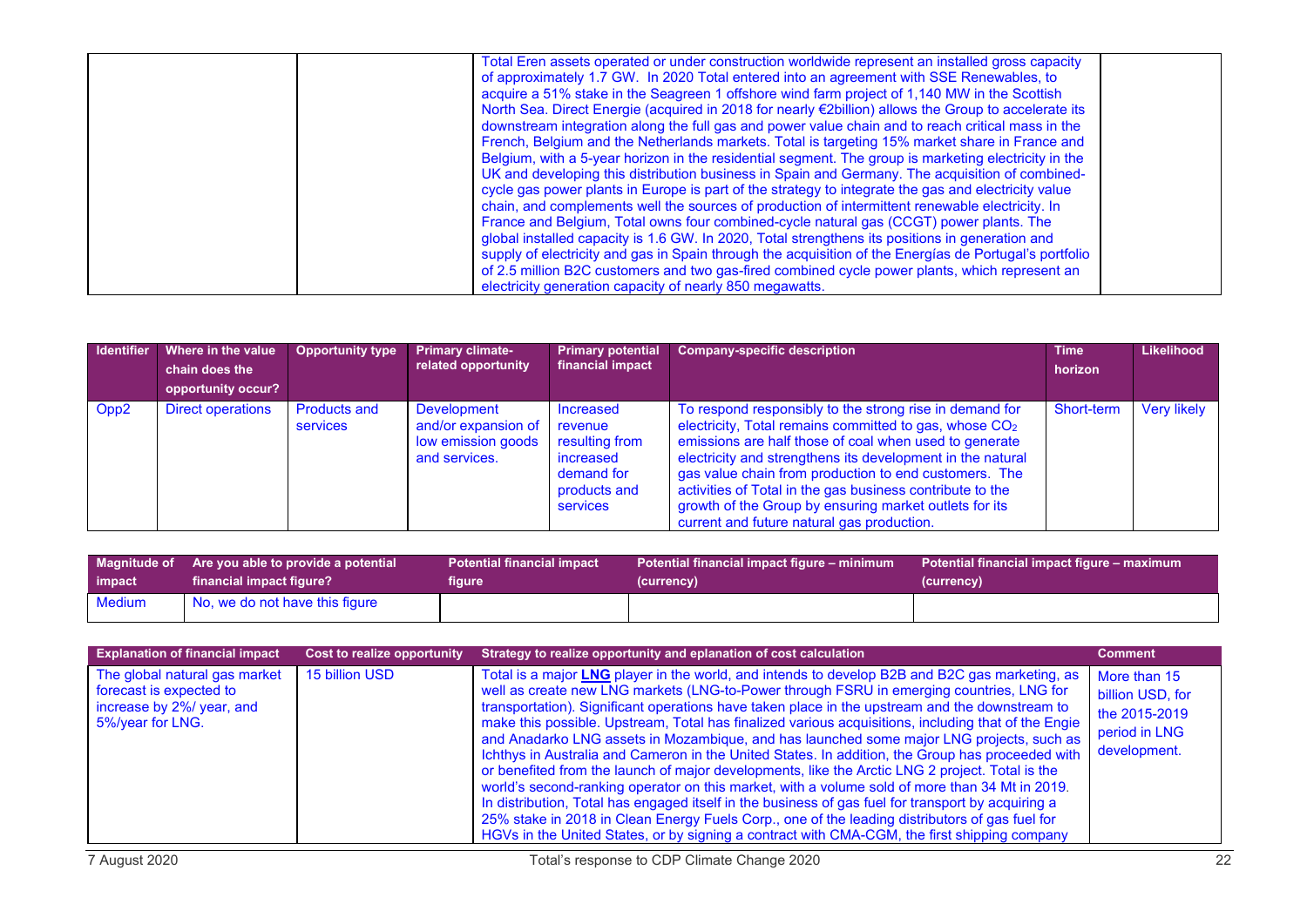| to equip its transcontinental container ships with LNG-powered engines. In 2018, the Group also<br>entered a partnership with the Adani group, India's largest private conglomerate in energy and<br>gas infrastructures, in order to contribute to the development of the natural gas market. This<br>partnership, which was extended in 2019, illustrates the Group's will to support countries that<br>produce the greatest part of their electricity from coal to diversify their energy mix.<br>Strengthening the position of gas in the energy mix is also accompanied by a greater focus on<br>control of methane emissions.<br>More than 15 billion USD were dedicated between 2015 and 2019 to development of gas and<br>LNG projects. |  |
|-------------------------------------------------------------------------------------------------------------------------------------------------------------------------------------------------------------------------------------------------------------------------------------------------------------------------------------------------------------------------------------------------------------------------------------------------------------------------------------------------------------------------------------------------------------------------------------------------------------------------------------------------------------------------------------------------------------------------------------------------|--|
|-------------------------------------------------------------------------------------------------------------------------------------------------------------------------------------------------------------------------------------------------------------------------------------------------------------------------------------------------------------------------------------------------------------------------------------------------------------------------------------------------------------------------------------------------------------------------------------------------------------------------------------------------------------------------------------------------------------------------------------------------|--|

| <b>Identifier</b> | Where in the value<br>chain does the<br>opportunity<br>occur? | <b>Opportunity</b><br>type                | <b>Primary</b><br>climate-<br>related<br>opportunity                                   | <b>Primary</b><br>potential<br>financial<br>impact                                               | <b>Company-specific description</b>                                                                                                                                                                                                                                                                                                                                                                                                                                                                                                                                                                                                                                                                                                                                                                                                                                                                                                                                                                            | Time<br>horizon | Likelihood                   |
|-------------------|---------------------------------------------------------------|-------------------------------------------|----------------------------------------------------------------------------------------|--------------------------------------------------------------------------------------------------|----------------------------------------------------------------------------------------------------------------------------------------------------------------------------------------------------------------------------------------------------------------------------------------------------------------------------------------------------------------------------------------------------------------------------------------------------------------------------------------------------------------------------------------------------------------------------------------------------------------------------------------------------------------------------------------------------------------------------------------------------------------------------------------------------------------------------------------------------------------------------------------------------------------------------------------------------------------------------------------------------------------|-----------------|------------------------------|
| Opp3              | <b>Direct operations</b>                                      | <b>Products</b><br>and<br><b>services</b> | <b>Development</b><br>and/or<br>expansion of<br>low emission<br>goods and<br>services. | Increased<br>revenue<br>resulting<br>from<br>increased<br>demand for<br>products and<br>services | Once efficient mechanisms to support the development of Carbon Capture,<br>Utilization and Storage (CCUS) are implemented, Total will be in a<br>favourable position to take a significant part to this development because of<br>its extensive knowledge on this topic. This knowledge will come from its<br>R&D program (which will make Total competitive), its experience in<br>geosciences (needed for CO <sub>2</sub> storage), and its business development<br>capacities. The development of CCUS has been a long-standing Group<br>commitment, in particular through its Lacq pilot project conducted from<br>2010 to 2016 (oxy-combustion capture and storage in a depleted reservoir).<br>Total is devoting 10% of its R&D investments to CCUS and has initiated<br>work alongside its peers, within the Oil & Gas Climate Initiative, on the<br>issues of commercialization (including relations with all stakeholders:<br>public, government), capture technologies and world storage capacities. | Medium-<br>term | About as<br>likely as<br>not |

| <b>Magnitude of impact</b> | Are you able to provide a potential financial Potential financial impact figure $\overline{ }$ |               | Potential financial impact figure - | Potential financial impact figure - |  |
|----------------------------|------------------------------------------------------------------------------------------------|---------------|-------------------------------------|-------------------------------------|--|
|                            | impact figure?                                                                                 |               | minimum (currency)                  | maximum (currency)                  |  |
| <b>Medium</b>              | Yes, a single figure estimate                                                                  | 2.5 GUSD/year |                                     |                                     |  |

| <b>Explanation of financial impact</b>                                                                                                                                                                                                                                           | <b>Cost to realize</b> | Strategy to realize opportunity and eplanation of cost calculation                                                                                                                                                                                                                                                                                                                                                                                                                                                                                                                                                                                                                                                                                                                                                                                                                                                                                                                                          | <b>Comment</b> |
|----------------------------------------------------------------------------------------------------------------------------------------------------------------------------------------------------------------------------------------------------------------------------------|------------------------|-------------------------------------------------------------------------------------------------------------------------------------------------------------------------------------------------------------------------------------------------------------------------------------------------------------------------------------------------------------------------------------------------------------------------------------------------------------------------------------------------------------------------------------------------------------------------------------------------------------------------------------------------------------------------------------------------------------------------------------------------------------------------------------------------------------------------------------------------------------------------------------------------------------------------------------------------------------------------------------------------------------|----------------|
|                                                                                                                                                                                                                                                                                  | opportunity            |                                                                                                                                                                                                                                                                                                                                                                                                                                                                                                                                                                                                                                                                                                                                                                                                                                                                                                                                                                                                             |                |
| The CCUS market is<br>estimated to develop<br>dramatically in the next 30-35<br>years, with significant<br>worldwide CAPEX (order of<br>magnitude over 100 GUSD<br>per year) and OPEX. This<br>market must first become<br>profitable before such<br>development. As per the IEA | <b>70 MUSD</b>         | Total is implementing an R&D roadmap for CCUS and business through a dedicated Business Unit.<br>Total is allocating about 60 MUSD/year of R&D spending for CCUS and has about currently 15-20 FTE<br>working on CCUS projects (from the Business Unit, seconded to projects or in E&P as support to the<br>BU - 5MUSd) - expected to grow fast. Through the OGCI-CI (Climate Investments fund), Total will<br>invest 50 MUSD on CCUS over 10 years (5MUSD per year)<br>In 2017, Total joined the Technology Centre Mongstad, operated by Norwegian state-owned Gassnova<br>with a capacity of 100,000 tons of carbon a year. Since 2017, Total is participating to a CCS project in<br>Norway (Northern Lights). This project will be a milestone in the development of CCS in Europe as it<br>will gather industrial emissions (from cement, waste to energy) from Norway but also potentially other<br>European countries. In 2020, the final investment decision concludes the study phase during which |                |
| SDS scenario, 2.4 Gtof CO2                                                                                                                                                                                                                                                       |                        | Equinor, Shell and Total worked closely with Norwegian authorities to conduct engineering studies and                                                                                                                                                                                                                                                                                                                                                                                                                                                                                                                                                                                                                                                                                                                                                                                                                                                                                                       |                |
| 7 August 2020                                                                                                                                                                                                                                                                    |                        | Total's response to CDP Climate Change 2020                                                                                                                                                                                                                                                                                                                                                                                                                                                                                                                                                                                                                                                                                                                                                                                                                                                                                                                                                                 | 23             |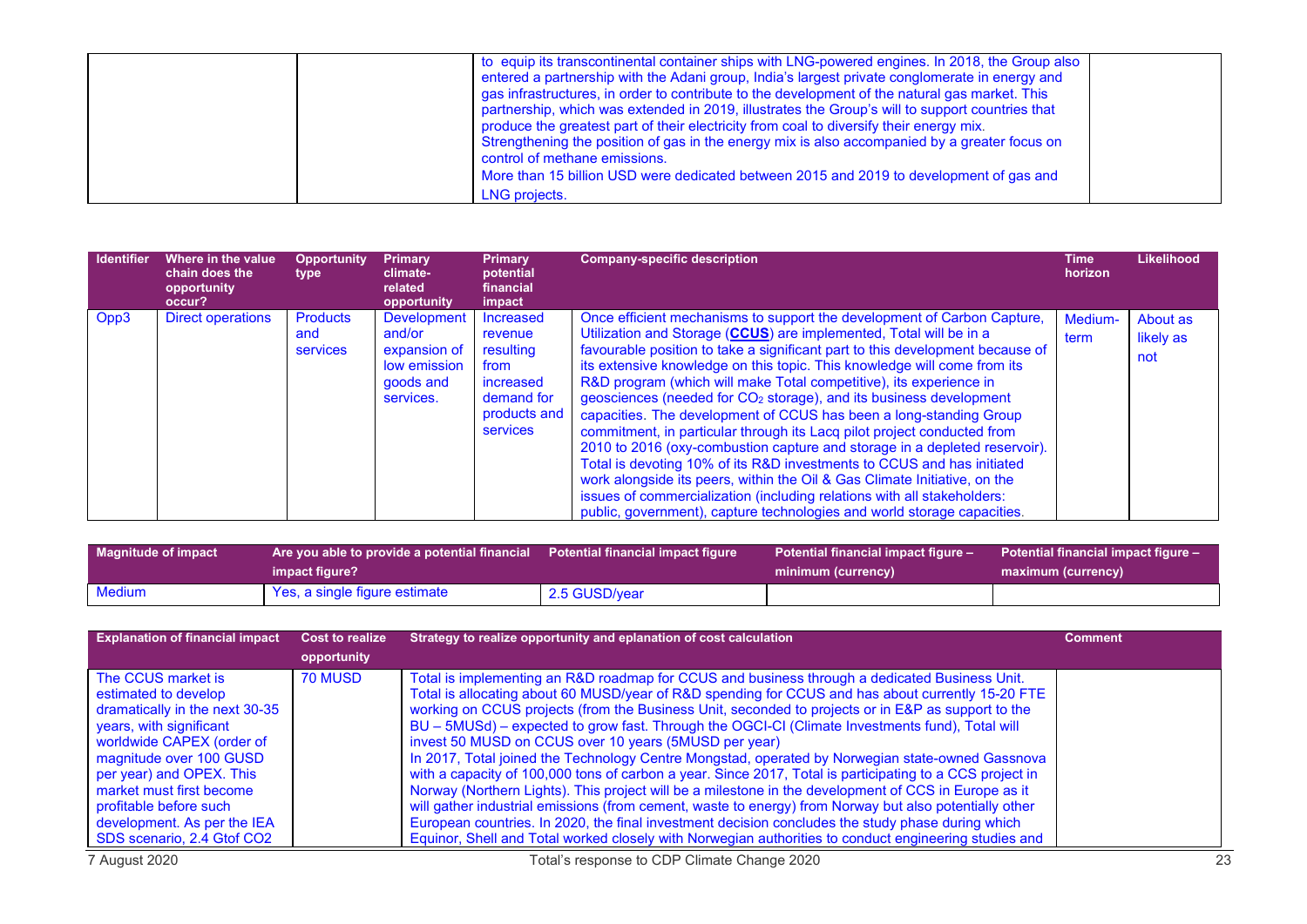| are projected to be captured<br>per year starting 2040. With<br>1% market share and<br>100\$/ton of CO2, sales could<br>represent 2.5 GUSD/year for<br>Total. | project planning. Since 2018, Total is also involved in the Clean Gas Project in the UK, based on the<br>concept of hubs that can be replicated in other industrial areas;<br>Total also stepped up its R&D program in 2019 by entering partnerships with the National Carbon<br>Capture Center in the United States and IFPEN in France. The Group has also launched a<br>development study for a major pilot industrial scale project in Dunkirk (19.3 million-euro budget over 4<br>years, including 14.8 million euros in European Union subsidies), a project to produce methanol from<br>CO <sub>2</sub> and hydrogen in Germany, with the start-up Sunfire, and a feasibility study of an industrial system<br>to capture and reuse the CO <sub>2</sub> produced by the LafargeHolcim cement works in the United States. All<br>those projects will pave the way for the development of $CO2$ storage. |  |
|---------------------------------------------------------------------------------------------------------------------------------------------------------------|---------------------------------------------------------------------------------------------------------------------------------------------------------------------------------------------------------------------------------------------------------------------------------------------------------------------------------------------------------------------------------------------------------------------------------------------------------------------------------------------------------------------------------------------------------------------------------------------------------------------------------------------------------------------------------------------------------------------------------------------------------------------------------------------------------------------------------------------------------------------------------------------------------------|--|
|---------------------------------------------------------------------------------------------------------------------------------------------------------------|---------------------------------------------------------------------------------------------------------------------------------------------------------------------------------------------------------------------------------------------------------------------------------------------------------------------------------------------------------------------------------------------------------------------------------------------------------------------------------------------------------------------------------------------------------------------------------------------------------------------------------------------------------------------------------------------------------------------------------------------------------------------------------------------------------------------------------------------------------------------------------------------------------------|--|

| <b>Identifier</b> | Where in the value<br>chain does the<br>opportunity occur? | <b>Opportunity type</b>                | <b>Primary climate-</b><br>related opportunity                                   | <b>Primary potential</b><br>financial impact                                            | <b>Company-specific description</b>                                                                                                                                                                                                                                                                                                                                                                                                                                                                                                                                                                                                                                                                                                                                                                                                                                                                                              | Time<br>horizon | <b>Likelihood</b>  |
|-------------------|------------------------------------------------------------|----------------------------------------|----------------------------------------------------------------------------------|-----------------------------------------------------------------------------------------|----------------------------------------------------------------------------------------------------------------------------------------------------------------------------------------------------------------------------------------------------------------------------------------------------------------------------------------------------------------------------------------------------------------------------------------------------------------------------------------------------------------------------------------------------------------------------------------------------------------------------------------------------------------------------------------------------------------------------------------------------------------------------------------------------------------------------------------------------------------------------------------------------------------------------------|-----------------|--------------------|
| Opp4              | <b>Direct operations</b>                                   | <b>Products and</b><br><b>services</b> | <b>Development</b><br>and/or expansion of<br>low emission goods<br>and services. | Increased revenue<br>resulting from<br>increased demand<br>for products and<br>services | <b>Energy storage</b> is a major challenge for the future of<br>power grids and a vital accompaniment to renewable<br>energies, which are intermittent by nature. Large-<br>scale electricity storage is essential to promote the<br>growth of renewables and enable them to make up a<br>significant share of the electricity mix. The acquisition<br>of Saft, completed in 2016, fully aligned with Total's<br>goal to develop in the low carbon electricity value-<br>chain. Saft is a French company that celebrated its<br>100th anniversary in 2018 and specializes in the<br>design, manufacture and marketing of high<br>technology batteries for industry. Saft develops<br>batteries based on nickel, lithium-ion and primary<br>lithium technologies. The company is active in<br>transport, telecommunications, industrial<br>infrastructures, civil and military electronics, space,<br>defence and energy storage. | Short-term      | <b>Very likely</b> |

|        | Magnitude of Are you able to provide a potential | <b>Potential financial impact</b> | Potential financial impact figure – minimum | Potential financial impact figure - |
|--------|--------------------------------------------------|-----------------------------------|---------------------------------------------|-------------------------------------|
| impact | financial impact figure?                         | figure                            | (currency)                                  | maximum (currency)                  |
| Medium | Yes, a single figure estimate                    | 2 billion USD                     |                                             |                                     |

| <b>Explanation of financial</b><br>Cost to realize                                                                                                                                                                     |               | Strategy to realize opportunity and eplanation of cost calculation                                                                                                                                                                                                                                                                                                                                                                                                                                                                                                                                                                                                                                                                                                                                                                                                                                                                                           |  |  |
|------------------------------------------------------------------------------------------------------------------------------------------------------------------------------------------------------------------------|---------------|--------------------------------------------------------------------------------------------------------------------------------------------------------------------------------------------------------------------------------------------------------------------------------------------------------------------------------------------------------------------------------------------------------------------------------------------------------------------------------------------------------------------------------------------------------------------------------------------------------------------------------------------------------------------------------------------------------------------------------------------------------------------------------------------------------------------------------------------------------------------------------------------------------------------------------------------------------------|--|--|
| impact                                                                                                                                                                                                                 | opportunity   |                                                                                                                                                                                                                                                                                                                                                                                                                                                                                                                                                                                                                                                                                                                                                                                                                                                                                                                                                              |  |  |
| In 2019. Saft's turnover<br>amounted to \$891 million<br>and could double to more<br>than 2 billion USD in 2030<br>as Saft is well placed to<br>benefit from the growth in<br>renewable energies<br>beyond its current | 1 billion USD | Saft is a French company that celebrated its 100 <sup>th</sup> anniversary in 2018 and specializes in the design,<br>manufacture and marketing of high technology batteries for industry. Saft develops batteries based on nickel,<br>lithium- ion and primary lithium technologies. The company is active in transport, telecommunications, industrial<br>infrastructures, civil and military electronics, space, defense and energy storage. Building on the strength of its<br>technological know-how, and through its energy storage activities, Saft is well placed to benefit from the growth<br>in renewable energies beyond its current activities, by offering massive storage capacities, combined with<br>renewable electricity, which is intermittent by nature. This is one of Saft's main sources of growth. In 2019, the<br>company strengthened its energy storage and electric mobility activity, with the creation of a joint-venture with |  |  |
| 7 August 2020                                                                                                                                                                                                          |               | Total's response to CDP Climate Change 2020                                                                                                                                                                                                                                                                                                                                                                                                                                                                                                                                                                                                                                                                                                                                                                                                                                                                                                                  |  |  |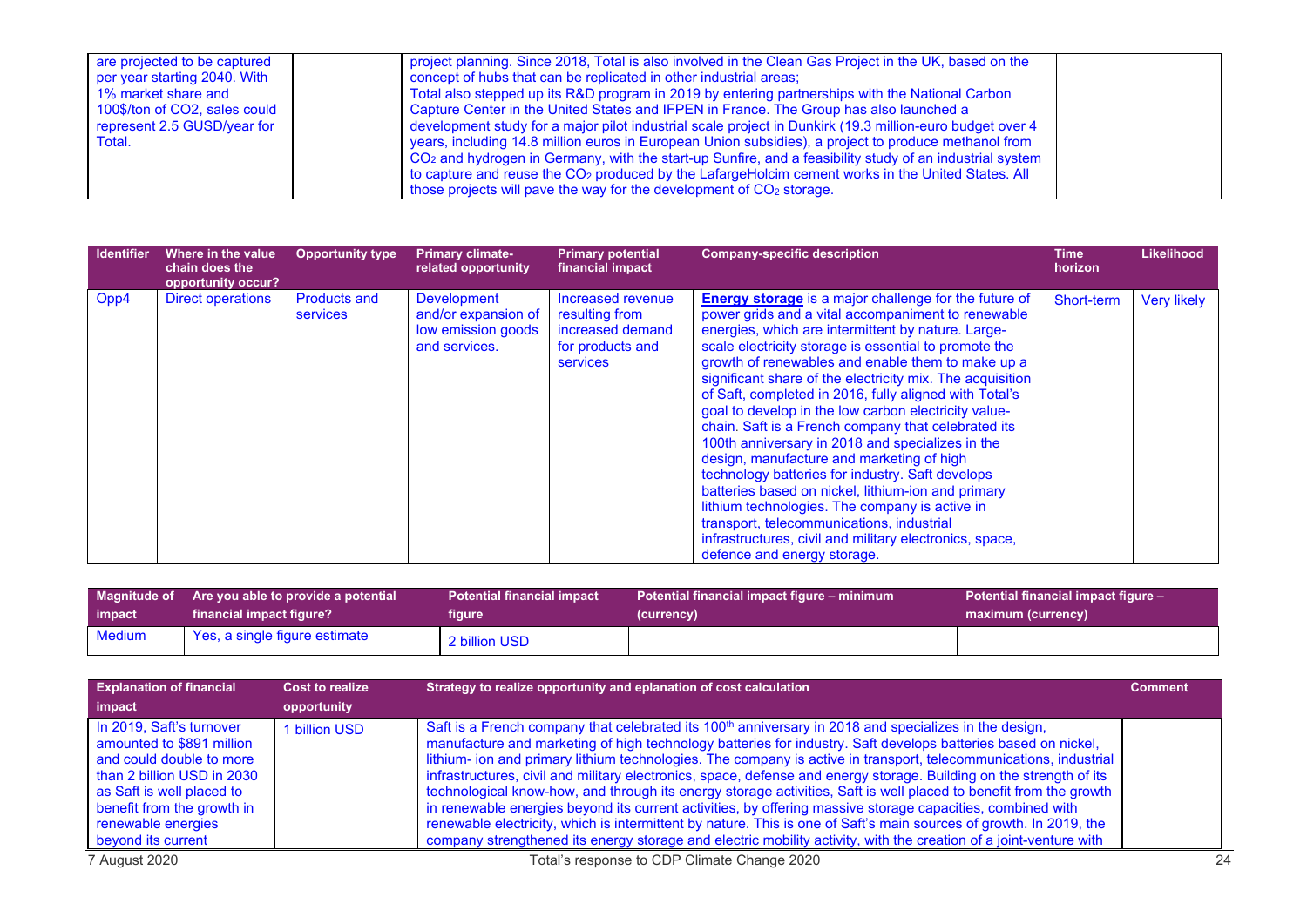| activities, by offering      | Tianneng Energy Technology (TET), a subsidiary of the private Chinese group Tianneng, with a view to               |  |
|------------------------------|--------------------------------------------------------------------------------------------------------------------|--|
| massive storage              | developing their lithium-ion activity, and with the acquisition of Go Electric Inc., an American specialist in     |  |
| capacities, combined with    | energy resilience solutions for microgrids. Additionally, Saft signed a contract with the Finnish operator         |  |
| renewable electricity, which | TuuliWatti to build the largest energy storage system in the Nordic countries. Saft is also active in the European |  |
| is intermittent by nature.   | alliance working on a new generation of "solid electrolyte" batteries. Total and PSA Group announced in            |  |
|                              | January 2020 their plan to combine their know-how to develop an electric vehicles battery manufacturing            |  |
|                              | activity in Europe. To that end, they intend to establish a joint venture named ACC (Automotive Cell Company).     |  |
|                              | Cost to realize the opportunity: As of year-end 2019, Saft is present in 19 countries and has over 4,500           |  |
|                              | employees. Total acquired France-based battery manufacturer Saft in 2016 for around 1 billion USD.                 |  |

| <b>Identifier</b> | Where in the value<br>chain does the<br>opportunity occur? | <b>Opportunity type</b>         | <b>Primary climate-</b><br>related opportunity                                   | <b>Primary potential</b><br>financial impact                                            | <b>Company-specific description</b>                                                                                                                                                                                                                                                                                                                                                                                                                                                                                                                                                                         | Time<br>horizon | <b>Likelihood</b>  |
|-------------------|------------------------------------------------------------|---------------------------------|----------------------------------------------------------------------------------|-----------------------------------------------------------------------------------------|-------------------------------------------------------------------------------------------------------------------------------------------------------------------------------------------------------------------------------------------------------------------------------------------------------------------------------------------------------------------------------------------------------------------------------------------------------------------------------------------------------------------------------------------------------------------------------------------------------------|-----------------|--------------------|
| Opp5              | <b>Direct operations</b>                                   | <b>Products and</b><br>services | <b>Development</b><br>and/or expansion of<br>low emission goods<br>and services. | Increased revenue<br>resulting from<br>increased demand<br>for products and<br>services | Given the need to reduce transportation-related<br>carbon emissions, <b>biofuels</b> - which lower carbon<br>dioxide emissions by at least 50% compared to<br>regular fuels will increasingly take their place as a<br>substitute for conventional fuels. Total is a pioneer in<br>biofuels for more than 20 years in biofuels, and is now<br>one of Europe's major actors with the contribution of<br>incorporation of 3.6 Mt blended sustainable biofuels in<br>2019 for a worldwide distribution of 3.2 Mt.<br>Furthermore, Total produced 0.24 Mt of sustainable<br>biofuels in its refineries in 2019. | Short-term      | <b>Very likely</b> |

|               | Magnitude of Are you able to provide a potential | <b>Potential financial impact</b> | Potential financial impact figure $-$ minimum | Potential financial impact figure – maximum |
|---------------|--------------------------------------------------|-----------------------------------|-----------------------------------------------|---------------------------------------------|
| impact        | financial impact figure?                         | figure                            | (currency)                                    | (currency)                                  |
| <b>Medium</b> | Yes, a single figure estimate                    | 3 GUSD                            |                                               |                                             |

| <b>Explanation of</b><br>financial impact   | Cost to realize<br>opportunity | Strategy to realize opportunity and eplanation of cost calculation                                                                                                                                                                                                                                                                                                                                                                                                                                                                                                                                                                                                                                                                                                                                                                                                                                                                                             | <b>Comment</b> |
|---------------------------------------------|--------------------------------|----------------------------------------------------------------------------------------------------------------------------------------------------------------------------------------------------------------------------------------------------------------------------------------------------------------------------------------------------------------------------------------------------------------------------------------------------------------------------------------------------------------------------------------------------------------------------------------------------------------------------------------------------------------------------------------------------------------------------------------------------------------------------------------------------------------------------------------------------------------------------------------------------------------------------------------------------------------|----------------|
| The 2019 sales<br>represent over<br>3 GUSD. | <b>300 MUSD</b>                | The Group intends to reach a market share of over 10% in Europe in HVO production.<br>In south-eastern of France (La Mède), Total has converted a former oil refinery into a new energies complex:<br>A biorefinery with a capacity of 500,000 tonnes of biofuel per year.<br>An 8-megawatt solar farm that can supply 13,000 people.<br>A unit to produce 50,000 cubic meters per year of AdBlue®, an additive that reduces nitrogen oxide emissions<br>from trucks.<br>The production at La Mède started up in 2019, with a capacity of 0.5 Mt per year of hydrotreated vegetable oil<br>(HVO) based on sustainable certified charges.<br>In 2018 Total acquired the fuel distribution company Zema Petróleo which currently manages an extensive<br>branded network of 280 dealer-operated service stations and several oil products and ethanol storage facilities.<br>Biofuels that are currently available are mainly made with vegetable oil and sugar. |                |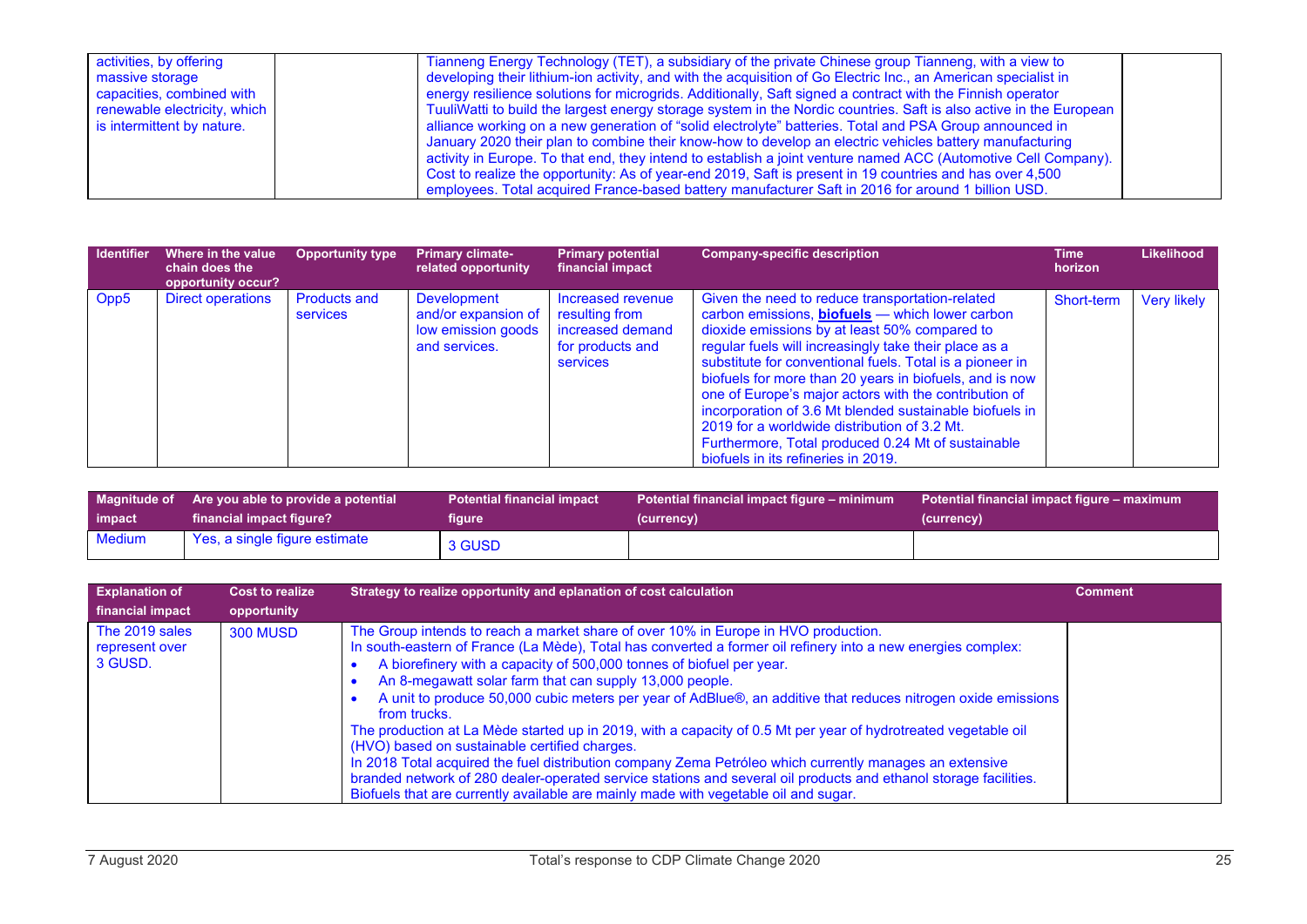| For more than 10 years, Total's R&D teams have developed technologies that have broadened the range of<br>I usable resources, while also meeting the need for sustainability. The consortium BioTFuel is working on, for<br>example, the development of lignocellulose (plant waste). |  |
|---------------------------------------------------------------------------------------------------------------------------------------------------------------------------------------------------------------------------------------------------------------------------------------|--|
| Cost to realize opportunity: project of converting a former oil refinery into a new energy complex, represented a<br>capital expenditure of 300 MUSD. The project was launched in 2015.                                                                                               |  |

| <b>Identifier</b> | Where in the value<br>chain does the<br>opportunity occur? | <b>Opportunity type</b>         | <b>Primary climate-</b><br>related opportunity                                   | <b>Primary potential</b><br>financial impact                                                         | <b>Company-specific description</b>                                                                                                                                                                                                                                                                                                                                                                                                                                                                                                                                                                                                    | Time<br>horizon | Likelihood         |
|-------------------|------------------------------------------------------------|---------------------------------|----------------------------------------------------------------------------------|------------------------------------------------------------------------------------------------------|----------------------------------------------------------------------------------------------------------------------------------------------------------------------------------------------------------------------------------------------------------------------------------------------------------------------------------------------------------------------------------------------------------------------------------------------------------------------------------------------------------------------------------------------------------------------------------------------------------------------------------------|-----------------|--------------------|
| Opp6              | <b>Direct operations</b>                                   | <b>Products and</b><br>services | <b>Development</b><br>and/or expansion of<br>low emission goods<br>and services. | Increased<br>revenue<br>resulting from<br>increased<br>demand for<br>products and<br><b>services</b> | Consumers will require products that emit less CO <sub>2</sub> for the<br>same use. In <b>Marketing</b> , our objectives are to change the<br>customer relationship by bringing in more and more<br>services (e.g. to move from selling fuel products to<br>providing advice on how to best heat the home) in order<br>to gain new customers and retain them.<br>Total developed a label, Ecosolutions with a worldwide<br>market, that helps its customers (consumers, businesses,<br>manufacturers and communities) to offer efficient,<br>innovative, lower-energy solutions that are more<br>respectful of its shared environment. | Short-term      | <b>Very Likely</b> |

| impact | Magnitude of Are you able to provide a potential | <b>Potential financial impact</b> | Potential financial impact figure – minimum | Potential financial impact figure – maximum |
|--------|--------------------------------------------------|-----------------------------------|---------------------------------------------|---------------------------------------------|
|        | financial impact figure?                         | figure                            | (currency)                                  | (currency)                                  |
| High   | Yes, a single figure estimate                    | <b>165 MUSD</b>                   |                                             |                                             |

| <b>Explanation of financial impact</b>                                                                                                                                                                                                                              | <b>Cost to realize</b> | Strategy to realize opportunity and eplanation of cost calculation                                                                                                                                                                                                                                                                                                                                                                                                                                                                                                        | <b>Comment</b> |
|---------------------------------------------------------------------------------------------------------------------------------------------------------------------------------------------------------------------------------------------------------------------|------------------------|---------------------------------------------------------------------------------------------------------------------------------------------------------------------------------------------------------------------------------------------------------------------------------------------------------------------------------------------------------------------------------------------------------------------------------------------------------------------------------------------------------------------------------------------------------------------------|----------------|
|                                                                                                                                                                                                                                                                     | opportunity            |                                                                                                                                                                                                                                                                                                                                                                                                                                                                                                                                                                           |                |
| Other financial implications are additional market share<br>and attraction of new customers.<br>Total Ecosolutions products represented around 10% of<br>total net operating revenues of Marketing & Services<br>business segment in 2019 (approximately 165 MUSD). | <b>1 MUSD</b>          | Total introduced products labelled Ecosolutions in 2009. At the end of<br>2019, there were 95 products. To manage this label, Total has set up a<br>steering committee for Total Ecosolutions, where new labels are audited<br>by an external consultant, and then submitted to steering committee<br>approval: in 2019, the Total Ecosolutions Steering Committee met 4<br>times. External verification costs of the labelled products is 23 KUSD/year<br>including validation of new labelled products. Cost to realized opportunity<br>23 KUSD + 4 FTEs/year (1 MUSD). |                |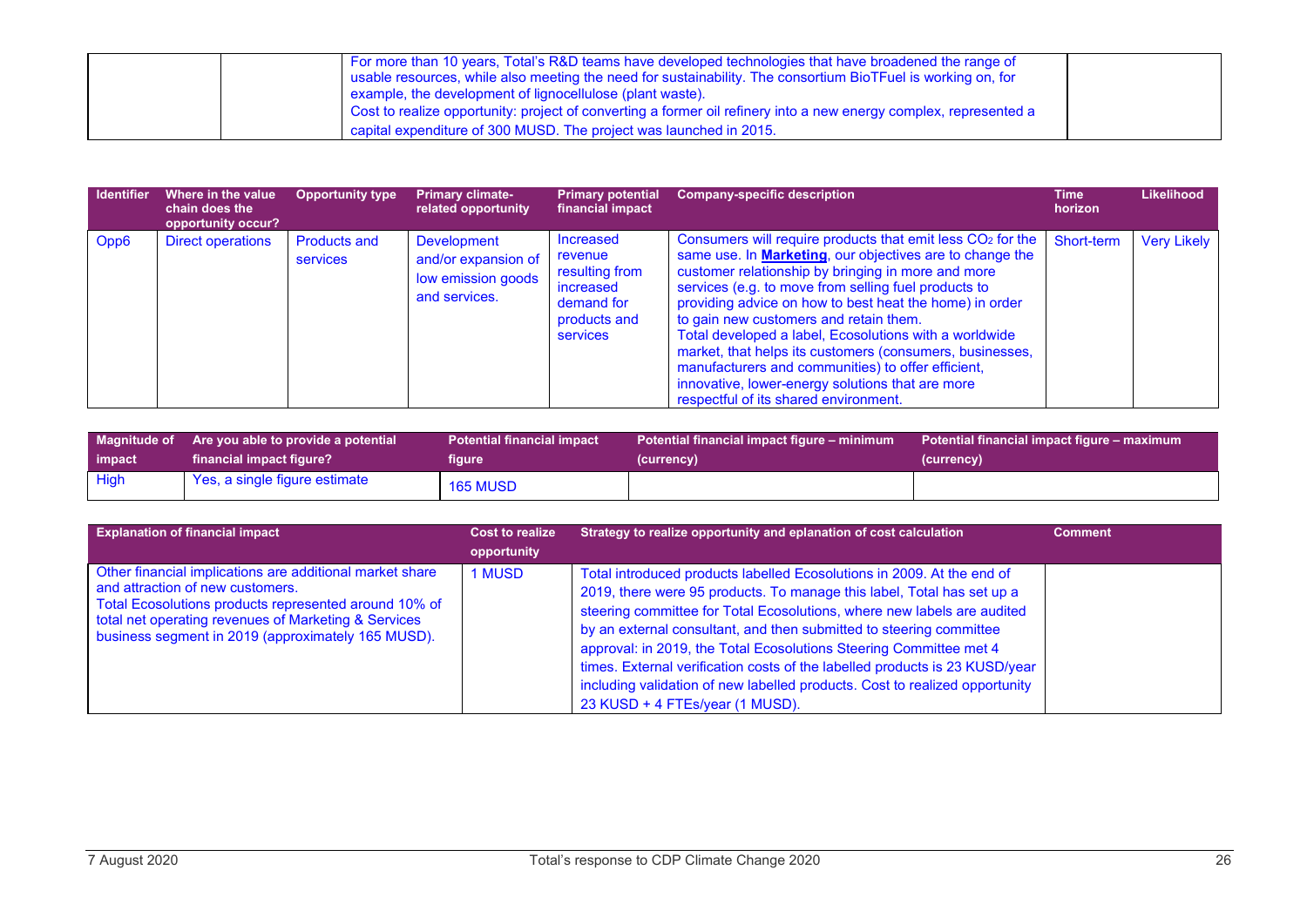| <b>Identifier</b> | Where in the value<br>chain does the<br>opportunity occur? | <b>Opportunity type</b>         | <b>Primary climate-</b><br>related opportunity                                   | <b>Primary potential</b><br>financial impact                                                         | <b>Company-specific description</b>                                                                                                                                                                                                                                                                                                                                                                                                                                                                     | Time<br>horizon | <b>Likelihood</b>  |
|-------------------|------------------------------------------------------------|---------------------------------|----------------------------------------------------------------------------------|------------------------------------------------------------------------------------------------------|---------------------------------------------------------------------------------------------------------------------------------------------------------------------------------------------------------------------------------------------------------------------------------------------------------------------------------------------------------------------------------------------------------------------------------------------------------------------------------------------------------|-----------------|--------------------|
| Opp7              | <b>Direct operations</b>                                   | <b>Products and</b><br>services | <b>Development</b><br>and/or expansion of<br>low emission goods<br>and services. | <b>Increased</b><br>revenue<br>resulting from<br>increased<br>demand for<br>products and<br>services | The global <b>energy efficiency services</b> market is<br>experiencing strong growth, which is expected to<br>accelerate in the coming years. In this context, the Group<br>is investing in this market, with the aim of helping<br>customers optimize their consumption and emissions, in<br>particular by choosing between the best energy sources.<br>Group's strategy is to growth in the energy performance<br>sector, in priority in major European countries (facilitated<br>by the regulation). | Short-term      | <b>Very Likely</b> |

| impact      | Magnitude of Are you able to provide a potential<br>financial impact figure? | <b>Potential financial impact</b><br>figure | Potential financial impact figure – minimum (currency) Potential financial impact figure – | maximum (currency) |
|-------------|------------------------------------------------------------------------------|---------------------------------------------|--------------------------------------------------------------------------------------------|--------------------|
| <b>High</b> | Yes, a single figure estimate                                                | billion USD                                 |                                                                                            |                    |

| <b>Explanation of financial impact</b>                                                                                                                                                                                                     | <b>Cost to realize</b><br>opportunity | Strategy to realize opportunity and eplanation of cost calculation                                                                                                                                                                                                                                                                                                                                                                                                                                                                                                                                                                                                                                                                                                                                                                                                                                                        | <b>Comment</b> |
|--------------------------------------------------------------------------------------------------------------------------------------------------------------------------------------------------------------------------------------------|---------------------------------------|---------------------------------------------------------------------------------------------------------------------------------------------------------------------------------------------------------------------------------------------------------------------------------------------------------------------------------------------------------------------------------------------------------------------------------------------------------------------------------------------------------------------------------------------------------------------------------------------------------------------------------------------------------------------------------------------------------------------------------------------------------------------------------------------------------------------------------------------------------------------------------------------------------------------------|----------------|
| Energy efficiency for both individuals and<br>companies is becoming increasingly important;<br>therefore Total is expecting significant revenues<br>from this activity. Sales could more than double<br>within 10 years, to 1 billion USD. | 2 MUSD                                | In 2017, the Group finalized the acquisition of GreenFlex, a French company<br>founded in 2009 with over 700 customers. GreenFlex employs around 500 people<br>and recorded sales of €327 million at year- end 2019,<br>By providing consultancy (strategic and operational), data intelligence (digital<br>platforms) and financing services, GreenFlex helps companies and regions improve<br>their energy and environmental performance. The Company's areas of expertise are<br>varied and include, for example, the improvement and management of the energy<br>performance of buildings, equipment, utilities and processes, sustainable mobility,<br>flexible electricity consumption, renewables and positive-energy buildings. More<br>than 700 companies have already been supported by GreenFlex.<br>About 5 FTEs/year in Total + external support (approximately 1-2 M\$/year) + all<br>staff from Greenflex. |                |

| <b>Identifier</b>                                            | Where in the value<br>chain does the<br>opportunity occur? | <b>Opportunity</b><br>type                | <b>Primary climate-</b><br>related opportunity                               | <b>Primary</b><br>potential<br>financial impact                                               | <b>Company-specific description</b>                                                                                                                                                                                                                                                                                                                                                                                                                                                                                                                                                                        | Time<br>horizon | Likelihood         |
|--------------------------------------------------------------|------------------------------------------------------------|-------------------------------------------|------------------------------------------------------------------------------|-----------------------------------------------------------------------------------------------|------------------------------------------------------------------------------------------------------------------------------------------------------------------------------------------------------------------------------------------------------------------------------------------------------------------------------------------------------------------------------------------------------------------------------------------------------------------------------------------------------------------------------------------------------------------------------------------------------------|-----------------|--------------------|
| Opp8                                                         | <b>Direct operations</b>                                   | <b>Products</b><br>and<br><b>services</b> | Development<br>and/or expansion<br>of low emission<br>goods and<br>services. | Increased<br>revenue<br>resulting from<br>increased<br>demand for<br>products and<br>services | According to the World Bank, around 1 billion people still do not<br>have access to electricity and 3 billion still have to use intense<br>carbon energy (biomass, coal) to cook.<br>In this context, Total provides solar energy solutions to low<br>income customers in emerging countries and facilitate access to<br>energy to a large number of people with its Total Access to Energy<br>Program. This program is designed to test and develop innovative<br>and profitable business models on a large scale, with a view to<br>finding long-term solutions to the problem of energy access for low- | Short-<br>term  | <b>Very likely</b> |
| Total's response to CDP Climate Change 2020<br>7 August 2020 |                                                            |                                           |                                                                              | 27                                                                                            |                                                                                                                                                                                                                                                                                                                                                                                                                                                                                                                                                                                                            |                 |                    |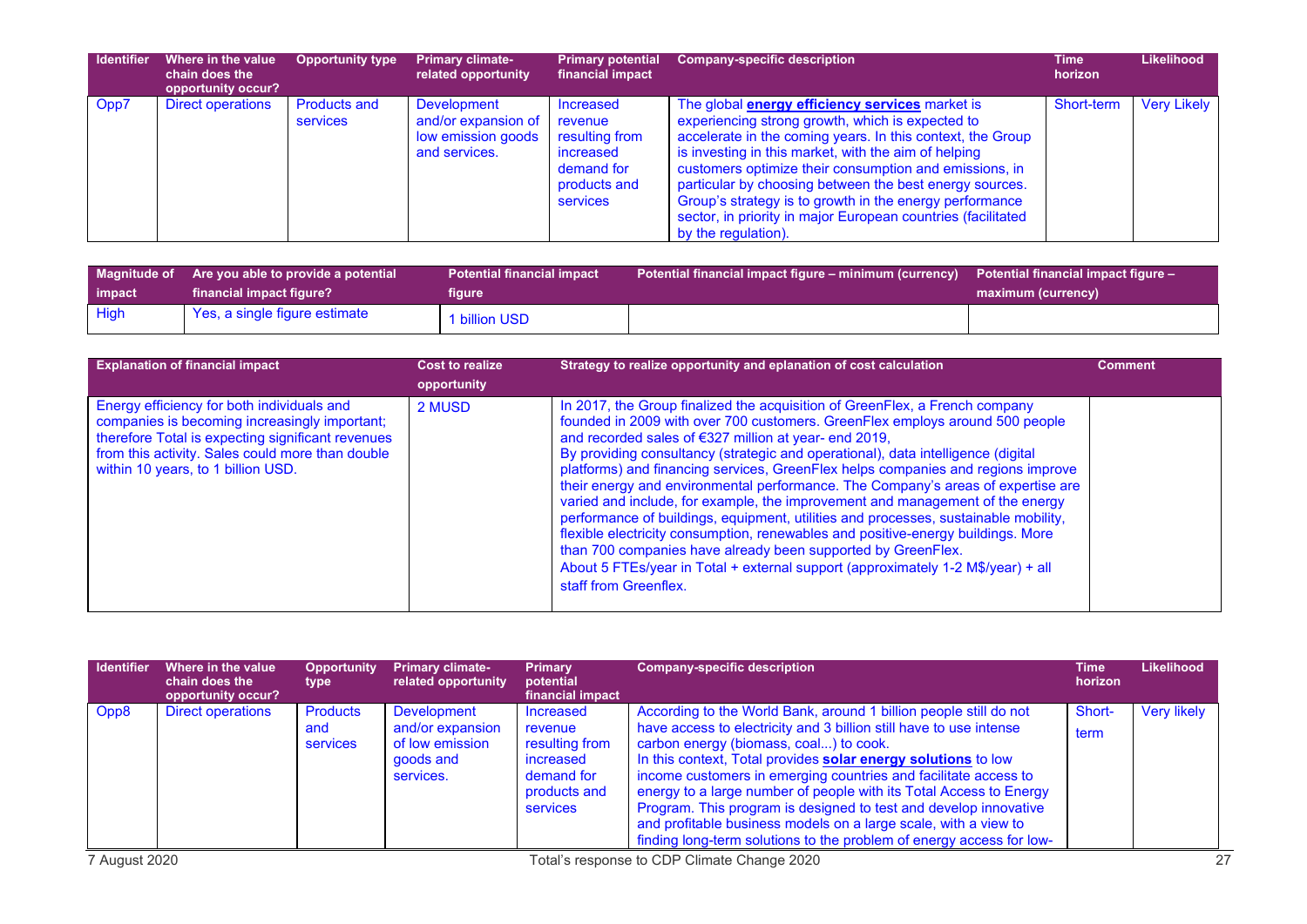|  | I income communities. The distribution of affordable and reliable off-<br>grid solar solutions is the first major achievement of the program.<br>The distribution channels used are both Total's traditional networks<br>(service stations) and "last mile" networks built with local partners to<br>bring these solutions to isolated areas. Reseller networks are then<br>set up and economic programs developed with the support of |  |
|--|----------------------------------------------------------------------------------------------------------------------------------------------------------------------------------------------------------------------------------------------------------------------------------------------------------------------------------------------------------------------------------------------------------------------------------------|--|
|  | external partners to recruit and train young solar resellers.                                                                                                                                                                                                                                                                                                                                                                          |  |

| <b>Magnitude of</b> | Are you able to provide a potential | <b>Potential financial impact</b> | Potential financial impact figure – minimum | Potential financial impact figure - maximum |
|---------------------|-------------------------------------|-----------------------------------|---------------------------------------------|---------------------------------------------|
| impact              | financial impact figure?            | figure                            | (currency)                                  | (currency)                                  |
| Medium              | Yes, a single figure estimate       | million USD                       |                                             |                                             |

| <b>Explanation of financial</b>                                                                                                                                                                                                                                                                                                                                                                                                         | Cost to     | Strategy to realize opportunity and eplanation of cost calculation                                                                                                                                                                                                                                                                                                                                                                                                                                                                                                                                                                                                                                                                                                                                                                                                                                                                                                                                                                                                                                                                                                                                                                                                                                                                                                                                                                                                                                                                                                  | <b>Comment</b> |
|-----------------------------------------------------------------------------------------------------------------------------------------------------------------------------------------------------------------------------------------------------------------------------------------------------------------------------------------------------------------------------------------------------------------------------------------|-------------|---------------------------------------------------------------------------------------------------------------------------------------------------------------------------------------------------------------------------------------------------------------------------------------------------------------------------------------------------------------------------------------------------------------------------------------------------------------------------------------------------------------------------------------------------------------------------------------------------------------------------------------------------------------------------------------------------------------------------------------------------------------------------------------------------------------------------------------------------------------------------------------------------------------------------------------------------------------------------------------------------------------------------------------------------------------------------------------------------------------------------------------------------------------------------------------------------------------------------------------------------------------------------------------------------------------------------------------------------------------------------------------------------------------------------------------------------------------------------------------------------------------------------------------------------------------------|----------------|
| impact                                                                                                                                                                                                                                                                                                                                                                                                                                  | realize     |                                                                                                                                                                                                                                                                                                                                                                                                                                                                                                                                                                                                                                                                                                                                                                                                                                                                                                                                                                                                                                                                                                                                                                                                                                                                                                                                                                                                                                                                                                                                                                     |                |
|                                                                                                                                                                                                                                                                                                                                                                                                                                         | opportunity |                                                                                                                                                                                                                                                                                                                                                                                                                                                                                                                                                                                                                                                                                                                                                                                                                                                                                                                                                                                                                                                                                                                                                                                                                                                                                                                                                                                                                                                                                                                                                                     |                |
| This new business<br>segment could potentially<br>bring several millions of<br>USD of benefits.<br>However, Total's Access to<br>energy program is a social<br>business and profitability is<br>not the main driver.<br>Beyond the extra financial<br>values (social impact), this<br>business unit could bring<br>substantial financial<br>benefits to the group<br>(potentially estimated at<br>more than 1 MUSD/year in<br>5 years). | 1 MUSD      | Total is engaged in the sector through institutional partnerships (International Finance Corporation, Global Off-Grid<br>Lighting Association) and is in contact with institutions to undertake joint initiatives (United Nations Development<br>Program and World Bank). Economic profitability is required to sustain the business and ensure its long-term<br>impact. Social impact: lamp sold impacts 4.4 people (source World Bank), which means that more than 12 million<br>people have benefited from Total Access to energy activities since launch in 2011 (by the end of 2017, 2.7 million<br>lamps and solar kits had been sold). Resellers benefit from the project, through the training they receive (product<br>knowledge, selling skills) and through the revenue generated by the lamps sold. The promotional campaigns and<br>tools go a long way towards raising people's awareness about the use of solar products.<br>Total's strategy is to: draw on the resources and assets of an international group (local affiliates with an extended<br>network of service-stations and facilitated logistics), develop partnerships with international and local stakeholders in<br>contact with off-grid communities, develop relevant activities throughout the value chain. To date, over 40 Total<br>affiliates distribute solar solutions across Africa, Asia, and Latin America, with dedicated resources (budget and human<br>resources).<br>6 FTEs at headquarters and representatives in the affiliates, which represents about 1 MUSD/year. |                |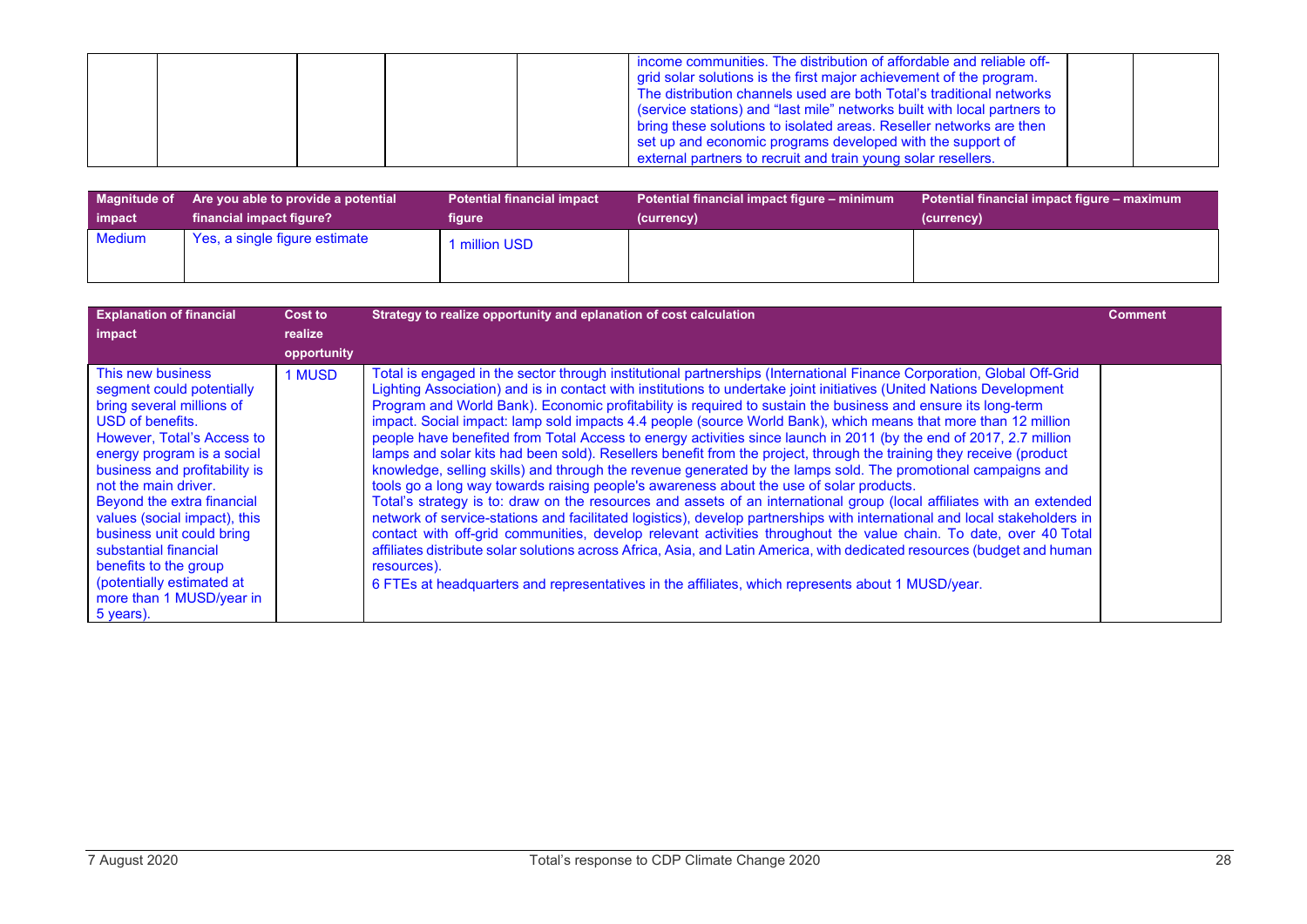# **C3 Business strategy**

### Business strategy

**(C3.1) Have climate-related risks and opportunities influenced your organization's strategy and/or financial planning?**

**x** Yes, and we have developed a low-carbon transition plan

**(C3.1a) Does your organization use climate-related scenario analysis to inform its strategy?**

**x** Yes, qualitative and quantitative

**(C3.1b) Provide details of your organization's use of climate-related scenario analysis.**

| Climate-related scenarios and models applied | <b>Details</b>                                                                                                                                                                                                                                                                                                                                                                                                                                                                                                                                                                                                                                                                                                                                                                                                                                                                                                                                                                      |
|----------------------------------------------|-------------------------------------------------------------------------------------------------------------------------------------------------------------------------------------------------------------------------------------------------------------------------------------------------------------------------------------------------------------------------------------------------------------------------------------------------------------------------------------------------------------------------------------------------------------------------------------------------------------------------------------------------------------------------------------------------------------------------------------------------------------------------------------------------------------------------------------------------------------------------------------------------------------------------------------------------------------------------------------|
| IEA Sustainable development scenario         | The Group's strategy incorporates the challenges of climate change. Total is relying on global energy demand data<br>from the "World Energy Outlook" issued by IEA since 2016 and on its own supply assessments. The Group<br>determines the oil & gas prices scenarios based on assumptions on the evolution of core indicators of the Upstream<br>activity (investment forecasts, decline in production fields, changes in oil & gas reserves and supply by area and by<br>nature of oil & gas products), of the Downstream activity (demand for oil & gas products in different markets, changes<br>in refining capacity and demand for petroleum products) and by integrating challenges raised by the climate.<br>The IEA 2019 WEO presents 3 scenarios (New Policies Scenario (NPS), Current Policies Scenario (CPS) and<br>Sustainable Development Scenario (SDS)). Total's strategy incorporates the challenges of climate change using<br>the SDS scenario as a reference. |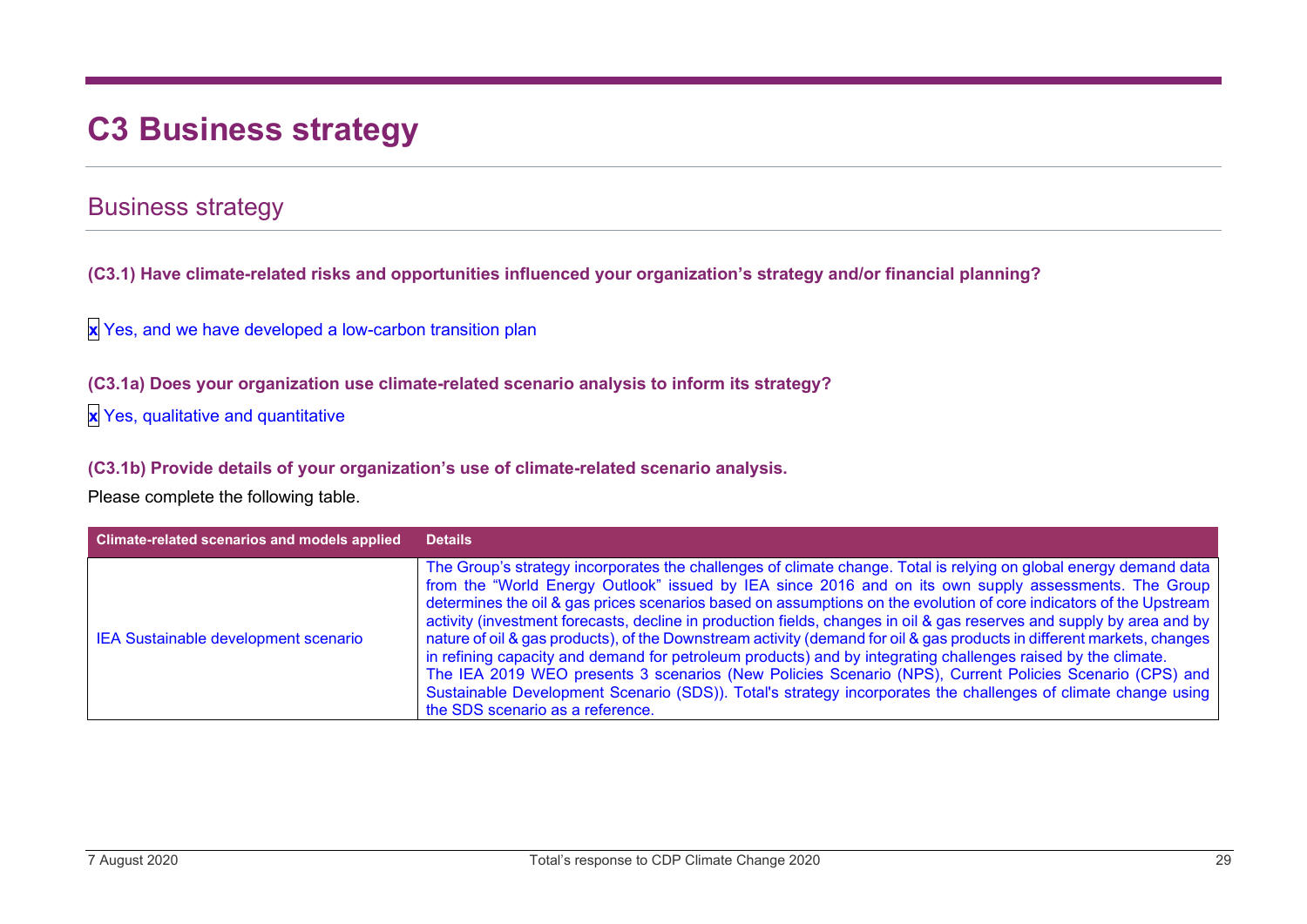| <b>Climate-related scenarios and models applied</b>   | <b>Details</b>                                                                                                                                                                                                                                                                                                                                                                                                                                                                                                                                                                                                                                                                                                                                                                                                                                                                                                                                                                                                                                                                                                                                                                                                                                                                                                         |
|-------------------------------------------------------|------------------------------------------------------------------------------------------------------------------------------------------------------------------------------------------------------------------------------------------------------------------------------------------------------------------------------------------------------------------------------------------------------------------------------------------------------------------------------------------------------------------------------------------------------------------------------------------------------------------------------------------------------------------------------------------------------------------------------------------------------------------------------------------------------------------------------------------------------------------------------------------------------------------------------------------------------------------------------------------------------------------------------------------------------------------------------------------------------------------------------------------------------------------------------------------------------------------------------------------------------------------------------------------------------------------------|
| Other, please specify:<br><b>Total Energy Outlook</b> | As part of its long-term plan, Total makes long-term energy demand forecasts (2040), the Total Energy Outlook<br>2040, a prospective vision of the evolution of energy supply and demand on the planet, around two scenarios:<br>"Momentum" and "Rupture". The Rupture scenario is aligned with a well below 2°C scenario. It foresees<br>technological breakthroughs, a reinforcement of public policies, a massive switch to renewable energies, an<br>accelerated electrification in all sectors and a significant decrease in energy intensity of about 3%. per year. Those<br>scenarios cover all business segments of Total organisation.<br>Total positions itself on high-growth low-carbon markets and intends to offer customers an energy mix with a carbon<br>intensity that shall gradually decrease. To accompany these changes, Total has introduced a carbon intensity<br>indicator for the energy products used by its customers.<br>In 2020, Total's CEO and board of Directors reviewed the Group ambition in the fight against climate change and<br>decided to take additional steps towards the Paris goals, with the ambition to get to Net Zero by 2050 together<br>with society, for its global business across its production and energy products used by its customers (scope<br>$1+2+3$ ). |

#### **(C3.1d) Describe where and how climate-related risks and opportunities have influenced your strategy.**

| <b>Business area</b>     | Have climate-related risks and<br>opportunities influenced your<br>strategy in this area? | <b>Description of influence</b>                                                                                                                                                                                                                                                                                                                                                                                                                                                                                                                                                                                                                                                                                                                                                                                                                                                                                                          |
|--------------------------|-------------------------------------------------------------------------------------------|------------------------------------------------------------------------------------------------------------------------------------------------------------------------------------------------------------------------------------------------------------------------------------------------------------------------------------------------------------------------------------------------------------------------------------------------------------------------------------------------------------------------------------------------------------------------------------------------------------------------------------------------------------------------------------------------------------------------------------------------------------------------------------------------------------------------------------------------------------------------------------------------------------------------------------------|
| Products and<br>services | Yes:                                                                                      | Climate Change impacts clients' needs and behaviours, as well as other stakeholders' expectations. For instance,<br>more and more of our clients request low carbon solutions, as well as services to help them improving their energy<br>consumption. The impact is high, in particular as the Company aims at becoming the Responsible Energy Major, and<br>first amongst its peers. This led Total to develop Total Ecosolutions products, with a worldwide market, that helps its<br>customers (consumers, businesses, manufacturers and communities) to get efficient, innovative, lower-energy<br>solutions that are more respectful of its shared environment. 95 products were labelled Total Ecosolutions in 2019,<br>but also to acquire new businesses in energy efficiency (Greenflex recently), in energy storage (Saft), etc. Time scale:<br>short term (two years), medium term (until 2030) and long term (beyond 2030). |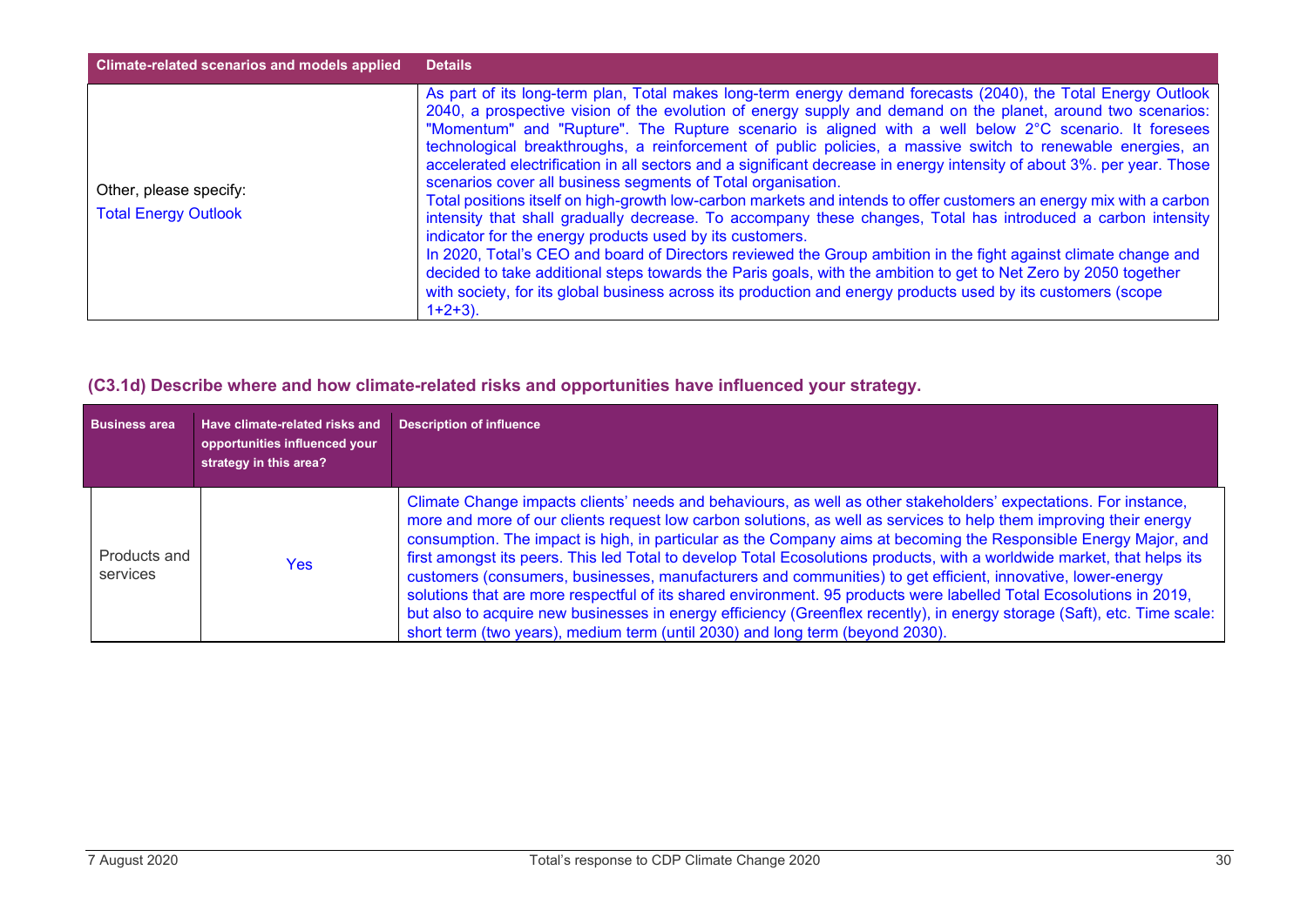| <b>Business area</b>                  | Have climate-related risks and<br>opportunities influenced your<br>strategy in this area? | <b>Description of influence</b>                                                                                                                                                                                                                                                                                                                                                                                                                                                                                                                                                                                                                                                                                                                                                                                                                                                                                                                                                                                                                                                                                                                                                                                                                                                                                                                                                                                                                                                                                                                                                                                                                                                                                                                                                         |
|---------------------------------------|-------------------------------------------------------------------------------------------|-----------------------------------------------------------------------------------------------------------------------------------------------------------------------------------------------------------------------------------------------------------------------------------------------------------------------------------------------------------------------------------------------------------------------------------------------------------------------------------------------------------------------------------------------------------------------------------------------------------------------------------------------------------------------------------------------------------------------------------------------------------------------------------------------------------------------------------------------------------------------------------------------------------------------------------------------------------------------------------------------------------------------------------------------------------------------------------------------------------------------------------------------------------------------------------------------------------------------------------------------------------------------------------------------------------------------------------------------------------------------------------------------------------------------------------------------------------------------------------------------------------------------------------------------------------------------------------------------------------------------------------------------------------------------------------------------------------------------------------------------------------------------------------------|
|                                       |                                                                                           | The Group believes in the essential role of natural gas in the energy transition. Strengthening the position of gas in<br>the energy mix must however be accompanied by a greater focus on control of methane emissions. To preserve the<br>advantage that gas offers in terms of GHG emissions compared to coal for electricity generation, it is necessary to<br>strictly reduce the methane emissions associated with the production and transportation of gas, i.e. along the whole<br>gas value chain.                                                                                                                                                                                                                                                                                                                                                                                                                                                                                                                                                                                                                                                                                                                                                                                                                                                                                                                                                                                                                                                                                                                                                                                                                                                                             |
| Supply chain<br>and/or value<br>chain | Yes                                                                                       | Total's methane emissions of oil and gas assets are around 0.20% of the Group's marketed operated gas production<br>and one of the best amongst its peers. For gas producing assets, intensity is below 0.1%. Improving measurement of<br>these emissions and their reduction is a priority for Total in terms of environmental impact. On this basis, since 2014<br>the Group has been a member of the partnership between governments and industrial companies for the<br>improvement of tools to measure and control methane emissions set up by the Climate and Clean Air Coalition and<br>promoted by UN Environment and the non-profit organization Environmental Defense Fund. As a member of the Oil &<br>Gas Climate Initiative, Total provides technical and financial support to international research such as the Oil and gas<br>Methane Science Studies and signed the guiding principles on the reduction of methane emissions by the gas value<br>chain. The impact is medium as it is critical for proving the role of gas.                                                                                                                                                                                                                                                                                                                                                                                                                                                                                                                                                                                                                                                                                                                                            |
| Investment in<br>R&D                  | <b>Yes</b>                                                                                | Time scale: short term (two years), medium term (until 2030) and long term (beyond 2030).<br>Climate change influences more and more where the Group puts its efforts in terms of R&D and new investments. In<br>particular, it has led to increasing the R&D budget associated to CCUS. Once efficient mechanisms to support the<br>development of Carbon Capture, Utilization and Storage (CCUS) are implemented, Total will be in a favourable<br>position to take a significant part to this development because of its extensive knowledge on this topic. This<br>knowledge will come from its R&D program (which will make Total competitive), its experience in geosciences<br>(needed for CO2 storage), and its business development capacities. The development of CCUS has been a long-<br>standing Group commitment, in particular through its Lacq pilot project conducted from 2010 to 2016 (oxy-combustion<br>capture and storage in a depleted reservoir). Total is devoting 10% of its R&D investments to CCUS. The Group<br>relies on a dynamic R&D policy to conduct and develop its activities. There are two main priorities: developing<br>activities and programs with a direct impact on Total's aim to become the responsible energy major; anticipating<br>technological breakthroughs in order to seize opportunities for development relating to the evolution of the energy<br>mix. The impact is high. In 2019, the Group invested \$968 million in Research & Development (R&D), compared to<br>\$986 million in 2018 and \$912 million in 2017. There were 4,339 people dedicated to R&D activities in 2019<br>compared to 4,288 in 2018 and 4,132 in 2017.<br>Time scale: short term (two years), medium term (until 2030) and long term (beyond 2030). |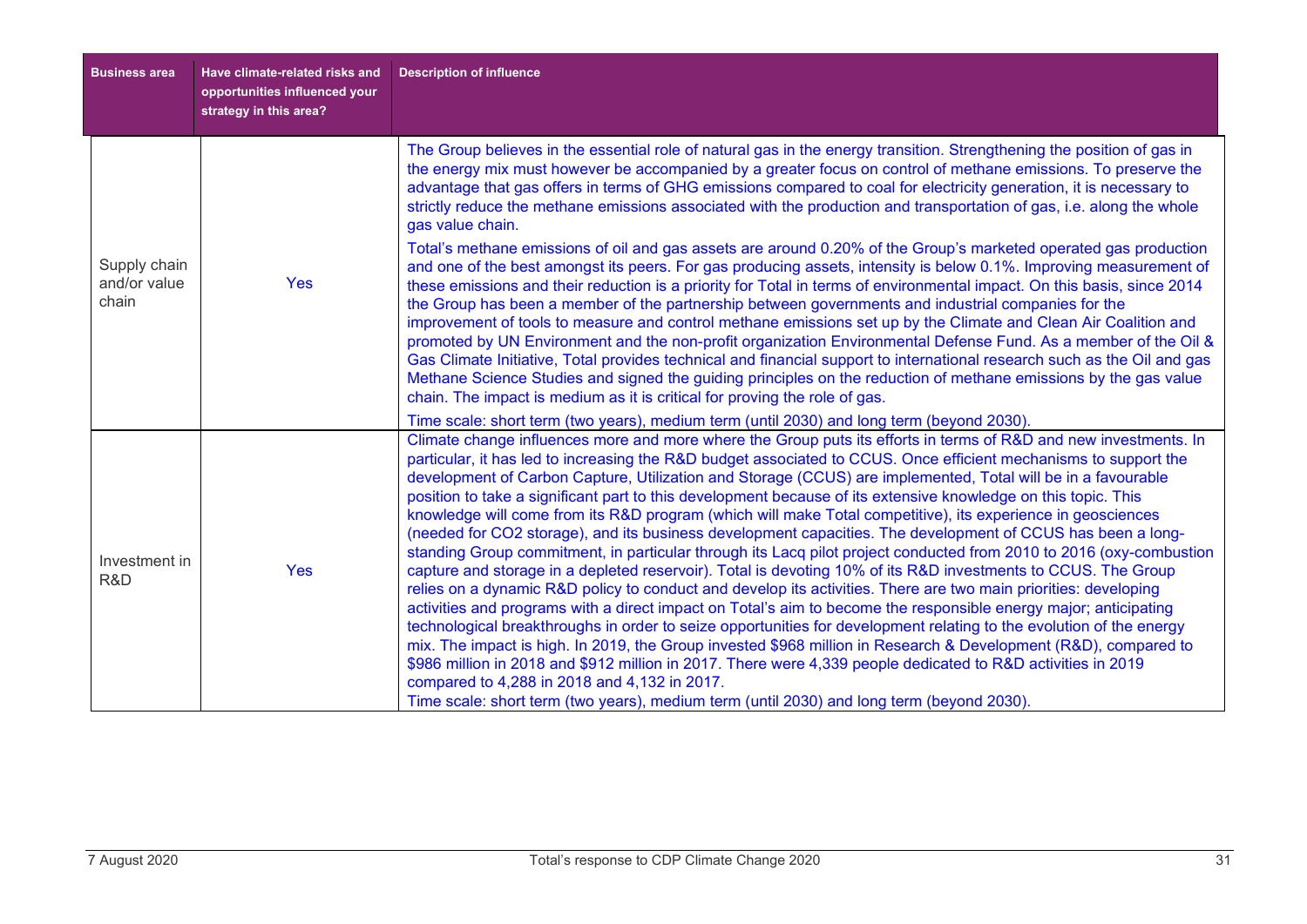| <b>Business area</b> | Have climate-related risks and<br>opportunities influenced your<br>strategy in this area? | <b>Description of influence</b>                                                                                                                                                                                                                                                                                                                                                                                                                                                                                                                                                                                                                                                                                                                                                                                                                                                                                                                                                                                                                                                                                                                                                                                                                                                                                                                                                                                                                           |
|----------------------|-------------------------------------------------------------------------------------------|-----------------------------------------------------------------------------------------------------------------------------------------------------------------------------------------------------------------------------------------------------------------------------------------------------------------------------------------------------------------------------------------------------------------------------------------------------------------------------------------------------------------------------------------------------------------------------------------------------------------------------------------------------------------------------------------------------------------------------------------------------------------------------------------------------------------------------------------------------------------------------------------------------------------------------------------------------------------------------------------------------------------------------------------------------------------------------------------------------------------------------------------------------------------------------------------------------------------------------------------------------------------------------------------------------------------------------------------------------------------------------------------------------------------------------------------------------------|
| Operations           | Yes.                                                                                      | For more than a decade, Total has integrated climate changes issues in the way it operates. In particular, it has led<br>the Group to reduce routine flaring in a proactive manner, as well as to introduce energy efficiency efforts wherever<br>possible. As part of its Global Gas Flaring Reduction Partnership, Total identified the Ofon field as a major contributor<br>to its gas flaring volumes and responded by initiating the Ofon Phase 2 Project. Ofon is an offshore field that came on<br>stream in 1997, and is located some 180 kilometers from Port Harcourt (about 65 kilometers from shoreline). In its<br>first phase, all associated gas was flared with minor fuel gas usage. One of the main objectives of OFON 2 project<br>was to stop flaring by the end of 2014. The Company's flare down objective in Ofon field was achieved end of 2014,<br>accounting for an immediate 10% cut in the overall volume of gas flared by the Group's Exploration & Production<br>activities. This reduction in gas flaring is estimated to have led to reduction of greenhouse gas emissions from<br>80kt CO <sub>2</sub> equivalent to less than 8 ktCO <sub>2</sub> equivalent in the Ofon field.<br>Both topics are covered by Group objectives, which are actually translated in business units and assets objectives.<br>The impact is high. Time scale: short term (two years), medium term (until 2030) and long term (beyond 2030). |

#### **(C3.1e) Describe where and how climate-related risks and opportunities have influenced your financial planning.**

| <b>Financial planning elements</b><br>that have been influenced | <b>Description</b>                                                                                                                                                                                                                                                                                                                                                                                                                                                                                                                                                                                                                                                                                                                                                                                                                                                                                                                                                                                                                                                                                                                                                                                                                                                                                                                                                                                 |
|-----------------------------------------------------------------|----------------------------------------------------------------------------------------------------------------------------------------------------------------------------------------------------------------------------------------------------------------------------------------------------------------------------------------------------------------------------------------------------------------------------------------------------------------------------------------------------------------------------------------------------------------------------------------------------------------------------------------------------------------------------------------------------------------------------------------------------------------------------------------------------------------------------------------------------------------------------------------------------------------------------------------------------------------------------------------------------------------------------------------------------------------------------------------------------------------------------------------------------------------------------------------------------------------------------------------------------------------------------------------------------------------------------------------------------------------------------------------------------|
| Revenues                                                        | Internal studies conducted by Total have shown that a long term CO2 price of 40 USD / ton applied worldwide would have a<br>negative impact of around 5% on the discounted present value of the Group's assets (upstream and downstream). In addition, the<br>average reserve life of the Group's proved and probable reserves is approximately 20 years and the discounted value of proved and<br>probable reserves with a reserve life of more than 20 years is less than 10% of the discounted value of the Group's upstream<br>assets. The impact is low-medium. Time scale: short term (two years), medium term (until 2030) and long term (beyond 2030). To<br>ensure the viability of Total's projects and our long-term strategy with regard to climate change issues, Total applies an internal CO2<br>price of \$30 to \$40 per ton (depending on the price of crude oil), or the actual price of CO2 in a given country if higher when<br>evaluating our investments. Since January 1, 2020, the Group has been taking into account in the economic evaluations of<br>investments submitted to the Executive Committee aCO2 price of \$40/t with a sensitivity of \$100/t as from 2030, independent of the<br>Brent price scenarios. This is consistent with Total's support for mechanisms to replace coal with gas in power generation and our<br>investments in low-carbon energies. |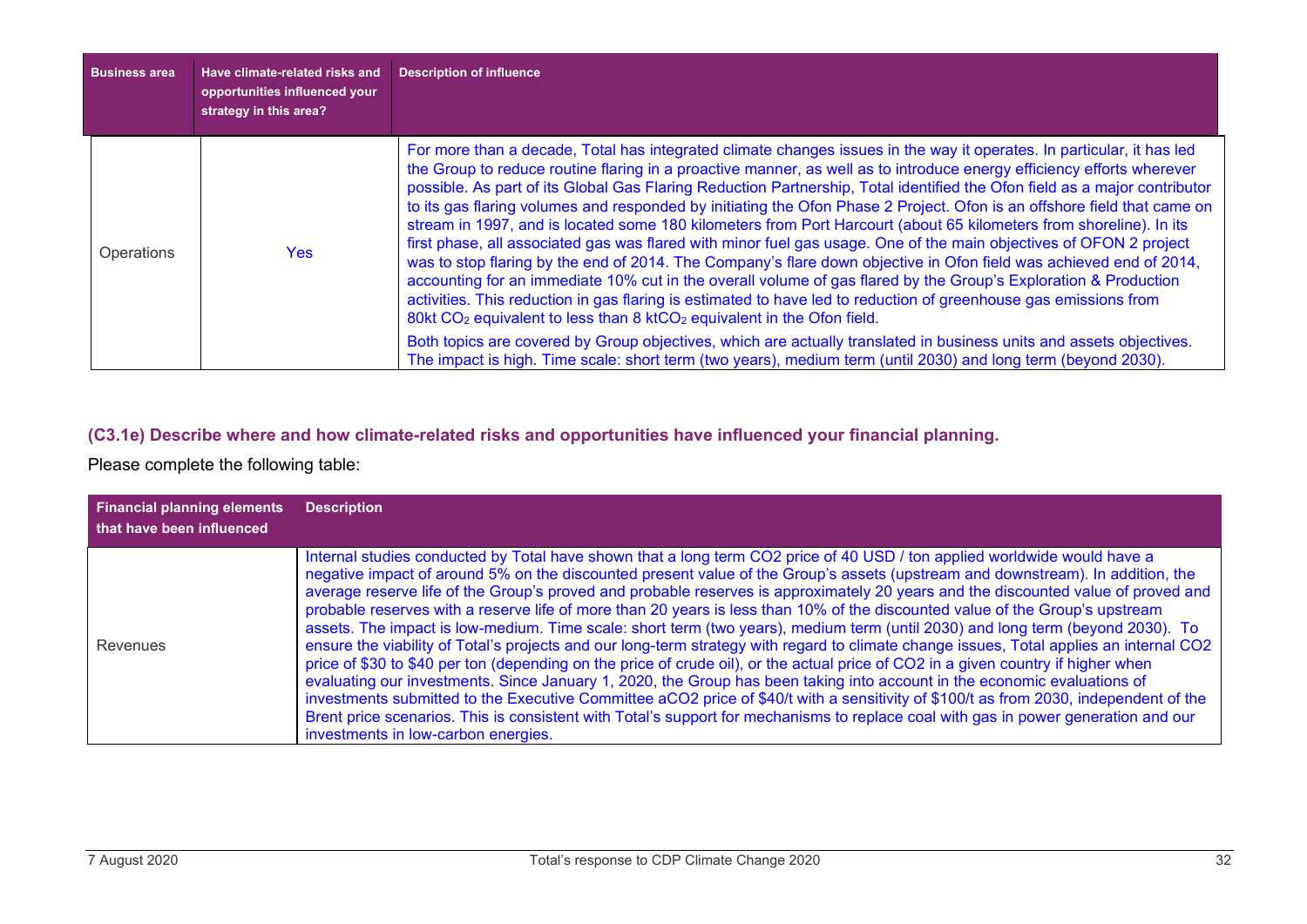| <b>Financial planning elements</b><br>that have been influenced | <b>Description</b>                                                                                                                                                                                                                                                                                                                                                                                                                                                                                                                                                                                                                                                                                                                                                                                                                                                                                                                                                                                                                                                                                                                                                                                                                                                                                                                                                                                                                                                                                                                                                                                                                                                                                                                                                                                                                                                                                                                                                                                                                                                                                                                      |
|-----------------------------------------------------------------|-----------------------------------------------------------------------------------------------------------------------------------------------------------------------------------------------------------------------------------------------------------------------------------------------------------------------------------------------------------------------------------------------------------------------------------------------------------------------------------------------------------------------------------------------------------------------------------------------------------------------------------------------------------------------------------------------------------------------------------------------------------------------------------------------------------------------------------------------------------------------------------------------------------------------------------------------------------------------------------------------------------------------------------------------------------------------------------------------------------------------------------------------------------------------------------------------------------------------------------------------------------------------------------------------------------------------------------------------------------------------------------------------------------------------------------------------------------------------------------------------------------------------------------------------------------------------------------------------------------------------------------------------------------------------------------------------------------------------------------------------------------------------------------------------------------------------------------------------------------------------------------------------------------------------------------------------------------------------------------------------------------------------------------------------------------------------------------------------------------------------------------------|
| Operating costs                                                 | Total's strategy is built around four key areas that integrate the challenges of climate change:<br>Oil products: avoiding expensive oil, reducing emission at our facilities and promoting biofuels;<br>1)<br>Growing in gas value chains (natural gas, biogas and hydrogen);<br>2)<br>Developing a profitable low-carbon electricity business;<br>3)<br>Investing in carbon sink businesses.<br>4)<br>In order to ensure the viability of its projects and long-term strategy in light of the challenges raised by climate change, the Group<br>integrates, into the financial evaluation of investments presented to the Executive Committee, a long-term CO2 price of 40 USD per<br>ton or the actual price of CO2 in a given country if higher with a sensitivity of \$100/t as from 2030, independent of the Brent price<br>scenarios. The Group performs sensitivity tests to assess the ability of its asset portfolio to withstand an increase in the price per ton<br>of CO <sub>2</sub> . The impact is medium. Time scale: short term (two years), medium term (until 2030) and long term (beyond 2030).                                                                                                                                                                                                                                                                                                                                                                                                                                                                                                                                                                                                                                                                                                                                                                                                                                                                                                                                                                                                                    |
| Capital expenditures/capital<br>allocation                      | As the worldwide demand for electricity is expected to grow strongly in the coming decades (~2% CAGR over 2015-40, source IEA),<br>Total intends to become a major player in low-carbon electricity. Since the early 2000s, Total is developing along the whole of the<br>low-carbon electricity value chain, from electricity generation, storage and sale to the end customer. Total invests 1.5 to 2 billion<br>USD in low carbon electricity aims at holding an installed gross production capacity of renewable electricity of more than 25GW by<br>2025, of which 10 GW in Europe. The Group has a diversified portfolio of assets in wind, solar and hydro and is as well a leader of<br>French and Belgian low carbon electricity distribution market (Total Direct Energie)<br>In the hydrocarbon area, Total has been shifting progressively its investment efforts from oil to gas. Gas was a third of our<br>production ten years ago and 50% today. The energy transition has therefore a strong impact our capital allocation.<br>Additionally, through the integration of a CO <sub>2</sub> / carbon cost in all new capital expenditure decisions since 2008 of all its new projects<br>/ activities brought to Total's Excom directly integrate the impact of its future greenhouse gas emissions. In order to ensure the<br>viability of its projects and long-term strategy in light of the challenges raised by climate change, from 2016 to 2019, the Group<br>integrates, into the financial evaluation of investments presented to the Executive Committee, a long-term CO2 price of \$30 to \$40<br>per ton (depending on the price of crude oil), or the actual price of CO2 in a given country if higher. Since January 1, 2020, a CO2<br>price of \$40/t with a sensitivity of \$100/t as from 2030, independent of the Brent price scenarios. The Group performs sensitivity tests to<br>assess the ability of its asset portfolio to withstand an increase in the price per ton of CO2.<br>The impact is medium. Time scale: short term (two years), medium term (until 2030) and long term (beyond 2030). |
| Acquisitions and<br>divestments                                 | Total's strategy is built around four key areas that integrate the challenges of climate change:<br>Oil products: avoiding expensive oil, reducing emission at our facilities and promoting biofuels;<br>$\left( \begin{matrix} 1 \end{matrix} \right)$<br>2)<br>Growing in gas value chains (natural gas, biogas and hydrogen);<br>Developing a profitable low-carbon electricity business;<br>3)<br>Investing in carbon sink businesses. This strategy is reflected in Total acquisitions and divestments:<br>4)<br>Divestments: Following completion of the sale in 2015 of its subsidiary Total Coal South Africa, the Group ceased its coal production<br>activities. In addition, in 2016 the Group ended its coal trading activities. In 2018 the Group sold its interests in the Joslyn oil sands<br>project.<br>Acquisitions: Total acquired Total Eren (2017, renewable energy) Direct Energie (2018, gas and electricity suppliers on the French<br>and Belgian markets), Quadran (renewable energy 2018), Saft (2016 - Energy Storage), Engie's LNG assets (2018), G2Mobility<br>(2018), Energías de Portugal's (2020)<br>The impact is high. Time scale: short term (two years), medium term (until 2030) and long term (beyond 2030).                                                                                                                                                                                                                                                                                                                                                                                                                                                                                                                                                                                                                                                                                                                                                                                                                                                                                     |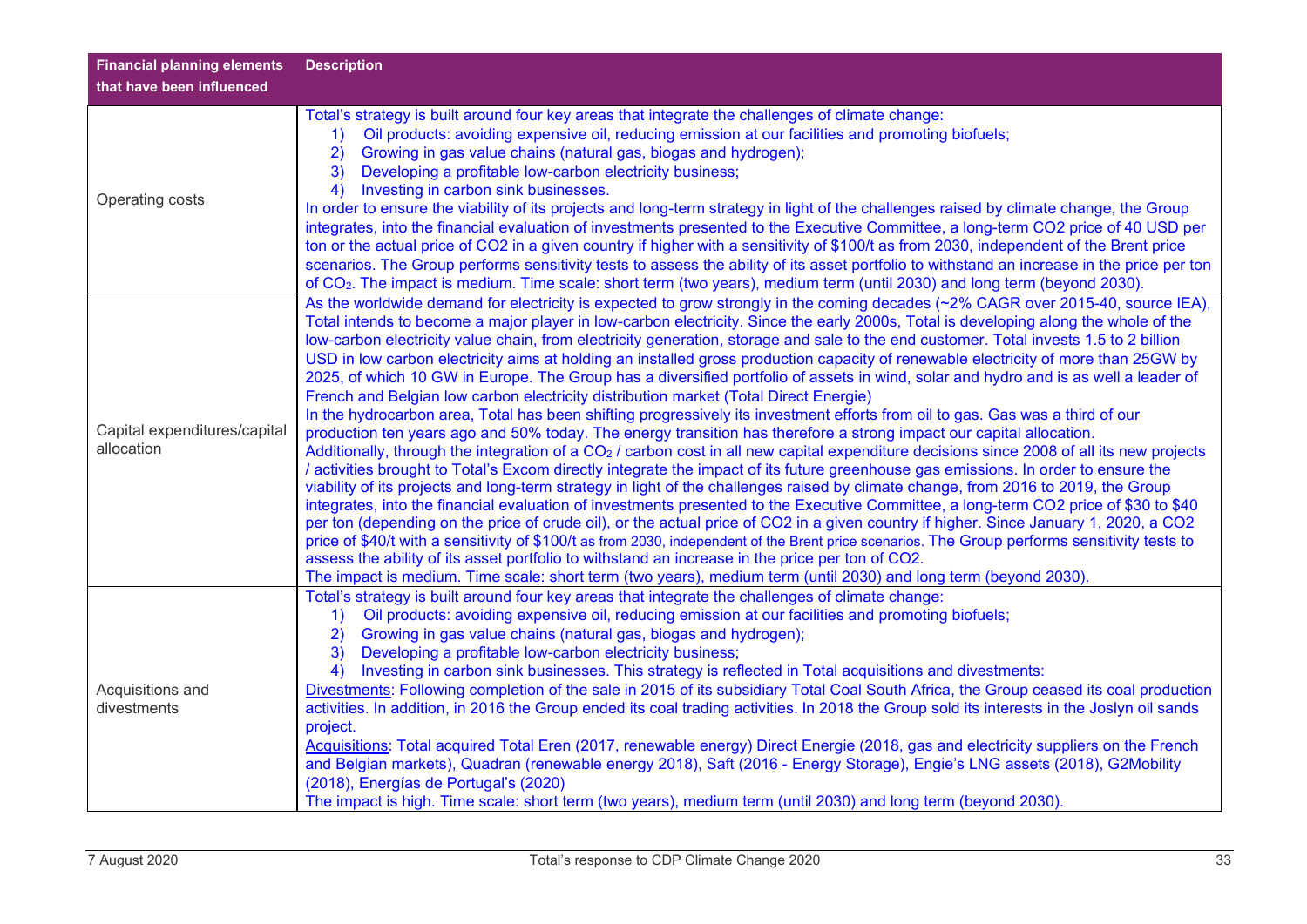| <b>Financial planning elements</b><br>that have been influenced | <b>Description</b>                                                                                                                                                                                                                                                                                                                                                                                                                                                                                                                                                                                                                                                                                                                                                                                                                                    |
|-----------------------------------------------------------------|-------------------------------------------------------------------------------------------------------------------------------------------------------------------------------------------------------------------------------------------------------------------------------------------------------------------------------------------------------------------------------------------------------------------------------------------------------------------------------------------------------------------------------------------------------------------------------------------------------------------------------------------------------------------------------------------------------------------------------------------------------------------------------------------------------------------------------------------------------|
| Access to capital                                               | The growing concern of certain stakeholders with regards to climate change could also have an impact on certain external financing<br>of the Group's projects or influence certain investors involved in the oil and gas sector. In June 2017, the TCFD of the G20's<br>Financial Stability Board published its final recommendations on information pertaining to climate to be released by companies.<br>Total publicly announced in 2017 its support for the TCFD and its recommendations. Total discloses its climate related Governance,<br>Strategy, Risk Management, and Metric & Target according to the TCFD recommendations. The impact is low. Time scale: short<br>term (two years), medium term (until 2030) and long term (beyond 2030).                                                                                                |
| <b>Assets</b>                                                   | In 2019, internal studies conducted by Total showed that a long-term CO2 price of 40 USD / ton applied worldwide would have a<br>negative impact of around 5% on the discounted present value of the Group's assets (upstream and downstream). In addition, the<br>average reserve life of the Group's proved and probable reserves is approximately 20 years and the discounted value of proved and<br>probable reserves with a reserve life of more than 20 years is less than 10% of the discounted value of the Group's upstream<br>assets. The impact is low-medium. The limited level of 2019 impairments reflects the resilience of the portfolio on a long-term price<br>trajectory in line with the IEA Sustainable Development Scenario (SDS). Time scale: short term (two years), medium term (until<br>2030) and long term (beyond 2030). |

#### **(C3.1f) Provide any additional information on how climate-related risks and opportunities have influenced your strategy and financial planning (optional).**

#### i) How Total's business strategy is influenced - Internal processes:

Regulatory watch: after the Paris agreement, Total decided, early 2016, to fully integrate climate into its strategy and to take into account the implications of the 2°C scenario across its value chain. Total's objectives for the next 20 years are to contribute to building a low-carbon future that does not curb economic and social development, and that meets the challenges of demographic growth.

Prospective aspect watch: Total's strategy incorporates the challenges of climate change using the IEA SDS as a reference.

Total is a member of OGCI and is involved in different working groups that help companies focus on best practices to integrate climate risks and opportunities into their strategy.

#### ii) Examples of how the business strategy has been influenced:

Total's board and top management decided to publish a specific report on climate in 2016, updated every year - and to create a combined Strategy & Climate Division in the fall of 2016, in order for climate, a global concern, to be fully integrated into Total's overarching strategy. A new business segment called Gas, Renewables & Power (GRP) was created: it spearheads Total's ambitions in low-carbon businesses by expanding in downstream gas and renewable energies and in energy efficiency businesses.

Following completion of the sale in 2015 of its subsidiary Total Coal South Africa, Total ceased its coal production activities and in 2016, ended its coal trading activities. Total also chose to withdraw from China's coal-to-olefins (CTO) project for producing plastics from coal, since it was no longer consistent with Total's long-term strategy.

Total positions itself on high-growth low-carbon markets and intends to offer customers an energy mix with a carbon intensity that shall gradually decrease. To accompany these changes, Total introduced in 2018 a carbon intensity indicator for the energy products used by its customers. It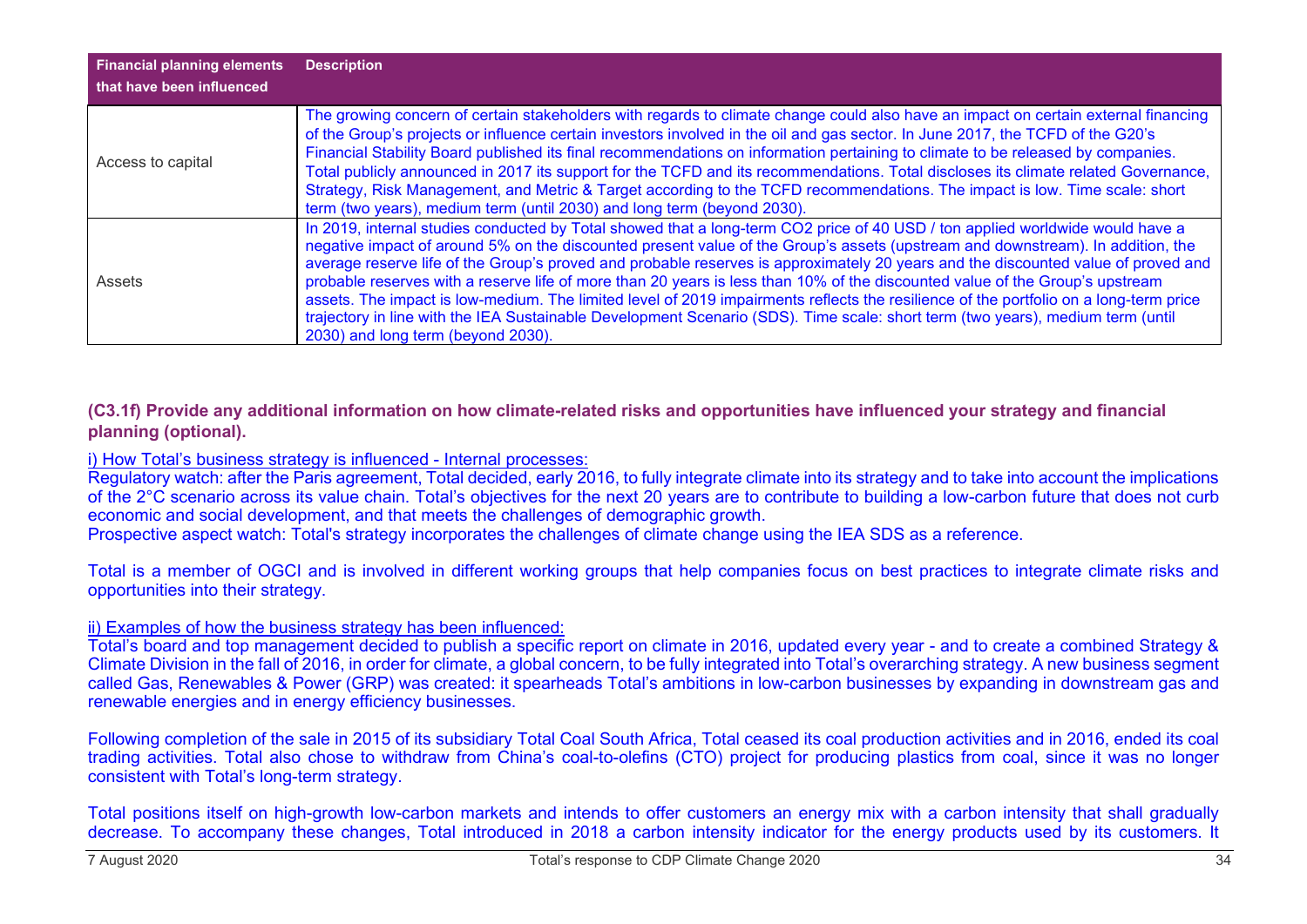#### additionally introduced an emission reduction target set early 2019 by Total's Executive Committee on GHG emissions (Scopes 1&2) of Total's operated oil and gas facilities. This objective is included in Total executives' compensation. In 2020, Total's CEO and board of Directors reviewed the Group ambition in the fight against climate change and decided to take additional steps towards the Paris goals, with the ambition for Total to get to Net Zero by 2050 together with society, for its global business across its production and energy products used by its customers (scope 1+2+3).

#### iii) The main aspects of climate change that influenced our strategy:

Regulatory changes: to ensure that investment projects are as profitable as anticipated in the desirable event that the international community agrees to put a cost on CO<sub>2</sub> emissions, between 2008 and 2016 investments have been valued since based on a cost of 25€/tCO<sub>2</sub>. As of 2016, this cost has been raised to 30 to 40 USD/tCO<sub>2</sub> depending on the price scenario retained. Since January 1, 2020, a CO2 price of \$40/t with a sensitivity of \$100/t as from 2030, independent of the Brent price scenarios Opportunity to develop low carbon business: focusing and developing Total's gas business has been and is largely influenced by the climate change related need to accelerate the growth of the gas share in the energy mix to replace coal for power generation.

#### iv) Influence on short term strategy:

Total takes into account the challenges related to climate change and strives to improve the impact of its activities on the environment and the carbon intensity of its production mix, by setting its short-term climate strategy around the following focal points:

- o Continue efforts in reducing GHG emissions.
	- a 80% reduction of operated routine flaring (World Bank's Zero Routine Flaring initiative) over 2010-2020 with a view to eliminating it by 2030;
	- a 1% per year on average improvement in energy efficiency of operated installations over 2010-2020.
	- a reduction in the intensity of the methane emissions of the upstream segment's operated facilities to less than 0.20% of the commercial gas produced.
	- a GHG emission reduction (Scopes 1 & 2) on operated oil & gas facilities of 46 Mt CO2e in 2015 to less than 40 Mt CO2e in 2025.
- o Select new oil and gas projects by focusing on low break-even costs, while meeting the highest standards of safety and environmental stewardship.
- o Improve the energy efficiency of its facilities and products with a 300 M\$ capital investment plan in energy efficiency over 5 years in downstream facilities.
- o Develop sustainable biofuels.

#### v) Influence on long term strategy:

Through the integration of a CO2 / carbon cost in all new capital expenditure decisions since 2008 all of its new projects / activities brought to Total's Excom directly integrate the impact of its future GHG emissions. Total strives to improve the impact of its activities on the environment and the carbon intensity of its production mix, by setting its long-term climate strategy around the following focal points:

o Growing in natural gas: to respond responsibly to the strong rise in demand for electricity, Total remains committed to gas, whose CO2 emissions are half those of coal when used to generate electricity. The Group wishes to be present throughout the whole gas chain, from production to end customer. Develop CCUS (up to 10% of its R&D spending) and preserve and restore the capacity of ecosystems to act as carbon sinks (with an investment budget \$100 million per year from 2020 onwards).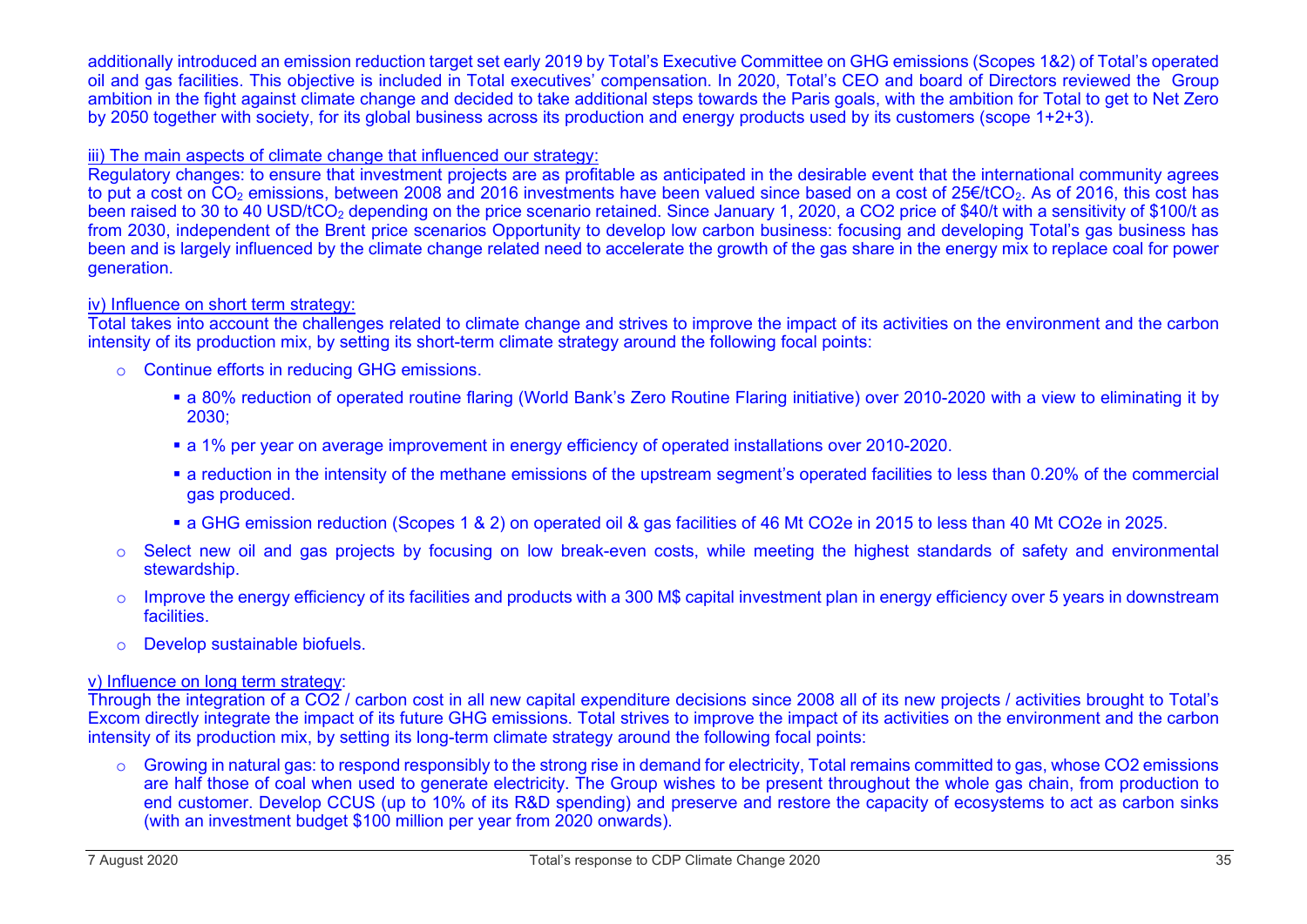$\circ$  Develop a profitable low-carbon electricity business. To meet this target, Total invests \$1.5 to \$2 billion per year.

The Group also has the ambition to reduce the carbon intensity of energy products used by its customers by 15% between 2015 and 2030, by 35% by 2040 and by 60% in 2050. This carbon intensity was already reduced from 75 g CO2/kBtu in 2015 to 70 gCO2/kBtu in 2019, a reduction of 6%. This reduction was achieved through a threefold increase in LNG sales (from 10 to 34 Mt) and an almost eightfold increase in electricity sales (from 6 to 46 TWh); over the same period, these efforts were accompanied by investments of more than \$20 billion.

#### vi) Paris Agreement influence:

In the wake of the Paris agreement, Total decided to fully integrate climate change into its strategy and to create a new Gas, Renewables and Power division, whose director is a member of the ExCom. For any new project, Total considers how it might contribute to the local NDC.

#### vii) Strategic advantage:

Being at the same time one of the largest gas player and a world solar leader provides Total a key competitive advantage in the race to prepare for the future. Engaging in international initiatives and seeking continuous improvement also enables Total to develop additional profitability and to differentiate from its main competitors. The simultaneous growth of gas and renewables is encouraging Total to take a broader approach to the end-to-end electricity value chain.

# **C4 Targets and performance**

**Targets** 

**(C4.1) Did you have an emissions target that was active in the reporting year?**

Both absolute and intensity targets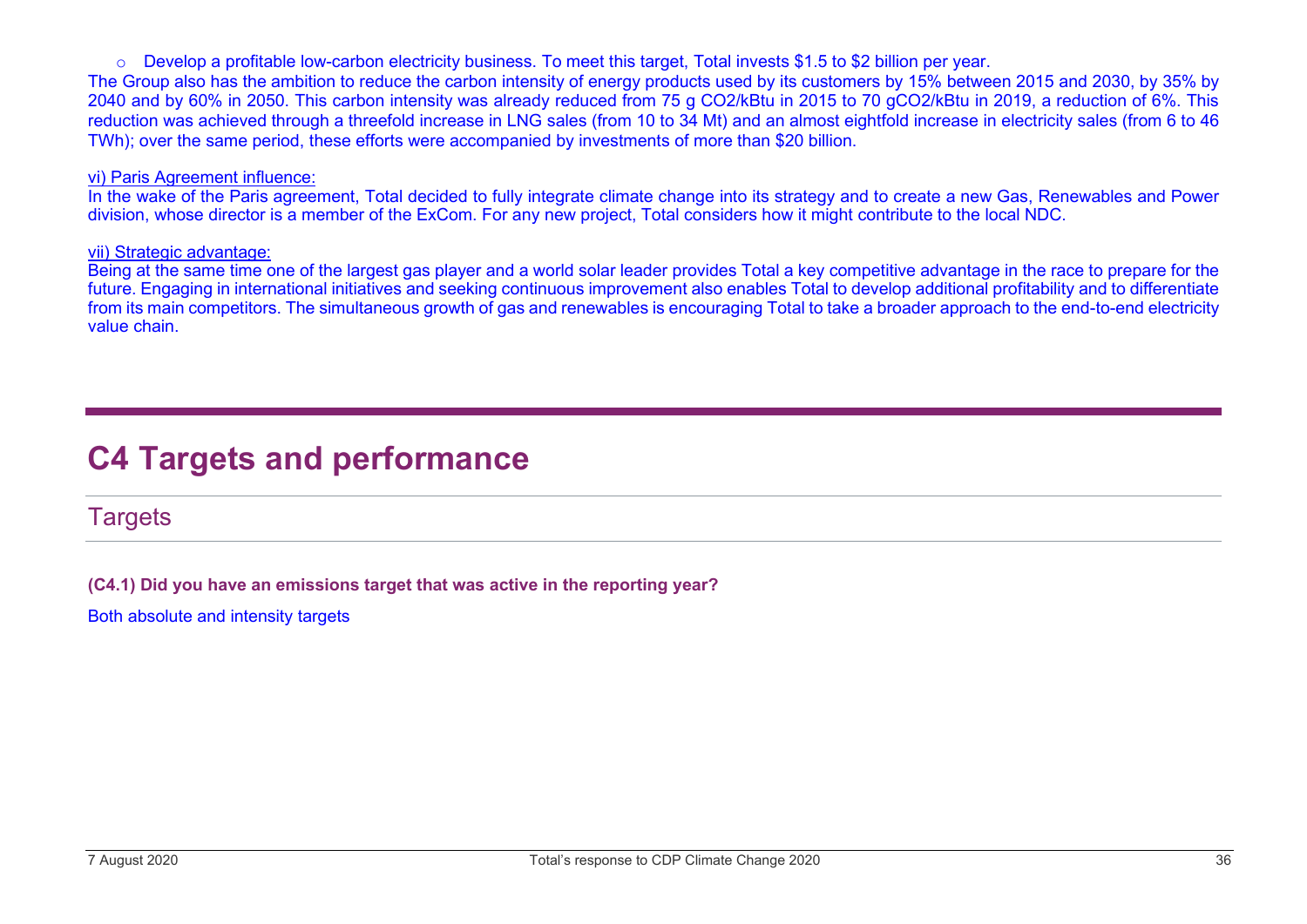### **(C4.1a) Provide details of your absolute emissions target(s) and progress made against those targets.**

| Target reference<br>number | Year target was set | <b>Target coverage</b> | Scope(s) (or Scope 3<br>category) | Base year | <b>Covered emissions in</b><br>base year (metric tons<br>CO <sub>2e</sub> ) | <b>Covered emissions in</b><br>base year as % of total<br>base year emissions in<br>selected Scope(s) (or<br>Scope 3 category) |
|----------------------------|---------------------|------------------------|-----------------------------------|-----------|-----------------------------------------------------------------------------|--------------------------------------------------------------------------------------------------------------------------------|
| Abs1                       | 2016                | Company-wide           | Scope 1                           | 2010      | 8,140,000                                                                   | 15%                                                                                                                            |

| <b>Target year</b>              | <b>Targeted reduction from base</b><br>year $(\%)$       | Covered emissions in target year<br>(metric tons CO2e) [auto-calculated]                                                                                                                                                                                                                                                                                                                                                                                                                                                                                                                                                                                                                                                                                                                                                                                                                         | <b>Covered emissions in reporting</b><br>year (metric tons CO2e) | % of target achieved auto-<br>calculated] |  |  |  |
|---------------------------------|----------------------------------------------------------|--------------------------------------------------------------------------------------------------------------------------------------------------------------------------------------------------------------------------------------------------------------------------------------------------------------------------------------------------------------------------------------------------------------------------------------------------------------------------------------------------------------------------------------------------------------------------------------------------------------------------------------------------------------------------------------------------------------------------------------------------------------------------------------------------------------------------------------------------------------------------------------------------|------------------------------------------------------------------|-------------------------------------------|--|--|--|
| 2020                            | 80%                                                      | 1,628,000                                                                                                                                                                                                                                                                                                                                                                                                                                                                                                                                                                                                                                                                                                                                                                                                                                                                                        | 990,000                                                          | 100%                                      |  |  |  |
| Target status in reporting year | Is this a science-based target?                          | Please explain (including target coverage)                                                                                                                                                                                                                                                                                                                                                                                                                                                                                                                                                                                                                                                                                                                                                                                                                                                       |                                                                  |                                           |  |  |  |
| Achieved                        | No, but we anticipate setting<br>one in the next 2 years | Total's current set of Group targets and commitments (defined at the beginning of 2016) illustrates our efforts in<br>reducing our direct GHG emissions through, in particular, a 80% reduction of operated routine flaring over 2010-<br>2020 with a view to eliminating it by 2030 as per the World Bank's Zero Routine Flaring initiative. It is assumed that<br>1 Mm <sup>3</sup> /day of flaring is equivalent to 1.1 Mt CO <sub>2</sub> per year.<br>This objective was reached in 2017. The daily volume of routine flaring is stable in 2019 compared to 2018, with<br>respectively 0.9 Mm <sup>3</sup> /d and 1.1 Mm <sup>3</sup> /d. reducing routine flaring has been a long-standing target for the Group, which<br>design its new project without resorting it. Total has decreased routine flaring by 85% since 2010, thus the target is<br>100% completed in emissions reduction. |                                                                  |                                           |  |  |  |

| <b>Target reference</b><br>number |  | Year target was set                                                                                             | Target coverage |                      | Scope(s) (or Scope 3<br>Base year<br>category)                   |  |                                           | <b>Covered emissions in</b><br>base year (metric tons<br>CO <sub>2e</sub> ) |  | <b>Covered emissions in</b><br>base year as % of total<br>base year emissions in<br>selected Scope(s) (or<br>Scope 3 category) |  |
|-----------------------------------|--|-----------------------------------------------------------------------------------------------------------------|-----------------|----------------------|------------------------------------------------------------------|--|-------------------------------------------|-----------------------------------------------------------------------------|--|--------------------------------------------------------------------------------------------------------------------------------|--|
| Abs2                              |  | 2016                                                                                                            | Company-wide    |                      | Scope 1                                                          |  | 2010                                      | 8.140.000                                                                   |  | 15%                                                                                                                            |  |
| <b>Target year</b><br>year $(\%)$ |  | <b>Targeted reduction from base</b><br>Covered emissions in target year<br>(metric tons CO2e) [auto-calculated] |                 |                      | <b>Covered emissions in reporting</b><br>year (metric tons CO2e) |  | % of target achieved auto-<br>calculated] |                                                                             |  |                                                                                                                                |  |
| 2030                              |  | 100%                                                                                                            |                 | 990,000<br>8,140,000 |                                                                  |  |                                           | 88%                                                                         |  |                                                                                                                                |  |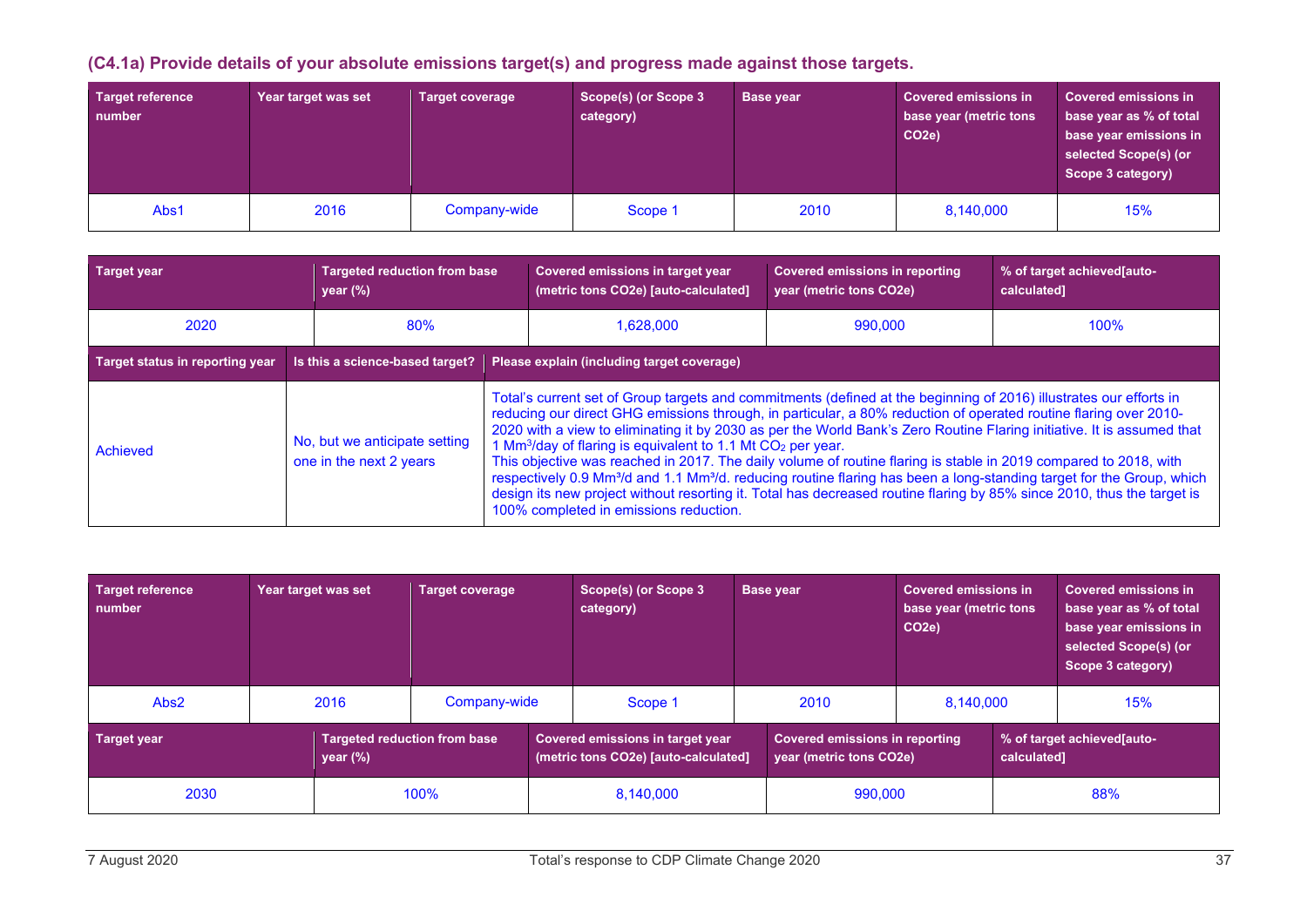| Target status in reporting year | Is this a science-based target?                          | Please explain (including target coverage)                                                                                                                                                                                                                                                                                                                                                                                                                                                                                                 |
|---------------------------------|----------------------------------------------------------|--------------------------------------------------------------------------------------------------------------------------------------------------------------------------------------------------------------------------------------------------------------------------------------------------------------------------------------------------------------------------------------------------------------------------------------------------------------------------------------------------------------------------------------------|
| Underway                        | No, but we anticipate setting<br>one in the next 2 years | Total's current set of Group targets and commitments (defined at the beginning of 2016) illustrates our efforts in<br>reducing our direct GHG emissions through, in particular, a 80% reduction of operated routine flaring () over 2010-<br>2020 with a view to eliminating it by 2030 as per the World Bank's Zero Routine Flaring initiative. It is assumed<br>that 1 Mm <sup>3</sup> /day of flaring is equivalent to 1.1 Mt CO <sub>2</sub> per year. Total is currently on track to reach the Zero Routine<br><b>Flaring target.</b> |

| <b>Target reference</b><br>number                                        |  |  | Year target was set                                                                                                                                                                                                                                                                                                                                                                                                | <b>Target coverage</b>                                                                                                                       |                                                | Scope(s) (or Scope 3<br>category) |  | <b>Base year</b> | <b>Covered emissions in</b><br>base year (metric tons<br>CO <sub>2e</sub> ) |     | <b>Covered emissions in</b><br>base year as % of total<br>base year emissions in<br>selected Scope(s) (or<br>Scope 3 category) |
|--------------------------------------------------------------------------|--|--|--------------------------------------------------------------------------------------------------------------------------------------------------------------------------------------------------------------------------------------------------------------------------------------------------------------------------------------------------------------------------------------------------------------------|----------------------------------------------------------------------------------------------------------------------------------------------|------------------------------------------------|-----------------------------------|--|------------------|-----------------------------------------------------------------------------|-----|--------------------------------------------------------------------------------------------------------------------------------|
| Abs3                                                                     |  |  | 2019                                                                                                                                                                                                                                                                                                                                                                                                               |                                                                                                                                              | Scope 1+2 (location-<br>Company-wide<br>based) |                                   |  | 2015             | 45,800,000                                                                  |     | 100%                                                                                                                           |
| <b>Target year</b><br><b>Targeted reduction from base</b><br>year $(\%)$ |  |  |                                                                                                                                                                                                                                                                                                                                                                                                                    | Covered emissions in target year<br><b>Covered emissions in reporting</b><br>(metric tons CO2e) [auto-calculated]<br>year (metric tons CO2e) |                                                |                                   |  | calculated]      | % of target achieved[auto-                                                  |     |                                                                                                                                |
| 2025                                                                     |  |  |                                                                                                                                                                                                                                                                                                                                                                                                                    | 12.7%                                                                                                                                        | 40,000,000                                     |                                   |  | 41,500,000       |                                                                             | 74% |                                                                                                                                |
| <b>Target status in reporting year</b>                                   |  |  | Is this a science-based target?                                                                                                                                                                                                                                                                                                                                                                                    |                                                                                                                                              | Please explain (including target coverage)     |                                   |  |                  |                                                                             |     |                                                                                                                                |
| No, but we anticipate setting<br><b>New</b><br>one in the next 2 years   |  |  | At the beginning of 2019, Total announced a target to reduce GHG emissions (Scopes 1 & 2) on its hydrocarbon<br>upstream activities from 46 Mt CO <sub>2</sub> e to less than 40 Mt CO <sub>2</sub> e in 2025. The Group has reduced by 50% the GHG<br>emissions produced by its operated activities since 2005. This reduction was reached thanks to notably reducing<br>flaring and improving energy efficiency. |                                                                                                                                              |                                                |                                   |  |                  |                                                                             |     |                                                                                                                                |

| Target reference<br>number | Year target was set | <b>Target coverage</b> | Scope(s) (or Scope 3<br>category) | <b>Base year</b> | <b>Covered emissions in</b><br>base year (metric tons<br>CO <sub>2e</sub> ) | <b>Covered emissions in</b><br>base year as % of total<br>base year emissions in<br>selected Scope(s) (or<br>Scope 3 category) |
|----------------------------|---------------------|------------------------|-----------------------------------|------------------|-----------------------------------------------------------------------------|--------------------------------------------------------------------------------------------------------------------------------|
| Abs4                       | 2020                | Company-wide           | Scope 1+2 (location-<br>based)    | 2015             | 45,800,000                                                                  | 100% (net zero<br>emissions)                                                                                                   |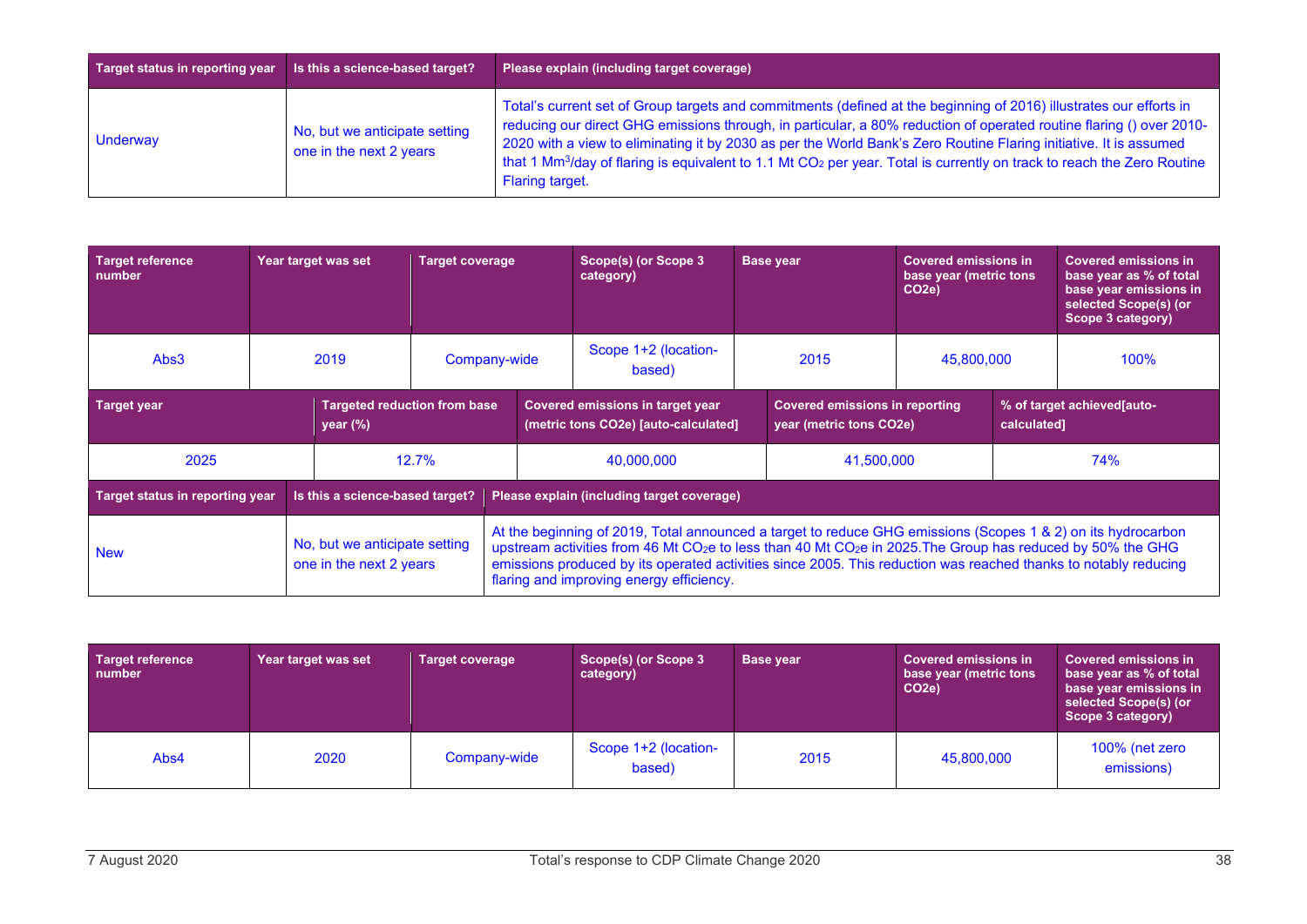| Target year | Targeted reduction from base year<br>$(\%)$ | Covered emissions in target year<br>(metric tons CO2e)<br>[auto-calculated] | Covered emissions in reporting<br>year (metric tons CO2e) | ↓% of target achieved[auto-<br>calculated] |  |
|-------------|---------------------------------------------|-----------------------------------------------------------------------------|-----------------------------------------------------------|--------------------------------------------|--|
| 2050        | 50%                                         | 22,900,000                                                                  | 41,500,000                                                | 19%                                        |  |

| <b>Target status in reporting year</b> Is this a science-based target? |                         | Please explain (including target coverage)                                                                                                                                                                                              |
|------------------------------------------------------------------------|-------------------------|-----------------------------------------------------------------------------------------------------------------------------------------------------------------------------------------------------------------------------------------|
| <b>New</b>                                                             | one in the next 2 years | No, but we anticipate setting Total shares the ambition to get to Net Zero emissions by 2050, together with society, with an objective of net zero<br>emission across Total's worldwide operations by 2050 or sooner for scope 1 and 2. |

### **(C4.1b) Provide details of your emissions intensity target(s) and progress made against those target(s).**

| <b>Target reference</b><br>number | Year target<br>was set | Target coverage          | Scope(s) (or<br>Scope 3<br>category) | <b>Intensity metric</b>                                           | <b>Base year</b> | Intensity figure in<br>base year (metric<br>tons CO2e per unit<br>of activity) | % of total base year<br>emissions in<br>selected Scope(s) (or<br>Scope 3 category)<br>covered by this<br>intensity figure |
|-----------------------------------|------------------------|--------------------------|--------------------------------------|-------------------------------------------------------------------|------------------|--------------------------------------------------------------------------------|---------------------------------------------------------------------------------------------------------------------------|
| Int1                              | 2019                   | <b>Business activity</b> | Scope $1 & 2$                        | Other:<br>kg CO <sub>2</sub> e per barrel of oil equivalent (BOE) | 2019             | $20$ kg $CO2$ -e                                                               | 44%                                                                                                                       |

| Target year | <b>Targeted reduction from</b><br>base year $(\%)$ | Intensity figure in target year<br>(metric tons CO2e per unit of<br>activity) [auto-calculated] | % change anticipated in<br>absolute Scope 1+2<br>emissions | % change anticipated in<br>absolute Scope 3 emissions | Intensity figure in reporting<br>year (metric tons CO2e per<br>unit of activity) |
|-------------|----------------------------------------------------|-------------------------------------------------------------------------------------------------|------------------------------------------------------------|-------------------------------------------------------|----------------------------------------------------------------------------------|
| 2025        | N.A (to be maintained)                             | 20 kg CO <sub>2</sub> e                                                                         | N.A.                                                       | N.A                                                   | 20 kg CO <sub>2</sub> e                                                          |

| % of target achieved [auto-<br>calculated] | <b>Target status in</b><br>reporting year | Is this a science-based target?                          | Please explain (including target coverage)                                                                                                                                                                        |
|--------------------------------------------|-------------------------------------------|----------------------------------------------------------|-------------------------------------------------------------------------------------------------------------------------------------------------------------------------------------------------------------------|
| 100%                                       | Achieved                                  | No, but we anticipate setting<br>one in the next 2 years | In 2019, the Group has set a target of maintaining the intensity of CO <sub>2</sub> e emissions of facilities<br>operated by the Group for its Upstream hydrocarbon activities under 20 kg CO <sub>2</sub> e/boe. |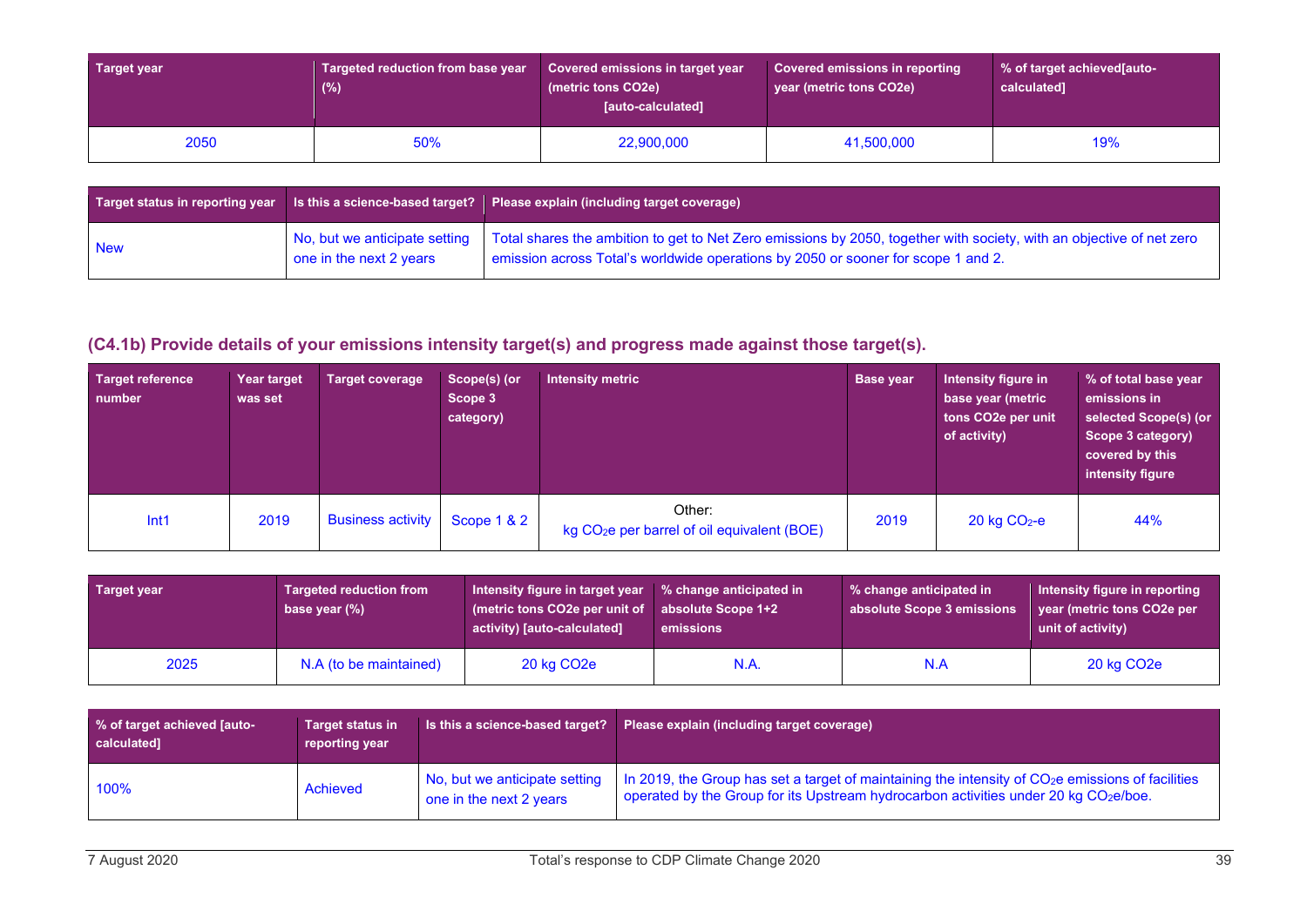### Other climate-related targets

#### **(C4.2) Did you have any other climate-related targets that were active in the reporting year?**

Select all that apply from the following options:

Target(s) to increase low-carbon energy consumption or production

**x** Target(s) to reduce methane emissions

**Dother climate-related target(s)** 

**No other climate-related targets** 

#### **(C4.2b) Provide details of any other climate-related targets, including methane reduction targets.**

| <b>Target reference</b><br>number                                                                                                                                                                                                                                                                                               |  | Year target<br>was set            | <b>Target coverage</b>   |                                                      |                        | <b>Target type: absolute</b><br><b>Target type: category</b><br>or intensity |                                            |                                                       | Metric (target numerator if<br>reporting an intensity target)                                                                                                                                                                                                                                                                                                                                                                                                                                                                                                                                                                                                                                                                          | <b>Target denominator (intensity targets)</b><br>only)               |  |
|---------------------------------------------------------------------------------------------------------------------------------------------------------------------------------------------------------------------------------------------------------------------------------------------------------------------------------|--|-----------------------------------|--------------------------|------------------------------------------------------|------------------------|------------------------------------------------------------------------------|--------------------------------------------|-------------------------------------------------------|----------------------------------------------------------------------------------------------------------------------------------------------------------------------------------------------------------------------------------------------------------------------------------------------------------------------------------------------------------------------------------------------------------------------------------------------------------------------------------------------------------------------------------------------------------------------------------------------------------------------------------------------------------------------------------------------------------------------------------------|----------------------------------------------------------------------|--|
| Oth1                                                                                                                                                                                                                                                                                                                            |  | 2018                              | <b>Business division</b> |                                                      | <b>Intensity</b>       |                                                                              | Methane reduction target                   |                                                       | Methane leakage rate (%)                                                                                                                                                                                                                                                                                                                                                                                                                                                                                                                                                                                                                                                                                                               | Other, please specify:<br>commercial gas produced in Mm <sup>3</sup> |  |
| <b>Base</b> year                                                                                                                                                                                                                                                                                                                |  | Figure or percentage in base year |                          | <b>Target year</b>                                   |                        |                                                                              | Figure or percentage in target year        | Figure or percentage in reporting year                |                                                                                                                                                                                                                                                                                                                                                                                                                                                                                                                                                                                                                                                                                                                                        | % of target achieved [auto-calculated]                               |  |
| 2017                                                                                                                                                                                                                                                                                                                            |  | 0.30<br>2025                      |                          |                                                      |                        | 0.20                                                                         | 0.20                                       |                                                       | 100%                                                                                                                                                                                                                                                                                                                                                                                                                                                                                                                                                                                                                                                                                                                                   |                                                                      |  |
| Is this target part of an emissions target?<br><b>Target status in</b><br>reporting year                                                                                                                                                                                                                                        |  |                                   |                          | Is this target part of an overarching<br>initiative? |                        |                                                                              | Please explain (including target coverage) |                                                       |                                                                                                                                                                                                                                                                                                                                                                                                                                                                                                                                                                                                                                                                                                                                        |                                                                      |  |
| This intensity target is part to the GHG<br>emission reduction target for Scopes 1<br>& 2 (ABS3) on operated oil & gas<br>facilities of 46 Mt CO2e in 2015 to less<br>Achieved<br>than 40 Mt CO2e in 2025. By targeting<br>a zero-routine flaring in 2030, Total is<br>also engaged to reduce methane<br>emissions (ABS1-ABS2). |  |                                   |                          |                                                      | Other, please specify: | Oil & Gas Climate Initiative (OGCI)                                          |                                            | sustainable regulations (Methane Guiding Principles). | In 2019, the methane emission intensity for the Exploration and production<br>segments' operated facilities scope is around 0.20% of the commercial gas<br>produced and the methane emissions represent 4% of the Group's GHG<br>emissions (C02-eq) and approximatively 30% are related to flaring. The upstream<br>Oil and Gas asset CH4 emissions represent 98% of the Group methane emissions<br>in 2019. Total is as well acting to disseminate good practices, especially in terms<br>of transparency. At the end of 2017, the Group signed with other oil & gas<br>companies, as well as non-governmental and scientific organizations, guidelines<br>on the responsible management of methane at the operational level, R&D and |                                                                      |  |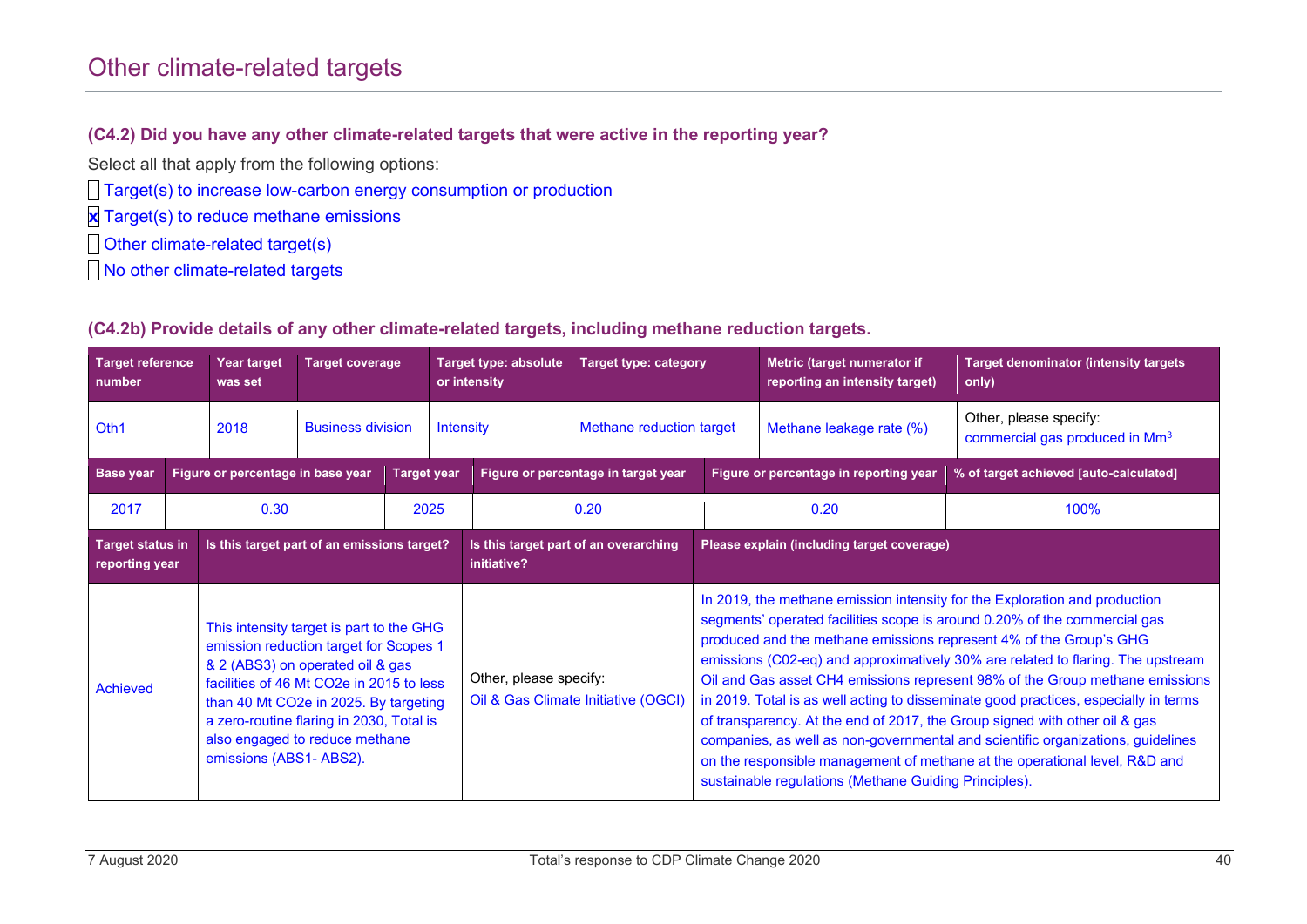| <b>Target reference</b><br>number                                                                                                                                                                                                                                                                                                                    |  | <b>Year target</b><br>was set | <b>Target coverage</b>   |                                                      | or intensity     | Target type: absolute       |                                        | <b>Target type: category</b>               |                                                                                                                                                                                                                                                                                                                                                                                                                                                                                                                                                                                                                                                                                                                                                                     | Metric (target numerator if<br>reporting an intensity target) | <b>Target denominator (intensity targets)</b><br>only)               |
|------------------------------------------------------------------------------------------------------------------------------------------------------------------------------------------------------------------------------------------------------------------------------------------------------------------------------------------------------|--|-------------------------------|--------------------------|------------------------------------------------------|------------------|-----------------------------|----------------------------------------|--------------------------------------------|---------------------------------------------------------------------------------------------------------------------------------------------------------------------------------------------------------------------------------------------------------------------------------------------------------------------------------------------------------------------------------------------------------------------------------------------------------------------------------------------------------------------------------------------------------------------------------------------------------------------------------------------------------------------------------------------------------------------------------------------------------------------|---------------------------------------------------------------|----------------------------------------------------------------------|
| Oth <sub>2</sub>                                                                                                                                                                                                                                                                                                                                     |  | 2020                          | <b>Business division</b> |                                                      | <b>Intensity</b> |                             | Methane reduction target               |                                            | Methane leakage rate (%)                                                                                                                                                                                                                                                                                                                                                                                                                                                                                                                                                                                                                                                                                                                                            |                                                               | Other, please specify:<br>commercial gas produced in Mm <sup>3</sup> |
| <b>Base year</b><br>Figure or percentage in base year                                                                                                                                                                                                                                                                                                |  | <b>Target year</b>            |                          | Figure or percentage in target year                  |                  |                             | Figure or percentage in reporting year | % of target achieved [auto-calculated]     |                                                                                                                                                                                                                                                                                                                                                                                                                                                                                                                                                                                                                                                                                                                                                                     |                                                               |                                                                      |
| 2019                                                                                                                                                                                                                                                                                                                                                 |  | 0.1                           |                          | 2025                                                 |                  |                             | 0.1                                    |                                            | 0.1                                                                                                                                                                                                                                                                                                                                                                                                                                                                                                                                                                                                                                                                                                                                                                 |                                                               | 100%                                                                 |
| Is this target part of an emissions<br><b>Target status in</b><br>reporting year<br>target?                                                                                                                                                                                                                                                          |  |                               |                          | Is this target part of an<br>overarching initiative? |                  |                             |                                        | Please explain (including target coverage) |                                                                                                                                                                                                                                                                                                                                                                                                                                                                                                                                                                                                                                                                                                                                                                     |                                                               |                                                                      |
| This intensity target is part to the<br>GHG emission reduction target for<br>Scopes 1 & 2 (ABS3) on operated<br>oil & gas facilities of 46 Mt CO <sub>2</sub> -e in<br>2015 to less than 40 Mt $CO2$ -e in<br>Achieved<br>2025. By targeting a zero-routine<br>flaring in 2030, Total is also<br>engaged to reduce methane<br>emissions (ABS1-ABS2). |  |                               |                          | <b>No</b>                                            |                  | <b>Guiding Principles).</b> |                                        |                                            | In 2019, the methane emission intensity for its upstream hydrocarbon activities operated gas<br>facilities is around 0.10% of the commercial gas produced and the methane emissions<br>represent 4% of the Group's GHG emissions (C02-eq) and approximatively 30% are related to<br>flaring. The upstream Oil and Gas asset CH4 emissions which represent 98% of the Group<br>methane emissions in 2019. Total is as well acting to disseminate good practices, especially in<br>terms of transparency. At the end of 2017, the Group signed with other oil & gas companies,<br>as well as non-governmental and scientific organizations, guidelines on the responsible<br>management of methane at the operational level, R&D and sustainable regulations (Methane |                                                               |                                                                      |

### Methane targets

**(C-OG4.2c) Indicate which targets reported in C4.1a/b incorporate methane emissions, or if you do not have a methane-specific emissions reduction target for your oil and gas activities, please explain why not and forecast how your methane emissions will change over the next five years.**

Not applicable.

### Emissions reduction initiatives

**(C4.3) Did you have emissions reduction initiatives that were active within the reporting year? Note that this can include those in the planning and/or implementation phases.**

**x** Yes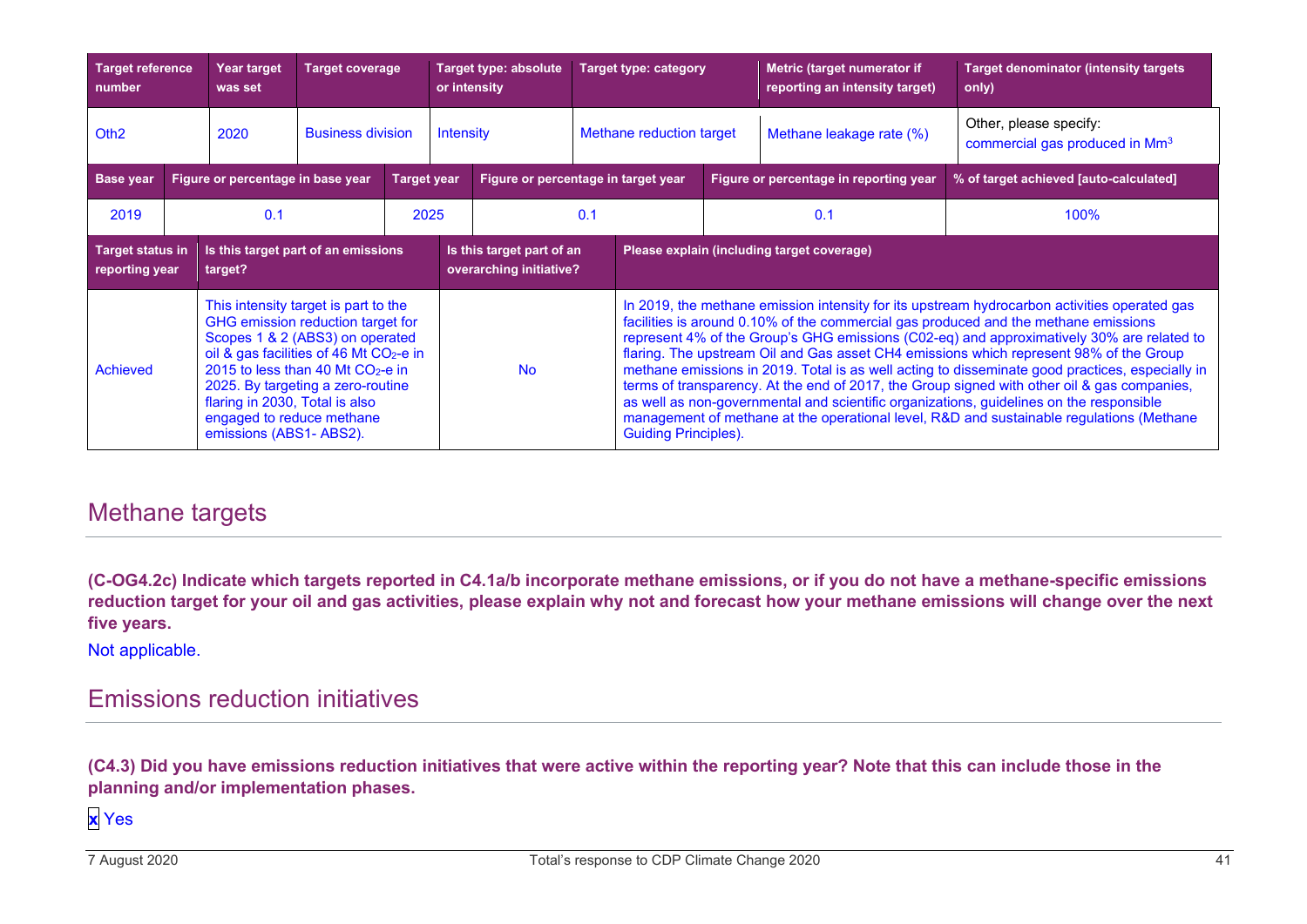#### **(C4.3a) Identify the total number of initiatives at each stage of development, and for those in the implementation stages, the estimated CO2e savings.**

| Stage of development      | <b>Number of initiatives</b> | Total estimated annual CO2e savings in metric tons<br>CO2e (only for rows marked *) |
|---------------------------|------------------------------|-------------------------------------------------------------------------------------|
| Under investigation       | $200+$                       |                                                                                     |
| To be implemented*        | 250                          | 2,500,000                                                                           |
| Implementation commenced* | 40                           | 1,100,000                                                                           |
| Implemented*              |                              | 1,000,000                                                                           |
| Not to be implemented     |                              |                                                                                     |

#### **(C4.3b) Provide details on the initiatives implemented in the reporting year in the table below.**

| <b>Initiative</b><br>category                         | <b>Initiative</b><br>type      | <b>Estimated</b><br>annual CO <sub>2e</sub><br>savings (metric<br>tons CO <sub>2</sub> e) | <b>Sco</b><br>pe | Voluntary/<br><b>Mandatory</b> | <b>Annual monetary</b><br>savings (unit<br>currency, as<br>specified in C0.4) | <b>Investment</b><br>required (unit<br>currency, as<br>specified in C0.4) | <b>Payback</b><br>period | <b>Estimated</b><br>lifetime of<br>the<br><i>initiative</i> | <b>Comment</b>                                                                                                                                                                                                                                                                                                                                |
|-------------------------------------------------------|--------------------------------|-------------------------------------------------------------------------------------------|------------------|--------------------------------|-------------------------------------------------------------------------------|---------------------------------------------------------------------------|--------------------------|-------------------------------------------------------------|-----------------------------------------------------------------------------------------------------------------------------------------------------------------------------------------------------------------------------------------------------------------------------------------------------------------------------------------------|
| Energy<br>efficiency<br>ın<br>production<br>processes | <b>Process</b><br>optimization | 000,000,1                                                                                 |                  | <b>Voluntary</b>               | 30,000,000 USD                                                                | 300,000,000 USD                                                           | $21 - 25$<br>years       | $> 30$ years                                                | Total has a 300 MUSD capital<br>investment plan in energy<br>efficiency in Downstream facilities.<br>Monetary savings are estimated<br>based on Total's internal carbon<br>price.<br>Based on externally available<br>literature and internal studies, the<br>investment required lies between<br>30 and 300 USD per ton of CO <sub>2</sub> . |

#### **(C4.3c) What methods do you use to drive investment in emissions reduction activities?**

| <b>Method</b>                                            | <b>Comment</b>                                                                                      |
|----------------------------------------------------------|-----------------------------------------------------------------------------------------------------|
| Compliance with regulatory requirements / standards      | EU ETS, Carbon Pollution Reduction Scheme (CPRS - Australia).                                       |
| Dedicated budget for energy efficiency                   | In Exploration & Production and the Refining & Chemicals divisions.                                 |
| Dedicated budget for low carbon product R&D              | Approximately 30% of the Group's R&D budget dedicated to low carbon technologies.                   |
| Dedicated budget for other emission reduction activities | Total Ecosolutions program, and dedicated budget for CCS (CO <sub>2</sub> capture and storage) R&D. |
| Employee engagement                                      | Under consideration; projects are being defined.                                                    |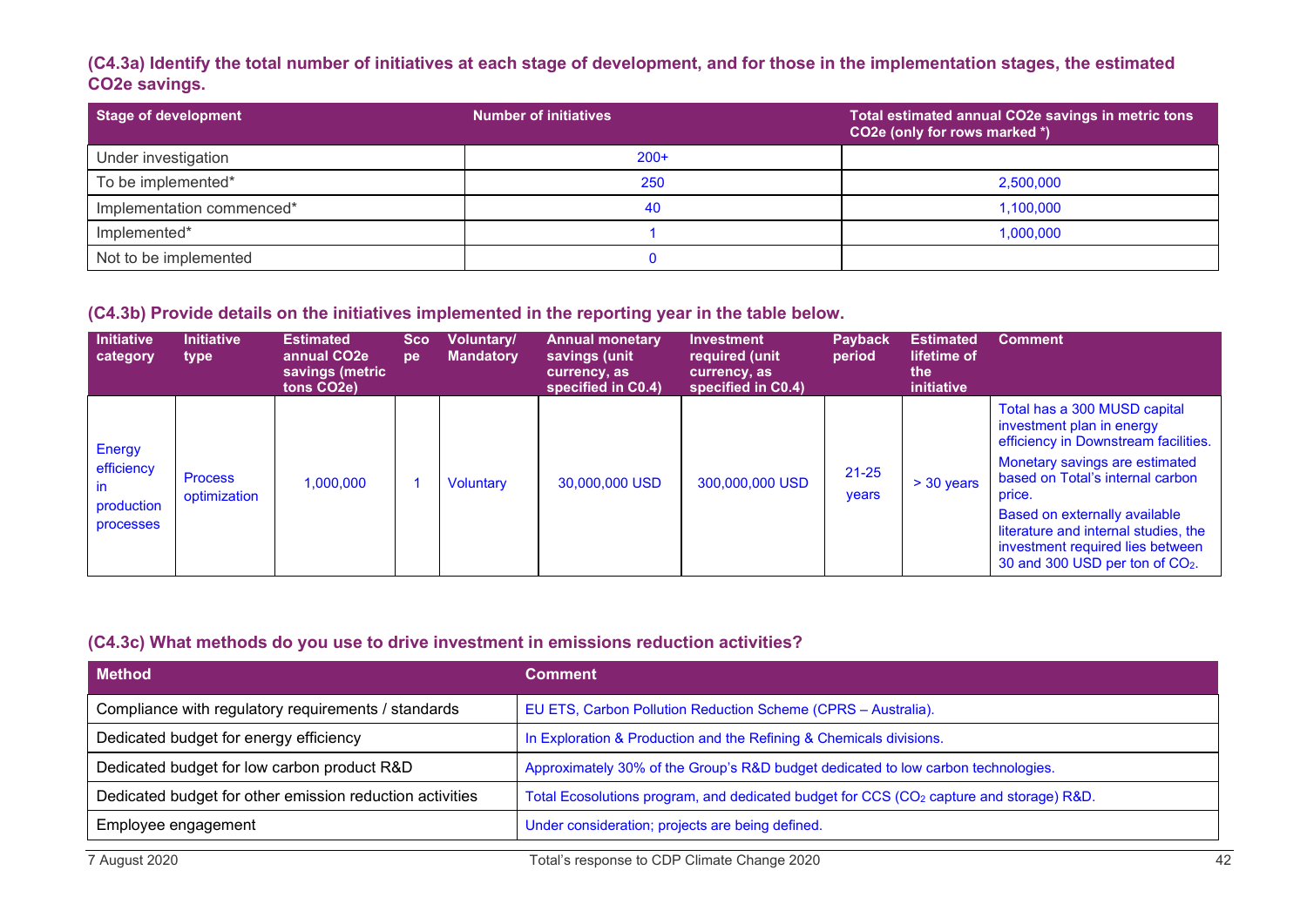| <b>Method</b>                                         | <b>Comment</b>                                                                                                                                                                                                                                                                                                                                                                                                                                                                                                                                                                                                                         |
|-------------------------------------------------------|----------------------------------------------------------------------------------------------------------------------------------------------------------------------------------------------------------------------------------------------------------------------------------------------------------------------------------------------------------------------------------------------------------------------------------------------------------------------------------------------------------------------------------------------------------------------------------------------------------------------------------------|
| Internal price on carbon                              | New investments projects presented to the Executive Committee are evaluated using a long-term cost of 30 to<br>40 USD per ton of CO <sub>2</sub> emitted depending on the oil price scenario retained, or the actual price if it is higher in<br>a given country. From the 1st of January 2020, Total applies an internal CO <sub>2</sub> price of \$30 to \$40 per ton<br>(depending on the price of crude oil), or the actual price of $CO2$ in a given country if higher and since<br>January 1st, 2020, a CO <sub>2</sub> price of \$40/t with a sensitivity of \$100/t as from 2030, independent of the Brent price<br>scenarios. |
| Partnering with governments on technology development | In particular, with the French agency ADEME, and also through the participation in R&D JIPs (Joint Industry<br>Projects) in Canada, Australia, Norway, Europe H2020.                                                                                                                                                                                                                                                                                                                                                                                                                                                                   |

## Low-carbon products

**(C4.5) Do you classify any of your existing goods and/or services as low-carbon products or do they enable a third party to avoid GHG emissions?**

**x** Yes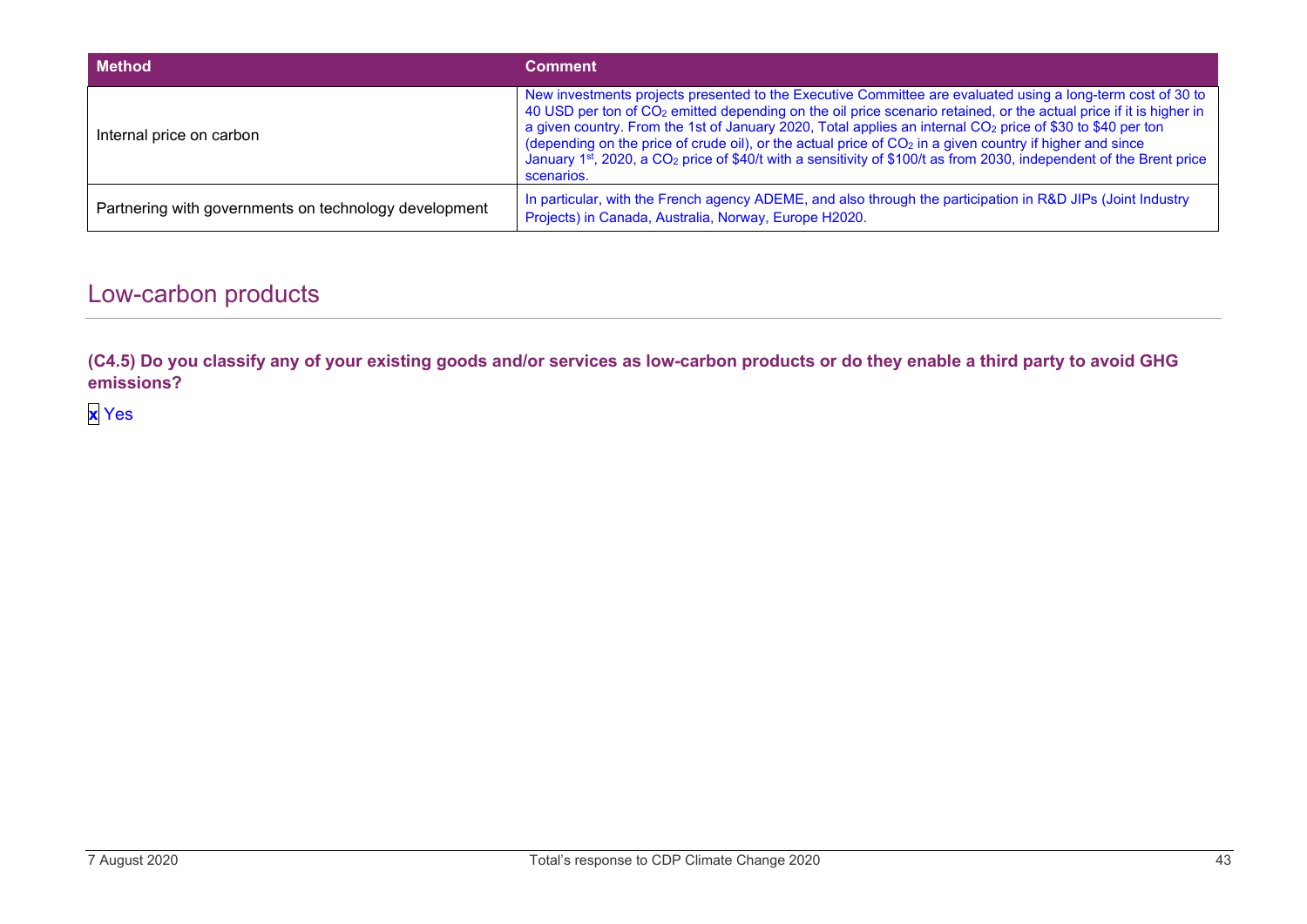**(C4.5a) Please provide details of your products and/or services that you classify as low-carbon products or that enable a third party to avoid GHG emissions.**

| <b>Level of</b><br>aggregati <sup>'</sup><br><b>on</b> | Description of product/ Group of products                                                                                                                                                                                                                                                                                                                                                                                                                                                                                                                                                                                                                                                                                                                                                                                                                                                                                                                                                                                                                                           | Are these low-<br>carbon<br>product(s) or do<br>they enable<br>avoided<br>emissions? | Taxonomy, project, or<br>methodology used to<br>classify product(s) as<br>low-carbon or to<br>calculate avoided<br>emissions | % revenue from<br>low-carbon<br>product(s) in<br>the reporting<br>year | <b>Comment</b>                                                                                                                                                                                                                                                                                                                                                                                                                                    |
|--------------------------------------------------------|-------------------------------------------------------------------------------------------------------------------------------------------------------------------------------------------------------------------------------------------------------------------------------------------------------------------------------------------------------------------------------------------------------------------------------------------------------------------------------------------------------------------------------------------------------------------------------------------------------------------------------------------------------------------------------------------------------------------------------------------------------------------------------------------------------------------------------------------------------------------------------------------------------------------------------------------------------------------------------------------------------------------------------------------------------------------------------------|--------------------------------------------------------------------------------------|------------------------------------------------------------------------------------------------------------------------------|------------------------------------------------------------------------|---------------------------------------------------------------------------------------------------------------------------------------------------------------------------------------------------------------------------------------------------------------------------------------------------------------------------------------------------------------------------------------------------------------------------------------------------|
| Group of<br>products                                   | <b>Total Ecosolutions:</b><br>Products or services that provide a significant competitive<br>advantage in terms of environmental impacts reduction<br>(reducing consumption of energy, water and other<br>resources or environmental impact) when compared with<br>the market standard. It represents 95 products and services<br>as of the end of 2019. Among these products: Fuel Eco<br>lubricants, motor fuels, bitumen, special fluids and solvents,<br>polymers, resins, solar panels.<br><b>Energy Efficiency:</b><br>White Certificates exist in various European countries (Italy,<br>UK, France, etc.). In France, Total's compliance with<br>energy efficiency certificate requirements has led to<br>50 TWhc/year of energy savings during the last 3 years.<br>Total offers customers an energy efficiency consultancy<br>service so that they can optimize their own energy<br>consumption and reduce their GHG emissions. The<br>GreenFlex acquisition (2017) forms part of this initiative.<br>More than 700 companies have already been supported by<br>GreenFlex. | Avoided<br>emissions                                                                 | Other                                                                                                                        | 10                                                                     | <b>Total Ecosolutions Products represented</b><br>about 10% of total net operating revenues of<br>the Marketing & Services business segment<br>and 2 Mt CO <sub>2</sub> eq of avoided emissions.<br>Avoided emissions related to White<br>Certificates are estimated to 2Mt CO <sub>2</sub> eq per<br>year. This estimation is based on an average<br>ratio calculated by ADEME (Agence de<br>l'Environnement et de la Maîtrise de<br>l'Energie). |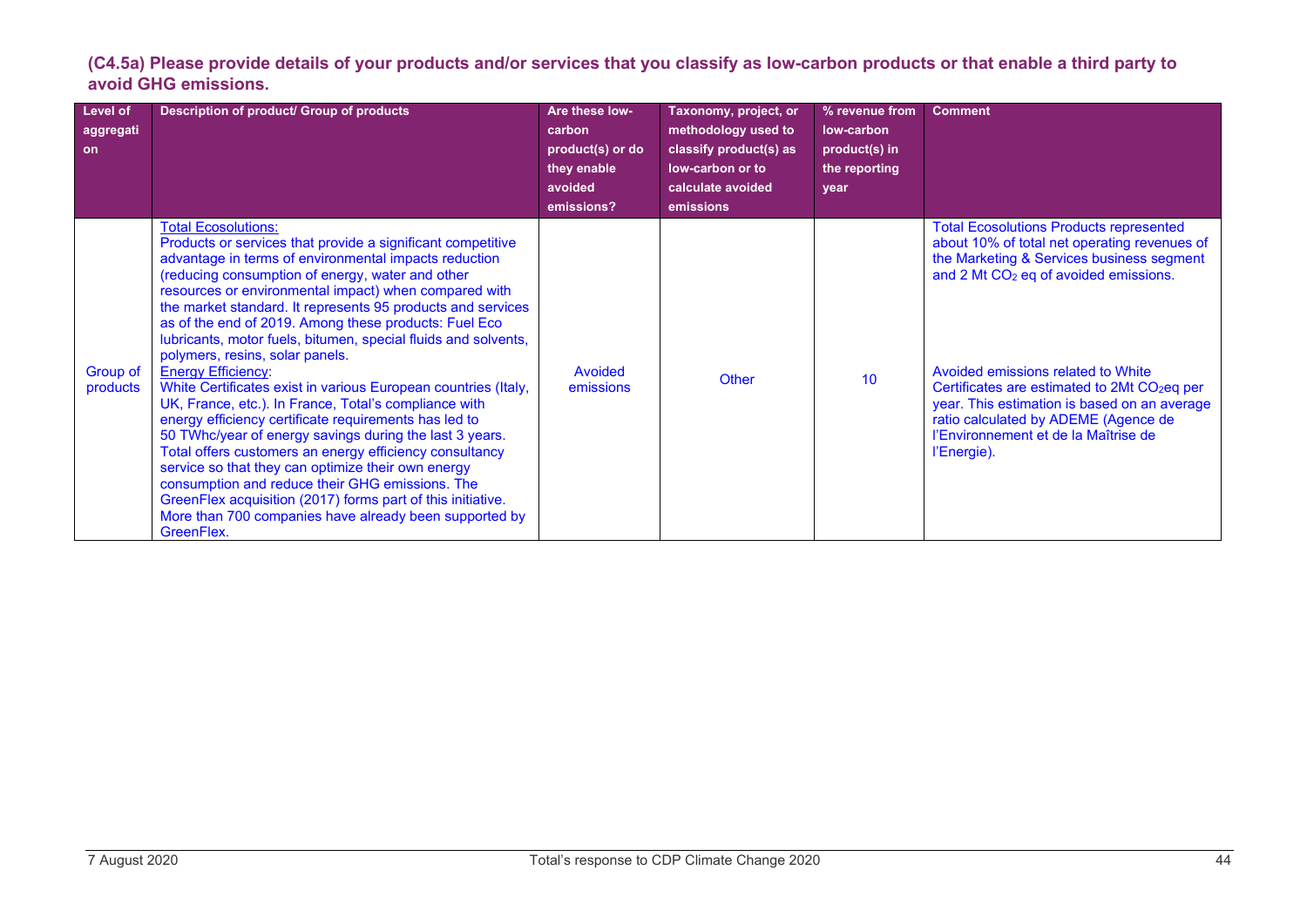| Level of             | Description of product/ Group of products                                                                                                                                                                                                                                                                                                                                                                                                                                                                                                                                                                                                                                                                                                                                                                                                                                                                                                                                                                                                                                                           | Are these low-                                                     | Taxonomy, project, or                                                                               | % revenue from                                       | <b>Comment</b>                                                                                                                                                                                                                                                                                                                                                                                                                                                                                                                                                                                                               |
|----------------------|-----------------------------------------------------------------------------------------------------------------------------------------------------------------------------------------------------------------------------------------------------------------------------------------------------------------------------------------------------------------------------------------------------------------------------------------------------------------------------------------------------------------------------------------------------------------------------------------------------------------------------------------------------------------------------------------------------------------------------------------------------------------------------------------------------------------------------------------------------------------------------------------------------------------------------------------------------------------------------------------------------------------------------------------------------------------------------------------------------|--------------------------------------------------------------------|-----------------------------------------------------------------------------------------------------|------------------------------------------------------|------------------------------------------------------------------------------------------------------------------------------------------------------------------------------------------------------------------------------------------------------------------------------------------------------------------------------------------------------------------------------------------------------------------------------------------------------------------------------------------------------------------------------------------------------------------------------------------------------------------------------|
| aggregati<br>on      |                                                                                                                                                                                                                                                                                                                                                                                                                                                                                                                                                                                                                                                                                                                                                                                                                                                                                                                                                                                                                                                                                                     | carbon<br>product(s) or do<br>they enable<br>avoided<br>emissions? | methodology used to<br>classify product(s) as<br>low-carbon or to<br>calculate avoided<br>emissions | low-carbon<br>product(s) in<br>the reporting<br>vear |                                                                                                                                                                                                                                                                                                                                                                                                                                                                                                                                                                                                                              |
| Group of<br>products | Electricity:<br>Activities in electricity production from low carbon rely on<br>Total Direct Energie, Total Quadran, Total Solar SunPower<br>and Total Eren. Total is involved in electricity storage with<br>Saft batteries. In 2018, Total acquired 4 CCGT power<br>plants in France, global capacity 1.6 GW and G2Mobility<br>smart recharging solution renamed Total EV Charge<br>Natural Gas: Total has made various acquisitions, i.e. Engie<br>and Anadarko LNG assets in Mozambique, launched some<br>major LNG projects: Ichthys, Yamal LNG, Cameron, Arctic<br>LNG 2 project. In 2019, Total entered a partnership with the<br>Adani group, India's largest private conglomerate in energy<br>and gas infrastructures. In 2018, Total acquired a 25%<br>stake in Clean Energy Fuels Corp., one of the leading<br>distributors of gas fuel in the USA.<br>Biofuels: in 2019, 2.5 Mt blended sustainable biofuels,<br>production of 0.24 Mt of sustainable biofuels in its<br>refineries. Start-up of La Mède factory, with a capacity of<br>0.5 Mt per year of hydrotreated vegetable oil. | Low carbon<br>product                                              | Other                                                                                               | 10                                                   | <b>Cumulated GHG emissions of additional</b><br>SunPower PV plant installed are compared<br>to cumulated GHG emission of equivalent<br>local electricity mix (kg CO2eq, over 30 years<br>lifetime). The avoided emissions<br>corresponding to SunPower PV plants<br>installed by the end of 2019 are estimated at<br>9 Mt CO2. For the 2019 sales only, these are<br>estimated at 2 Mt.<br>Most low carbon businesses are under the<br>responsibility of the new Gas, Renewables &<br>Power (GRP) segment. The revenues from<br>sales of GRP represented approximately<br>10% of the Group revenues from sales in<br>4Q2019. |

### Methane reduction efforts

**(C-OG4.6) Describe your organization's efforts to reduce methane emissions from your activities.**

For over thirty years, the Group has made the methane emissions reduction one of its priorities, originally for safety reasons. As part of its inspection and maintenance programs, as soon as a leak is detected, it is analyzed, repaired and the follow-up documented.

Since 2006, Total has implemented a Methane emissions reporting, which is verified yearly by a third party. This detailed reporting system operates at each site level, more accurately at each emitter type level, and the data are aggregated at each level up to the corporate level. The details of this reporting system were published through Society of Petroleum Engineers paper n°179288-MS. Since 2006, LDAR surveys are performed and Total has developed a dedicated Methane R&D program.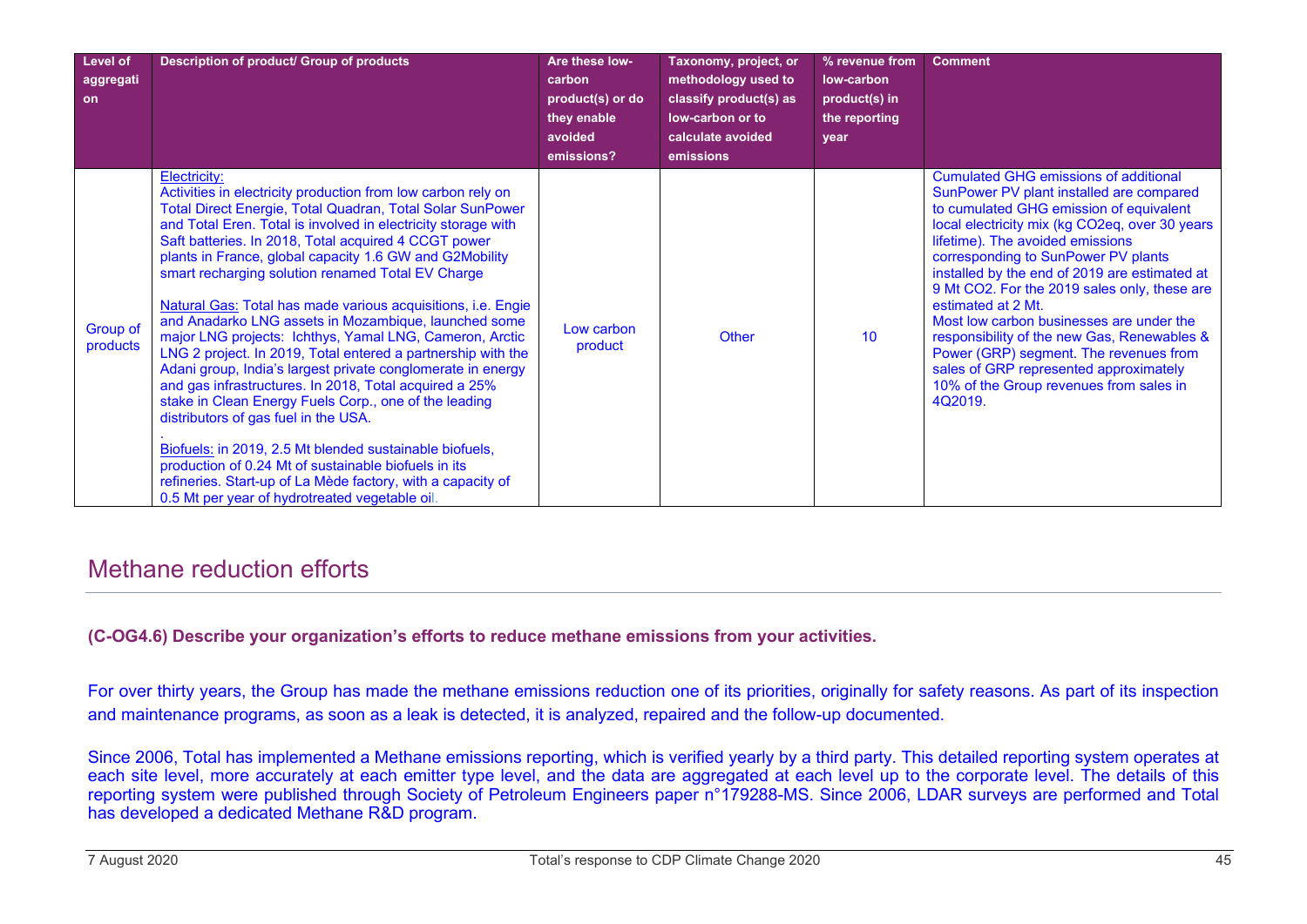The methane intensity of the Total's operated scope is around 0.20% of the natural gas produced in 2019, methane emissions represents 4% of the Group's GHG emissions (CO<sub>2</sub> eq) and approximatively 30% are related to flaring. In 2020, Total has set a new methane target, to maintain the intensity of its gas assets below 0.1% of the commercial gas produced

Total is acting to eliminate routine flaring by 2030 as part of the World Bank's Global Gas Flaring Reduction, and thus to reduce the unburned Methane from flaring. Total is acting as well to limit the source of venting on its existing installation and future project,

Total has various R&D programs dedicated to improve knowledge on measurement, detection and quantification of methane emissions, and to accelerate new technologies (cost-efficient sensors, remote detection, satellite, modeling.). In 2018, the transverse anomaly detection infrastructure (TADI) was inaugurated. The TADI platform aims to test and qualify innovative technologies for gas leak detection and quantification. Two campaigns were performed in 2018 and one campaign in 2019 Total developed a dedicated monitoring program combining both aerial and ground based campaign, which will be deployed over the next years based on the typology of sites and the maturity of technologies.

As part of the Climate and Clean Air Coalition, the Group participates in the Oil & Gas Methane Partnership, a partnership between oil companies, governments and NGOs that promotes the measurement, control and reporting of methane emissions. In 2020, Total participated actively in the review of OGMP reporting framework, which will focus on reduction approaches, technology advancement and policy development, aiding the oil and gas industry in realizing deep reductions in methane emissions.

Within OGCI, for which the reduction of methane emissions is one of the main objectives, Total contributes to improving the knowledge of these emissions. OGCI provides technical and financial support for two global studies for which the complementary approaches (knowledge of global methane emissions and life cycle analysis across the entire gas chain) will help focusing investments.

Total is acting to disseminate good practices, especially in terms of transparency. At the end of 2017, the Group signed with other oil & gas companies, as well as non-governmental and scientific organizations, guidelines on the responsible management of methane at the operational level, R&D and sustainable regulations (Methane Guiding Principles).

Total supports policies to reduce methane emissions from natural gas production and consumption. In November 2019, Total wrote to the US agency in charge of the environment (US-EPA), through a public consultation process, to oppose the projected lowering of regulatory requirements on methane emission control in the oil and gas industry.

### Leak detection and repair

**(C-OG4.7) Does your organization conduct leak detection and repair (LDAR) or use other methods to find and fix fugitive methane emissions from oil and gas production activities?**

**x** Yes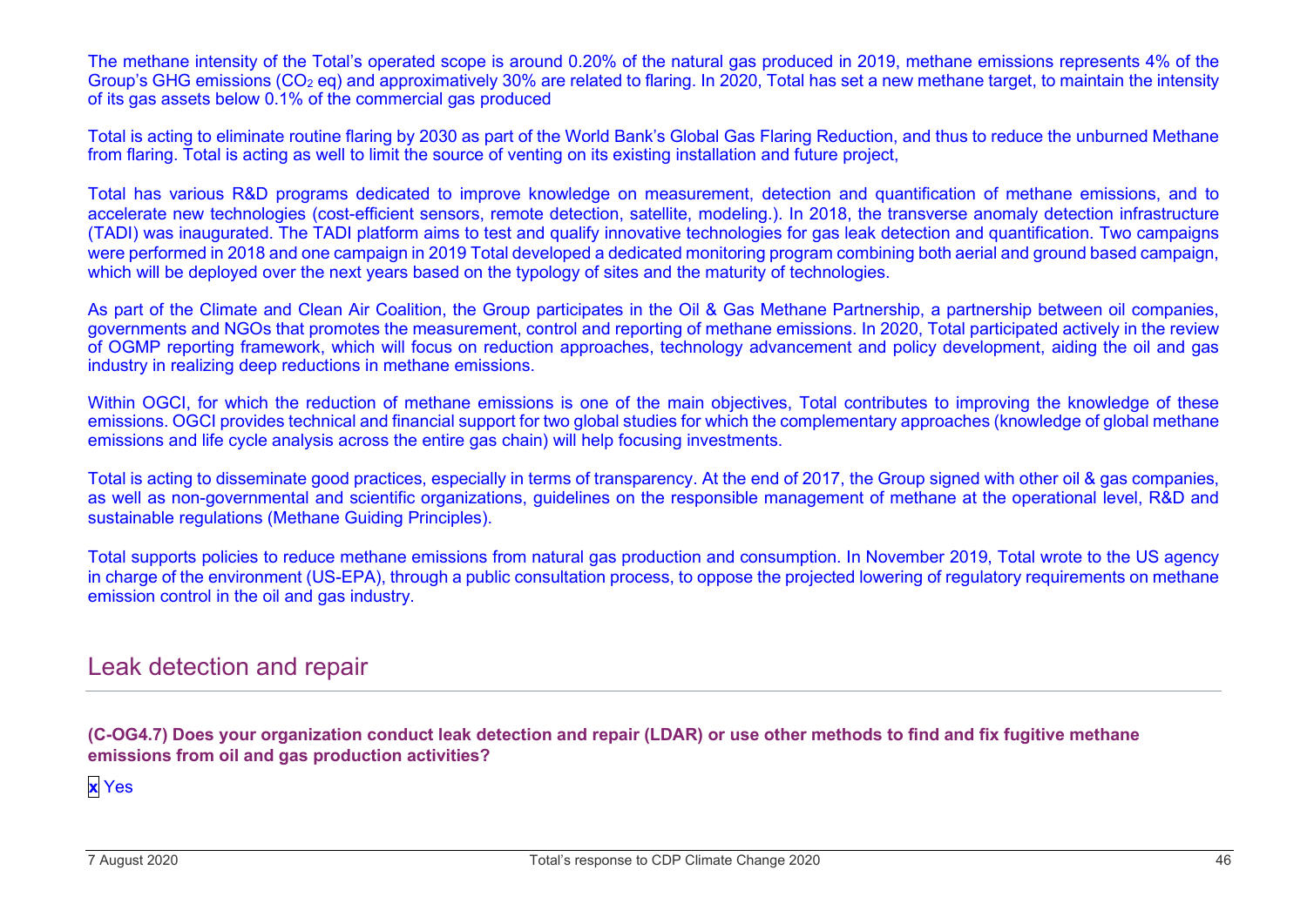**(C-OG4.7a) Describe the protocol through which methane leak detection and repair or other leak detection methods, are conducted for oil and gas production activities, including predominant frequency of inspections, estimates of assets covered, and methodologies employed.**

Since 2006, Total has engaged comprehensive leak detection and repair LDAR campaigns based on the use of Infra-Red cameras in most of its major upstream assets (Angola, Nigeria, UK, The Netherlands,…) and in 2019 approximatively 80% of upstream affiliates are equipped with Infra-Red cameras (other affiliates using contracted services).Those campaigns are performed by affiliates or contractors on a yearly basis and repairs are done as soon as reasonably practical, Total's Refining operated sector is also completely covered by regular LDAR surveys using recognized methodologies

Total has various R&D programs dedicated to improve knowledge on measurement, detection and quantification of methane emissions, and to accelerate new technologies (cost-efficient sensors, remote detection, satellite, modeling.). In 2018, the transverse anomaly detection infrastructure (TADI) was inaugurated. The TADI platform aims to test and qualify innovative technologies for gas leak detection and quantification, Total is the only O&G company being equipped with such testing platform. Three campaigns were performed in 2018 and 2019.

Total is developing the Airborne Ultra-light Spectrometer for Environmental Application, or AUSEA, in partnership with France's National Center for Scientific Research (CNRS). AUSEA is a miniaturized sensor, fitted onto a commercial drone, that can detect methane and carbon dioxide. This emerging technology will make it possible to measure greenhouse gases, estimate their path and use models to trace them back to their source. Testing has been conducted at TADI and our industrial sites in the Netherlands, France and Nigeria.

Based on this expertise and experience, Total develops a dedicated monitoring program combining both aerial (satellite, drone) and ground based (Infra-Red Camera, fixed detection) campaigns which will be deployed over the next years depending on the type of site and the maturity of the technologies. In 2019, in Upstream, 7 kt of CH4 emissions compared to 11 kt in 2018, were due to fugitives' losses and represents approximatively 11% of the Total emissions (66kt in 2019). The main sources of fugitive losses could be valves, screwed connections, flanges, open-ended lines and pump seals, etc.

### Flaring reduction efforts

#### **(C-OG4.8) If flaring is relevant to your oil and gas production activities, describe your organization's efforts to reduce flaring, including any flaring reduction targets.**

Reducing routine flaring has been a long-standing goal of the Group, with a commitment made in 2000 to have no continuous flaring of associated gas incorporated into the design of its new projects. The Group has supported the World Bank in developing and launching the Zero Routine Flaring initiative involving oil & gas companies, producing countries and international institutions. The initiative aims to support elimination of routine flaring by 2030. To ensure progression, an objective to decrease by 80% has been defined for 2020 compared to 2010, in other words, to achieve an average of 1.5 Mm<sup>3</sup>/day. This objective was reached in 2017.

Furthermore, as part of the Global Gas Flaring Reduction program, Total has worked alongside the World Bank for over 10 years to help producing countries and industrial players control routine flaring of associated gas.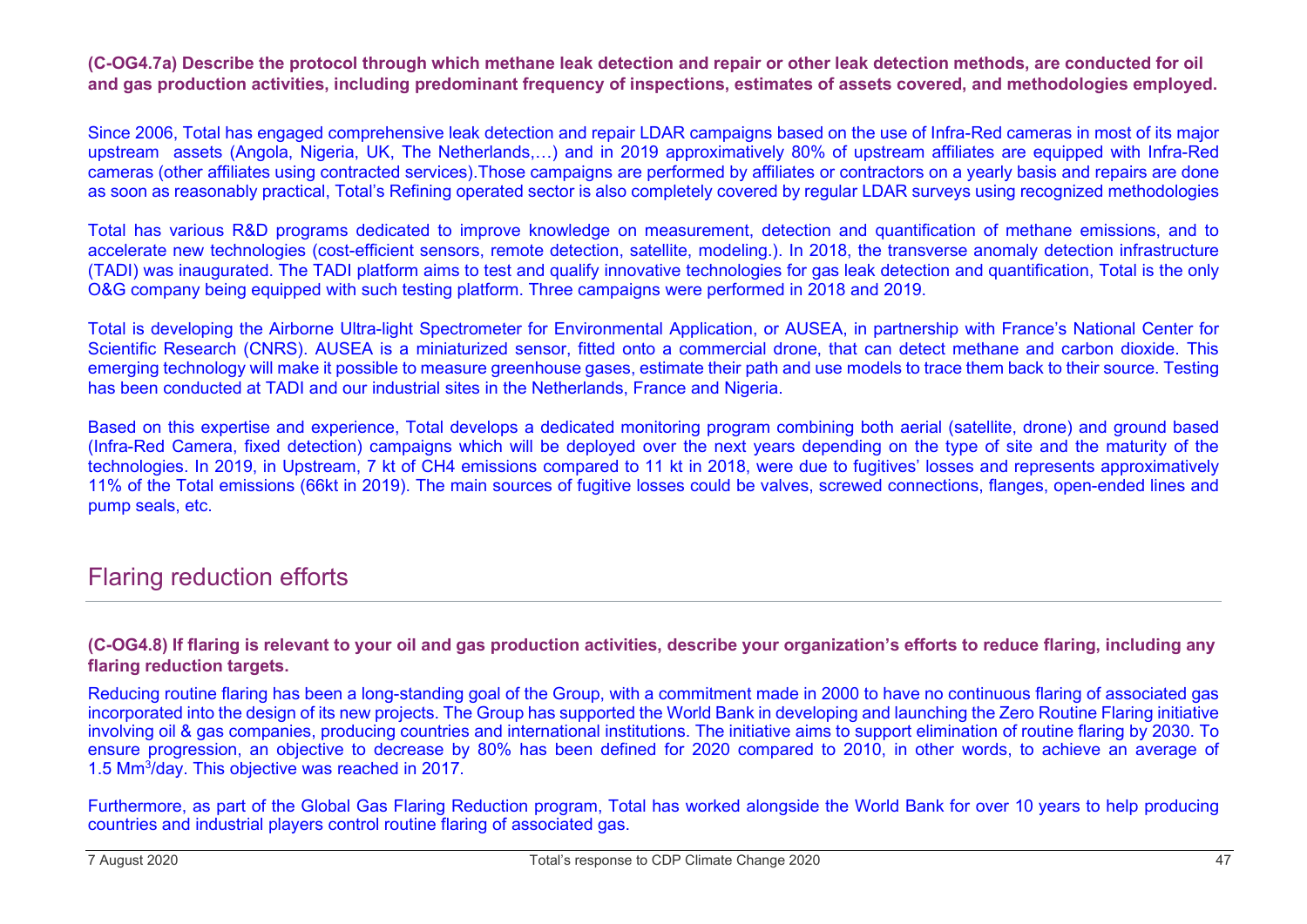# **C5 Emissions methodology**

### Base year emissions

#### **(C5.1) Provide your base year and base year emissions (Scopes 1 and 2).**

Please complete the following table:

| Scope                    | <b>Base year start</b> | <b>Base year end</b> | <b>Base year emissions</b> | <b>Comment</b> |
|--------------------------|------------------------|----------------------|----------------------------|----------------|
|                          |                        |                      | (metric tons CO2e)         |                |
| Scope 1                  | 01.01.2010             | 31.12, 2010          | 51,600,000                 |                |
| Scope 2 (location-based) | 01.01.2010             | 31.12, 2010          | 5,400,000                  |                |

### Emissions methodology

**(C5.2) Select the name of the standard, protocol, or methodology you have used to collect activity data and calculate Scope 1 and Scope 2 emissions.**

### **x**

IPIECA's Petroleum Industry Guidelines for reporting greenhouse gas emissions, 2<sup>nd</sup> edition, 2011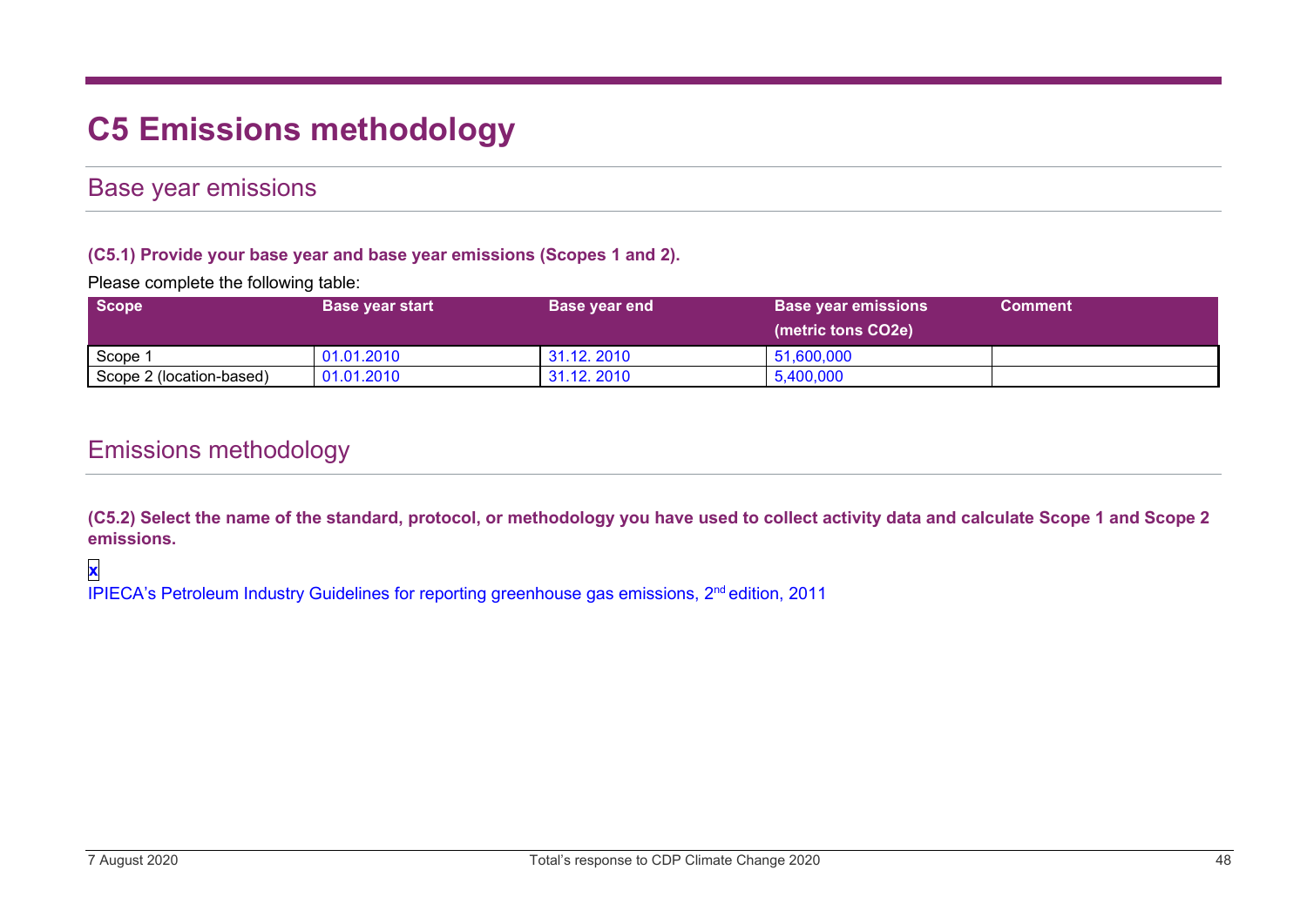# **C6 Emissions data**

### Scope 1 emissions data

#### **(C6.1) What were your organization's gross global Scope 1 emissions in metric tons CO<sub>2</sub>e?**

|                                                      | 2010<br>.v | 2010<br>20 I O | 2017 |
|------------------------------------------------------|------------|----------------|------|
| 1 emissions (metric tons CO <sub>2</sub> e)<br>Scope |            |                |      |

Since 2005, the Group has reduced the GHG emissions produced by its operated activities by 50% (Scope 1 & 2). This reduction entails reducing gas flared and improving energy efficiency.

Total's set of targets and commitment illustrates our efforts in reducing our direct GHG emissions through, in particular:

- a 80% reduction of operated routine flaring (according to the World Bank's Zero Routine Flaring initiative) over 2010-2020 with a view to eliminating it by 2030;
- a reduction of methane emissions intensity of Upstream hydrocarbons operated activities to less than 0.20% of the commercialized gas produced,
- a 1% per year on average improvement in energy efficiency of operated installations over 2010-2020;
- a reduction of operated Oil & Gas facilities GHG scope 1 and 2 emission from 46 Mt CO<sub>2</sub>eq in 2015 to less than 40 Mt CO<sub>2</sub>e in 2025.
- to maintain the intensity of CO2e emissions of the facilities operated by the Group for its Upstream hydrocarbons activities lower than 20 kg CO2e/boe.

In 2020, Total announced its ambition to get to Net Zero Emissions by 2050 together with society.

# Scope 2 emissions reporting

#### **(C6.2) Describe your organization's approach to reporting Scope 2 emissions.**

| Scope 2, location-based                          | Scope 2, market-based                                                                                                                                                           | <b>Comment</b> |
|--------------------------------------------------|---------------------------------------------------------------------------------------------------------------------------------------------------------------------------------|----------------|
| We are reporting Scope 2, location-based figure. | We have operations where we are able to access electricity supplier emission factors or<br>residual emissions factors, but are unable to report a Scope 2, market-based figure. |                |
| 7 August 2020                                    | Total's response to CDP Climate Change 2020                                                                                                                                     | 49             |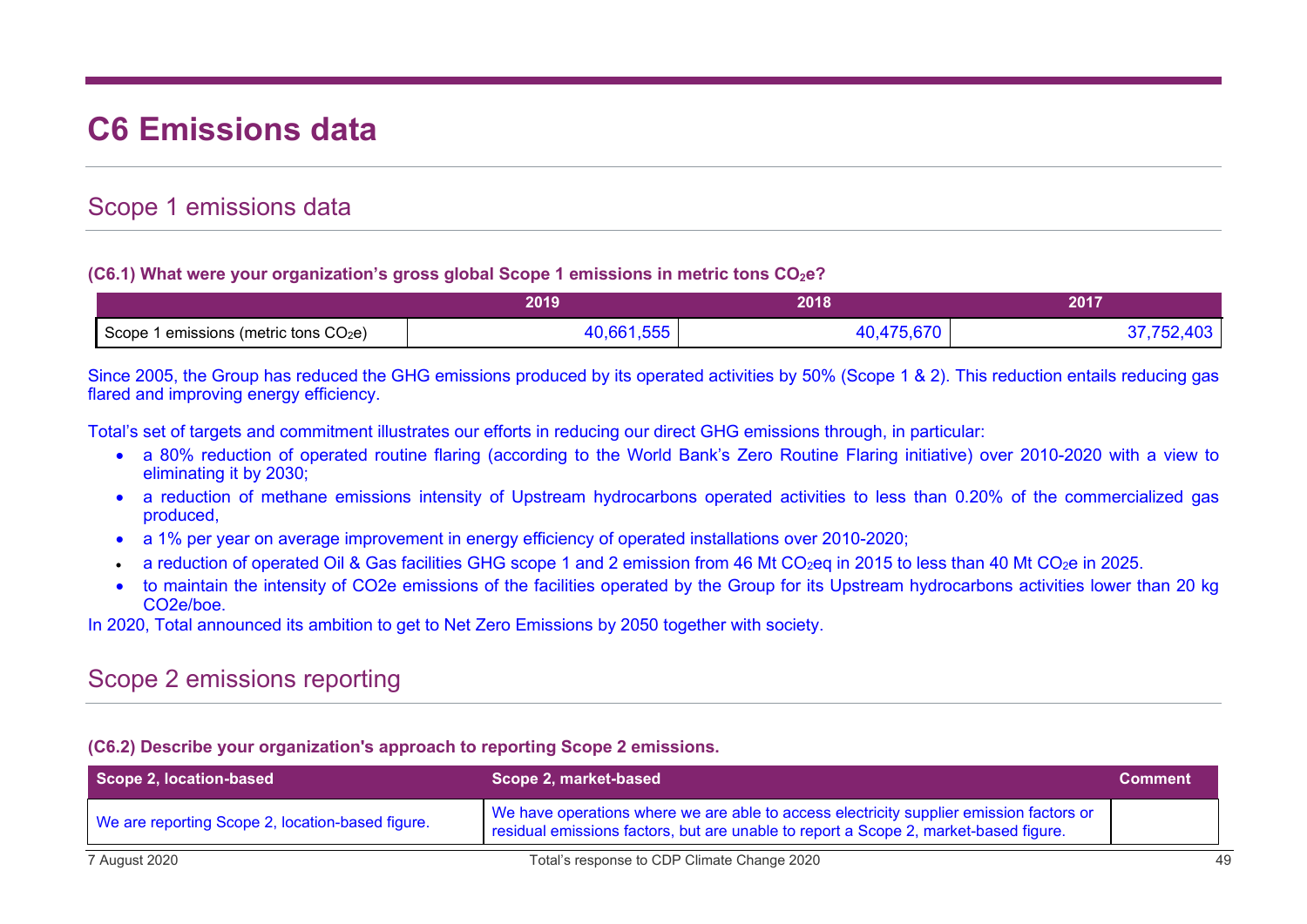#### **(C6.3) What were your organization's gross global Scope 2 emissions in metric tons CO2e?**

Please complete the following table:

| Scope 2, location-based - 2019 Scope 2, location-based - 2018 Scope 2, location-based - 2017 |           | <b>Comment</b>                                                                                 |
|----------------------------------------------------------------------------------------------|-----------|------------------------------------------------------------------------------------------------|
| 3,596,127                                                                                    | 3,742,356 | 4,000,000 Scope 2 emissions: indirect emissions attributable<br>to energy consumption by site. |

**(C6.4) Are there any sources (e.g. facilities, specific GHGs, activities, geographies, etc.) of Scope 1 and Scope 2 emissions that are within your selected reporting boundary which are not included in your disclosure?**

**(C6.4a) Provide details of the sources of Scope 1 and Scope 2 emissions that are within your selected reporting boundary which are not included in your disclosure.**

Not applicable

# Scope 3 emissions data

**(C6.5) Account for your organization's Scope 3 emissions, disclosing and explaining any exclusions.**

| Scope 3 category                | <b>Evaluation</b><br><b>status</b>       | <b>Metric tons</b><br>CO <sub>2e</sub> | <b>Emissions calculation methodology</b> | <b>Percentage of emissions</b><br>calculated using data<br>obtained from suppliers<br>or value chain partners | Please explain                                                                                                                                                                                                                         |
|---------------------------------|------------------------------------------|----------------------------------------|------------------------------------------|---------------------------------------------------------------------------------------------------------------|----------------------------------------------------------------------------------------------------------------------------------------------------------------------------------------------------------------------------------------|
| Purchased goods and<br>services | Not relevant,<br>explanation<br>provided |                                        |                                          |                                                                                                               | The percentage of purchased goods and<br>services Scope 3 emissions is not<br>significant and represents less than 1% of<br>the emissions related to the use of sold<br>products and to Downstream<br>transportation and distribution. |

**x** No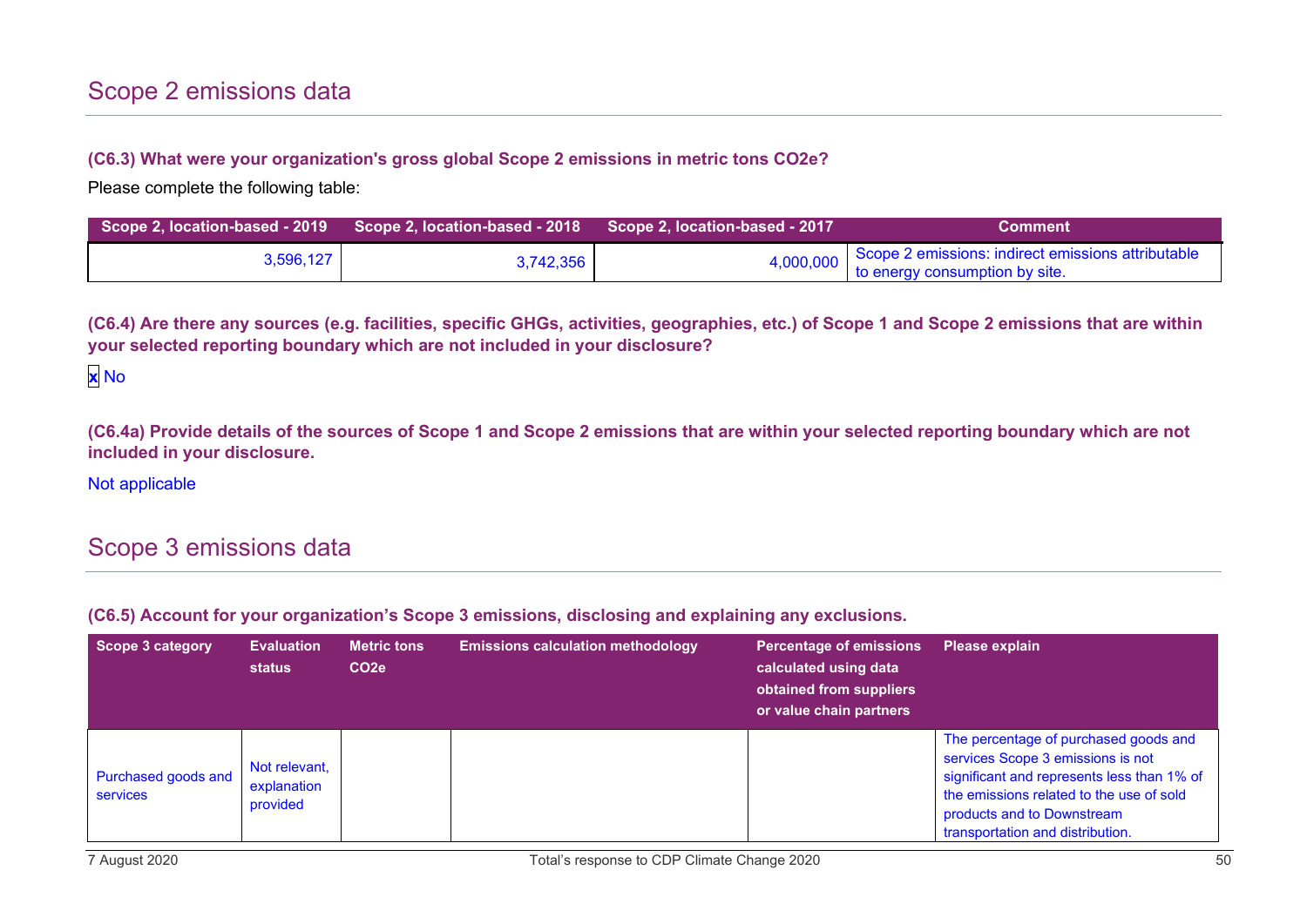| <b>Scope 3 category</b>                                                       | <b>Evaluation</b><br><b>status</b>       | <b>Metric tons</b><br>CO <sub>2e</sub> | <b>Emissions calculation methodology</b>                                                                                                                                              | <b>Percentage of emissions</b><br>calculated using data<br>obtained from suppliers<br>or value chain partners | <b>Please explain</b>                                                                                                                                                                                                                                                           |
|-------------------------------------------------------------------------------|------------------------------------------|----------------------------------------|---------------------------------------------------------------------------------------------------------------------------------------------------------------------------------------|---------------------------------------------------------------------------------------------------------------|---------------------------------------------------------------------------------------------------------------------------------------------------------------------------------------------------------------------------------------------------------------------------------|
| <b>Capital goods</b>                                                          | Not relevant.<br>explanation<br>provided |                                        |                                                                                                                                                                                       |                                                                                                               | The percentage of capital goods Scope 3<br>emissions is not significant and represents<br>less than 1% of the emissions related to<br>the use of sold products and to<br>Downstream transportation and<br>distribution.                                                         |
| Fuel-and-energy-<br>related activities (not<br>included in Scope 1<br>or $2)$ | Not relevant,<br>explanation<br>provided |                                        |                                                                                                                                                                                       |                                                                                                               | The percentage of Fuel-and-energy-<br>related activities (not included in Scope 1<br>or 2) Scope 3 emissions is not significant<br>and represents less than 1% of the<br>emissions related to the use of sold<br>products and to Downstream<br>transportation and distribution. |
| <b>Upstream</b><br>transportation and<br>distribution                         | Not relevant.<br>explanation<br>provided |                                        |                                                                                                                                                                                       |                                                                                                               | The percentage of upstream transportation<br>and distribution Scope 3 emissions is not<br>significant and represents much less than<br>1% of the emissions related to the use of<br>sold products and to Downstream<br>transportation and distribution.                         |
| Waste generated in<br>operations                                              | Not relevant,<br>explanation<br>provided |                                        |                                                                                                                                                                                       |                                                                                                               | The percentage of waste generated in<br>operations Scope 3 emissions is not<br>significant and represents much less than<br>1% of the emissions related to the use of<br>sold products and to Downstream<br>transportation and distribution.                                    |
| <b>Business travel</b>                                                        | Not relevant,<br>calculated              | 72,900                                 | This figure is provided by Total's global<br>business travel agencies (it's a legal<br>obligation in France).                                                                         | 100                                                                                                           | The Business travel category is not<br>relevant compared to the use of sold<br>product category (0.02% = 72,900 /<br>410,000,000).                                                                                                                                              |
| <b>Employee commuting</b>                                                     | Not relevant,<br>calculated              | 72,200                                 | Total had 107,776 employees at the end of<br>2019 and, on average, according to the<br>French Statistics Bureau INSEE, the average<br>consumption is 0.67 tCO <sub>2</sub> per annum. | 100                                                                                                           | The Employee commuting category is not<br>relevant compared to the use of sold<br>product category (0.02% = 72,200 /<br>410,000,000).                                                                                                                                           |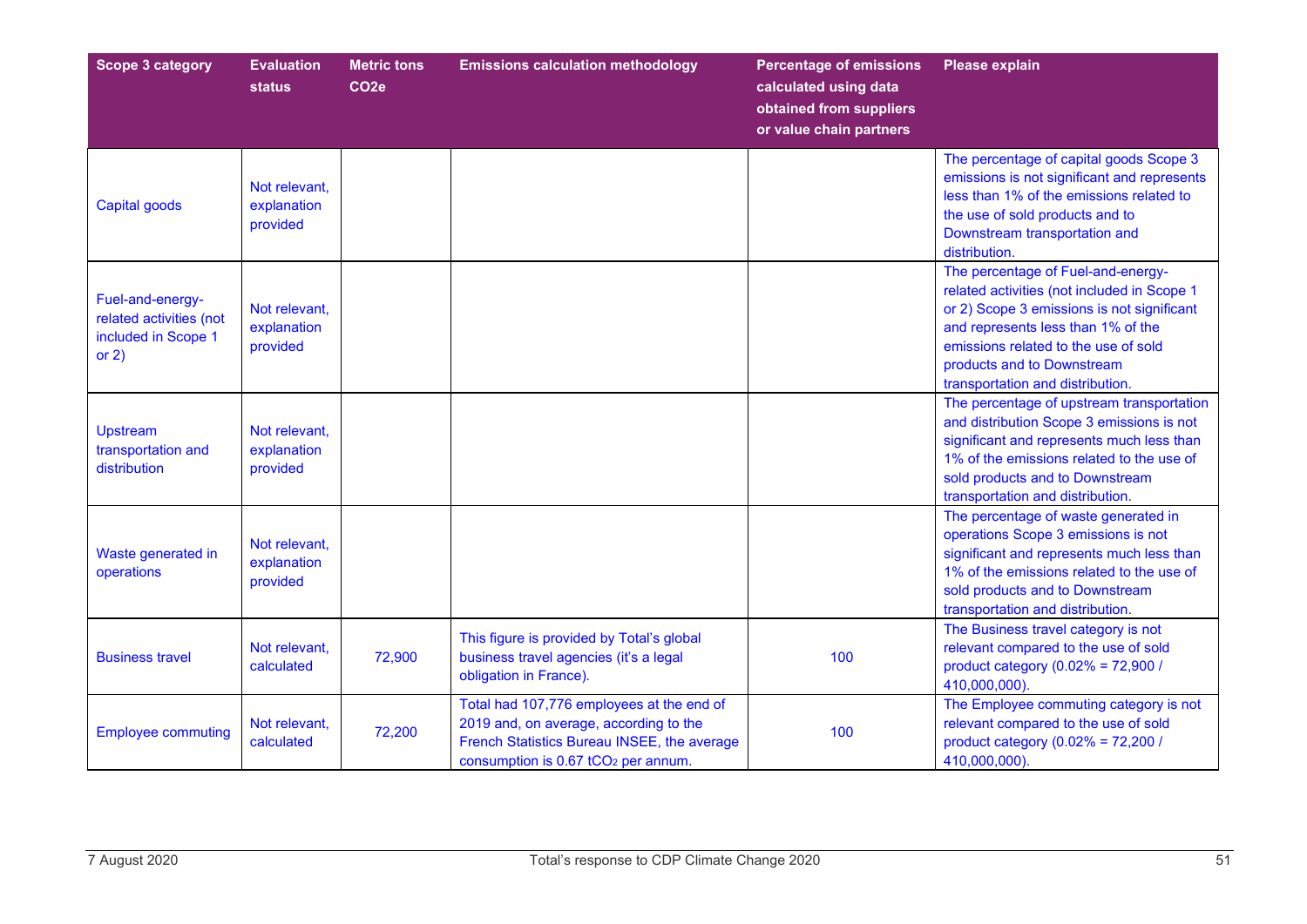| <b>Scope 3 category</b>                               | <b>Evaluation</b><br><b>status</b>       | <b>Metric tons</b><br>CO <sub>2e</sub> | <b>Emissions calculation methodology</b>                                                                                                                                                                                                                                                                                                                                                                                                                                                                                                        | <b>Percentage of emissions</b><br>calculated using data<br>obtained from suppliers<br>or value chain partners | <b>Please explain</b>                                                                                                                                                                                                                                              |
|-------------------------------------------------------|------------------------------------------|----------------------------------------|-------------------------------------------------------------------------------------------------------------------------------------------------------------------------------------------------------------------------------------------------------------------------------------------------------------------------------------------------------------------------------------------------------------------------------------------------------------------------------------------------------------------------------------------------|---------------------------------------------------------------------------------------------------------------|--------------------------------------------------------------------------------------------------------------------------------------------------------------------------------------------------------------------------------------------------------------------|
| <b>Upstream leased</b><br>assets                      | Not relevant.<br>explanation<br>provided |                                        |                                                                                                                                                                                                                                                                                                                                                                                                                                                                                                                                                 |                                                                                                               | The percentage of upstream leased assets<br>Scope 3 emissions is not significant and<br>represents much less than 1% of the<br>emissions related to the use of sold<br>products and to Downstream<br>transportation and distribution.                              |
| <b>Downstream</b><br>transportation &<br>distribution | Relevant,<br>calculated                  | 5,600,000                              | The methodology is based on the emission<br>factors (in tons*km).                                                                                                                                                                                                                                                                                                                                                                                                                                                                               | 100                                                                                                           | The detailed figures are collected for time<br>charter and spot contracts, for sea, and<br>river transport. The downstream<br>transportation and distribution category<br>represent around 1% of the use of product<br>category (1% = $5,600,000 / 410,000,000$ ). |
| Processing of sold<br>products                        | Not relevant,<br>explanation<br>provided |                                        |                                                                                                                                                                                                                                                                                                                                                                                                                                                                                                                                                 |                                                                                                               | The percentage of processing of sold<br>products Scope 3 emissions is not<br>significant and represents much less than<br>1% of the emissions related to the use of<br>sold products and to Downstream<br>transportation and distribution.                         |
| Use of sold products                                  | Relevant,<br>calculated                  | 410,000,000                            | The Group follows the Oil & Gas industry<br>reporting guidelines published by IPIECA<br>and which are conform to the GHG Protocol<br>methodologies. Emissions are calculated<br>based on sales of finished products for which<br>the next stage is end use, in other words<br>combustion of the products to obtain energy.<br>A stoichiometric emission factor is applied to<br>these sales (oxidation of molecules to carbon<br>dioxide) to obtain an emission volume (see<br><b>Total's 2019 Universal Registration</b><br>Document, p. 232). | 100                                                                                                           | The Use of sold product is the main<br>Scope 3 category for an Oil & Gas<br>company.                                                                                                                                                                               |
| End of life treatment<br>of sold products             | Not relevant,<br>explanation<br>provided |                                        |                                                                                                                                                                                                                                                                                                                                                                                                                                                                                                                                                 |                                                                                                               | The percentage of end of life treatment of<br>sold products Scope 3 emissions is not<br>significant and represents much less than<br>1% of the emissions related to the use of<br>sold products and to Downstream<br>transportation and distribution.              |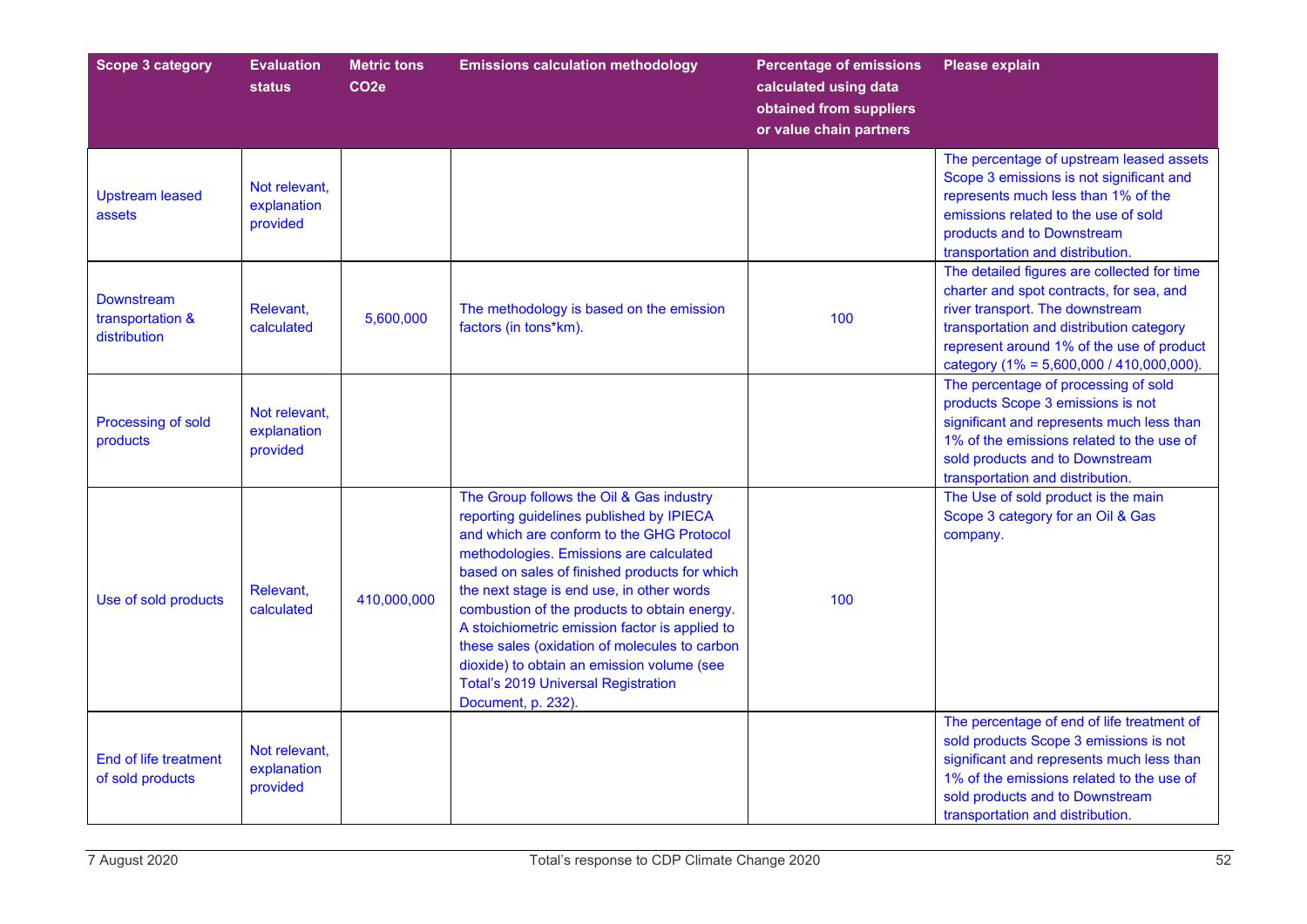| <b>Scope 3 category</b>            | <b>Evaluation</b><br><b>status</b>       | <b>Metric tons</b><br>CO <sub>2</sub> e | <b>Emissions calculation methodology</b> | <b>Percentage of emissions</b><br>calculated using data<br>obtained from suppliers<br>or value chain partners | <b>Please explain</b>                                                                                                                                                                                                                   |
|------------------------------------|------------------------------------------|-----------------------------------------|------------------------------------------|---------------------------------------------------------------------------------------------------------------|-----------------------------------------------------------------------------------------------------------------------------------------------------------------------------------------------------------------------------------------|
| <b>Downstream leased</b><br>assets | Not relevant.<br>explanation<br>provided |                                         |                                          |                                                                                                               | The percentage of downstream leased<br>assets scope 3 emissions is not significant<br>and represents much less than 1% of the<br>emissions related to the use of sold<br>products and to Downstream<br>transportation and distribution. |
| <b>Franchises</b>                  | Not relevant,<br>explanation<br>provided |                                         |                                          |                                                                                                               | The percentage of franchises Scope 3<br>emissions is not significant and represents<br>much less than 1% of the emissions<br>related to the use of sold products and to<br>Downstream transportation and<br>distribution.               |
| <b>Investments</b>                 | Not relevant,<br>explanation<br>provided |                                         |                                          |                                                                                                               | This percentage of investments Scope 3<br>emissions is not significant and represents<br>much less than 1% of the emissions<br>related to the use of sold products and to<br>Downstream transportation and<br>distribution.             |
| Other (Upstream)                   | Not relevant,<br>explanation<br>provided |                                         |                                          |                                                                                                               | This percentage of Other upstream<br>Scope 3 emissions is not significant and<br>represents much less than 1% of the<br>emissions related to the use of sold<br>products and to Downstream<br>transportation and distribution.          |
| <b>Other (Downstream)</b>          | Not relevant,<br>explanation<br>provided |                                         |                                          |                                                                                                               | This percentage of Other downstream<br>Scope 3 emissions is not significant and<br>represents much less than 1% of the<br>emissions related to the use of sold<br>products and to Downstream<br>transportation and distribution.        |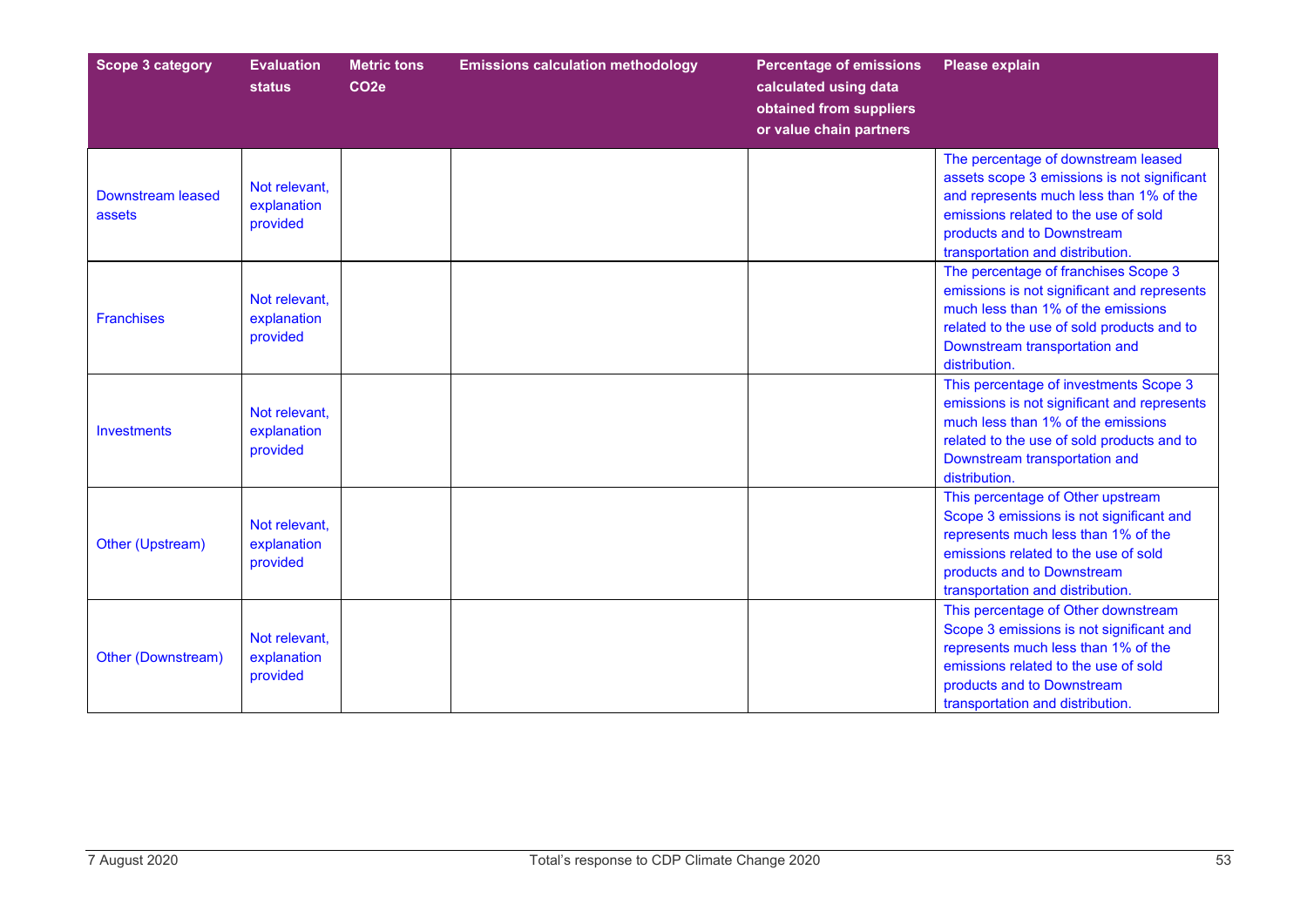**(C6.7) Are carbon dioxide emissions from biogenic carbon relevant to your organization? x** No

## Emissions intensities

**(C6.10) Describe your gross global combined Scope 1 and 2 emissions for the reporting year in metric tons CO2e per unit currency total revenue and provide any additional intensity metrics that are appropriate to your business operations.**

Please complete the following table:

| Intensity<br>figure | Metric numerator (Gross<br>global combined Scope<br>1 and 2 emissions) | <b>Metric</b><br>denominator                   | <b>Metric</b><br>denominator:<br>Unit total | Scope 2<br>figure used | % change from<br>previous year | <b>Direction of</b><br>change | <b>Reason for change</b>                                                                                                                                                                                                                                                                                                                                                          |
|---------------------|------------------------------------------------------------------------|------------------------------------------------|---------------------------------------------|------------------------|--------------------------------|-------------------------------|-----------------------------------------------------------------------------------------------------------------------------------------------------------------------------------------------------------------------------------------------------------------------------------------------------------------------------------------------------------------------------------|
| 20                  | 17,829,841,000<br>$kg$ of $CO2$ -eq                                    | Other:<br>barrel of oil<br>equivalent<br>(boe) | 891,492,050                                 | Location-<br>based     | $\Omega$                       | <b>No</b><br>change           | This intensity is calculated with the emissions scope<br>and 2 of the Upstream hydrocarbon activities<br>divided by the 100% operated hydrocarbon<br>combined production in barrel of oil equivalent.<br>The objective of the Group is to maintain this<br>intensity below 20 kg CO <sub>2</sub> -eq /boe.                                                                        |
| 30                  | 15,945,594,000 kg of<br>$CO2-eq$                                       | Other:<br>barrel of<br>product                 | 533,526,544                                 | Location<br>based      |                                | Increased                     | This intensity is calculated with the Scope $1 + 2$<br>emissions of the refineries operated by Total (100%<br>operated) divided by Total's refinery throughput<br>(100% operated). Slight increase between 2019<br>(30 kg CO <sub>2</sub> -eq /bbl) compared to 2018 (29 kg<br>CO <sub>2</sub> -eq/t) due to a slight decrease of Total's refinery<br>throughput (100% operated). |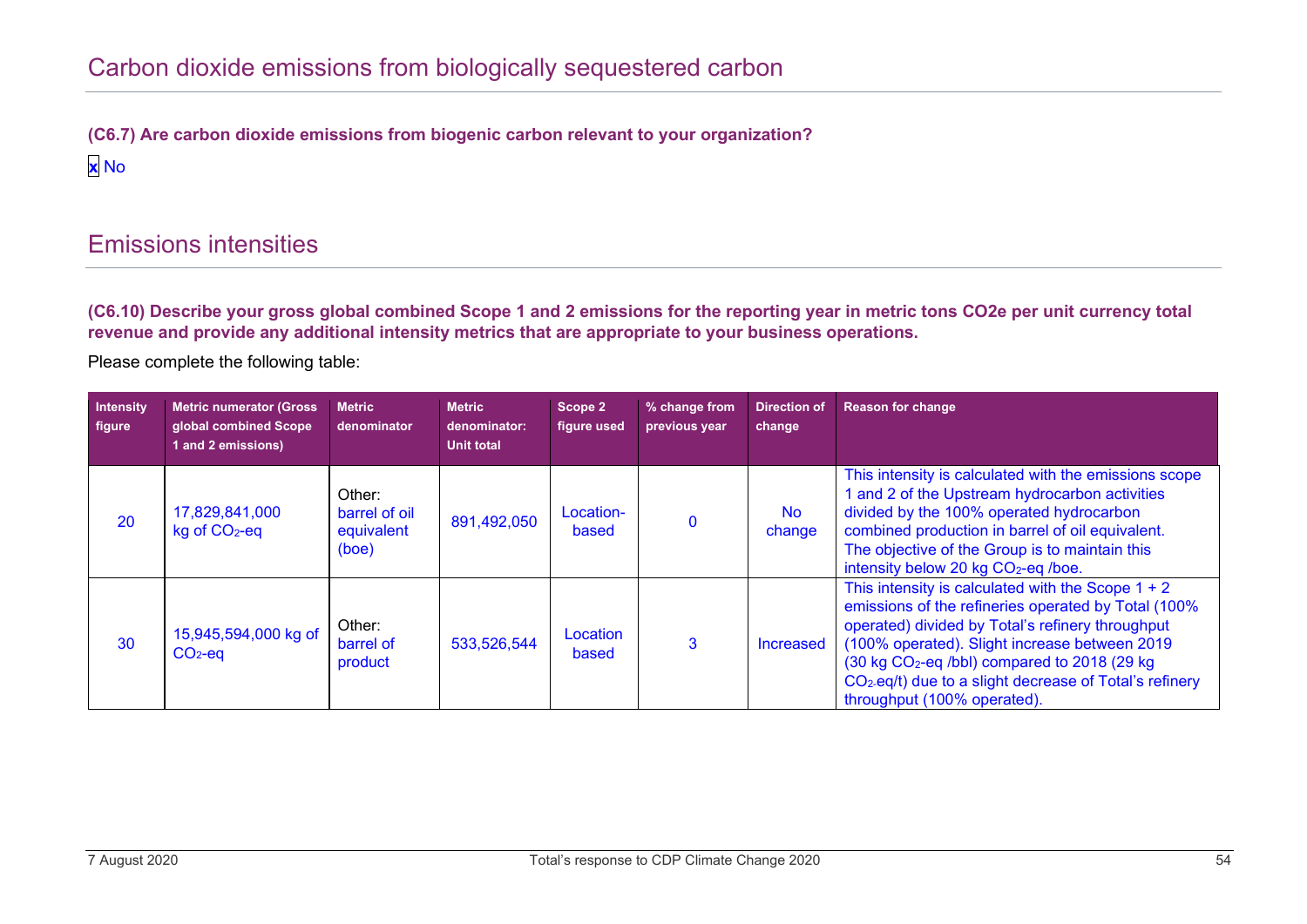#### **(C-OG6.12) Provide the intensity figures for Scope 1 emissions (metric tons CO2e) per unit of hydrocarbon category.**

Please complete the following table:

| Unit of hydrocarbon<br>category<br>(denominator)                               | <b>Metric tons CO2e from</b><br>hydrocarbon category<br>per unit specified | % change from<br>previous year | <b>Direction of change</b> | <b>Reason for change</b>                                                                                                                                                                    | <b>Comment</b>                                                                                                                                                                                                                                                                          |
|--------------------------------------------------------------------------------|----------------------------------------------------------------------------|--------------------------------|----------------------------|---------------------------------------------------------------------------------------------------------------------------------------------------------------------------------------------|-----------------------------------------------------------------------------------------------------------------------------------------------------------------------------------------------------------------------------------------------------------------------------------------|
| Other:<br>hydrocarbon<br>combined<br>production in barrel<br>of oil equivalent | 20                                                                         |                                | No change                  | New intensity calculation<br>methodology in 2019. No change<br>between 2018 and 2019.                                                                                                       | This intensity is calculated with the emissions<br>scope 1 of the Upstream operated hydrocarbon<br>activities divided by the 100% hydrocarbon<br>combined production in barrels of oil equivalent.<br>The objective of the Group is to maintain this<br>intensity below 20 kg CO2e/boe. |
| Thousand barrels of<br>refinery throughput                                     | 28                                                                         |                                | Increased                  | Slight increase between 2019<br>(28 kg CO <sub>2</sub> -eq/t) compared to 2018<br>$(27 \text{ kg } CO2-eq/t)$ due to a slight<br>decrease of Total's refinery<br>throughput (100% operated) | This intensity is calculated with the Scope 1<br>emissions of the refineries operated by Total (100%<br>operated) divided by Total's refinery throughput<br>$(100\%$ operated).                                                                                                         |

#### **(C-OG6.13) Report your methane emissions as percentages of natural gas and hydrocarbon production or throughput.**

Please complete the following table:

| Oil and gas business division | <b>Estimated total methane emitted</b><br>expressed as % of natural gas<br>production or throughput at given<br>division | <b>Estimated total methane emitted expressed as %</b><br>of total hydrocarbon production or throughput at<br>given division | <b>Comment</b>                                                                                                                                                                                                                                                                                                                       |
|-------------------------------|--------------------------------------------------------------------------------------------------------------------------|-----------------------------------------------------------------------------------------------------------------------------|--------------------------------------------------------------------------------------------------------------------------------------------------------------------------------------------------------------------------------------------------------------------------------------------------------------------------------------|
| <b>Upstream</b>               | 0.20                                                                                                                     | 0.10                                                                                                                        | The intensity of the Oil and Gas assets<br>methane emission is below<br>0.20% if the denominator is<br>commercial gas produced<br>below 0.10% if the denominator is Oil<br>and Gas production (tCH4/100t<br>hydrocarbon).<br>The Group's objective is to reduce its<br>methane intensity for Oil and Gas facilities<br>to below 0.2. |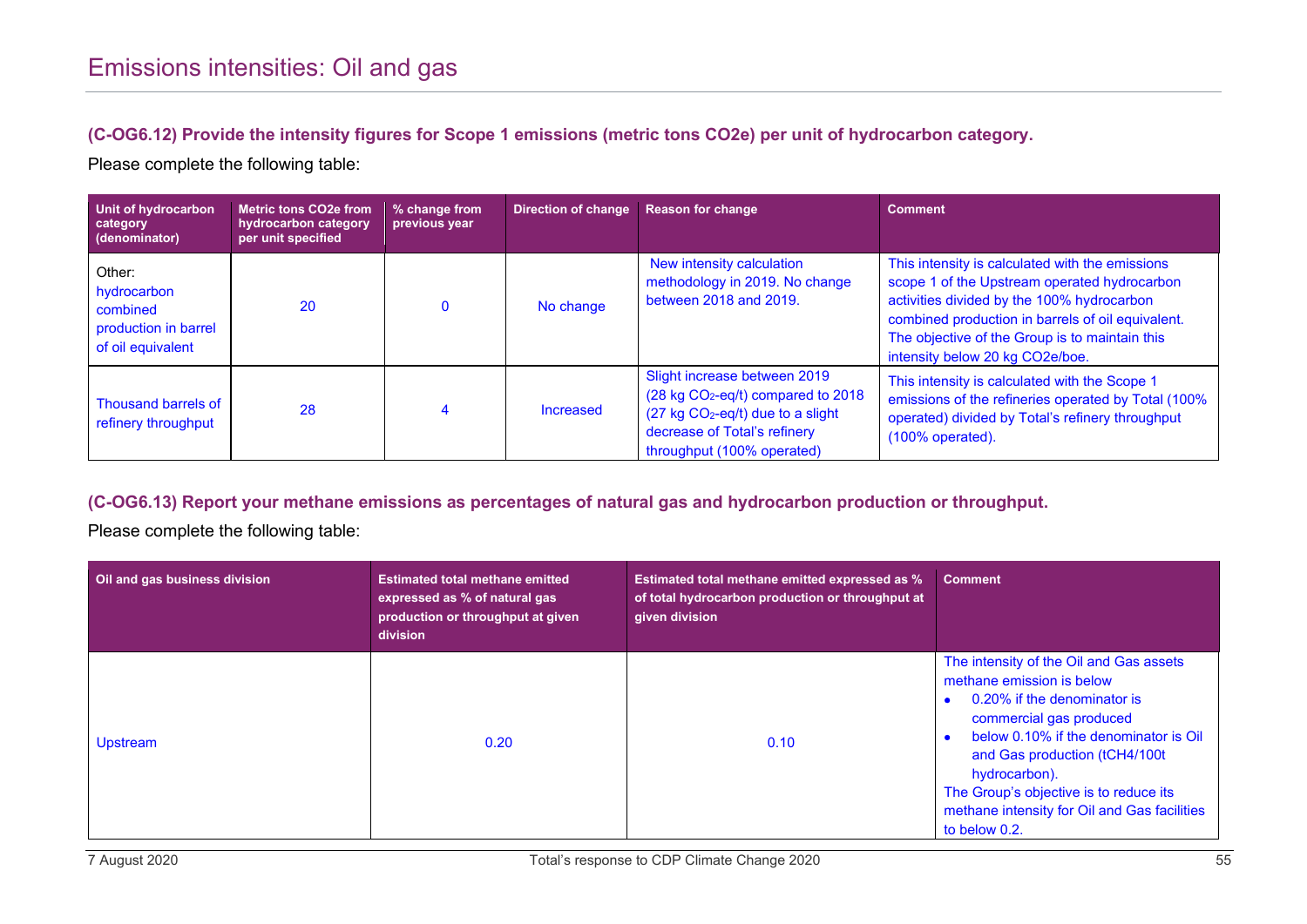# **C7 Emissions breakdown**

### Scope 1 breakdown: GHGs

**(C7.1) Does your organization break down its Scope 1 emissions by greenhouse gas type?**

**x** Yes

**(C7.1a) Break down your total gross global Scope 1 emissions by greenhouse gas type providing the used global warming potential (GWP), and the source of each GWP.**

| Greenhouse gas   | Scope 1 emissions (metric tons of selected GHG, in CO2e) | <b>GWP Reference</b>                            |
|------------------|----------------------------------------------------------|-------------------------------------------------|
| CO <sub>2</sub>  | 38,548,421                                               | IPCC Fourth Assessment Report (AR4 - 100 years) |
| CH <sub>4</sub>  | 1,691,586                                                | IPCC Fourth Assessment Report (AR4 - 100 years) |
| N <sub>2</sub> O | 421,548                                                  | IPCC Fourth Assessment Report (AR4 - 100 years) |
| Other:           |                                                          |                                                 |

**(C-OG7.1b) Break down your total gross global Scope 1 emissions from oil and gas value chain production activities by greenhouse gas type.**

| <b>Emissions category</b> | Value chain | <b>Product</b> | Gross Scope 1 $CO2$<br>emissions (metric<br>tons $CO2$ ) | <b>Gross Scope 1</b><br>methane emissions<br>(metric tons CH4) | <b>Total gross Scope 1</b><br><b>GHG emissions</b><br>(metric tons CO2e) | <b>Comment</b>                                                                                              |
|---------------------------|-------------|----------------|----------------------------------------------------------|----------------------------------------------------------------|--------------------------------------------------------------------------|-------------------------------------------------------------------------------------------------------------|
| Combustion                | Upstream    | Oil            | 5,292,04                                                 | 2,538                                                          |                                                                          | Gross scope 1 CO <sub>2</sub> combustion<br>5,484,087 emissions are split between Oil and<br>Gas (50%-50%). |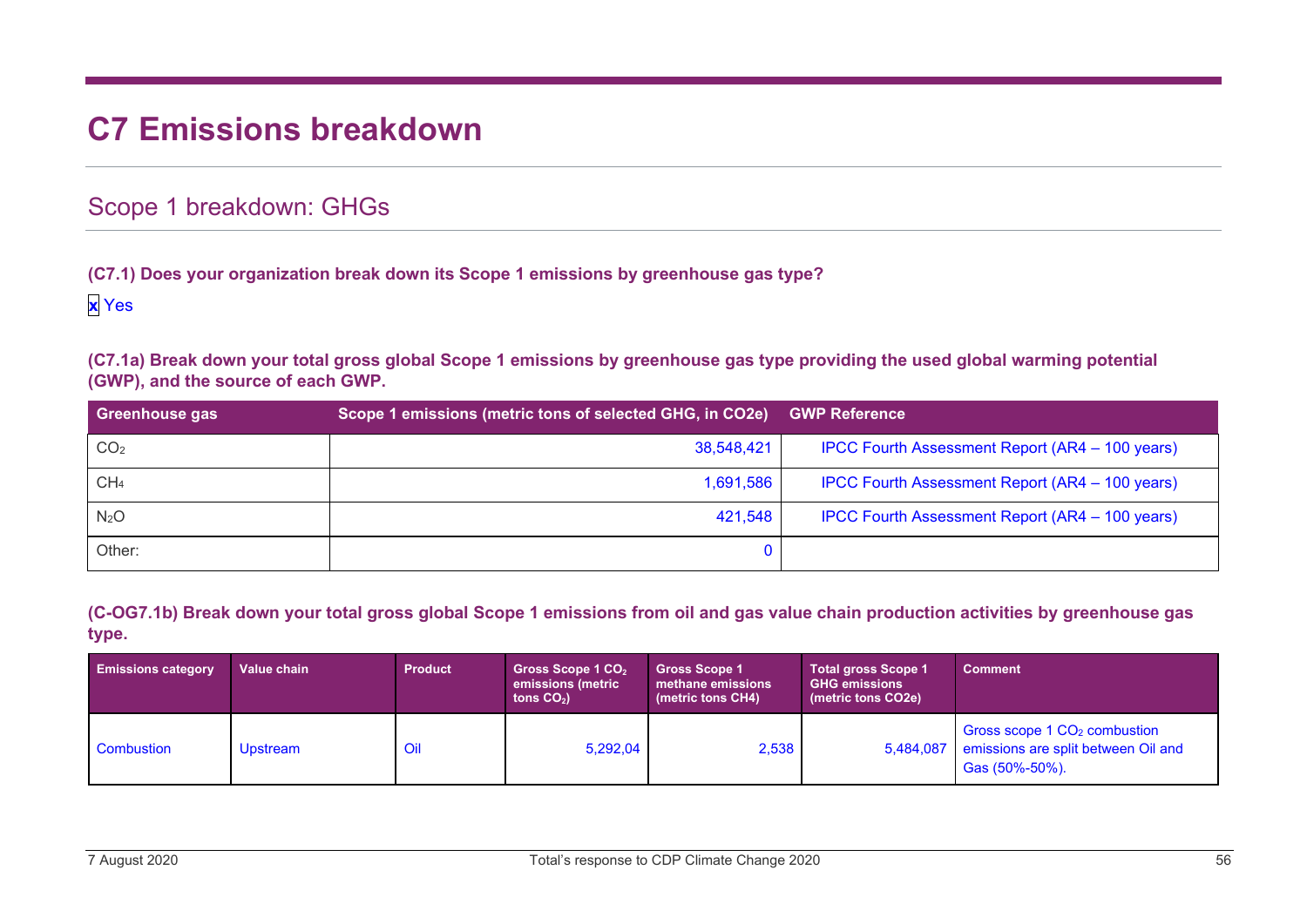| <b>Emissions category</b> | <b>Value chain</b>                       | <b>Product</b>                   | Gross Scope 1 CO <sub>2</sub><br>emissions (metric<br>tons $CO2$ ) | <b>Gross Scope 1</b><br>methane emissions<br>(metric tons CH4) | <b>Total gross Scope 1</b><br><b>GHG emissions</b><br>(metric tons CO2e) | <b>Comment</b>                                                                                    |
|---------------------------|------------------------------------------|----------------------------------|--------------------------------------------------------------------|----------------------------------------------------------------|--------------------------------------------------------------------------|---------------------------------------------------------------------------------------------------|
| <b>Combustion</b>         | Upstream                                 | Gas                              | 5,292,048                                                          | 2,538                                                          | 5,484,087                                                                | Gross scope 1 CO <sub>2</sub> combustion<br>emissions are split between Oil and<br>Gas (50%-50%). |
| Combustion                | <b>Downstream</b>                        | <b>Unable to</b><br>disaggregate | 15,402,742                                                         | 372                                                            | 15,476,849                                                               | Refining                                                                                          |
| <b>Flaring</b>            | <b>Upstream</b>                          | Oil                              | 2,454,680                                                          | 11,176                                                         | 2,757,160                                                                | Gross scope 1 CO <sub>2</sub> emissions are split<br>between Oil and Gas (50%).                   |
| <b>Flaring</b>            | <b>Upstream</b>                          | Gas                              | 2,454,680                                                          | 11,176                                                         | 2,757,160                                                                | Gross scope 1 CO <sub>2</sub> emissions are split<br>between Oil and Gas (50%).                   |
| <b>Flaring</b>            | <b>Downstream</b>                        | Unable to<br>disaggregate        | 717,794                                                            | 249                                                            | 727,688                                                                  | Refining                                                                                          |
| Venting                   | <b>Upstream</b>                          | Oil                              | 1,036                                                              | 14,123                                                         | 354,107                                                                  | Gross scope 1 CO <sub>2</sub> emissions are split<br>between Oil and Gas (50%).                   |
| Venting                   | <b>Upstream</b>                          | Gas                              | 1.036                                                              | 14,123                                                         | 354,107                                                                  | Gross scope 1 CO <sub>2</sub> emissions are split<br>between Oil and Gas (50%).                   |
| <b>Fugitives</b>          | <b>Upstream</b>                          | Oil                              | $\mathbf{0}$                                                       | 5,317                                                          | 132,930                                                                  | Gross scope 1 CO <sub>2</sub> fugitive emissions<br>are split between Oil and Gas (50%).          |
| <b>Fugitives</b>          | <b>Upstream</b>                          | Gas                              | $\mathbf{0}$                                                       | 5,317                                                          | 132,930                                                                  | Gross scope 1 CO <sub>2</sub> fugitive emissions<br>are split between Oil and Gas (50%).          |
| <b>Fugitives</b>          | <b>Downstream</b>                        | <b>Unable to</b><br>disaggregate | $\mathbf 0$                                                        | 464                                                            | 11,595                                                                   |                                                                                                   |
| <b>Process emissions</b>  | <b>Upstream and</b><br><b>Downstream</b> | Unable to<br>disaggregate        | 6,932,359                                                          | 269                                                            | 6,988,855                                                                |                                                                                                   |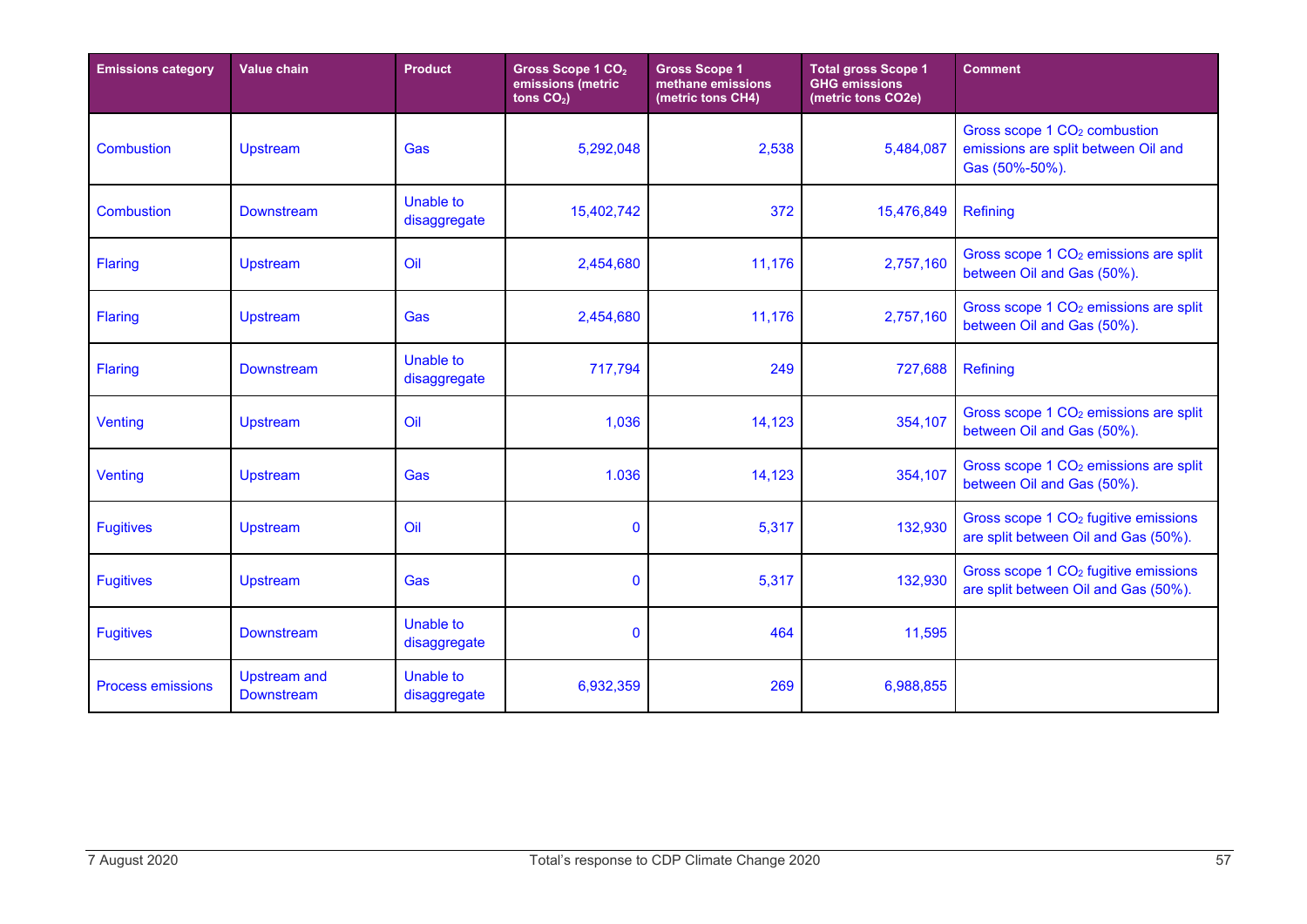**(C7.2) Break down your total gross global Scope 1 emissions by country/region.**

| <b>Country/Region</b> | Scope 1 emissions (metric tons CO2e) |
|-----------------------|--------------------------------------|
| <b>Europe</b>         | 24,076,315                           |
| Africa                | 11,050,992                           |
| <b>Americas</b>       | 4,389,563                            |
| C.I.S. and Asia       | 385,273                              |
| <b>Middle East</b>    | 759,412                              |

**(C7.3) Indicate which gross global Scope 1 emissions breakdowns you are able to provide.**

Select all that apply from the following options:

**x** By business division

By facility

**By activity** 

#### **(C7.3a) Break down your total gross global Scope 1 emissions by business division.**

| <b>Business division</b>                                                    | Scope 1 emissions (metric tons CO2e) |
|-----------------------------------------------------------------------------|--------------------------------------|
| <b>Hydrocarbon Upstream Activities</b>                                      | 17,672,994                           |
| Integrated Gas, Renewables and Power<br>(excluding gas upstream activities) | 2,275,968                            |
| <b>Refining &amp; Chemicals</b>                                             | 20,307,277                           |
| <b>Marketing &amp; Services</b>                                             | 105,316                              |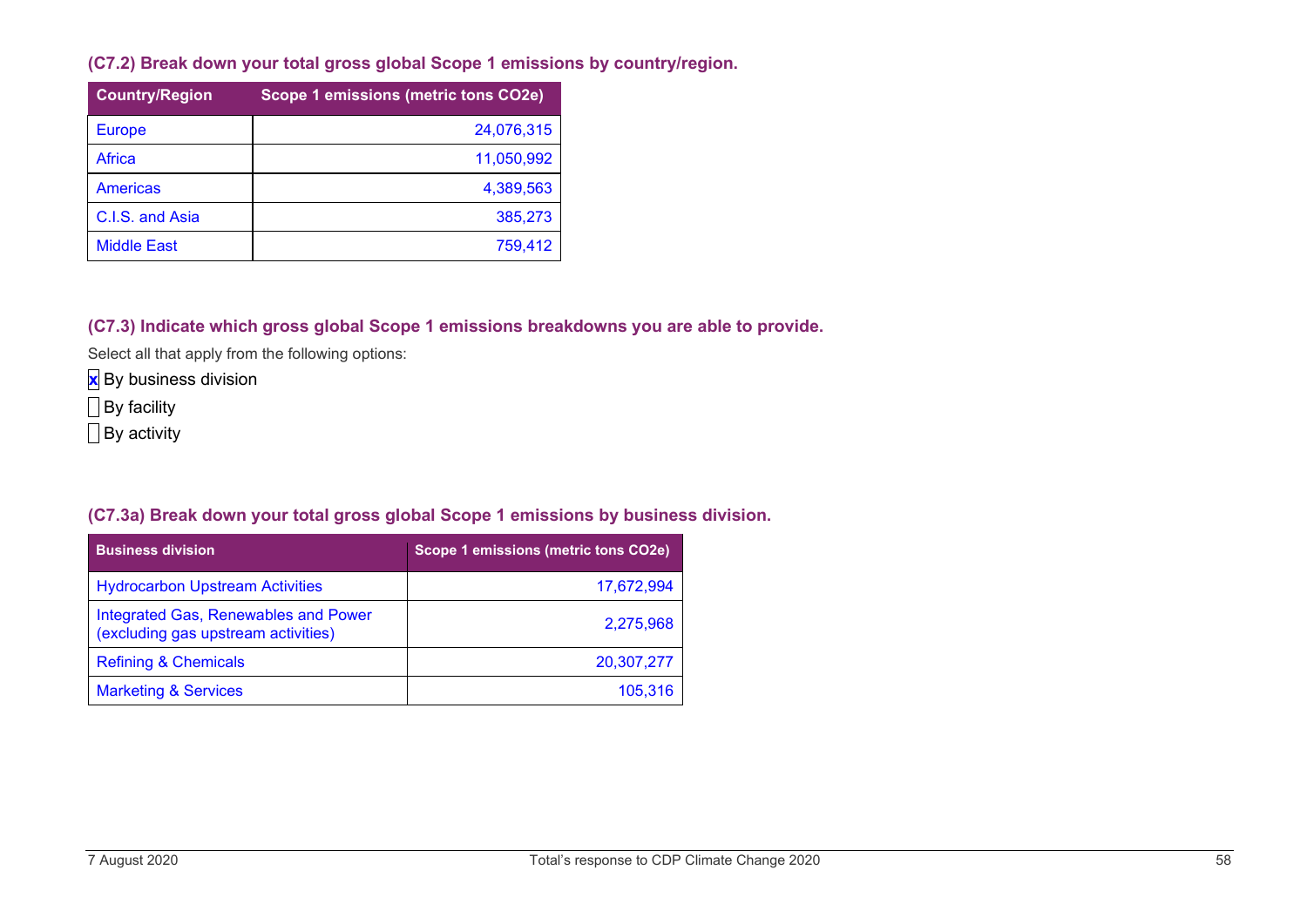**(C-OG7.4) Break down your organization's total gross global Scope 1 emissions by sector production activity in metric tons CO2e.**

| Sector production activity                     | Gross Scope 1 emissions,<br>metric tons CO <sub>2e</sub> | Net Scope 1 emissions,<br>metric tons $CO2e$ | <b>Comment</b>                            |
|------------------------------------------------|----------------------------------------------------------|----------------------------------------------|-------------------------------------------|
| Chemicals production activities                |                                                          |                                              |                                           |
| Oil and gas production activities (upstream)   | 17,672,994                                               |                                              | <b>Hydrocarbon Upstream Activities</b>    |
| Oil and gas production activities (midstream)  | 2,575,968                                                |                                              | Integrated Gas renewables and Power       |
| Oil and gas production activities (downstream) | 20,412,593                                               |                                              | Refining & Chemicals, Marketing & Service |

# Scope 2 breakdown: country

#### **(C7.5) Break down your total gross global Scope 2 emissions by country/region.**

| <b>Country/Region</b> | Scope 2, location-based<br>(metric tons CO2e) | Scope 2, market-based<br>(metric tons CO2e) | <b>Purchased and consumed electricity,</b><br>heat, steam or cooling (MWh) | Purchased and consumed low-carbon electricity, heat, steam<br>or cooling accounted in market-based approach (MWh) |
|-----------------------|-----------------------------------------------|---------------------------------------------|----------------------------------------------------------------------------|-------------------------------------------------------------------------------------------------------------------|
| <b>Americas</b>       | 1,086,271                                     |                                             | 3,313,846                                                                  |                                                                                                                   |
| Africa                | 54,240                                        |                                             | 143.957                                                                    |                                                                                                                   |
| <b>CIS and Asia</b>   | 156,167                                       |                                             | 426,332                                                                    |                                                                                                                   |
| <b>Europe</b>         | 2,239,678                                     |                                             | 9,286,176                                                                  |                                                                                                                   |
| <b>Middle East</b>    | 66,953                                        |                                             | 167,383                                                                    |                                                                                                                   |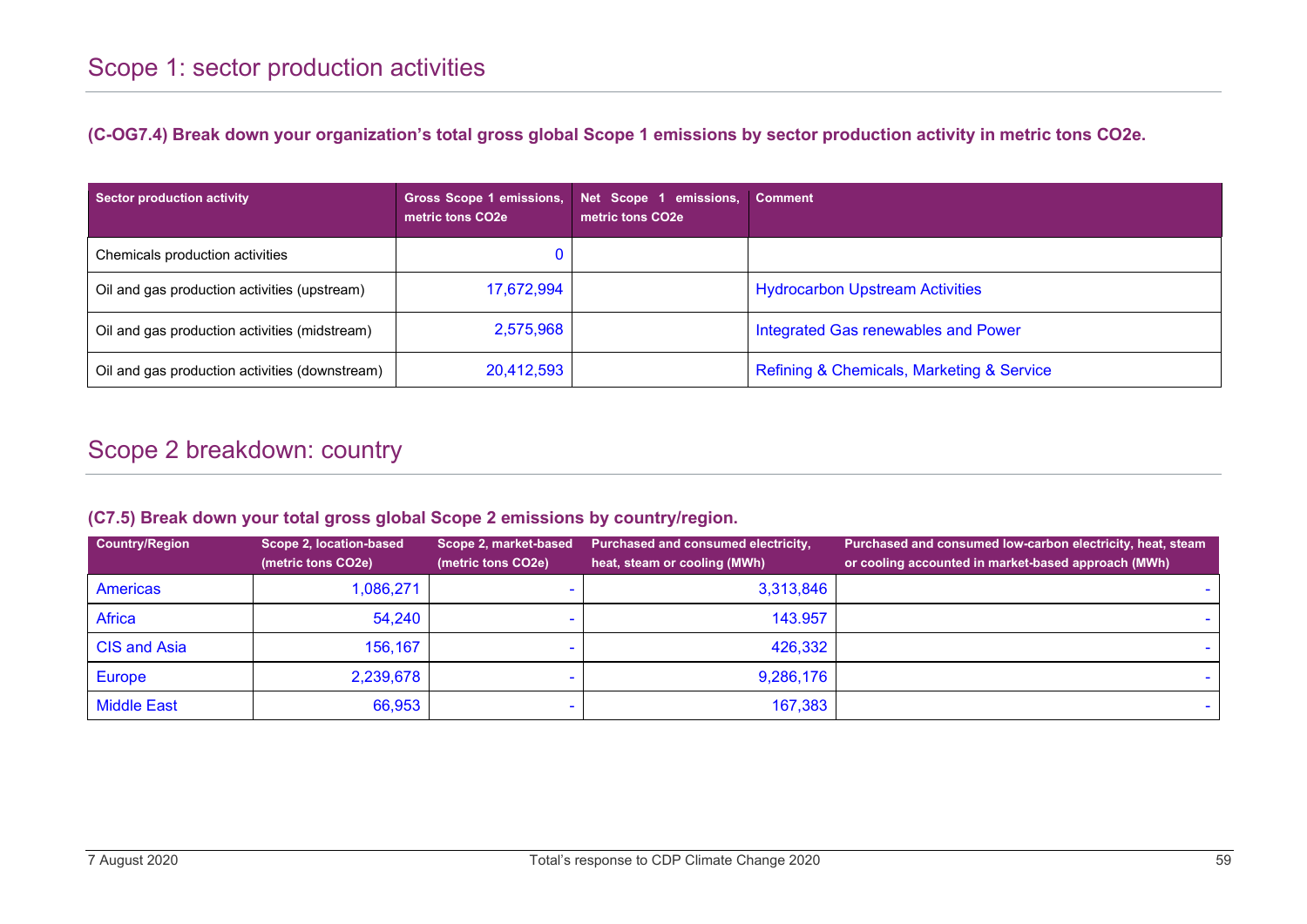#### **(C7.6) Indicate which gross global Scope 2 emissions breakdowns you are able to provide.**

**x** By business division

| <b>Business divisions</b>       | Scope 2, location-based emissions, metric tons CO <sub>2</sub> e | Scope 2, market-based emissions, metric tons CO <sub>2</sub> e |
|---------------------------------|------------------------------------------------------------------|----------------------------------------------------------------|
| <b>Upstream</b>                 | 156,847                                                          |                                                                |
| Gas, Renewables & Power         | 193,038                                                          |                                                                |
| <b>Refining &amp; Chemicals</b> | 3,085,292                                                        |                                                                |
| <b>Marketing &amp; Services</b> | 147,160                                                          |                                                                |
| <b>Holding</b>                  | 13,790                                                           |                                                                |

**(C7.6a) Break down your total gross global Scope 2 emissions by business division.**

# Scope 2: sector production activities

#### **(C-OG7.7) Break down your organization's total gross global Scope 2 emissions by sector production activity in metric tons CO2e.**

| <b>Sector production activity</b>              | Scope 2, location-based, metric<br>tons CO <sub>2</sub> e | Scope 2, market-based (if<br>applicable), metric tons CO2e | <b>Comment</b>                                |
|------------------------------------------------|-----------------------------------------------------------|------------------------------------------------------------|-----------------------------------------------|
| Chemicals production activities                |                                                           |                                                            |                                               |
| Oil and gas production activities (upstream)   | 170,637                                                   |                                                            | 0   Hydrocarbon Upstream Activities + Holding |
| Oil and gas production activities (midstream)  | 193,038                                                   |                                                            | 0   Integrated Gas renewables and Power       |
| Oil and gas production activities (downstream) | 3,232,452                                                 |                                                            | 0   Refining & Chemicals, Marketing & Service |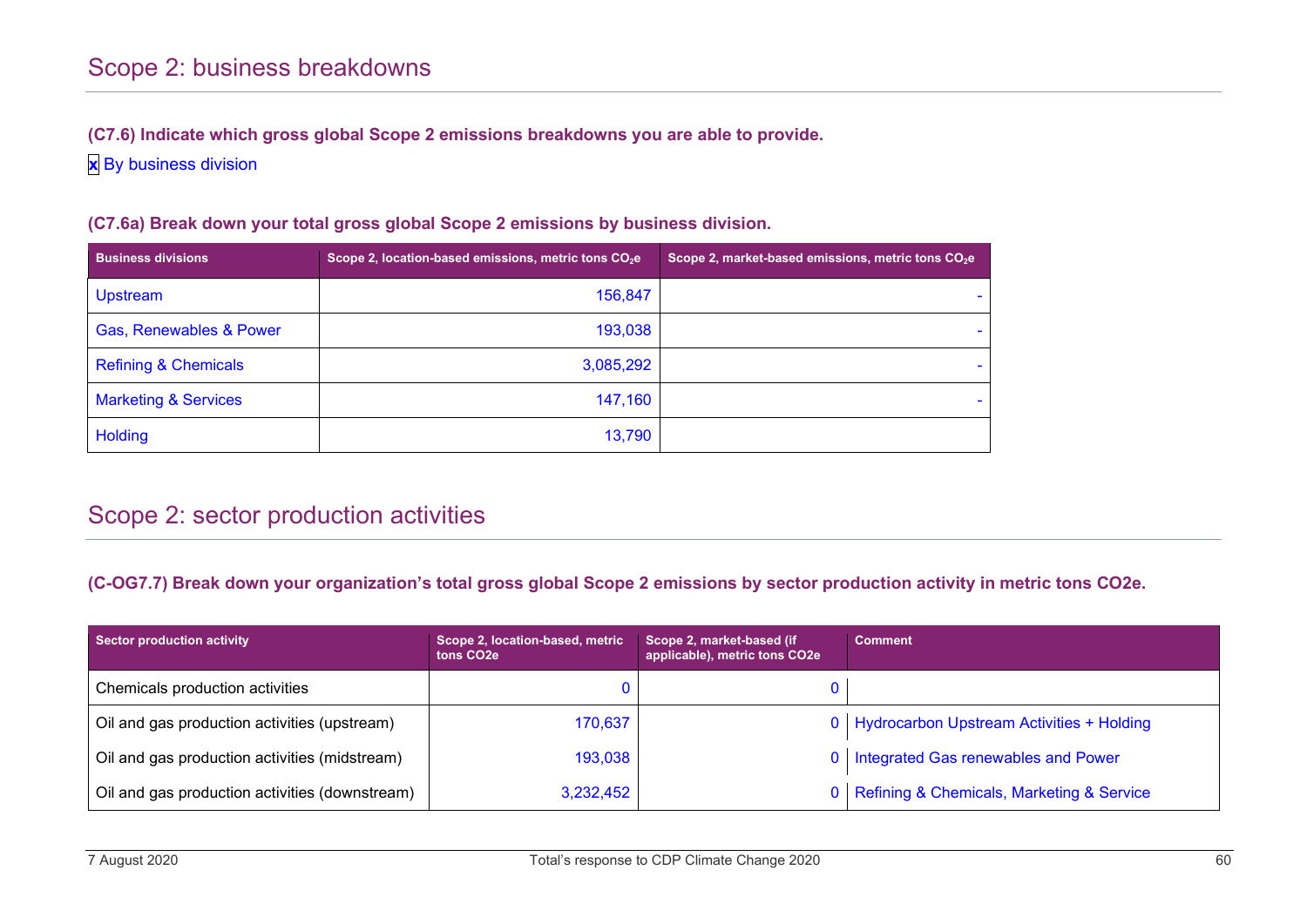#### **(C-CH7.8) Disclose the percentage of your organization's Scope 3, Category 1 emissions by purchased chemical feedstock.**

| <b>Purchased feedstock</b> | Percentage of Scope 3, Category 1 tCO2e from<br>purchased feedstock | <b>Explain calculation methodology</b> |  |
|----------------------------|---------------------------------------------------------------------|----------------------------------------|--|
|                            |                                                                     |                                        |  |

#### **(C-CH7.8a) Disclose sales of products that are greenhouse gases.**

|                                          | Sales, metric tons | <b>Comment</b> |
|------------------------------------------|--------------------|----------------|
| CO <sub>2</sub>                          |                    |                |
| CH <sub>4</sub>                          |                    |                |
| N <sub>2</sub> O                         |                    |                |
| Others: HFCs, PFCs, SF6, NH <sub>3</sub> |                    |                |

### Emissions performance

**(C7.9) How do your gross global emissions (Scope 1 and 2 combined) for the reporting year compare to those of the previous reporting year?**

### **x** Increased

**(C7.9a) Identify the reasons for any change in your gross global emissions (Scope 1 and 2 combined), and for each of them specify how your emissions compare to the previous year.**

| <b>Reason</b>                             | <b>Change in emissions</b><br>(metric tons CO2e) | Direction of<br>change | <b>Emissions value</b><br>(percentage) | <b>Please explain calculation</b>                                                                                                                                                                                     |
|-------------------------------------------|--------------------------------------------------|------------------------|----------------------------------------|-----------------------------------------------------------------------------------------------------------------------------------------------------------------------------------------------------------------------|
| Change in renewable energy<br>consumption |                                                  | No change              |                                        | No major change in renewable energy consumption impacted scope 2<br>emissions between 2019 and 2018.                                                                                                                  |
| Other emissions reduction<br>activities   |                                                  | No change              |                                        | The Group has reduced by 50% the GHG emissions (Scopes 1 & 2)<br>produced by its operated activities since 2005. This reduction was<br>reached thanks to notably reducing flaring and improving energy<br>efficiency. |
| <b>Divestment</b>                         |                                                  | No change              |                                        |                                                                                                                                                                                                                       |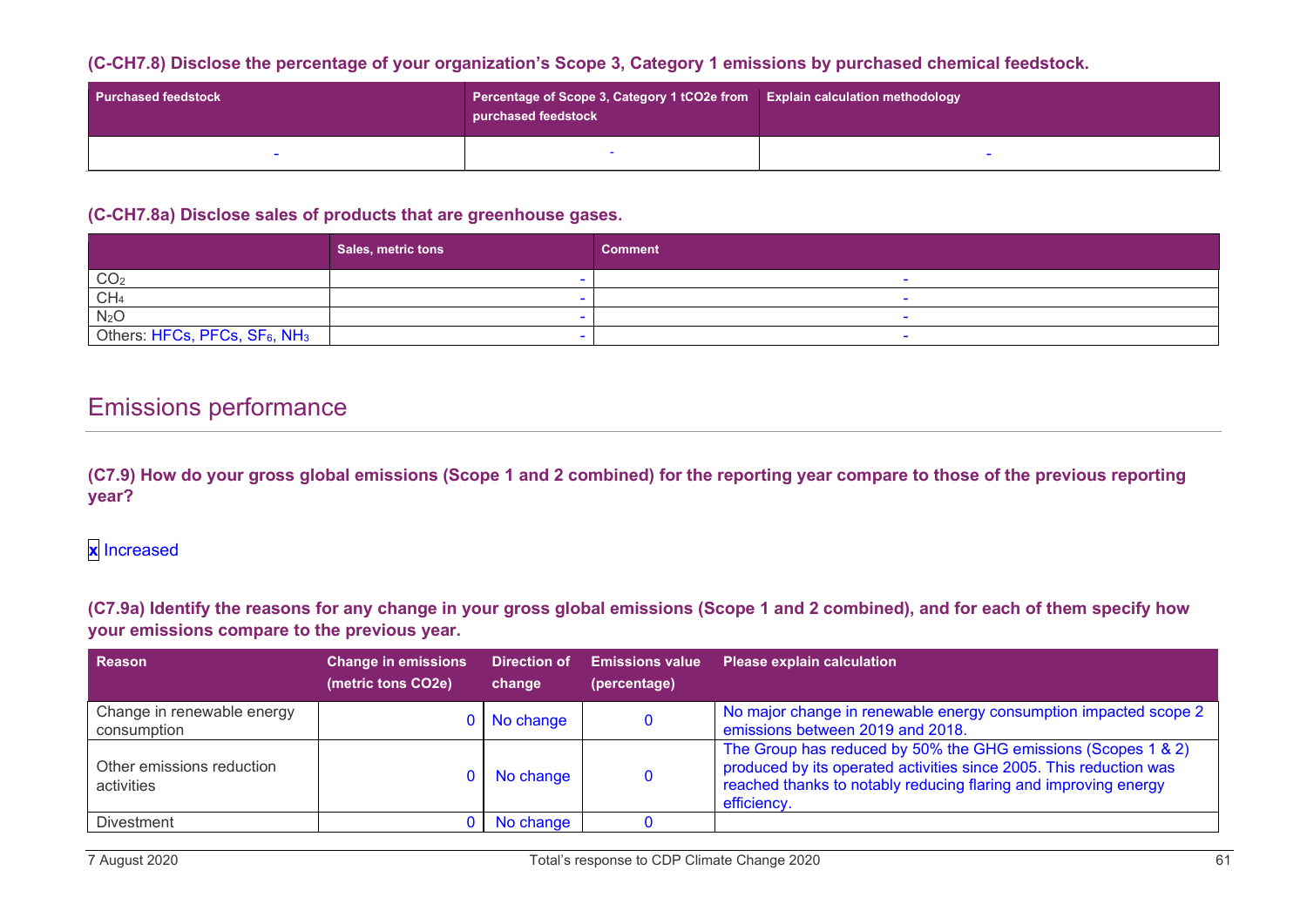| <b>Reason</b>                              | <b>Change in emissions</b><br>(metric tons CO2e) | <b>Direction of</b><br>change | <b>Emissions value</b><br>(percentage) | <b>Please explain calculation</b>                                                                                                                                                                                                                                                                                                                                                                                                                                                                                                                                                                                                                                                       |
|--------------------------------------------|--------------------------------------------------|-------------------------------|----------------------------------------|-----------------------------------------------------------------------------------------------------------------------------------------------------------------------------------------------------------------------------------------------------------------------------------------------------------------------------------------------------------------------------------------------------------------------------------------------------------------------------------------------------------------------------------------------------------------------------------------------------------------------------------------------------------------------------------------|
| Acquisitions                               | 1,000,000                                        | <b>Increased</b>              | 2%                                     | Total's Scope 1+2 greenhouse gas emissions (operated scope) were<br>44 MtCO <sub>2</sub> -eq in 2018 and 45 MtCO <sub>2</sub> -eq in 2019 (therefore an increase<br>of approx. $5\% = (44-45/44)^*100$ , i.e. 1 MtCO <sub>2</sub> -eq) The increase in<br>emissions is mainly explained by acquisition in 2019 and change in the<br>reporting perimeter (CCGT and Gazocean). A decrease in global<br>flaring is to be noticed in 2019, -12% compared to 2018 (+20% = $(6.5$ )<br>$-5.7$ / 6.5) $*$ 100)) with routine flaring which has decreased by<br>approximatively 18% in 2018. The decrease in flaring is due to better<br>compressor reliability and shorter start-up in Africa. |
| Mergers                                    | $\mathbf{0}$                                     | No change                     | $\mathbf{0}$                           | No mergers in 2019.                                                                                                                                                                                                                                                                                                                                                                                                                                                                                                                                                                                                                                                                     |
| Change in output                           | 0                                                | No change                     | $\bf{0}$                               | No change in 2019.                                                                                                                                                                                                                                                                                                                                                                                                                                                                                                                                                                                                                                                                      |
| Change in methodology                      | 0                                                | No change                     | $\bf{0}$                               | No modification of the reporting methodology in 2019.                                                                                                                                                                                                                                                                                                                                                                                                                                                                                                                                                                                                                                   |
| Change in boundary                         | 0                                                | No change                     | $\Omega$                               | No modification of the reporting boundaries in 2019.                                                                                                                                                                                                                                                                                                                                                                                                                                                                                                                                                                                                                                    |
| Change in physical operating<br>conditions | $\mathbf{0}$                                     | No change                     |                                        | Although all our emissions are reported in our H@rpe system, we are<br>not entering into that kind of details in the present report.                                                                                                                                                                                                                                                                                                                                                                                                                                                                                                                                                    |
| Unidentified                               | $\Omega$                                         | No change                     | $\Omega$                               |                                                                                                                                                                                                                                                                                                                                                                                                                                                                                                                                                                                                                                                                                         |
| Other                                      | 880,000                                          | <b>Decreased</b>              | <b>20%</b>                             | Global flaring has decreased in 2019, -12% compared to 2018, (-20%<br>$= (6.5 - 5.7 / 6.5) * 100)$ and routine flaring has decreased 18% in<br>2018 (10% = $(1.1 - 0.9 / 1.1)$ * 100). The decrease in flaring is due to<br>better compressor reliability and shorter start-up in Africa.<br>The volumes of routine gas flared gas totaled 0.9m <sup>3</sup> / d in 2018. It's<br>assumed that 1 Mm <sup>3</sup> /day of flaring is equivalent to 1.1 Mt CO <sub>2</sub> per<br>year.                                                                                                                                                                                                   |

**(C7.9b) Are your emissions performance calculations in C7.9 and C7.9a based on a location-based Scope 2 emissions figure or a marketbased Scope 2 emissions figure?**

**x** Location-based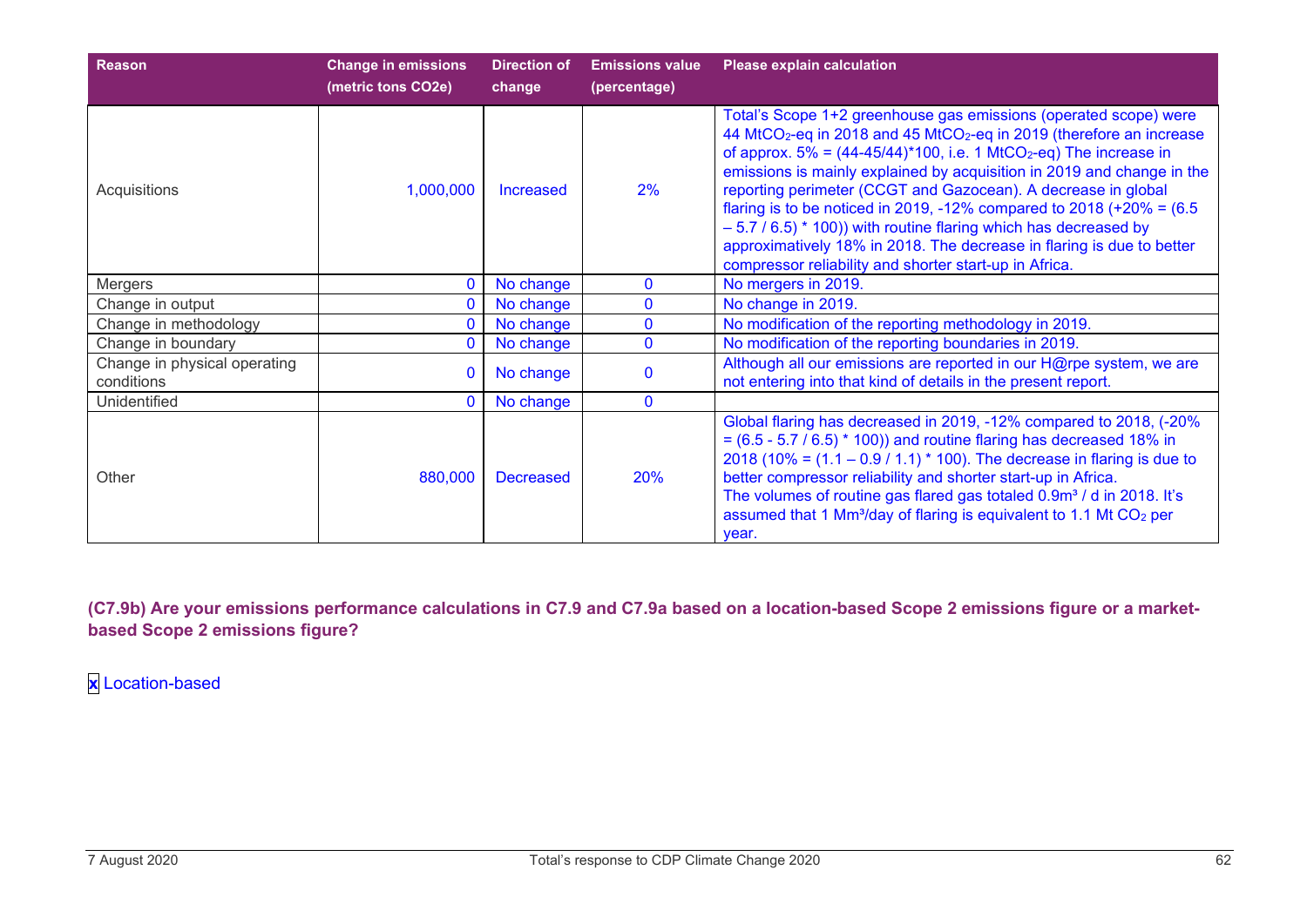# **C8 Energy**

### Energy spend

**(C8.1) What percentage of your total operational spend in the reporting year was on energy?**

More than 50% but less or equal to 55%

*Note: Energy accounts for more than half of our refineries' operating costs.*

### Energy-related activities

**(C8.2) Select which energy-related activities your organization has undertaken.**

#### **Change from 2019:**

| <b>Activity</b>                                    | Indicate whether your organization undertook this energy-related activity in the |
|----------------------------------------------------|----------------------------------------------------------------------------------|
|                                                    | reporting year                                                                   |
| Consumption of fuel (excluding feedstocks)         | Yes                                                                              |
| Consumption of purchased or acquired electricity   | Yes                                                                              |
| Consumption of purchased or acquired heat          | <b>No</b>                                                                        |
| Consumption of purchased or acquired steam         | Yes                                                                              |
| Consumption of purchased or acquired cooling       | <b>No</b>                                                                        |
| Generation of electricity, heat, steam, or cooling | Yes                                                                              |

#### **(C8.2a) Report your organization's energy consumption totals (excluding feedstocks) in MWh.**

| <b>Energy carrier</b>                            | <b>Heating value</b>      | <b>MWh from renewable</b><br><b>sources</b> | <b>MWh from non-renewable</b><br>sources | Total (renewable +<br>non-renewable) MWh |
|--------------------------------------------------|---------------------------|---------------------------------------------|------------------------------------------|------------------------------------------|
| Consumption of fuel (MWh's in LHV)               | LHV (lower heating value) |                                             | 142,287,552                              | 142,287,552                              |
| Consumption of purchased or acquired electricity | N/A                       | 830,000                                     | 6,024,641                                | 6,854,641                                |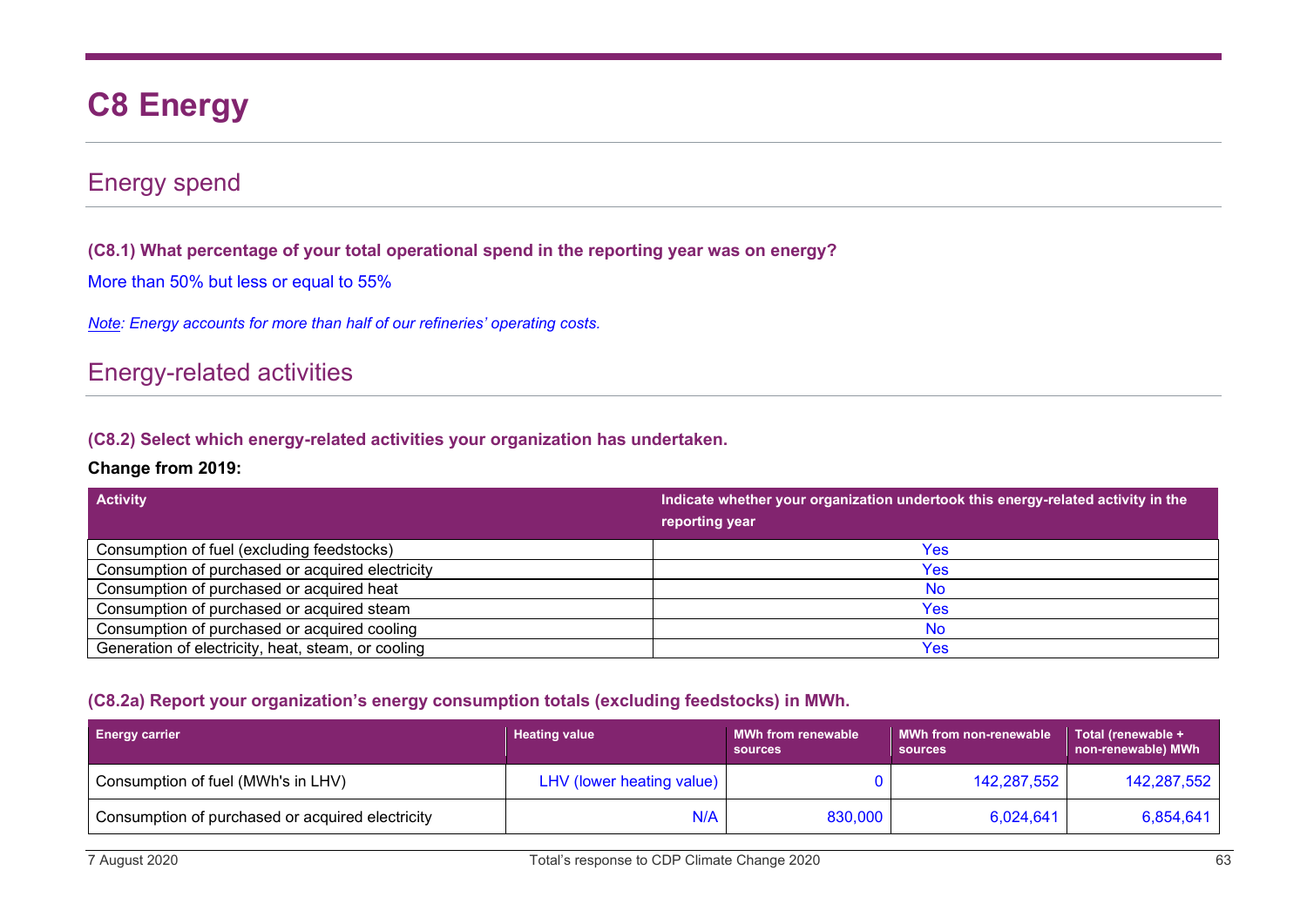| <b>Energy carrier</b>                                   | <b>Heating value</b> | <b>MWh from renewable</b><br>sources | <b>MWh from non-renewable</b><br><b>sources</b> | Total (renewable +<br>non-renewable) MWh |
|---------------------------------------------------------|----------------------|--------------------------------------|-------------------------------------------------|------------------------------------------|
| Consumption of purchased or acquired steam              | N/A                  |                                      | 2,957,544                                       | 2,957,544                                |
| Consumption of self-generated non-fuel renewable energy | N/A                  |                                      | N/A                                             |                                          |
| Total energy consumption                                | N/A                  | 830,000                              | 151,269,737                                     | 152,099,737                              |

### **(C-CH8.2a) Report your organization's energy consumption totals (excluding feedstocks) in MWh.**

| <b>Energy carrier</b>                                   | <b>Heating value</b>      | <b>Total MWh</b> |
|---------------------------------------------------------|---------------------------|------------------|
| Consumption of fuel (MWh's in LHV)                      | LHV (lower heating value) |                  |
| Consumption of purchased or acquired electricity        | N/A                       |                  |
| Consumption of purchased or acquired heat               | N/A                       |                  |
| Consumption of purchased or acquired steam              | N/A                       |                  |
| Consumption of purchased or acquired cooling            | N/A                       |                  |
| Consumption of self-generated non-fuel renewable energy | N/A                       |                  |
| Total energy consumption                                | N/A                       |                  |

### **(C8.2b) Select the applications of your organization's consumption of fuel.**

| <b>Fuel application</b>                                 | Indicate whether your organization undertakes this fuel application |
|---------------------------------------------------------|---------------------------------------------------------------------|
| Consumption of fuel for the generation of electricity   | Yes                                                                 |
| Consumption of fuel for the generation of heat          | <b>No</b>                                                           |
| Consumption of fuel for the generation of steam         | <b>No</b>                                                           |
| Consumption of fuel for the generation of cooling       | <b>No</b>                                                           |
| Consumption of fuel for co-generation or tri-generation | <b>No</b>                                                           |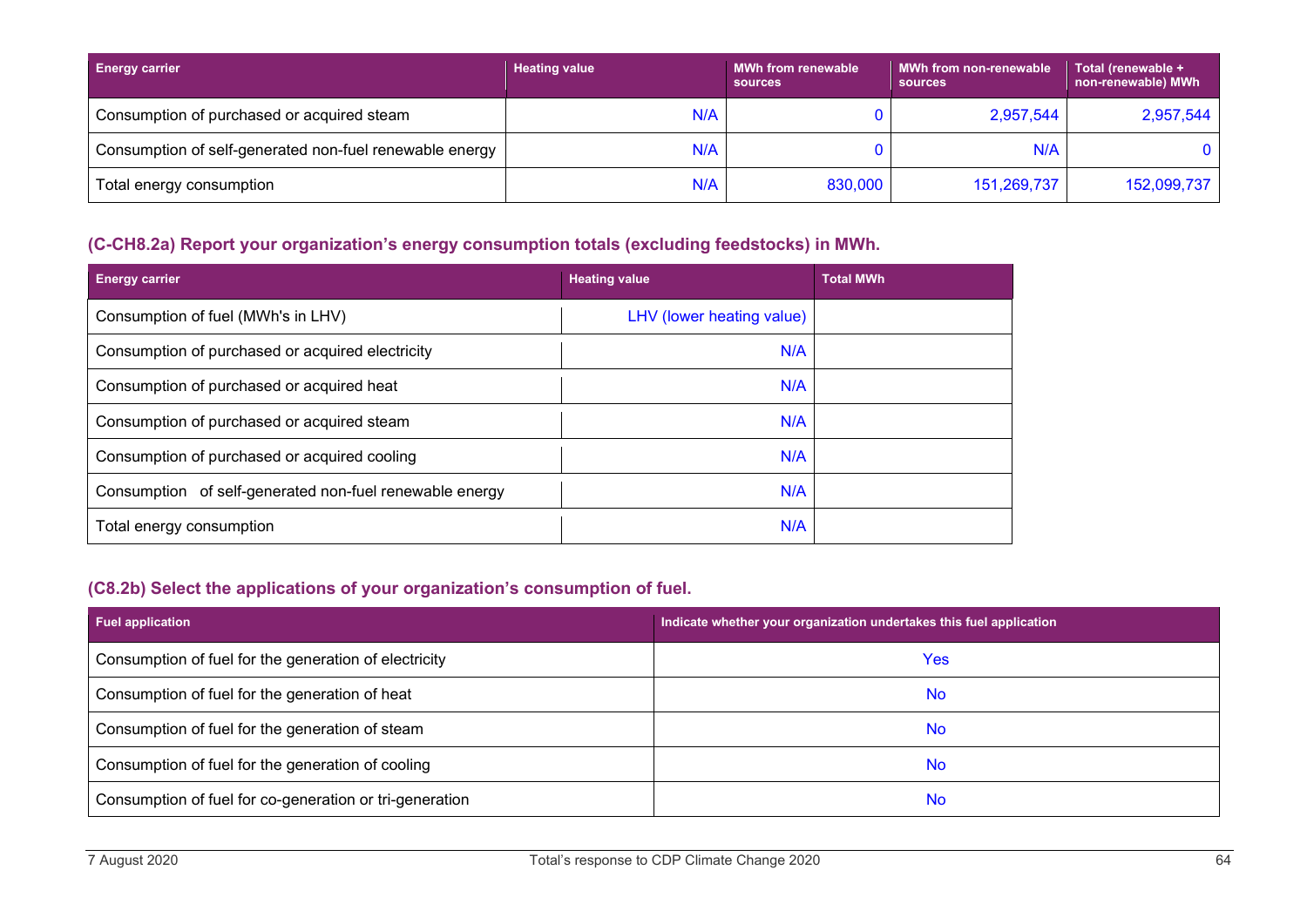| <b>Fuels</b>                  | <b>Heating value</b>      | <b>Total MWh</b><br>consumed by<br>the<br>organization | <b>MWh consumed</b><br>for the self-<br>generation of<br>electricity | <b>MWh</b><br>consume<br>d for the<br>self-<br>generatio<br>n of heat | <b>Emission factor</b> | <b>Unit</b>                                 | <b>Emission</b><br>factor source                              | <b>Comment</b>                                                                                                                                                                                                                                                                                                                                                                                                    |
|-------------------------------|---------------------------|--------------------------------------------------------|----------------------------------------------------------------------|-----------------------------------------------------------------------|------------------------|---------------------------------------------|---------------------------------------------------------------|-------------------------------------------------------------------------------------------------------------------------------------------------------------------------------------------------------------------------------------------------------------------------------------------------------------------------------------------------------------------------------------------------------------------|
| <b>Natural gas</b>            | LHV (lower heating value) | 127,433,192                                            | 127,433,192                                                          | $\mathbf{0}$                                                          | 2.7                    | metric<br>tons<br>$CO2-e/$<br>metric<br>ton | <b>EU ETS</b><br><b>Monitoring</b><br>reporting<br>guidelines | When required (e.g. EU ETS), fuel<br>analyses are used. Such analyses<br>are progressively extended<br>throughout all our operations<br>worldwide and are performed based<br>on the frequency required by the<br>quality control of the analysis of fuel<br>components. Otherwise, Total uses<br>standard emission factors (as<br>stated in the European Guidelines<br>and the API Guidelines where<br>relevant). |
| Other:<br><b>Liquid fuels</b> | LHV (lower heating value) | 4,367,588                                              | 4,367,588                                                            | $\mathbf{0}$                                                          | 3.1                    | metric<br>tons<br>$CO2-e/$<br>metric<br>ton | <b>EU ETS</b><br><b>Monitoring</b><br>reporting<br>guidelines | When required (e.g. EU ETS), fuel<br>analyses are used. Such analyses<br>are progressively extended<br>throughout all our operations<br>worldwide and are performed based<br>on the frequency required by the<br>quality control of the analysis of fuel<br>components. Otherwise, Total uses<br>standard emission factors (as<br>stated in the European Guidelines<br>and the API Guidelines where<br>relevant). |
| Other:<br><b>Solid fuels</b>  | LHV (lower heating value) | 10,486,772                                             | 10,486,772                                                           | $\bf{0}$                                                              |                        |                                             |                                                               |                                                                                                                                                                                                                                                                                                                                                                                                                   |

### **(C8.2c) State how much fuel in MWh your organization has consumed (excluding feedstocks) by fuel type.**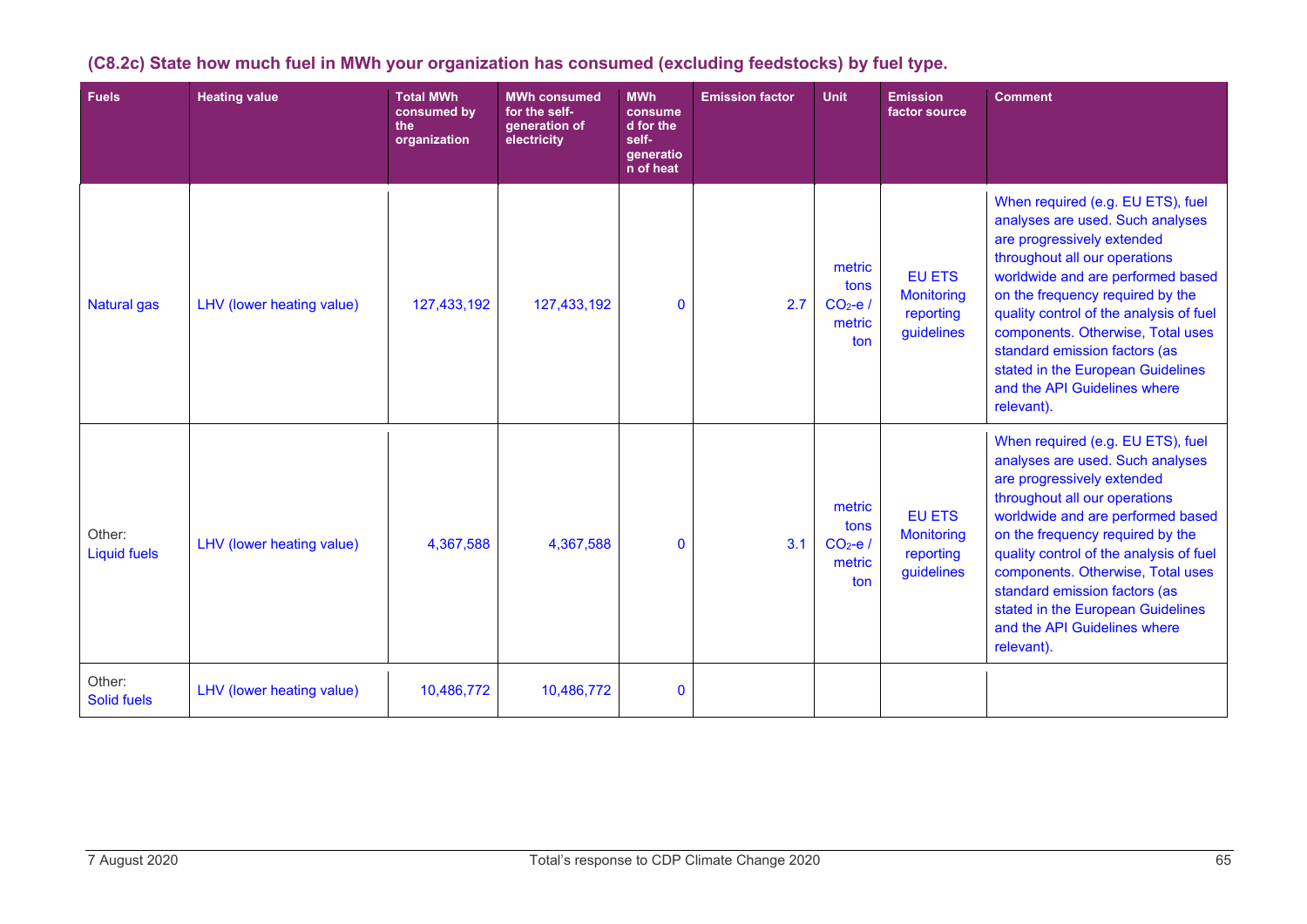#### **(C8.2d) Provide details on the electricity, heat, steam, and cooling your organization has generated and consumed in the reporting year.**

| <b>Energy Carrier</b> | <b>Total Gross generation (MWh)</b> | Generation that is consumed by<br>the organization (MWh) | <b>Gross generation from renewable</b><br>sources (MWh) | <b>Generation from renewable</b><br>sources that is consumed by the<br>organization (MWh) |
|-----------------------|-------------------------------------|----------------------------------------------------------|---------------------------------------------------------|-------------------------------------------------------------------------------------------|
| Electricity           | 6, 310,000                          | 4,313,020                                                | 2,000,000                                               |                                                                                           |
| Heat                  |                                     |                                                          |                                                         |                                                                                           |
| Steam                 |                                     |                                                          |                                                         |                                                                                           |
| Cooling               |                                     |                                                          |                                                         |                                                                                           |

#### **(C-CH8.2d) Provide details on electricity, heat, steam, and cooling your organization has generated and consumed for chemical production activities.**

| <b>Energy Carrier</b> | Total Gross generation (MWh) inside chemicals sector boundary | Generation that is consumed (MWh) inside chemicals sector boundary |
|-----------------------|---------------------------------------------------------------|--------------------------------------------------------------------|
| Electricity           | N.A.                                                          |                                                                    |
| Heat                  |                                                               |                                                                    |
| Steam                 |                                                               |                                                                    |
| Cooling               |                                                               |                                                                    |

### Feedstock consumption: Chemicals

**(C-CH8.3) Does your organization consume fuels as feedstocks for chemical production activities? x** Yes

**(C-CH8.3a) Disclose details on your organization's consumption of fuels as feedstocks for chemical production activities.**

Chemical feedstocks derive from 94% of oil primary resources, and 6% of natural gas.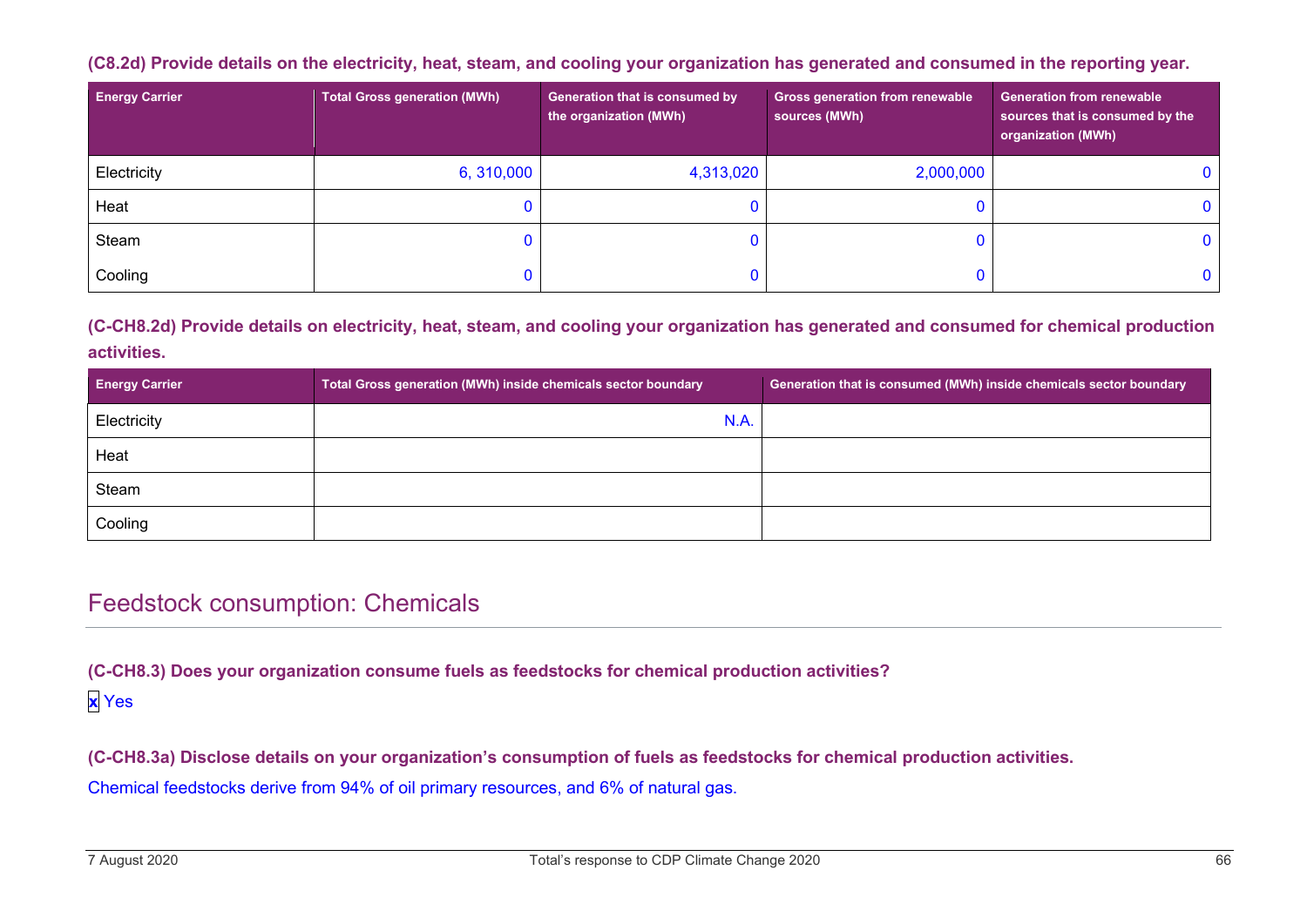**(C-CH8.3b) State the percentage, by mass, of primary resource from which your chemical feedstocks derive.**

|                     | Percentage of total chemical feedstock (%) |
|---------------------|--------------------------------------------|
| Oil                 | 93.87                                      |
| Natural gas         | 6.0                                        |
| Coal                |                                            |
| <b>Biomass</b>      | 0.08                                       |
| Waste (non-biomass) |                                            |

# **C9 Additional metrics**

### Other climate-related metrics

#### **(C9.1) Provide any additional climate-related metrics relevant to your business.**

Please complete the following table:

| <b>Description</b>        | <b>Metric</b><br>value | <b>Metric</b><br>numerator                     | <b>Metric denominator</b><br>(intensity metric only) | % change from<br>previous year | <b>Direction of</b><br>change | Please explain                                                                                                                                                                                                                                                                                                                    |
|---------------------------|------------------------|------------------------------------------------|------------------------------------------------------|--------------------------------|-------------------------------|-----------------------------------------------------------------------------------------------------------------------------------------------------------------------------------------------------------------------------------------------------------------------------------------------------------------------------------|
| Waste                     | 65                     | $%$ of<br>recycled<br>or<br>valorized<br>waste | <b>Total waste</b>                                   | 14                             | Increased                     | The increase in the valorization percentage in 2019 is mainly<br>due to the valorization, at the biological treatment center, of 83kt<br>of polluted soil resulting from remediation work related to the<br>incident on the Île-de-France pipeline. The Group's valorization<br>percentage would have been 60% without this soil. |
| Other:<br>$SO2$ emissions | 39                     | Kt                                             | N/A                                                  |                                | <b>Decreased</b>              | In 2010, SO <sub>2</sub> emissions totaled 99 kt, and the target for 2020 is<br>to remain below 49.5 kt, a level reached in 2017.                                                                                                                                                                                                 |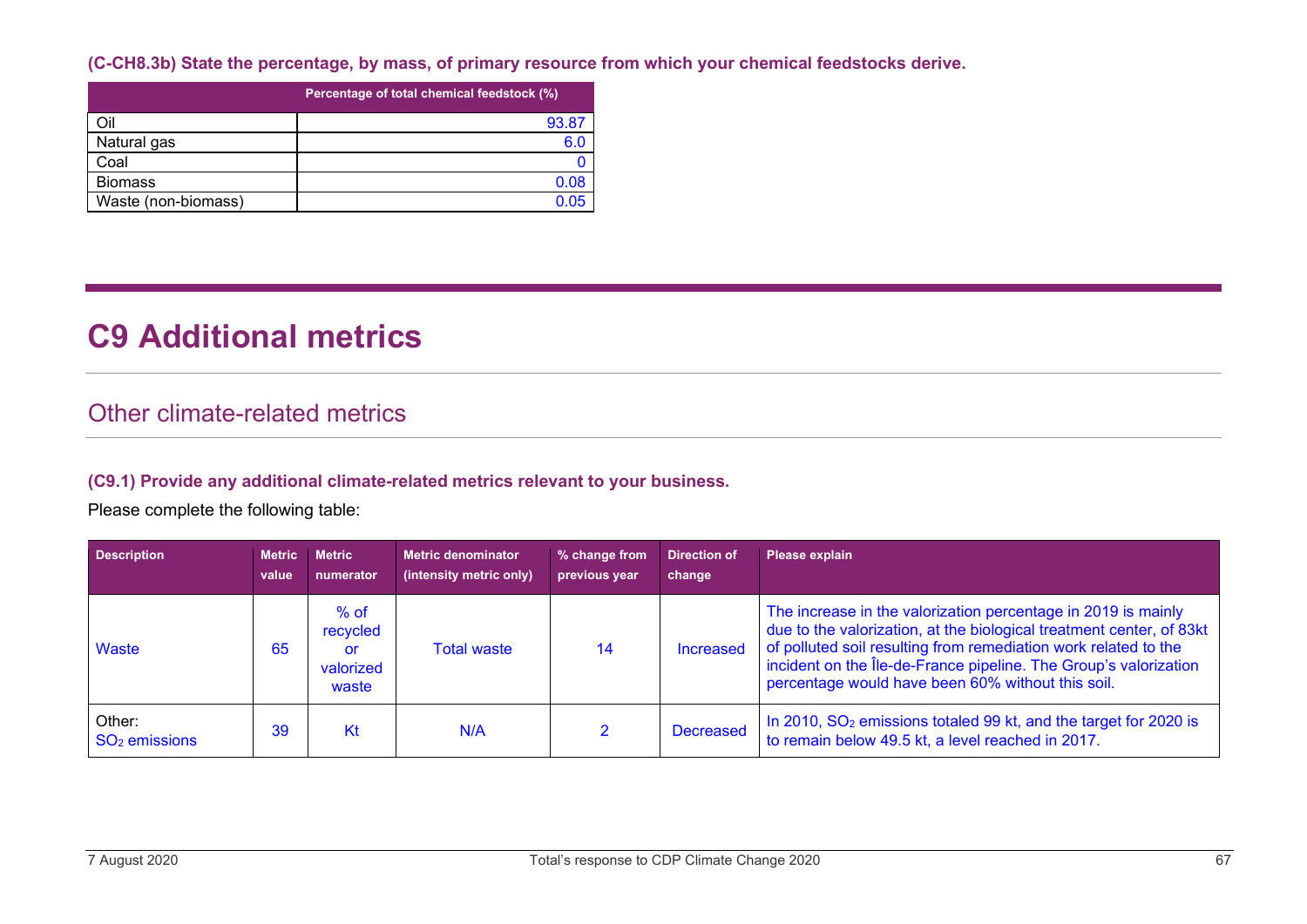| <b>Description</b>                                           | <b>Metric</b><br>value | <b>Metric</b><br>numerator | <b>Metric denominator</b><br>(intensity metric only) | % change from<br>previous year | Direction of<br>change | Please explain                                                                                                                                                                                                                                                                                                               |
|--------------------------------------------------------------|------------------------|----------------------------|------------------------------------------------------|--------------------------------|------------------------|------------------------------------------------------------------------------------------------------------------------------------------------------------------------------------------------------------------------------------------------------------------------------------------------------------------------------|
| Other:<br>NO <sub>x</sub> emissions                          | 72                     | Kt                         | N/A                                                  | 9                              | <b>Increased</b>       | NOx emissions mainly concern hydrocarbon exploration and<br>production activities and are primarily located offshore and far<br>away from the coast. Their impact on air quality is therefore<br>considered to be minor. The increase in 2019 is mainly due to<br>an increase in offshore drilling and logistics activities. |
| Other:<br><b>HC</b> content of water<br>discharges, offshore | 13                     | mg/l                       | N/A                                                  | 8                              | <b>Decreased</b>       | The Group's target is to maintain hydrocarbon content of water<br>discharges below 30 mg/l for offshore sites. The hydrocarbon<br>content is well below 30 mg/l, and 100% of sites have meet the<br>target.                                                                                                                  |
| Other:<br>HC content of water<br>discharges, onshore         | 1.7                    | mg/l                       | N/A                                                  | 6                              | <b>Decreased</b>       | The Group's target is to maintain hydrocarbon content of water<br>discharges below 15 mg/l for onshore sites. The hydrocarbon<br>content is well below 15 mg/l, and 100% of sites have met the<br>target.                                                                                                                    |

# 1P Oil and gas reserves and production

#### **(C-OG9.2a) Disclose your net liquid and gas hydrocarbon production (total of subsidiaries and equity-accounted entities).**

Please complete the following table:

| <b>Hydrocarbon category</b>                                       | Year-end net production | <b>Comment</b>                                                                          |
|-------------------------------------------------------------------|-------------------------|-----------------------------------------------------------------------------------------|
| Crude oil and condensate, million barrels                         | 610                     | Equity share domain according to the United States Securities<br>& Exchange Commission. |
| Natural gas liquids, million barrels                              |                         |                                                                                         |
| Oil sands, million barrels (includes bitumen and synthetic crude) |                         |                                                                                         |
| Natural gas, billion cubic feet                                   | 2,789                   | Equity share domain according to the United States Securities<br>& Exchange Commission. |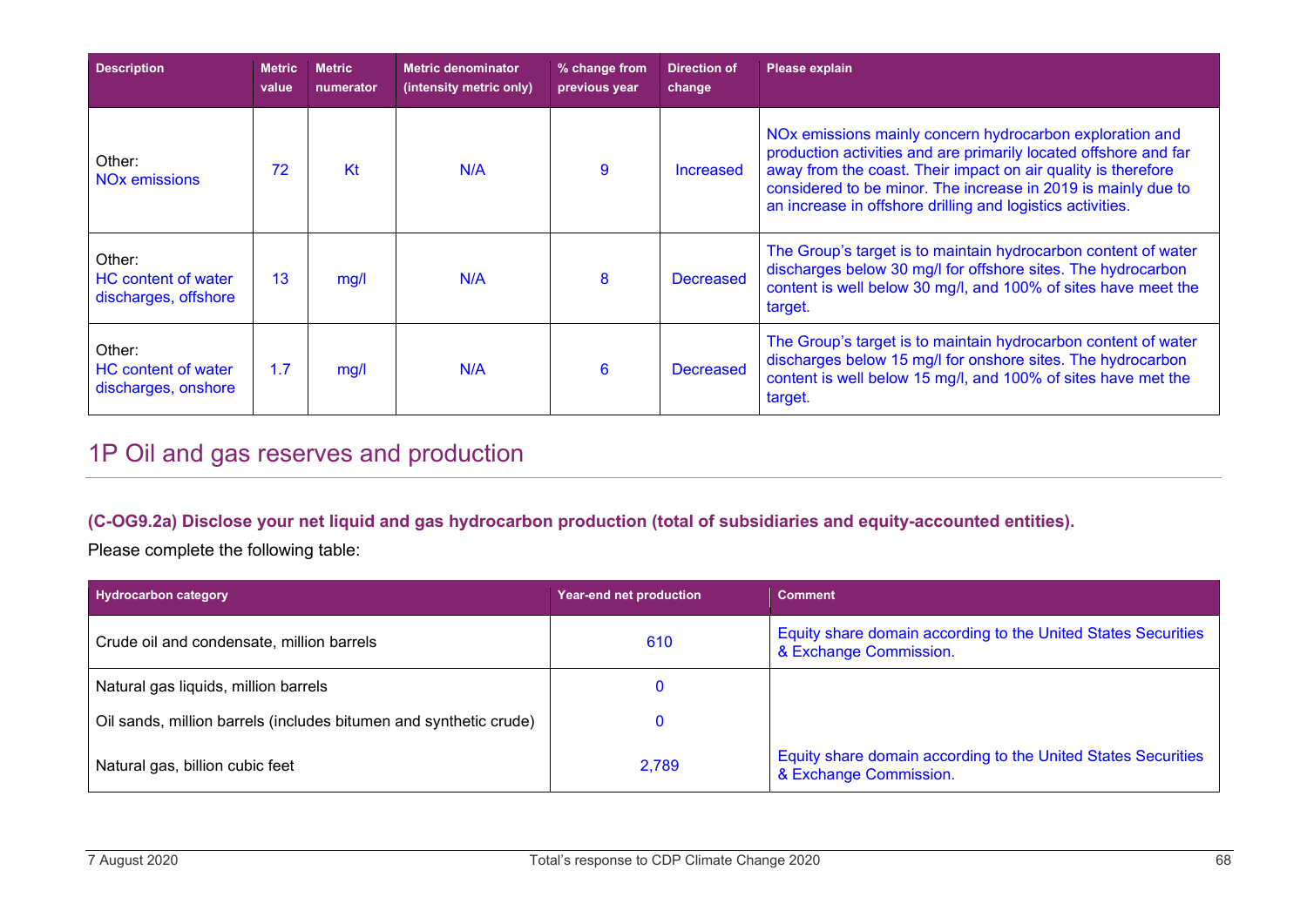**(C-OG9.2b) Explain which listing requirements or other methodologies you use to report reserves data. If your organization cannot provide data due to legal restrictions on reporting reserves figures in certain countries, please explain this.**

The definitions used for proved, proved developed and proved undeveloped oil and gas reserves are in accordance with the United States Securities & Exchange Commission (SEC) Rule 4-10 of Regulation S-X as amended by the SEC Modernization of Oil and Gas Reporting release issued on December 31, 2008. Proved reserves are estimated using geological and engineering data to determine with reasonable certainty whether the crude oil or natural gas in known reservoirs is recoverable under existing regulatory, economic and operating conditions. Total's oil and gas reserves are consolidated annually, taking into account, among other factors, levels of production, field reassessments, additional reserves from discoveries and acquisitions, disposal of reserves and other economic factors. Unless otherwise indicated, any reference to Total's proved reserves, proved developed reserves, proved undeveloped reserves and production reflects the Group's entire share of such reserves or such production. Total's worldwide proved reserves include the proved reserves of its consolidated subsidiaries as well as its proportionate share of the proved reserves of equity affiliates. The reserves estimation process involves making subjective judgments. Consequently, estimates of reserves are not exact measurements and are subject to revision under well-established control procedures.

The reserves booking process requires, among other things: that internal peer review of technical evaluations is carried out to ensure that the SEC definitions and guidance are followed; and that management makes significant funding commitments towards the development of the reserves prior to booking. The average reserve life of the Group's proved and probable reserves is approximately 20 years.

2P and 3P reserves are not disclosed as it is confidential information. As of December 31, 2019, 1P reserves are 12,681 Mboe for hydrocarbons, 6,006 Mboe for liquids and 36,015 BCF for Gas.

### Estimated total reserves 2P & 3P

**(C-OG9.2c) Disclose your estimated total net reserves and resource base (million BOE), including the total associated with subsidiaries and equity-accounted entities.**

| <b>Estimated total net proved + probable</b> | <b>Estimated total net proved + probable +</b> | Estimated net total resource base (million | <b>Comment</b>                                                             |
|----------------------------------------------|------------------------------------------------|--------------------------------------------|----------------------------------------------------------------------------|
| reserves (2P) (million BOE)                  | possible reserves (3P) (million BOE)           | BOE)                                       |                                                                            |
|                                              |                                                |                                            | 2P and 3P reserves are not disclosed as it<br>is confidential information. |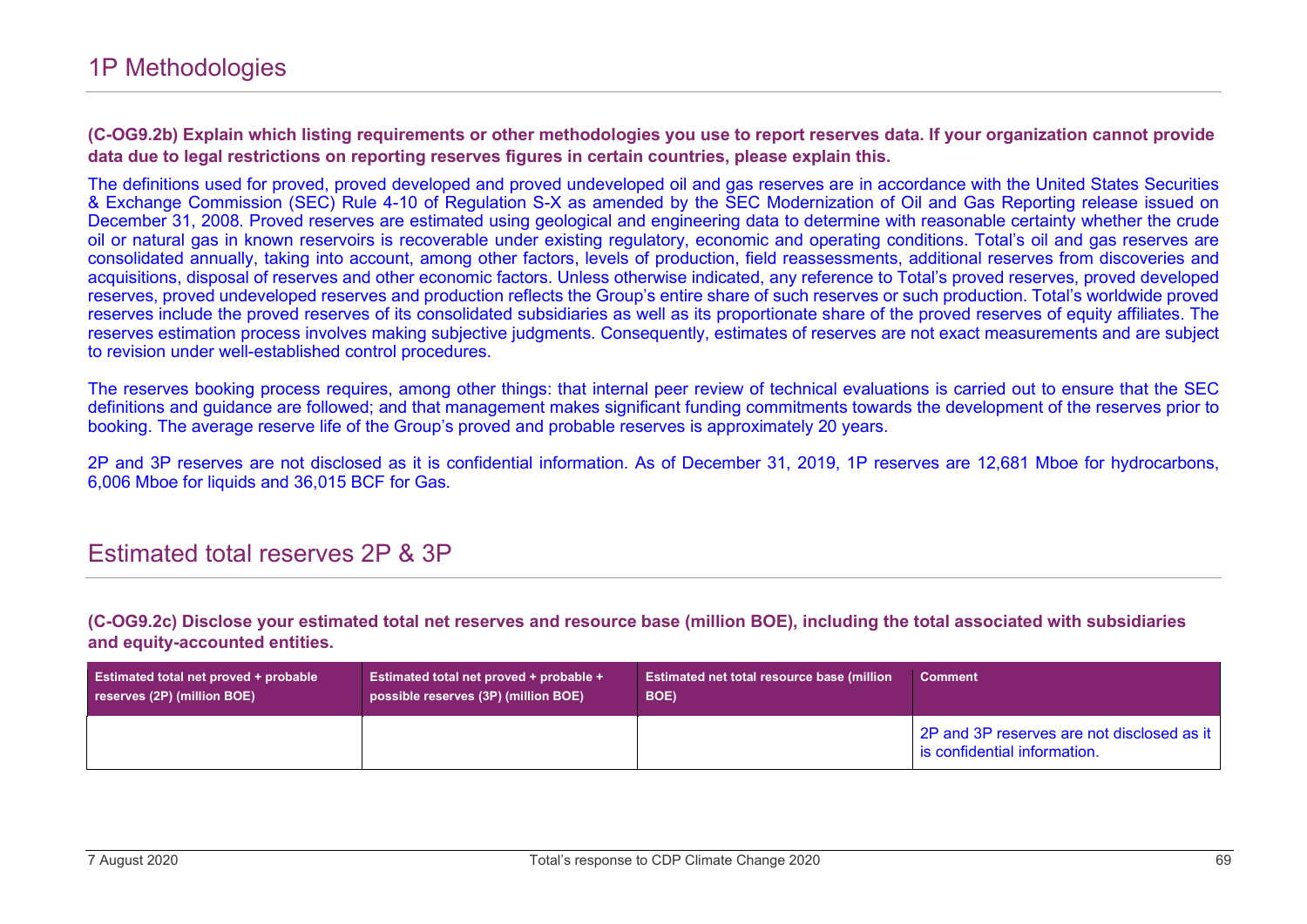| <b>Hydrocarbon category</b>                      | Net proved + probable<br>reserves $(2P)$ $(\%)$ | Net proved + probable +<br>possible reserves (3P) (%) | Net total resource<br>base $(\%)$ | <b>Comment</b>                                                             |
|--------------------------------------------------|-------------------------------------------------|-------------------------------------------------------|-----------------------------------|----------------------------------------------------------------------------|
| Crude oil / condensate / Natural gas liquids     |                                                 |                                                       |                                   | 2P and 3P reserves are not disclosed<br>as it is confidential information. |
| Natural gas                                      |                                                 |                                                       |                                   | 2P and 3P reserves are not disclosed<br>as it is confidential information. |
| Oil sands (includes bitumen and synthetic crude) |                                                 |                                                       |                                   | 2P and 3P reserves are not disclosed<br>as it is confidential information. |

# Percentage split for 1P, 2P, 3P production

#### **(C-OG9.2e) Provide an indicative percentage split for production, 1P, 2P, 3P reserves, and total resource base by development types.**

| Development type | In-year net<br>production (%) | Net proved<br>reserves $(1P)$ $(\%)$ | Net proved + probable<br>reserves $(2P)$ $(\%)$ | Net proved $+$ probable $+$<br>possible reserves (3P) (%) | Net total resource<br>base $(\%)$ | <b>Comment</b>                                                                |
|------------------|-------------------------------|--------------------------------------|-------------------------------------------------|-----------------------------------------------------------|-----------------------------------|-------------------------------------------------------------------------------|
|                  |                               |                                      |                                                 |                                                           |                                   | 2P and 3P reserves are not<br>disclosed as it is confidential<br>information. |

# Total refinery throughput

#### **(C-OG9.3a) Disclose your total refinery throughput capacity in the reporting year in million barrels per year.**

| Total refinery throughput capacity | Throughput (Million barrels per year) |
|------------------------------------|---------------------------------------|
| Capacity                           |                                       |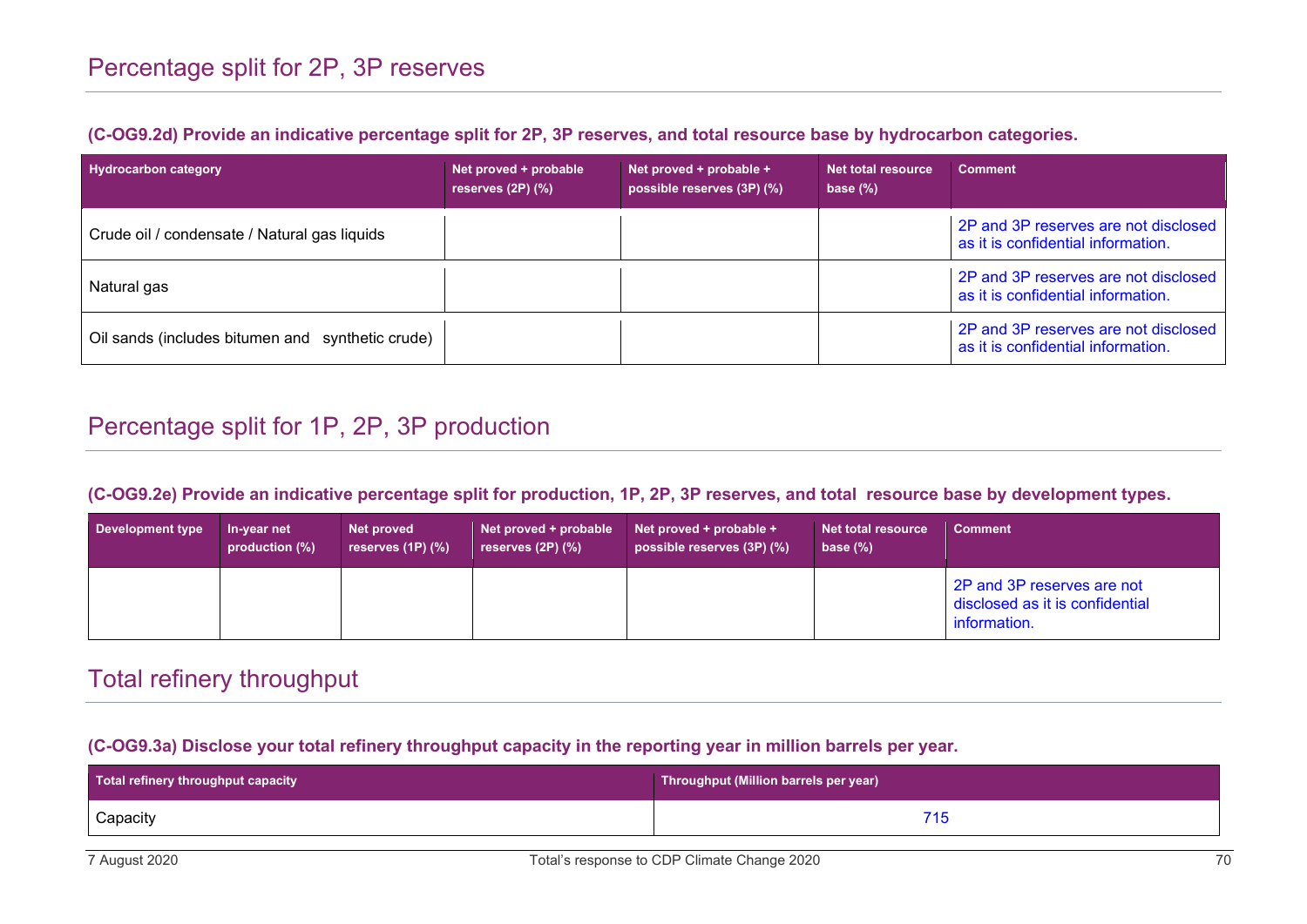| <b>Feedstock</b> | <b>Throughput (Millions barrels)</b> | <b>Comment</b>                                                                              |
|------------------|--------------------------------------|---------------------------------------------------------------------------------------------|
| Oil              | 543                                  | Includes equity share of refineries in which the Group holds a direct or indirect interest. |
| Other feedstocks |                                      | Includes equity share of refineries in which the Group holds a direct or indirect interest. |
| Total            | 610                                  | Includes equity share of refineries in which the Group holds a direct or indirect interest. |

#### **(C-OG9.3b) Disclose feedstocks processed in the reporting year in million barrels per year.**

## Refinery products and net production

**(C-OG9.3c) Are you able to break down your refinery products and net production?**

**x** Yes

### **(C-OG9.3d) Disclose your refinery products and net production in the reporting year in million barrels per year.**

| <b>Product produced</b>       | Refinery net production (Million barrels)*not including products used/consumed on site |  |
|-------------------------------|----------------------------------------------------------------------------------------|--|
| Gasolines                     | 105                                                                                    |  |
| <b>Other: Aviation fuels</b>  | 68                                                                                     |  |
| Other: Diesel and heating oil | 245                                                                                    |  |
| Other: Heavy fuels            | 30                                                                                     |  |
| Other: Other products         | 137                                                                                    |  |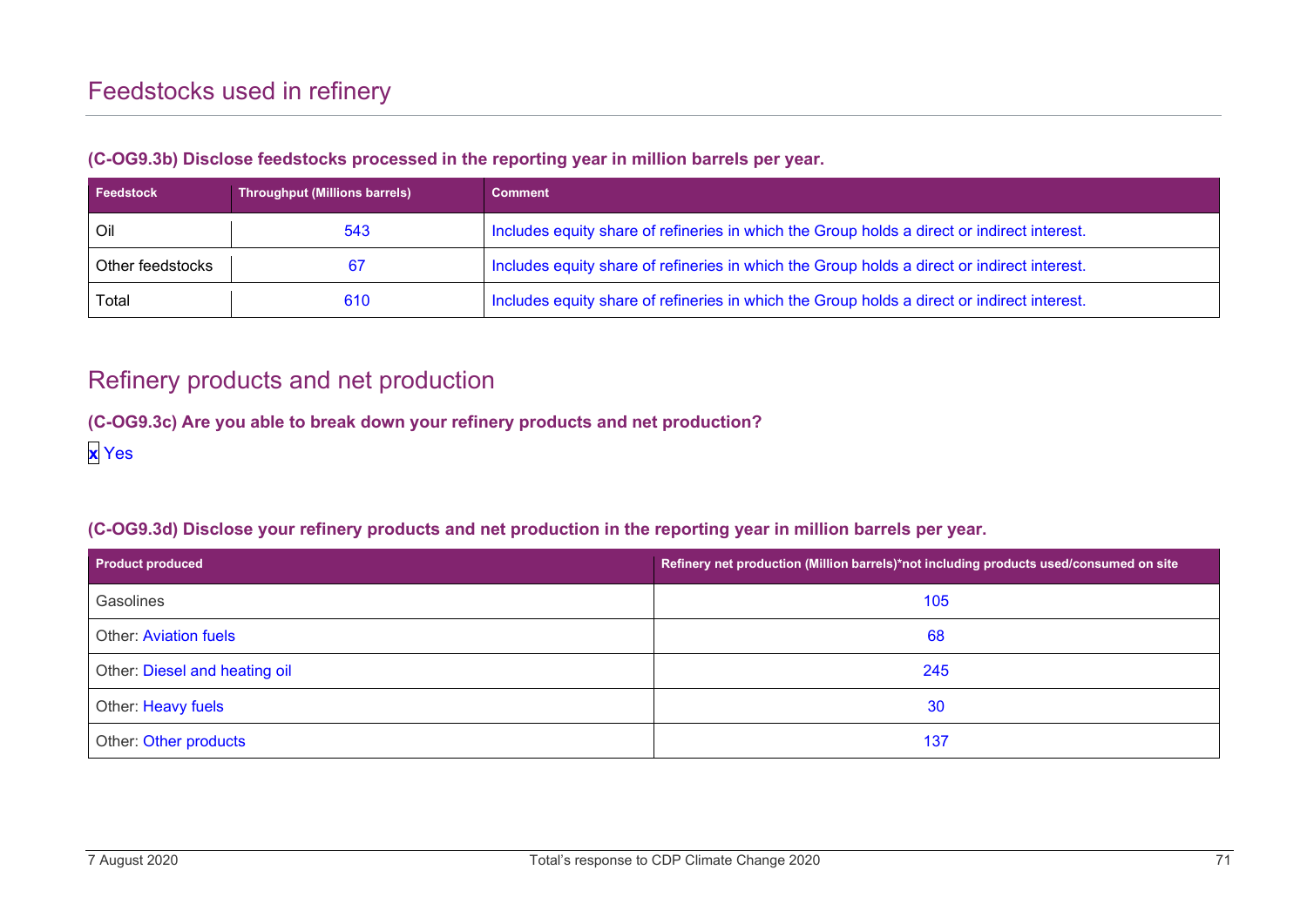| <b>Product produced</b> | Production, thousand metric tons | <b>Capacity, thousand metric tons</b> |
|-------------------------|----------------------------------|---------------------------------------|
| Other: Olefins          |                                  | 7,863                                 |
| <b>Other: Aromatics</b> |                                  | 6,995                                 |
| Other: Polyethylene     |                                  | 2,223                                 |
| Other: Polypropylene    |                                  | 2,990                                 |
| Other: Polystyrene      |                                  | 1,013                                 |
| Other: Others           |                                  | 116                                   |

#### **(C-OG9.3e) Please disclose your chemicals production in the reporting year in thousand metric tons.**

## Low-carbon investments: Coal / Electric utilities / Oil & gas

#### **(C-OG9.6) Does your organization invest in research and development (R&D) of low-carbon products or services related to your sector activities?**

#### Please complete the following table:

| Investment in low-carbon R&D | <b>Comment</b>                                                                                                                                                                                                                                                                                                                                                                                                                                                                                                                                                                                                                                                                                                                                                                                                                                                                                                                                                                                                                                                                                                                                              |
|------------------------------|-------------------------------------------------------------------------------------------------------------------------------------------------------------------------------------------------------------------------------------------------------------------------------------------------------------------------------------------------------------------------------------------------------------------------------------------------------------------------------------------------------------------------------------------------------------------------------------------------------------------------------------------------------------------------------------------------------------------------------------------------------------------------------------------------------------------------------------------------------------------------------------------------------------------------------------------------------------------------------------------------------------------------------------------------------------------------------------------------------------------------------------------------------------|
| <b>Yes</b>                   | In 2019, the Group invested \$968 million in Research & Development (R&D), compared to \$986 million in 2018 and \$912 million in<br>2017. There were 4,339 people dedicated to R&D activities in 2019 compared to 4,288 in 2018 and 4,132 in 2017. Total invested<br>\$1.1 billion to prepare for the future, this includes the entire Research & Development (R&D) effort, as well as developments in the<br>fields of digital, technology and the investments funded by Total Carbon Neutrality Ventures (Total's venture capital fund entirely<br>dedicated to carbon neutrality activities is expected to have invested a total of \$400 million by 2023). As part of the Group's ambition<br>to become the responsible energy major, in 2019 Total R&D finalized its strategic plan to determine its positioning for the next five<br>years, together with its research programs portfolio. The Group's R&D is based around five focus areas that aim to address both the<br>specific challenges of each segment and the Group's transverse challenges: Safety and environment; Low-carbon mix; Operational<br>efficiency; New products; and Digital. |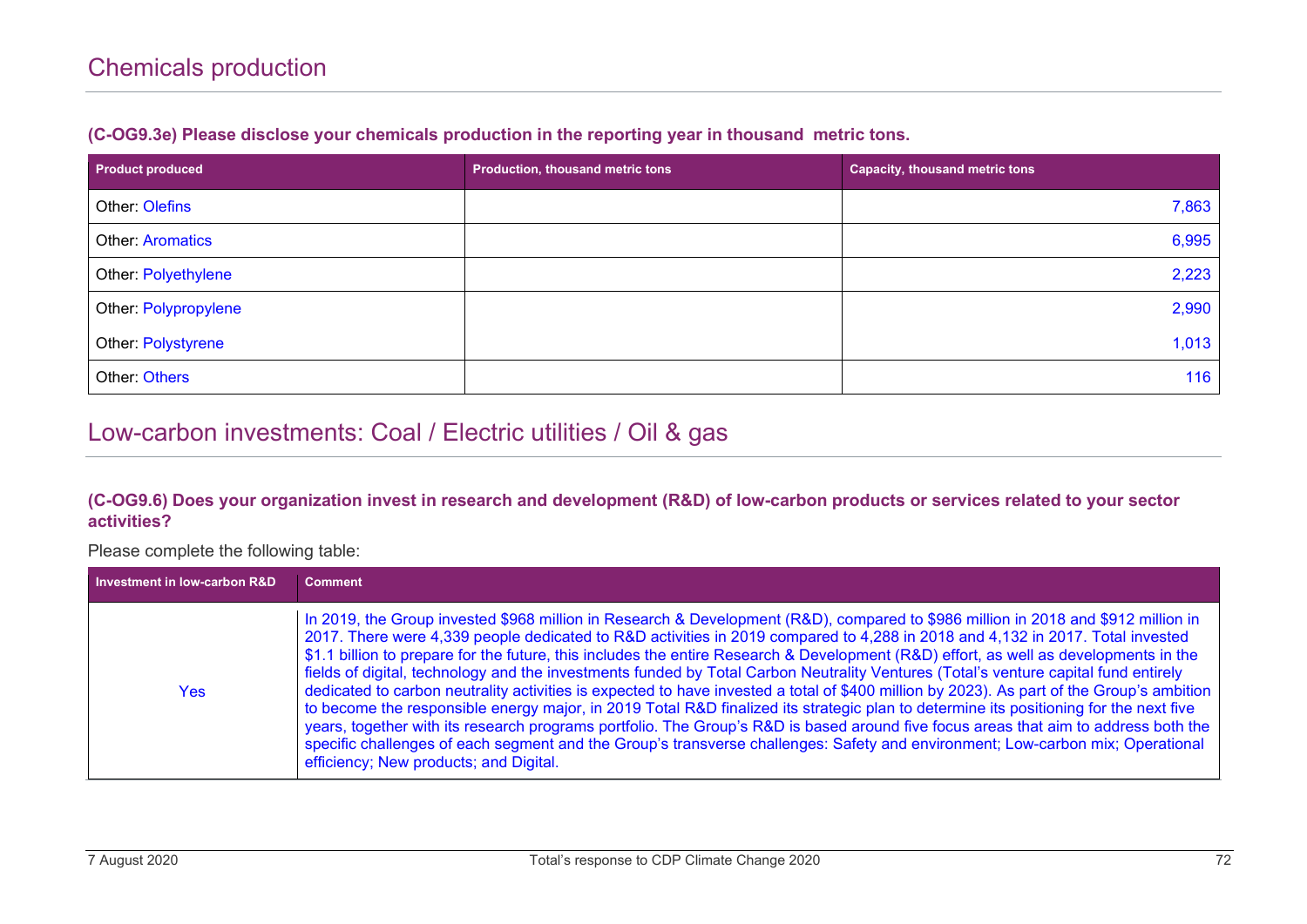**(C-OG9.6a) Provide details of your organization's investments in low-carbon R&D for your sector activities over the last three years.**

| <b>Technology</b><br>area            | Stage of<br>development in<br>the reporting<br>year | Average % of total<br><b>R&amp;D investment over</b><br>the last 3 years | <b>R&amp;D investment figure</b><br>in the reporting year<br>(optional) | <b>Comment</b>                                                                                                                                                                                                                                                                                                                                                                                                                                                                                                                                                                                                                                                                    |
|--------------------------------------|-----------------------------------------------------|--------------------------------------------------------------------------|-------------------------------------------------------------------------|-----------------------------------------------------------------------------------------------------------------------------------------------------------------------------------------------------------------------------------------------------------------------------------------------------------------------------------------------------------------------------------------------------------------------------------------------------------------------------------------------------------------------------------------------------------------------------------------------------------------------------------------------------------------------------------|
| Other:<br>Low carbon<br>technologies | Applied<br>research and<br>development              | $21 - 40%$                                                               | 320,000,000                                                             | To achieve the Group's ambition to become the responsible energy major, Total R&D<br>engages its employees in programs in five focus areas, that aim to address both the<br>specific challenges in these segments and the Group's transverse issues. The<br>program on energy mix is based on low-carbon energies combining gas and LNG<br>(liquefied natural gas) technologies, sun and wind power, hybrid energy management<br>systems, as well as battery technologies, CO2 capture, use and storage (CCUS)<br>technologies, bioproducts, such as biofuels and biopolymers, hydrogen and recycling.<br>320 MUSD (excluding gas) corresponds to 33% of Total's 2019 R&D budget. |

## Breakeven price (US\$/BOE)

**(C-OG9.7) Disclose the breakeven price (US\$/BOE) required for cash neutrality during the reporting year, i.e. where cash flow from operations covers CAPEX.**

Less than 30 USD / boe

Transfers & sequestration of CO<sub>2</sub> emissions

**(C-OG9.8) Is your organization involved in the sequestration of CO2? x** Yes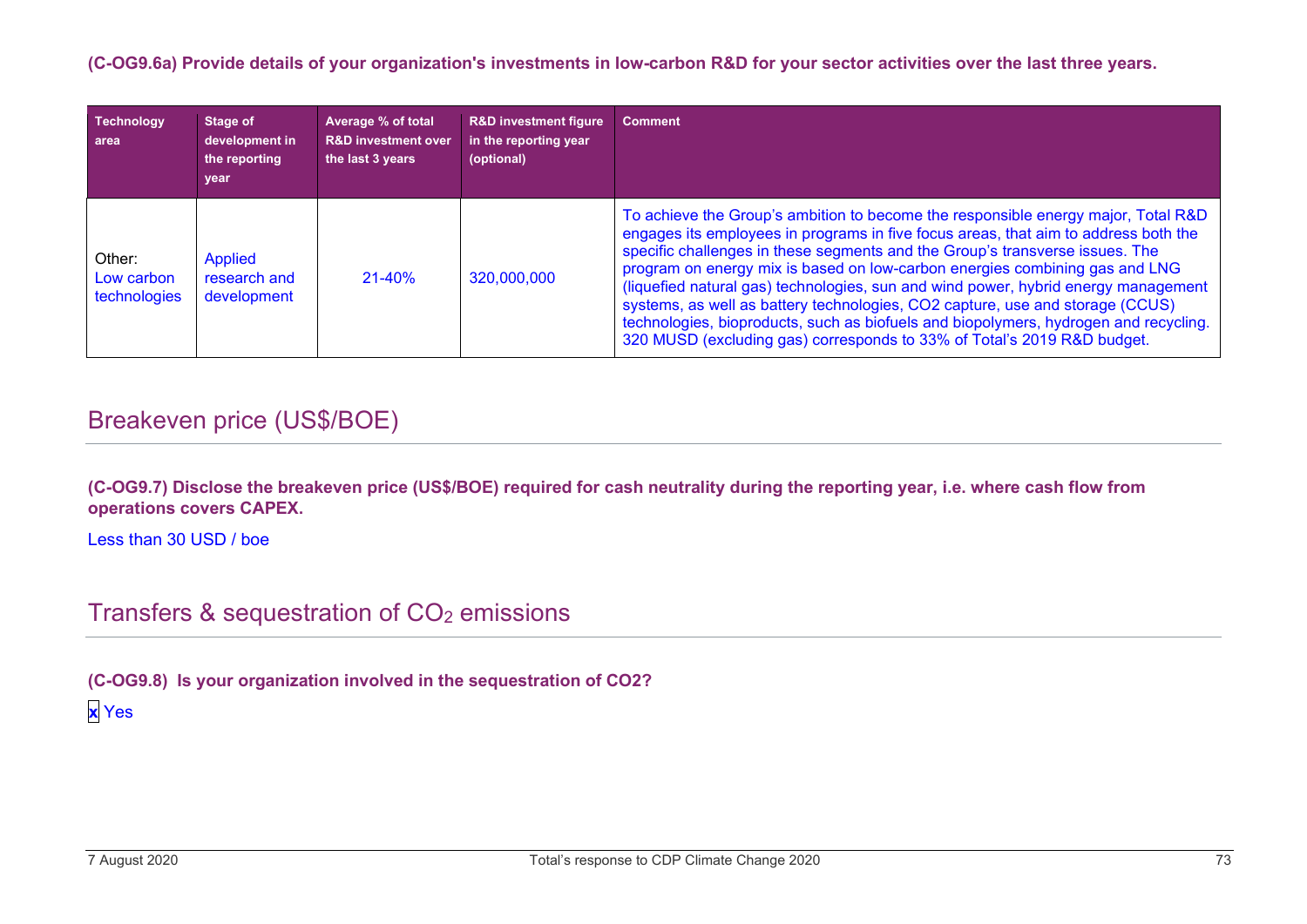**(C-OG9.8a) Provide, in metric tons CO2, gross masses of CO2 transferred in and out of the reporting organization (as defined by the consolidation basis).**

|                                 | CO2 transferred - reporting year (metric tons CO2) |
|---------------------------------|----------------------------------------------------|
| $CO2$ transferred in            |                                                    |
| CO <sub>2</sub> transferred out |                                                    |

**C-OG9.8b) Provide gross masses of CO2 injected and stored for the purposes of CCS during the reporting year according to the injection and storage pathway.**

| Injection and storage pathway                                                                                | Injected CO2 (metric tons CO2) | Percentage of injected CO2 intended<br>for long-term (>100 year) storage | Year in which injection began | Cumulative CO2 injected and<br>stored (metric tons CO2) |
|--------------------------------------------------------------------------------------------------------------|--------------------------------|--------------------------------------------------------------------------|-------------------------------|---------------------------------------------------------|
| CO <sub>2</sub> used for enhanced oil<br>recovery (EOR) or enhanced gas<br>recovery (EGR)                    | 330,000                        | 30%                                                                      | 2017                          | 339,000                                                 |
| CO <sub>2</sub> injected into a geological<br>formation or saline formation for<br>long-term storage         | 658,000                        | 100%                                                                     | 2009                          | 6,727,000                                               |
| Other, please specify:<br>Oil fields with full associated gas<br>reinjection (high CO <sub>2</sub> content). | 677,000                        | 100%                                                                     | 2018                          | 1,110,000                                               |

**(C-OG9.8c) Provide clarification on any other relevant information pertaining to your activities related to transfer and sequestration of CO2.** Numbers provided are in Group share. They are based on estimates.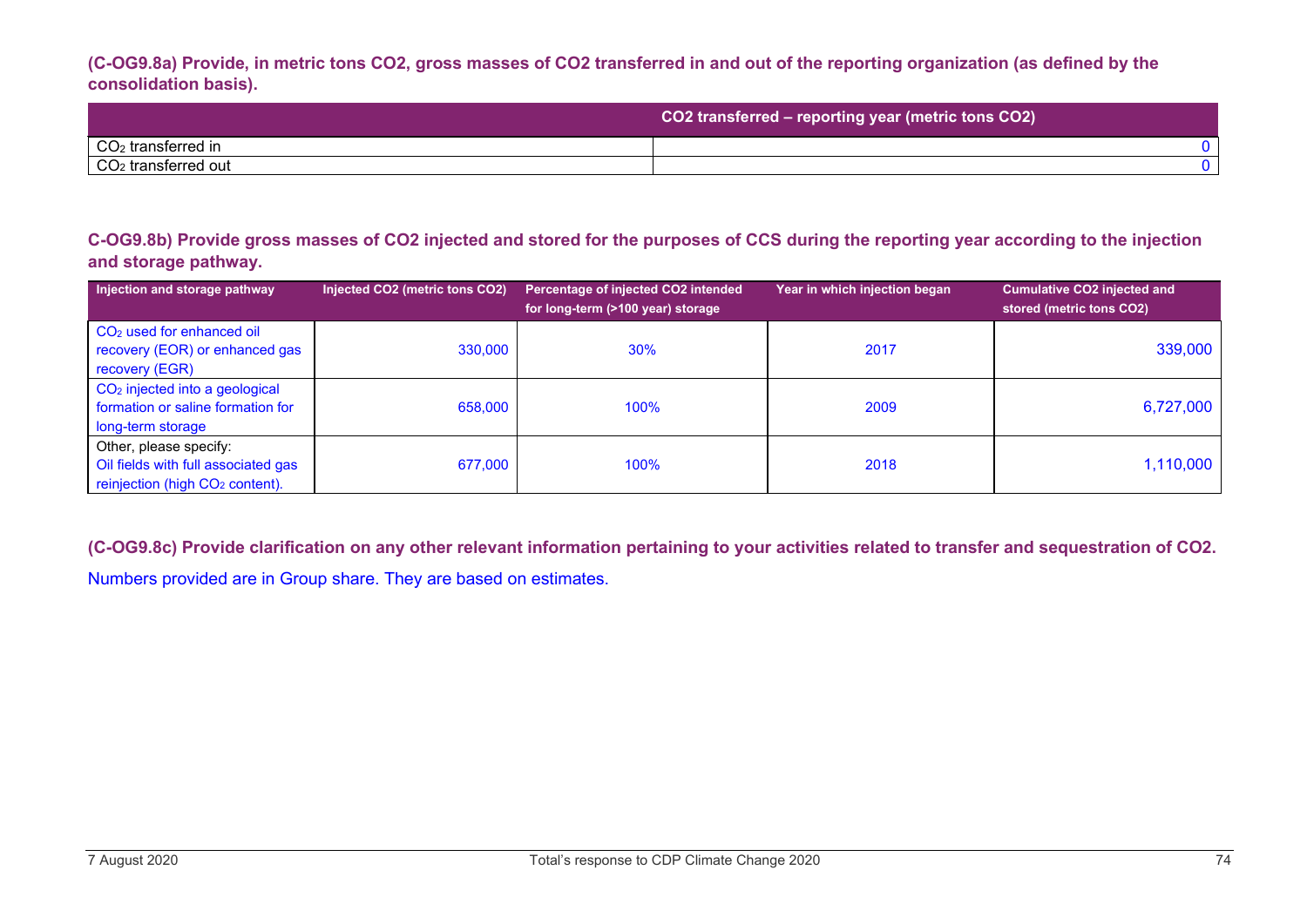# **C10 Verification**

## **Verification**

#### **(C10.1) Indicate the verification/assurance status that applies to your reported emissions.**

| Scope                                    | <b>Verification/assurance stats</b>                                 |
|------------------------------------------|---------------------------------------------------------------------|
| Scope <sup>2</sup>                       | Third party verification or assurance process in place              |
| Scope 2 (location-based or market-based) | <sup>1</sup> Third party verification or assurance process in place |
| Scope 3                                  | Third party verification or assurance process in place              |

#### **(C10.1a) Provide further details of the verification/assurance undertaken for your Scope 1 emissions and attach the relevant statements.**

| <b>Verification or</b><br>assurance cycle in<br>place \ | <b>Status in the</b><br>current<br>reporting year | Tvpe of<br>verification or<br>assurance | <b>Attach the statement</b>                                 | <b>Page/section reference</b> | <b>Relevant standard</b> | <b>Proportion of reported</b><br>emissions verified (%) |
|---------------------------------------------------------|---------------------------------------------------|-----------------------------------------|-------------------------------------------------------------|-------------------------------|--------------------------|---------------------------------------------------------|
| <b>Annual process</b>                                   | Complete                                          | Limited<br>assurance                    | Total's 2019 Universal Registration<br>document (Chapter 5) | See pages 252-255             | <b>ISAE 3000</b>         | 100                                                     |

## **(C10.1b) Provide further details of the verification/assurance undertaken for your Scope 2 emissions and attach the relevant statements.**

| Scope 2 approach          | <b>Verification or</b><br>assurance cycle in<br>place | <b>Status in the current</b><br>reporting year | Type of verification<br>or assurance | <b>Attach the statement</b>                                                        | Page/ section<br>reference | <b>Relevant standard</b> | <b>Proportion of reported</b><br>emissions verified (%) |
|---------------------------|-------------------------------------------------------|------------------------------------------------|--------------------------------------|------------------------------------------------------------------------------------|----------------------------|--------------------------|---------------------------------------------------------|
| Scope 2<br>location-based | <b>Annual process</b>                                 | Complete                                       | <b>Limited assurance</b>             | <b>Total's 2019</b><br><b>Universal</b><br>Registration<br>document<br>(Chapter 5) | See pages 252-<br>255      | <b>ISAE 3000</b>         | 100                                                     |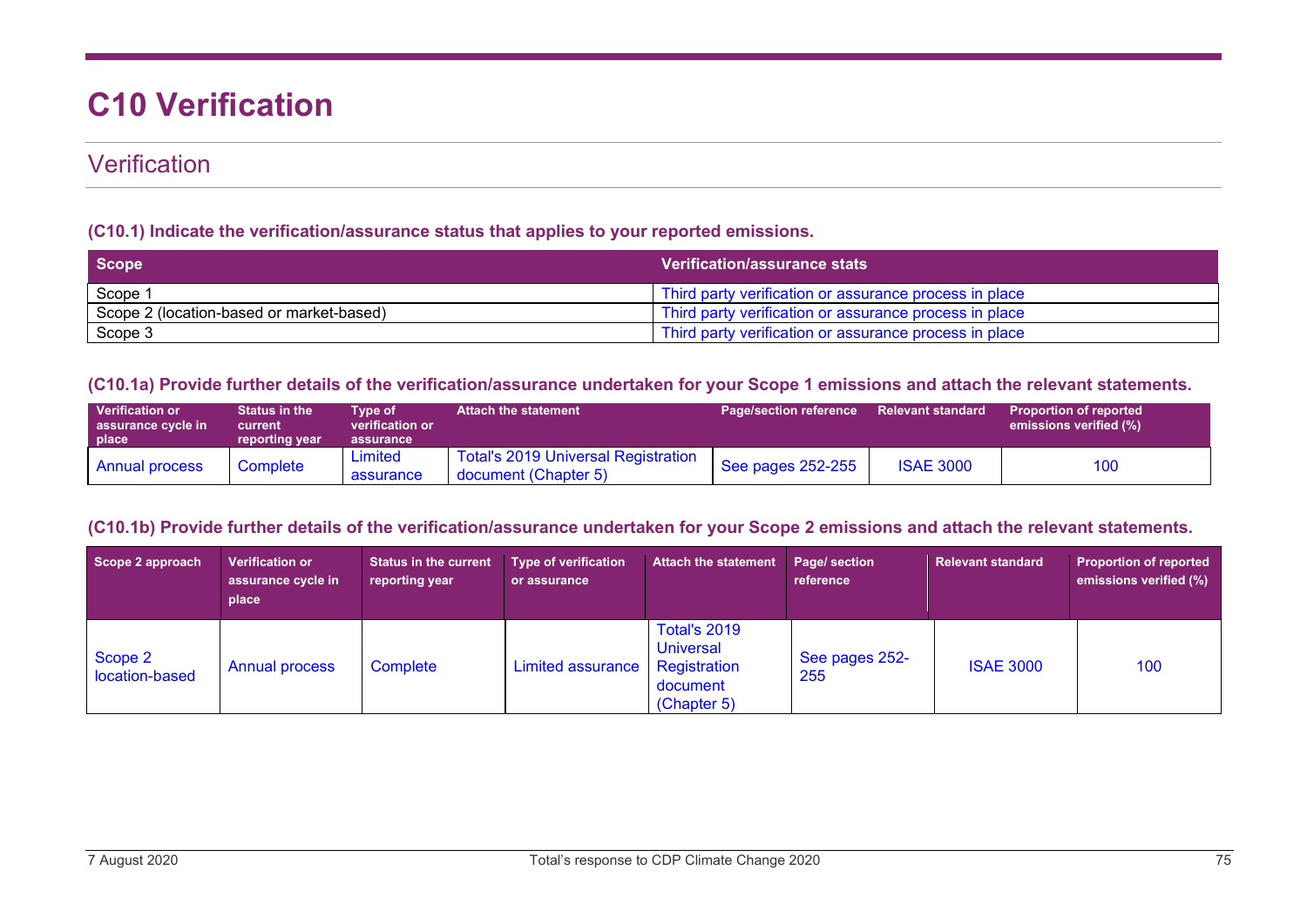**(C10.1c) Provide further details of the verification/assurance undertaken for your Scope 3 emissions and attach the relevant statements.**

| Scope 3 category                 | <b>Verification or</b><br>assurance cycle in<br>place | <b>Status in the current</b><br>reporting year | <b>Type of verification</b><br>or assurance | <b>Attach the statement</b>                                                        | Page/ section<br>reference | <b>Relevant standard</b> | <b>Proportion of</b><br>reported emissions<br>verified (%) |
|----------------------------------|-------------------------------------------------------|------------------------------------------------|---------------------------------------------|------------------------------------------------------------------------------------|----------------------------|--------------------------|------------------------------------------------------------|
| Scope 3: Use of<br>sold products | <b>Annual process</b>                                 | Complete                                       | Limited<br>assurance                        | <b>Total's 2019</b><br><b>Universal</b><br>Registration<br>document<br>(Chapter 5) | See pages 252-<br>255      | <b>ISAE 3000</b>         | 100                                                        |

## Other verified data

**(C10.2) Do you verify any climate-related information reported in your CDP disclosure other than the emissions figures reported in C6.1, C6.3, and C6.5?**

## **x** Yes

**(C10.2a) Which data points within your CDP disclosure have been verified, and which verification standards were used?**

| <b>Disclosure module</b><br>verification relates to | Data verified                                         | <b>Verification standard</b>                                    | <b>Please explain</b>                                                                                                                                                                                                                                                                                                                                                                                                          |
|-----------------------------------------------------|-------------------------------------------------------|-----------------------------------------------------------------|--------------------------------------------------------------------------------------------------------------------------------------------------------------------------------------------------------------------------------------------------------------------------------------------------------------------------------------------------------------------------------------------------------------------------------|
| C4. Targets and<br>performance                      | <b>Progress against emissions</b><br>reduction target | Article L. 225-102-1 of<br>the French<br><b>Commercial Code</b> | Total's 2019 Universal Registration document (see pages 203-255). The<br>external auditor EY verifies the social and environmental information. French<br>companies have to report as per Article L. 225-102-1 of the French<br>Commercial Code and disclose information on the Company and the entities<br>included in the consolidation scope, in accordance with Article L. 233-16 of the<br><b>French Commercial Code.</b> |
| C5. Emissions<br>performance                        | Year on year change in<br>emissions (Scope 1 and 2)   | Article L. 225-102-1 of<br>the French<br><b>Commercial Code</b> | Total's 2019 Universal Registration document (see pages 203-255). The<br>external auditor EY verifies the social and environmental information. French<br>companies have to report as per Article L. 225-102-1 of the French<br>Commercial Code and disclose information on the Company and the entities<br>included in the consolidation scope, in accordance with Article L. 233-16 of the<br><b>French Commercial Code.</b> |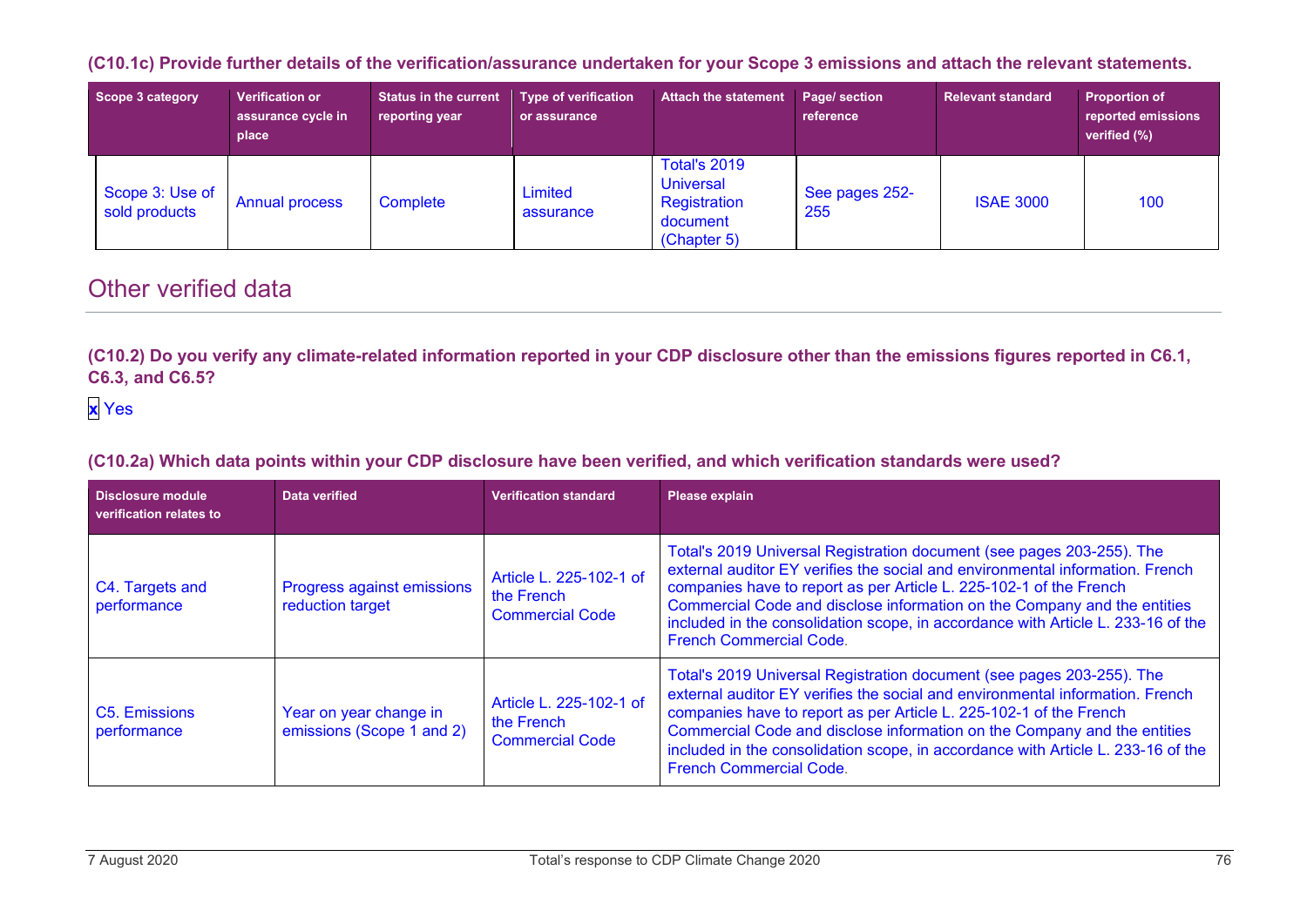| <b>Disclosure module</b><br>verification relates to | <b>Data verified</b>                                | <b>Verification standard</b>                                    | Please explain                                                                                                                                                                                                                                                                                                                                                                                                                 |
|-----------------------------------------------------|-----------------------------------------------------|-----------------------------------------------------------------|--------------------------------------------------------------------------------------------------------------------------------------------------------------------------------------------------------------------------------------------------------------------------------------------------------------------------------------------------------------------------------------------------------------------------------|
| C6. Emissions data                                  | Year on year change in<br>emissions (Scope 1 and 2) | Article L. 225-102-1 of<br>the French<br><b>Commercial Code</b> | Total's 2019 Universal Registration document (see pages 203-255). The<br>external auditor EY verifies the social and environmental information. French<br>companies have to report as per Article L. 225-102-1 of the French<br>Commercial Code and disclose information on the Company and the entities<br>included in the consolidation scope, in accordance with Article L. 233-16 of the<br><b>French Commercial Code.</b> |
| C7. Emissions<br>breakdown                          | Year on year change in<br>emissions (Scope 1 and 2) | Article L. 225-102-1 of<br>the French<br><b>Commercial Code</b> | Total's 2019 Universal Registration document (see pages 203-255). The<br>external auditor EY verifies the social and environmental information. French<br>companies have to report as per Article L. 225-102-1 of the French<br>Commercial Code and disclose information on the Company and the entities<br>included in the consolidation scope, in accordance with Article L. 233-16 of the<br><b>French Commercial Code.</b> |
| C8. Energy                                          | <b>Other: Energy efficiency</b>                     | Article L. 225-102-1 of<br>the French<br><b>Commercial Code</b> | Total's 2019 Universal Registration document (see pages 203-255). The<br>external auditor EY verifies the social and environmental information. French<br>companies have to report as per Article L. 225-102-1 of the French<br>Commercial Code and disclose information on the Company and the entities<br>included in the consolidation scope, in accordance with Article L. 233-16 of the<br><b>French Commercial Code</b>  |
| <b>C9. Additional metrics</b>                       | Other: Waste, water                                 | Article L. 225-102-1 of<br>the French<br><b>Commercial Code</b> | Total's 2019 Universal Registration document (see pages 203-255). The<br>external auditor EY verifies the social and environmental information. French<br>companies have to report as per Article L. 225-102-1 of the French<br>Commercial Code and disclose information on the Company and the entities<br>included in the consolidation scope, in accordance with Article L. 233-16 of the<br><b>French Commercial Code.</b> |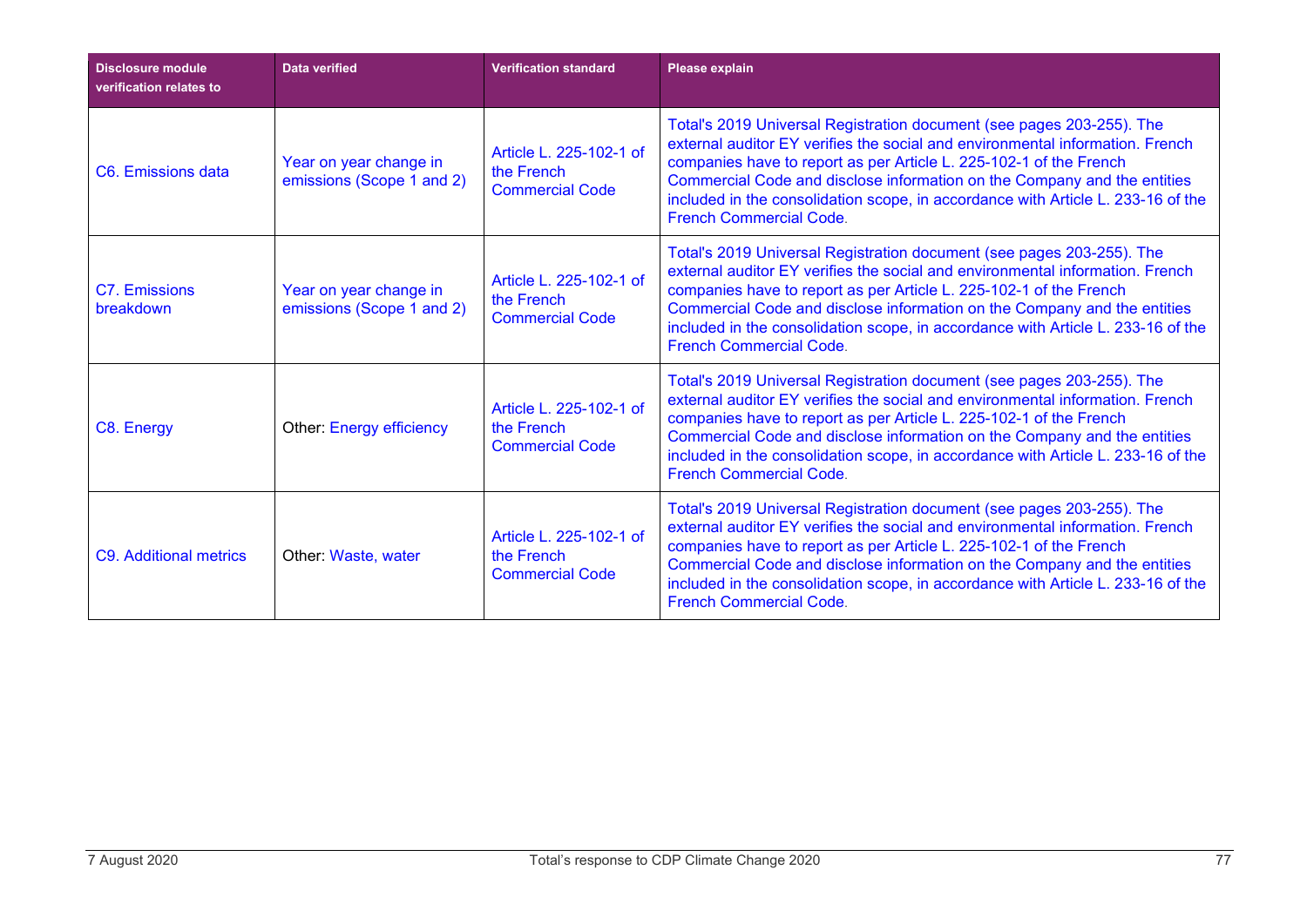# **C11 Carbon pricing**

## Carbon pricing systems

**(C11.1) Are any of your operations or activities regulated by a carbon pricing system (i.e. ETS, Cap & Trade or Carbon Tax)? x** Yes

**(C11.1a) Select the carbon pricing regulation(s) which impacts your operations. x** EU ETS

### **(C11.1b) Complete the following table for each of the emissions trading systems you are regulated by.**

2020 - Please complete the following table.

| System name   | the ETS | $\,$ % of Scope 1 emissions covered by $\,$ % of Scope 2 emissions covered by $\,$ Period start date $\,$<br>the ETS |            | <b>Period end date</b> |
|---------------|---------|----------------------------------------------------------------------------------------------------------------------|------------|------------------------|
| <b>EU-ETS</b> | 60%     | 62%                                                                                                                  | 01/01/2019 | 31/12/2019             |

| <b>Allowances allocated</b> | <b>Allowances</b><br>purchased | <b>Verified Scope 1 emissions</b><br>in metric tons CO2e | <b>Verified Scope 2 emissions</b><br>in metric tons CO2e | <b>Details of ownership</b>             | <b>Comment</b>                                                                                                                                                                             |
|-----------------------------|--------------------------------|----------------------------------------------------------|----------------------------------------------------------|-----------------------------------------|--------------------------------------------------------------------------------------------------------------------------------------------------------------------------------------------|
| 22,500,000                  | Not disclosed                  | 24,000,000                                               | 2,240,000                                                | <b>Facilities we own</b><br>and operate | Facilities owned and operated by Total (mainly<br>in the Refining & Chemicals business segment).<br>The number of allowance purchases is<br>confidential information and is not disclosed. |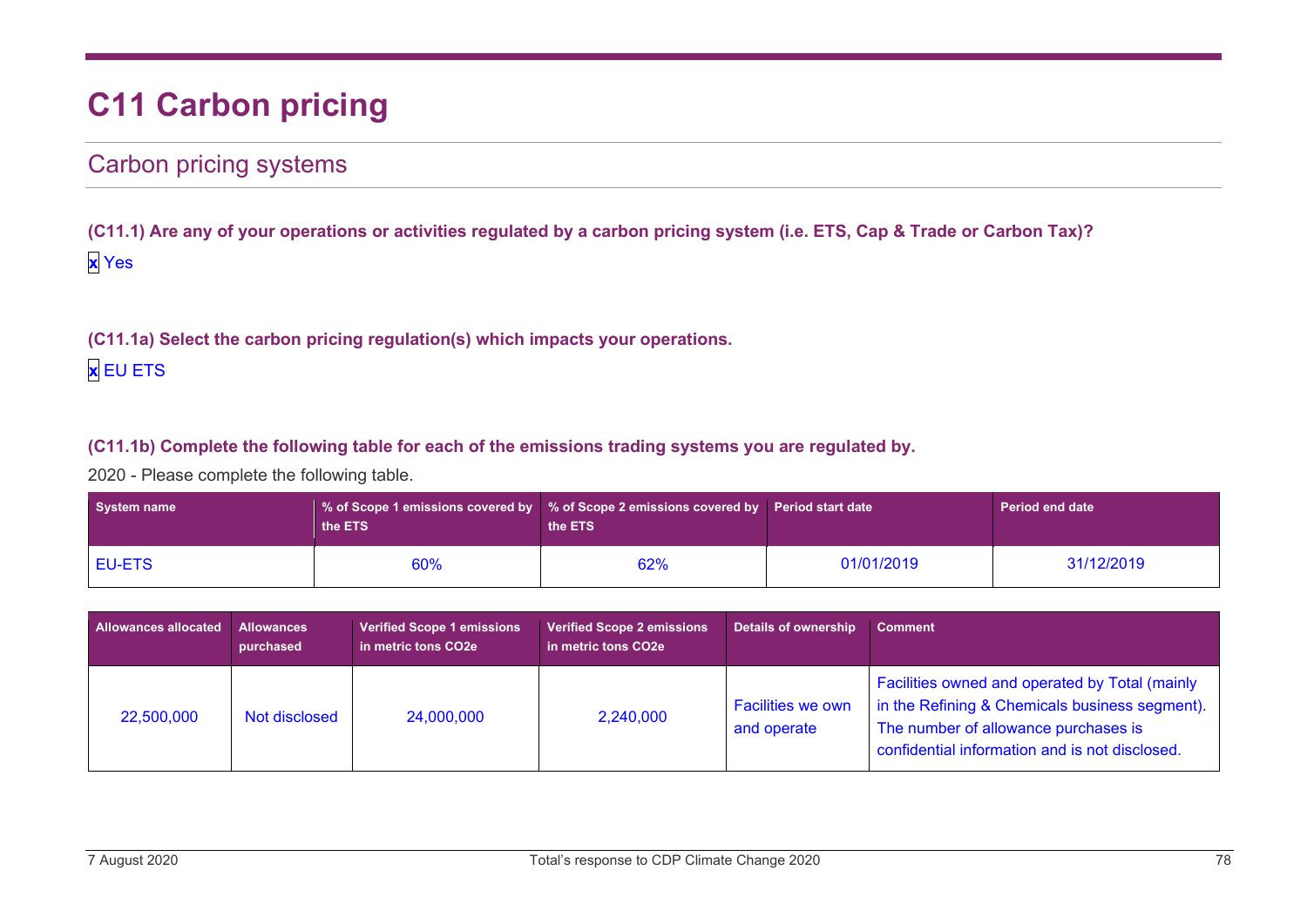#### **(C11.1d) What is your strategy for complying with the systems you are regulated by or anticipate being regulated by?**

Total's overall strategy and plans include:

- reducing GHG emissions resulting from our own operations and optimize energy efficiency, and
- optimizing  $CO<sub>2</sub>$  quotas management.

In Europe specifically, Total is fully organised to optimise compliance with the EU ETS, through a close monitoring of positions, improvement projects and, when necessary, market transactions: a dedicated organisation dealing with emissions trading and quota management was set up in 2005 consisting of operational desks in each business unit, and a centralized trading desk which intervenes in the open market on their behalf. Through this organisation, positions are monitored on a regular basis with a view to ensure optimised compliance by the end of each calendar year.

Total participates in the market, and the value of  $CO<sub>2</sub>$  is routinely taken into account in operational decisions of the business units participating in the scheme (such as power generation, energy project evaluation or refining optimisation). Additionally, through the integration of a  $CO<sub>2</sub>$ / carbon cost in all new capital expenditure decisions since 2008 of all its new projects / activities brought to Total's Excom directly integrate the impact of its future greenhouse gas emissions.

From 2016 to 2019, Total applies an internal CO<sub>2</sub> price of \$30 to \$40 per ton (depending on the price of crude oil), or the actual price of CO<sub>2</sub> in a given country if higher and since January 1, 2020, a CO<sub>2</sub> price of \$40/t with a sensitivity of \$100/t as from 2030, independent of the Brent price scenarios in the economic calculations for all new projects worldwide.

Total anticipates participating in trading schemes other than the EU ETS in the coming years (in China, USA, Canada, Kazakhstan, Mexico), depending on emerging regulations.

## Project-based carbon credits

**(C11.2) Has your organization originated or purchased any project-based carbon credits within the reporting period? x** No

Internal price on carbon

**(C11.3) Does your organization use an internal price on carbon?**

**x** Yes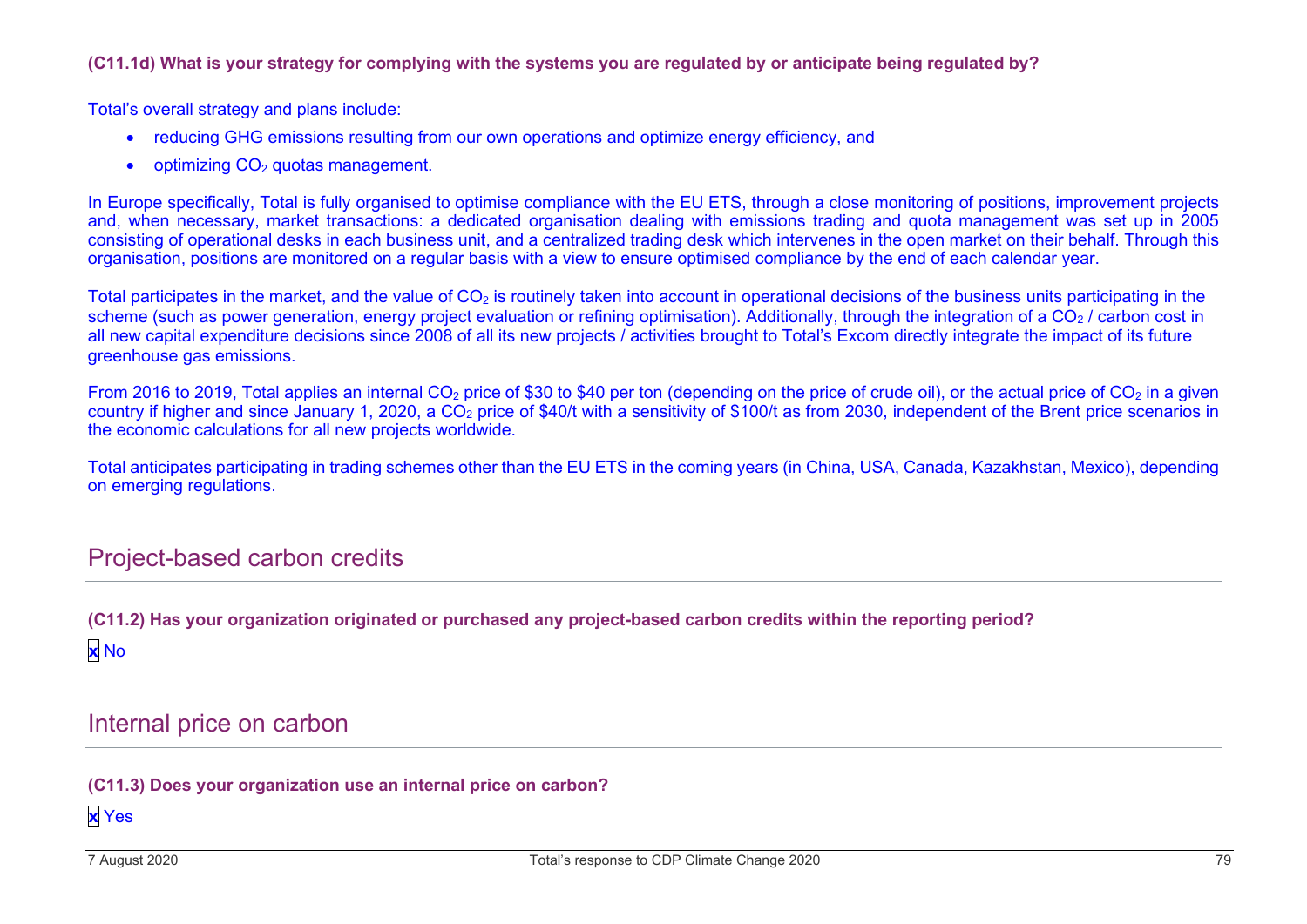|  |  |  | (C11.3a) Provide details of how your organization uses an internal price on carbon. |
|--|--|--|-------------------------------------------------------------------------------------|
|--|--|--|-------------------------------------------------------------------------------------|

| Objective for<br>implementing an<br>internal carbon price                                                | <b>GHG</b><br>Scope | <b>Application</b>                                                                                                                                                                                                                                                                                                                                                                                                                                                                                                                                                                                                                                                                                                                                                                                                                                                                                                                                               | <b>Actual price(s)</b><br>used (Currency<br>/metric ton) | <b>Variance of</b><br>price(s) used | Type of<br>internal<br>carbon price | Impact &<br>implication                                                  |
|----------------------------------------------------------------------------------------------------------|---------------------|------------------------------------------------------------------------------------------------------------------------------------------------------------------------------------------------------------------------------------------------------------------------------------------------------------------------------------------------------------------------------------------------------------------------------------------------------------------------------------------------------------------------------------------------------------------------------------------------------------------------------------------------------------------------------------------------------------------------------------------------------------------------------------------------------------------------------------------------------------------------------------------------------------------------------------------------------------------|----------------------------------------------------------|-------------------------------------|-------------------------------------|--------------------------------------------------------------------------|
| • Change internal<br>behavior<br>• Drive low-carbon<br>investment<br>• Stress test<br><i>investments</i> | Scope 1             | To ensure that investment projects are as profitable as<br>anticipated in the desirable event that the international<br>community agrees to put a cost on $CO2$ emissions,<br>investments have been valued between 2008 and 2015<br>based on a cost of $25 \epsilon$ per ton of $CO2$ emitted. As of 2016,<br>new investments projects presented to the Executive<br>Committee are evaluated using a long-term cost of 30 to<br>40 USD per ton of CO <sub>2</sub> emitted depending on the oil price<br>scenario retained, or the actual price if it is higher in a given<br>country. From the 1 <sup>st</sup> of January 2020, Total applies an<br>internal $CO2$ price of \$30 to \$40 per ton (depending on the<br>price of crude oil), or the actual price of $CO2$ in a given<br>country if higher and since January 1, 2020, a CO <sub>2</sub> price of<br>\$40/t with a sensitivity of \$100/t as from 2030, independent of<br>the Brent price scenarios. | 40 USD / ton                                             | 100 USD / ton<br>by 2030            | Shadow<br>price                     | <b>Taking into</b><br>account for<br>investment<br>project<br>decisions. |

# **C12 Engagement**

## Value chain engagement

**(C12.1) Do you engage with your value chain on climate-related issues?**

**x** Yes, our suppliers

**x** Yes, our customers

**x** Yes, other partners in the value chain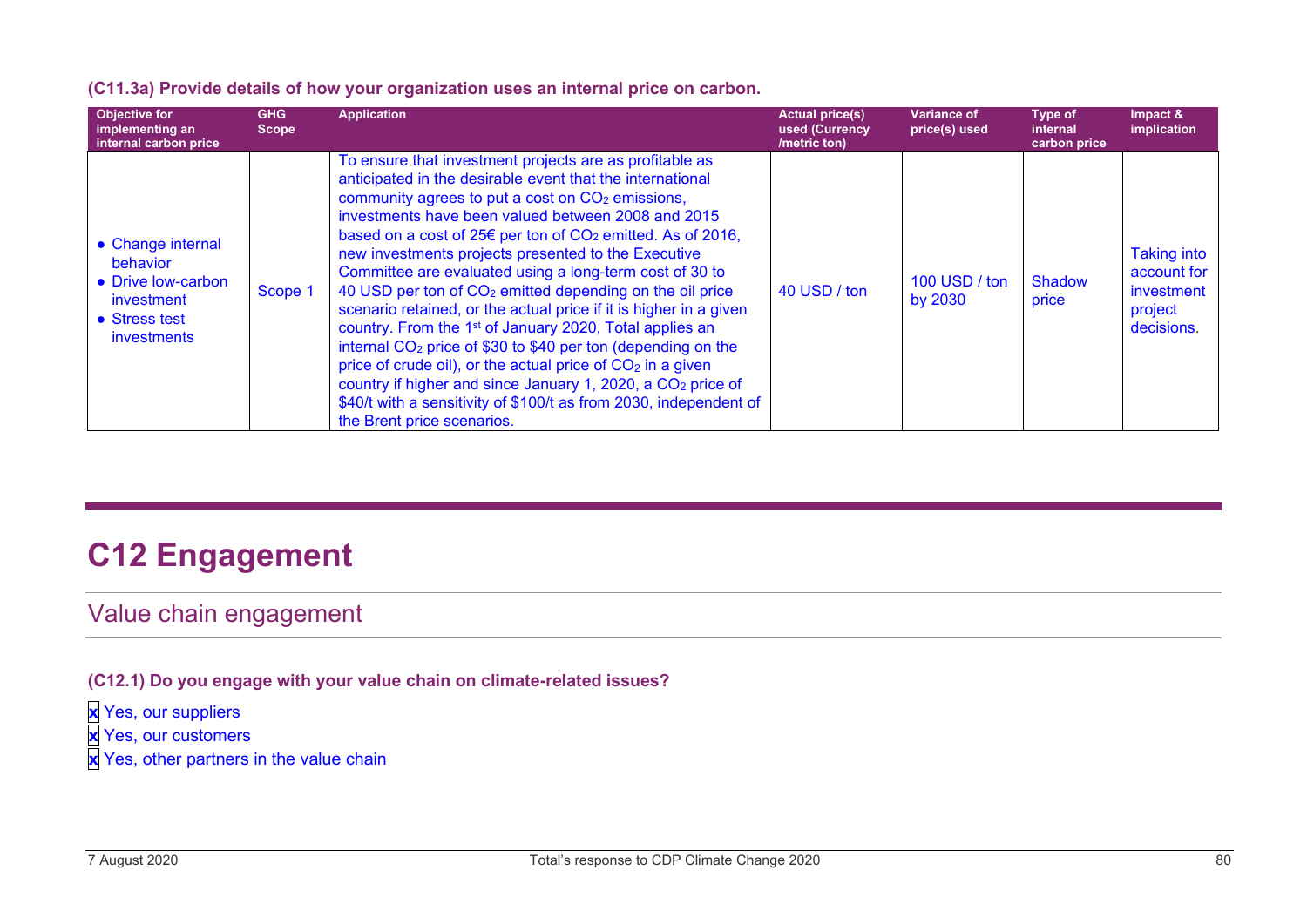## **(C12.1a) Provide details of your climate-related supplier engagement strategy.**

| Type of<br>engagement                                  | Details of<br>engagement                | $%$ of<br>suppliers<br>by number | $%$ total<br>procurement spend<br>(direct and indirect) | % of supplier-related<br><b>Scope 3 emissions</b><br>as reported in C6.5 | Rationale for the coverage of your engagement                                                                                                                                                                                                                                                                                                                                                                                                                                                                                                                                                                                                                                           | Impact of engagement.<br>including measures of<br><b>SUCCESS</b>                                                                                                                                                                          |
|--------------------------------------------------------|-----------------------------------------|----------------------------------|---------------------------------------------------------|--------------------------------------------------------------------------|-----------------------------------------------------------------------------------------------------------------------------------------------------------------------------------------------------------------------------------------------------------------------------------------------------------------------------------------------------------------------------------------------------------------------------------------------------------------------------------------------------------------------------------------------------------------------------------------------------------------------------------------------------------------------------------------|-------------------------------------------------------------------------------------------------------------------------------------------------------------------------------------------------------------------------------------------|
| Innovation &<br>Collaboration<br>(changing<br>markets) | Other:<br>Innovation &<br>Collaboration | 100%                             | 100%                                                    | N.A.                                                                     | The Group ensures that contractual conditions are<br>negotiated in an equitable manner with its suppliers. The<br>Code of Conduct restates this requirement and the three<br>essential principles that guide Total's relations with its<br>suppliers: dialogue, professionalism and the fulfilment of<br>commitments: respect for human rights at work, the<br>protection of health, security and safety, preservation of the<br>environment, prevention of corruption and of conflicts of<br>interest and the fight against fraud, respect for competition<br>law, as well as the promotion of economic and social<br>development. This program covers 100% of the Group<br>suppliers. | A Responsible<br>Procurement roadmap,<br>which was updated in<br>2019, defines Total's<br>guidelines for 2019-<br>2023 in terms of<br>respecting human rights<br>throughout the supply<br>chain, environment and<br>economic development. |

### **(C12.1b) Give details of your climate-related engagement strategy with your customers.**

| <b>Type of</b><br>engagement         | <b>Details of</b><br>engagement         | $%$ of<br>customers by<br>number | % customer-related<br><b>Scope 3 emissions</b><br>as reported in C6.5 | Please explain the rationale for selecting this<br>group of customers and scope of engagement                                                                                                                                                                                                                                                                                                                                                                                                                                                                                                                                                                                                                                                                                                                                                                                                                                                                | Impact of engagement, including measures of success                                                                                                                                                                                                                                                                                                                                                                                                                                                                                                                                                                                                                                                                                                                                                                                                                                                                                                                                                                                                   |
|--------------------------------------|-----------------------------------------|----------------------------------|-----------------------------------------------------------------------|--------------------------------------------------------------------------------------------------------------------------------------------------------------------------------------------------------------------------------------------------------------------------------------------------------------------------------------------------------------------------------------------------------------------------------------------------------------------------------------------------------------------------------------------------------------------------------------------------------------------------------------------------------------------------------------------------------------------------------------------------------------------------------------------------------------------------------------------------------------------------------------------------------------------------------------------------------------|-------------------------------------------------------------------------------------------------------------------------------------------------------------------------------------------------------------------------------------------------------------------------------------------------------------------------------------------------------------------------------------------------------------------------------------------------------------------------------------------------------------------------------------------------------------------------------------------------------------------------------------------------------------------------------------------------------------------------------------------------------------------------------------------------------------------------------------------------------------------------------------------------------------------------------------------------------------------------------------------------------------------------------------------------------|
| Innovation &<br><b>Collaboration</b> | Other:<br>Innovation &<br>Collaboration |                                  | 10%                                                                   | Emissions at sites related to our operations<br>(Scope 1 and 2 emissions) are within our<br>control, and as a result we can take the<br>necessary steps to reduce them. But emissions<br>related to the use of our products by Total<br>customers (Scope 3 emissions) depend<br>primarily on the choices they make. We closely<br>monitor customer demand and consumption<br>habits as part of our desire to help customers<br>generate fewer carbon emissions across the<br>life cycle of the products they use. To this end,<br>we have developed a carbon intensity indicator<br>that evaluates the average greenhouse gas<br>emissions for the energy products used by our<br>customers. It lets us track customer demand<br>for lower-carbon products and keep tabs on the<br>pace of the energy transition.<br>Our Strategy, R&D and Marketing teams have<br>constant interaction with customers in order to<br>assess changes and emerging needs. The | Total's ambition is to reduce that carbon intensity by 15%<br>between 2015 – the year of the Paris Agreement –<br>and 2030. In the longer term, beyond 2030, our ambition<br>is to maintain or even accelerate this rate of reduction,<br>depending on developments in technology and public<br>incentive policies. That would add up to a total decrease of<br>35% by 2040 and 60% by 2050. The carbon intensity of the<br>products used by Total customers has already decreased<br>by 6% at end of 2019.<br>At the end of 2019, 95 different products and services had<br>received the Total Ecosolutions label. According to our<br>estimates, based on a comparison with reference<br>products and services offering an equivalent outcome for<br>the customer, the use of Total Ecosolutions products and<br>services sold in 2019 avoids 2,200,000 metric tons of<br>carbon dioxide emissions (on the whole life cycle).<br>White Certificates (or Energy Efficiency Certificates) exist<br>in various European countries (Italy, UK, Denmark, |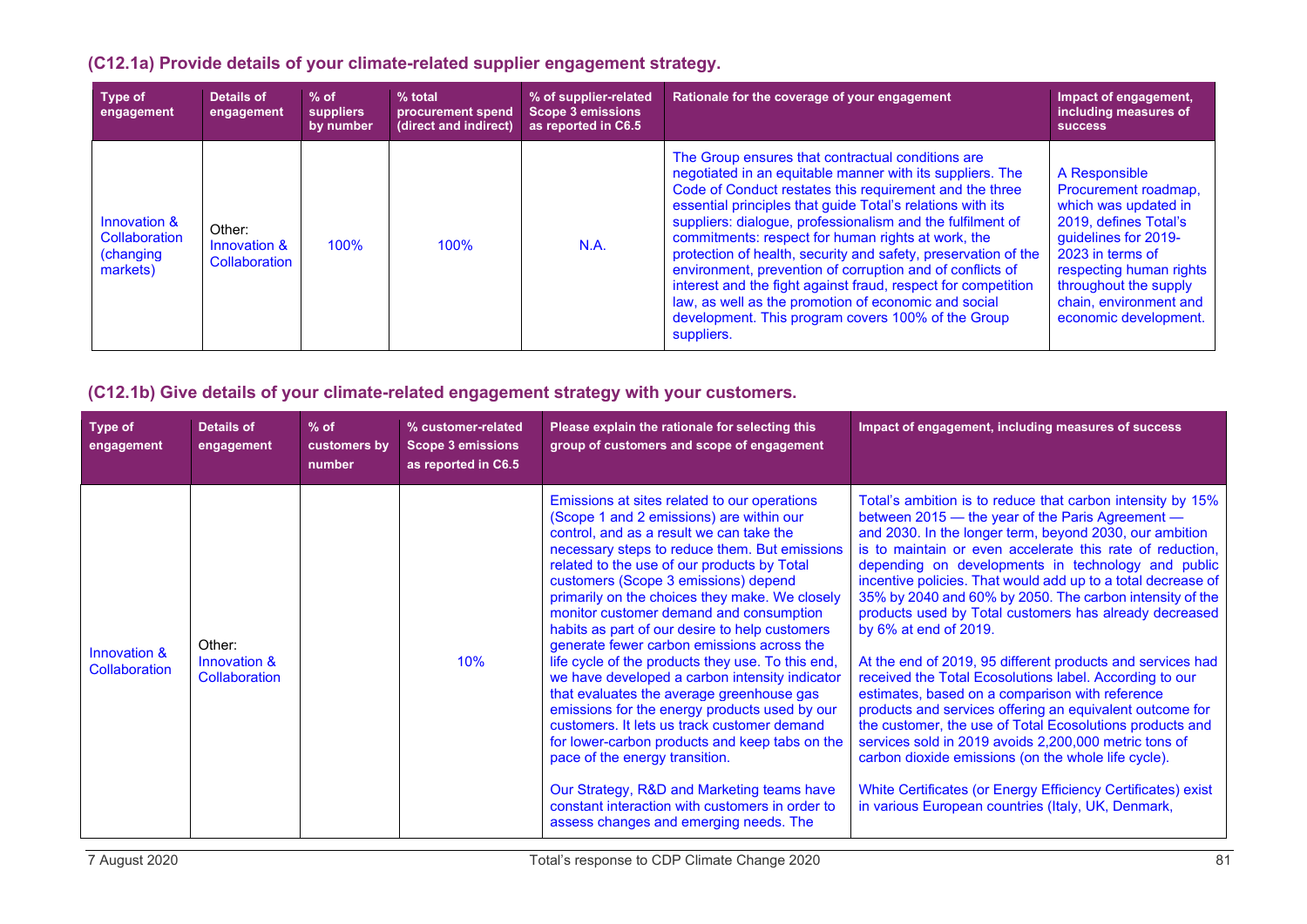| Type of<br>engagement | Details of<br>engagement | $%$ of<br>customers by<br>number | % customer-related<br><b>Scope 3 emissions</b><br>as reported in C6.5 | Please explain the rationale for selecting this<br>group of customers and scope of engagement                                                                                                                                                                                                                                                                                                                                                                                                                                                                                         | Impact of engagement, including measures of success                                                                                                                                                                                                                                                                                                                                                                                                                                                                        |
|-----------------------|--------------------------|----------------------------------|-----------------------------------------------------------------------|---------------------------------------------------------------------------------------------------------------------------------------------------------------------------------------------------------------------------------------------------------------------------------------------------------------------------------------------------------------------------------------------------------------------------------------------------------------------------------------------------------------------------------------------------------------------------------------|----------------------------------------------------------------------------------------------------------------------------------------------------------------------------------------------------------------------------------------------------------------------------------------------------------------------------------------------------------------------------------------------------------------------------------------------------------------------------------------------------------------------------|
|                       |                          |                                  |                                                                       | Total Ecosolutions program, which was<br>launched in 2009, streamlines the work and<br>exchanges between the Strategy, R&D,<br>Innovation and Marketing teams, in order to<br>design and promote new products and services<br>to help our customers (both businesses and<br>consumers) to reduce their environmental<br>footprint such as energy consumption.<br>Total's priority targets are our main B2B<br>(business to business) customers.<br>Sales with the Total Ecosolutions program<br>contribute to around 10% of the Marketing &<br>Services segment Net Operating Income. | France, etc.). In France, Total's compliance with energy<br>efficiency certificate requirements has led to:<br>Around 100 direct and indirect jobs being<br>created.<br>100,000 energy efficiency operations annually,<br>involving insulation solutions and furnace<br>upgrades.<br>An enhanced customer relationship that can<br>stimulate new solutions.<br>Participation in car pooling initiatives involving<br>150,000 drivers.<br>Actions that encourage 40,000 Total employees<br>to cut their energy use at home. |

**(C12.1d) Give details of your climate-related engagement strategy with other partners in the value chain.**

Total shares society's goal of achieving zero net emissions from its global operations by 2050, through its production and the energy products used by its customers, and is joining forces with multiple players in the value chain, such as:

- Coalition for the energy of the future to support and accelerate the joint development of tangible energy solutions, therefore directly contributing to the reduction of carbon intensity of the transportation and logistics sectors (marine, road transportation...).
- - Getting to net zero coalition to support the maritime industry's decarbonisation by collaborating with companies across the maritime, energy, infrastructure and finance sectors.
- The Getting to Zero Coalition's ambition is to help achieve the target set by the International Maritime Organisation to reduce Greenhouse Gases emissions from shipping by at least 50% by 2050 - compared to 2008 levels. The Coalition is aiming, through its members, at getting commercially viable deep-sea zero-emission vessels powered by zero-emission fuels into operation by 2030. The Getting to Zero Coalition was launched in September 2019 as a partnership between the Global Maritime Forum, the Friends of Ocean Action and the World Economic Forum. It comprises over 120 public and private organisations and has been endorsed by governments of 14 countries, including France and the UK.
- Clean Sky for tomorrow. With air travel predicted to double by 2035, the aviation sector could represent a significantly higher share of GHG emissions by 2050 compared to its 2-3% share today. The Clean Skies for Tomorrow Coalition provides a crucial mechanism for top executives and public leaders, across and beyond the aviation value-chain, to align on a transition to sustainable aviation fuels as part of a meaningful and proactive pathway for the industry to achieve carbon-neutral flying. Clean Sky for tomorrow was launched in 2019 by the World Economic Forum, along with Airbus, Boeing, Air Transport Action Group, Shell, Heathrow, Schiphol.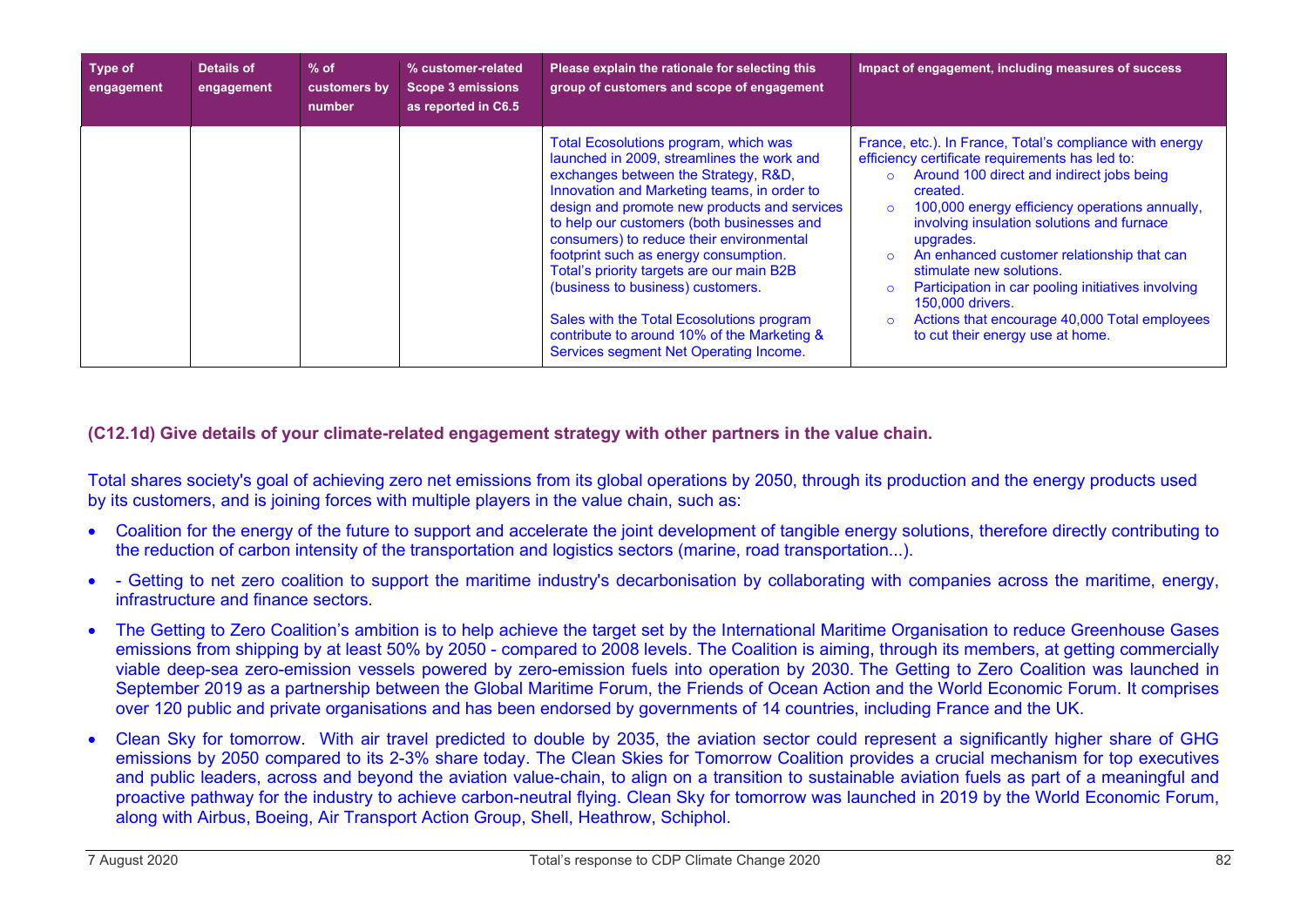• Engagement pour une croissance verte with the French Ministry of Ecology and Inclusive Transition and the French Ministry of Transportation in France, As part of these commitments, five key players in French biojet fuel (Air France, Airbus, Safran, Suez and Total) are currently conducting a study to define the optimal conditions for producing and marketing clean fuels for air transportation.

Our shipping division closely monitors our contractors' emissions performance. In 2019, time-chartered ships navigated to economic speed as often as possible and thus reduced emissions. In addition, an effort is made to improve the energy efficiency of the fleet when the units are renewed.

## Public policy engagement

**(C12.3) Do you engage in activities that could either directly or indirectly influence public policy on climate-related issues through any of the following?**

**x** Direct engagement with policy makers

- **x** Trade associations
- **x** Funding research organizations
- **x** Other

#### **(C12.3a) On what issues have you been engaging directly with policy makers?**

| <b>Focus of legislation</b>    | <b>Corporate position</b>        | <b>Details of engagement</b>                                                                                                                                                                                                                                        | <b>Proposed legislative solution</b>                                                                                                                   |
|--------------------------------|----------------------------------|---------------------------------------------------------------------------------------------------------------------------------------------------------------------------------------------------------------------------------------------------------------------|--------------------------------------------------------------------------------------------------------------------------------------------------------|
| European Union 2030 objectives | Support                          | Total supports the EU enhanced ambition on GHG<br>emission reduction targets for 2030.                                                                                                                                                                              | Total advocates for a technology-neutral<br>and coherent set of European rules and<br>will follow up on the various proposals<br>due in 2020 and 2021. |
| <b>European Green Deal</b>     | Support                          | Total supports the ambition of the European Union<br>to become climate neutral by 2050 and has taken<br>the commitment to reach Net Zero across all its<br>production and energy products used by its<br>customers in Europe by 2050 or sooner (scope<br>$1+2+3$ ). | Total is in favor of a green recovery<br>package and is advocating for the<br>introduction of a Carbon Border<br><b>Adjustment Mechanism.</b>          |
| <b>Cap and Trade</b>           | Support with minor<br>exceptions | Total supports market-driven carbon emission<br>reduction systems.                                                                                                                                                                                                  | Strengthen international agreement for<br>the limitation of GHG emissions through<br>carbon market implementation and<br>industry protection.          |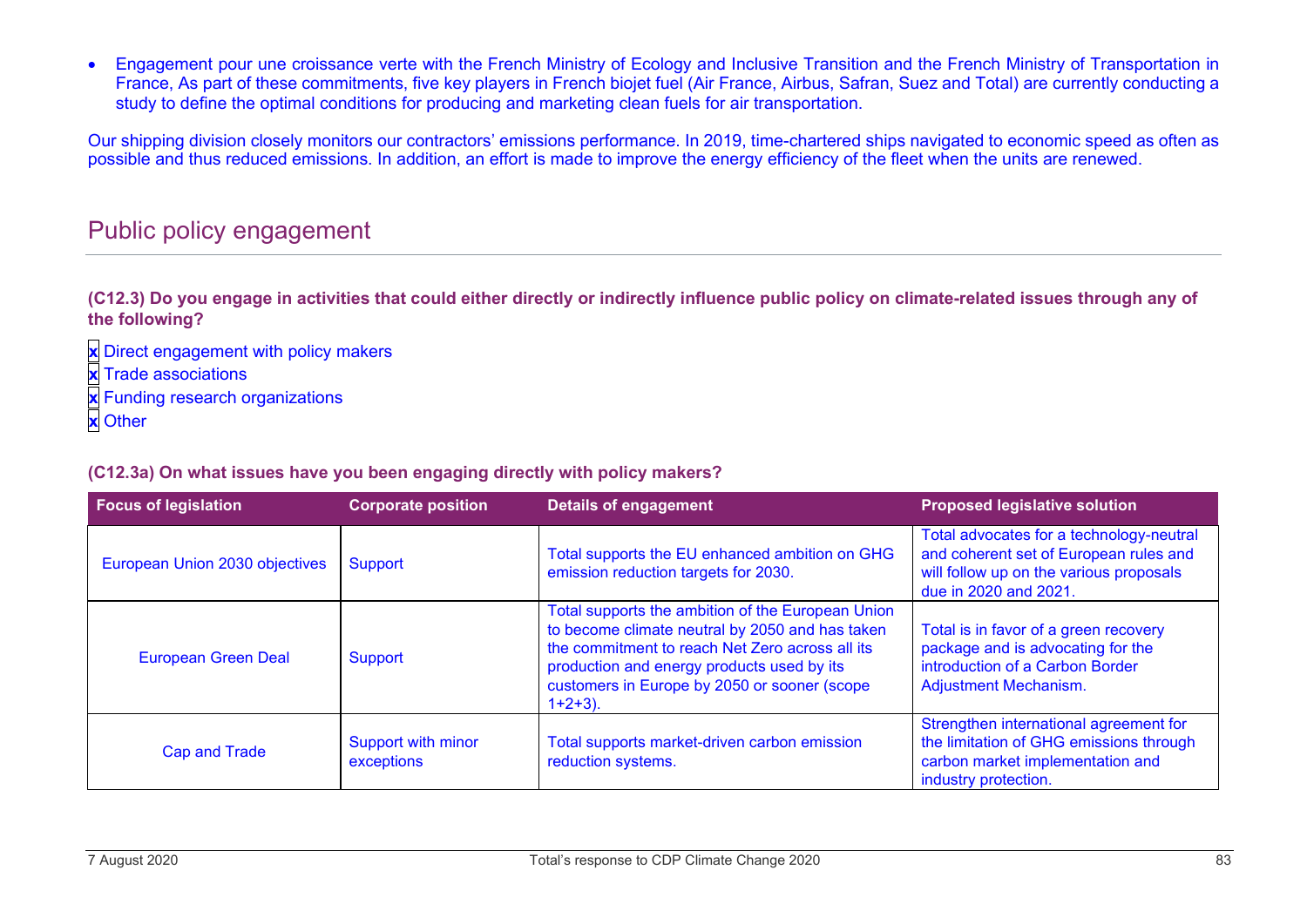| <b>Focus of legislation</b>    | <b>Corporate position</b> | <b>Details of engagement</b>                                                                                                                                                                                                                                                                                                                                                                                                                                                                      | <b>Proposed legislative solution</b>                                                                                                                                                                 |
|--------------------------------|---------------------------|---------------------------------------------------------------------------------------------------------------------------------------------------------------------------------------------------------------------------------------------------------------------------------------------------------------------------------------------------------------------------------------------------------------------------------------------------------------------------------------------------|------------------------------------------------------------------------------------------------------------------------------------------------------------------------------------------------------|
| <b>Flaring reduction</b>       | <b>Support</b>            | In 2014, Total joined the initiative launched by the<br>World Bank and made a commitment to eliminate<br>routine flaring from its operations by 2030.                                                                                                                                                                                                                                                                                                                                             | Total advocates the emergence of local<br>regulations in producing countries in<br>order to stimulate infrastructures and gas<br>to power projects that would help to<br>reduce flaring.             |
| <b>Methane regulation</b>      | <b>Support</b>            | Total supports policies to reduce methane emissions<br>from natural gas production and consumption. In<br>November 2019, Total wrote to the US agency in<br>charge of the environment (US-EPA), through a<br>public consultation process, to oppose the projected<br>lowering of regulatory requirements on methane<br>emission control in the oil and gas industry.                                                                                                                              | Total advocates for methane policies and<br>regulations that incentive early actions,<br>drive performance improvement,<br>facilitates proper enforcement and<br>support flexibility and innovation. |
| Carbon tax / Paying for carbon | <b>Support</b>            | In 2014, Total decided to join the call of the United<br>Nations Global Compact, which encourages<br>companies to consider a CO <sub>2</sub> price internally and<br>publicly support the importance of such a price via<br>regulation mechanisms suited to the local contexts.<br>Total now also helps to deploy the World Bank's<br>Carbon Pricing Leadership Coalition (CPLC).<br>Total is founding member of the Climate Leadership<br>Council advocating for a carbon dividend<br>mechanism. | Total advocates the introduction of<br>carbon pricing frameworks in all<br>countries.                                                                                                                |

**(C12.3b) Are you on the board of any trade associations or do you provide funding beyond membership? x** Yes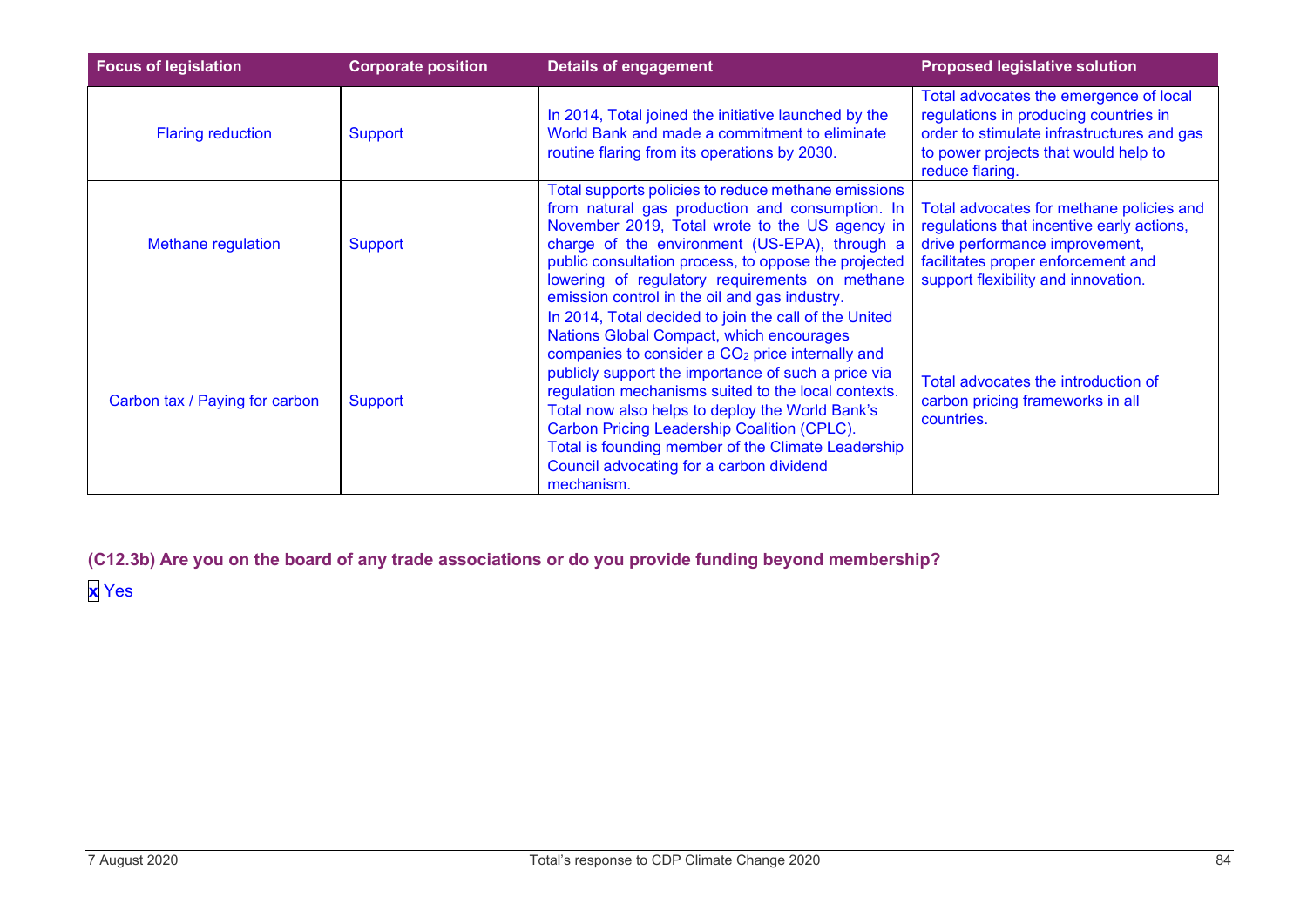| <b>Trade</b><br>association                               | Is your position on<br>climate change<br>consistent with theirs? | Please explain the trade association's position                                                                                                                                                                                                                                                                                                                                                                                                                                                                                                                                                                                                                           | How have you influenced, or are you<br>attempting to influence the position?                                                                                                                                                                                                |
|-----------------------------------------------------------|------------------------------------------------------------------|---------------------------------------------------------------------------------------------------------------------------------------------------------------------------------------------------------------------------------------------------------------------------------------------------------------------------------------------------------------------------------------------------------------------------------------------------------------------------------------------------------------------------------------------------------------------------------------------------------------------------------------------------------------------------|-----------------------------------------------------------------------------------------------------------------------------------------------------------------------------------------------------------------------------------------------------------------------------|
| <b>CEFIC</b><br>(European<br><b>Chemical</b><br>Industry) | <b>Consistent</b>                                                | CEFIC is a European chemical industry trade association. It supports the fight against<br>climate change and the Commission's ambition to transform the EU into a competitive low<br>carbon economy. The EU Emissions Trading System (ETS) is a key instrument in the<br>implementation of this common ambition. The ETS reform provides a real opportunity to<br>create a dynamic, flexible system for carbon leakage protection that would retain the<br>current incentives while fostering companies that wish to invest and grow in the EU.                                                                                                                           | The head of the Refining & Chemicals<br>business segment of Total is a CEFIC<br><b>Board Member.</b><br>Total also participates in various CEFIC<br>working groups on Energy and Climate.                                                                                   |
| EpE                                                       | <b>Consistent</b>                                                | The French "Entreprises pour l'Environnement" association has published in May 2019 the<br>"ZEN 2050" report about the feasibility of reaching net zero emissions in 2050 in France.                                                                                                                                                                                                                                                                                                                                                                                                                                                                                      | Total's CEO is an active member of the<br>board of EpE.                                                                                                                                                                                                                     |
| <b>ERT</b>                                                | <b>Consistent</b>                                                | The European Roundtable of Industrialists has an Energy Transition & Climate Change<br>Working Group working on issues such as European energy security strategy and<br>European policy framework for energy and climate change, including carbon pricing.                                                                                                                                                                                                                                                                                                                                                                                                                | Total's CEO is an active member of the<br>ERT.                                                                                                                                                                                                                              |
| <b>Fuels Europe</b>                                       | Consistent                                                       | Fuels Europe recognizes that climate change is a global challenge, which requires global<br>actions.                                                                                                                                                                                                                                                                                                                                                                                                                                                                                                                                                                      | <b>Total participated in the Working Groups</b><br>on Transportation issues that published<br>the Vision 2050 report (how to best<br>mitigate and reduce GHG emissions of<br>the refining sector and its products).                                                         |
| <b>IOGP</b>                                               | <b>Consistent</b>                                                | The International Oil & Gas Producers association supports the international community's<br>commitment to address the global challenge of climate change. IOGP also believes that the<br>Oil and Gas industry is very much a part of the solution to this challenge and that it can be<br>addressed while meeting society's future energy needs.                                                                                                                                                                                                                                                                                                                          | Total is an active member of the Energy<br>& Climate working Group of IOGP.                                                                                                                                                                                                 |
| <b>IPIECA</b>                                             | <b>Consistent</b>                                                | In support to the UNFCCC's work, IPIECA has launched, in November 2016, a report<br>called "Exploring low-emissions pathways: Advancing the Paris Puzzle". This publication<br>builds on IPIECA's 2015 Paris Puzzle, providing perspective on the common elements and<br>enablers of pathways to meet a low-emissions future.                                                                                                                                                                                                                                                                                                                                             | Florent Journet-Cuenot (Total) was co-<br>chair of the Climate Change working<br>group of IPIECA, who produced these<br>two papers.                                                                                                                                         |
| OGCI (Oil &<br><b>Gas Climate</b><br>Initiative)          | <b>Consistent</b>                                                | Launched in early 2014, the Oil and Gas Climate Initiative currently has 13 members: BP,<br>Chevron, CNPC, Eni, Equinor, ExxonMobil, Occidental Petroleum, Pemex, Petrobras,<br>Repsol, Saudi Aramco, Shell and Total.<br>The vision of the OGCI is to become a more recognized and ambitious provider of practical<br>solutions to climate change mitigation. The values of the OGCI are based upon a bottom-<br>up, voluntary, industry-led initiative that encourages a wide range of actors in the oil and<br>gas industry to work in a collaborative manner to deliver a tangible, credible, transparent<br>and integrated contribution to climate change solutions. | Total CEO is an active member of the<br><b>OGCI CEOs Steering Committee.</b><br>Jérôme Schmitt (Total) is the chair of the<br><b>Executive Committee of OGCI. Several</b><br>people of Total's corporate Strategy &<br>Climate team are very active in this<br>association. |

**(C12.3c) Enter the details of those trade associations that are likely to take a position on climate change legislation.**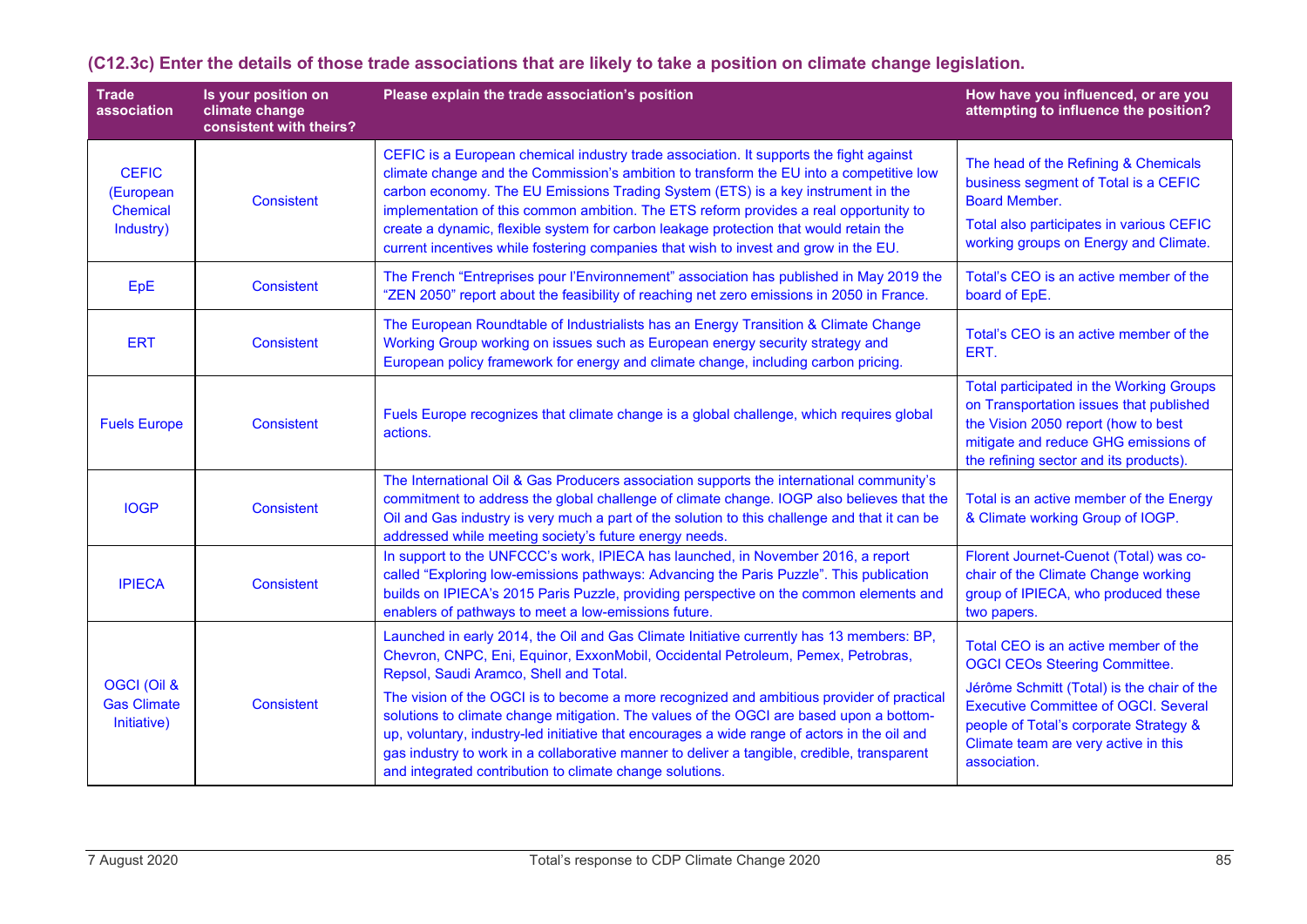| <b>Trade</b><br>association | Is your position on<br>climate change<br>consistent with theirs? | Please explain the trade association's position                                                                                                                                                                                                                                                                                                                                                                                                                                                                                                                    | How have you influenced, or are you<br>attempting to influence the position?                                                                                                                                                                                                                                                                                                                                                                                          |
|-----------------------------|------------------------------------------------------------------|--------------------------------------------------------------------------------------------------------------------------------------------------------------------------------------------------------------------------------------------------------------------------------------------------------------------------------------------------------------------------------------------------------------------------------------------------------------------------------------------------------------------------------------------------------------------|-----------------------------------------------------------------------------------------------------------------------------------------------------------------------------------------------------------------------------------------------------------------------------------------------------------------------------------------------------------------------------------------------------------------------------------------------------------------------|
| <b>WBCSD</b>                | <b>Consistent</b>                                                | The World Business Council for Sustainable Development has a Climate Policy Working<br>Group focusing on issues such as Paris Agreement implementation, carbon pricing and<br>Science-Based Targets (SBTs).                                                                                                                                                                                                                                                                                                                                                        | Total has been actively involved on the<br>subject of the TCFD with the WBCSD:<br>Total's CEO signed in 2017 the "CEO<br>guide to climate-related financial<br>disclosure" and in 2017 and 2018 Total<br>participated in the TCFD Oil & Gas<br>Preparer Forum and the subsequent<br>publication of the "Climate-related<br>financial disclosure by oil and gas<br>companies" report.<br>Total also participates to the working<br>group on Natural Climate Solutions. |
| <b>ACC</b>                  | <b>Mixed</b>                                                     | The American Chemistry Council has adopted a set of Climate Policy Principles. The main<br>ones are that policies must take into account the US oil and gas resources, that they should<br>be at federal level and technology neutral and protect the US industry competitiveness.<br>However, they have expressed opposition to the Clean Power Plan defined in 2015 by the<br>EPA.                                                                                                                                                                               | The head of Total Americas' Refining and<br>Petrochemicals Business Unit is a<br>member of the board of ACC.                                                                                                                                                                                                                                                                                                                                                          |
| <b>API</b>                  | <b>Mixed</b>                                                     | The American Petroleum Institute is the main trade association for Oil and Gas in the USA.<br>It considers climate change an important issue and is engaging to address this complex<br>global challenge. However, API does not have an official position on Carbon pricing but has<br>often been critical of putting a price on carbon. Also, API has supported the rollback of<br>methane emissions regulations which Total has opposed.                                                                                                                         | Total is a member of the newly created<br>Climate committee of the API where<br>climate-related subjects will be<br>discussed.                                                                                                                                                                                                                                                                                                                                        |
| <b>CAPP</b>                 | Inconsistent                                                     | The Canadian Association of Petroleum Producers is in principle supportive of climate-<br>related subjects such as the elimination of flaring, the reduction of methane emissions and<br>the development of CCS. However, their position lacks clarity on the subject of carbon<br>pricing. Additionally, in their March 2020 letter to the Canadian government in the context of<br>the COVID-19 crisis, CAPP took some public positions that are not aligned with our climate<br>positions. On May 5, 2020, Total therefore decided not to renew its membership. | <b>Total E&amp;P Canada CEO had numerous</b><br>exchanges with the association in 2019-<br>2020, as a member of the Board of<br>Governors.                                                                                                                                                                                                                                                                                                                            |

**(C12.3d) Do you publicly disclose a list of all research organizations that you fund?**

**x** Yes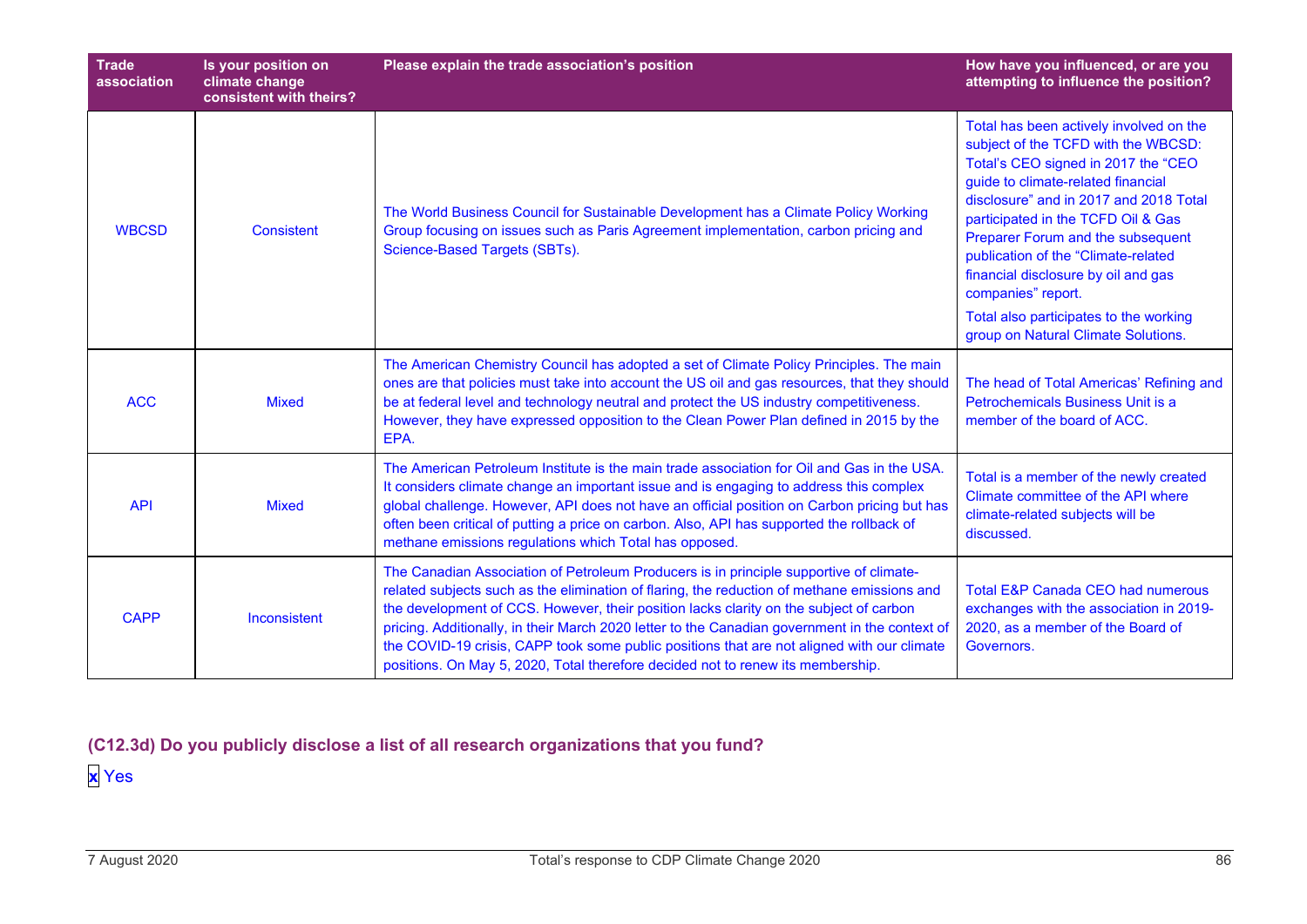#### **(C12.3e) Provide details of the other engagement activities that you undertake.**

Total actively engages with policy makers on climate change related issues and other topics through a number of either worldwide, European or national (i.e. French) trade organizations (IPIECA, IOGP, WBCSD, AFEP, ERT, MEDEF, UFIP, CEFIC, EUROPIA, CONCAWE, IDDRI…), and also as an individual company. For instance, in 2019, Total continued to sponsor, at the Paris Dauphine University in France, a chair on the economics of climate.

Total also supports the following organizations and initiatives:

- o The World Bank's Zero Routine Flaring by 2030 initiative.<br>
o The Climate and Clean Air Coalition's Oil & Gas Methane
- The Climate and Clean Air Coalition's Oil & Gas Methane Partnership.
- o The U.N. Global Compact's Caring for Climate initiative.;
- o The World Bank's Carbon Pricing Leadership Coalition.
- o The French Business Climate Pledge, a commitment by 99 French companies to combat climate change.
- o The Climate Leadership Council, which promotes a carbon dividends framework as a pragmatic solution to tackle climate change.
- o A Coalition to Contribute to Universal Access to Energy, bringing together 25 international businesses and organizations.
- o The coalition for the energy of the future which supports and accelerates the joint development of tangible energy solutions, therefore directly contributing to the reduction of carbon intensity of the transportation and logistics sectors (marine, road transportation...).
- $\circ$  Getting to net zero coalition which supports the maritime industry's decarbonisation by collaborating with companies across the maritime, energy, infrastructure and finance sectors.
- o The Terrawatt Initiative, which brings together key players in the private sector to promote affordable solar energy around the world.<br>○ Clean Sky for Tomorrow coalition which provides a crucial mechanism for top execut
- Clean Sky for Tomorrow coalition which provides a crucial mechanism for top executives and public leaders, across and beyond the aviation value-chain, to align on a transition to sustainable aviation fuels as part of a meaningful and proactive pathway for the industry to achieve carbonneutral flying.

### **C12.3f) What processes do you have in place to ensure that all of your direct and indirect activities that influence policy are consistent with your overall climate change strategy?**

Total has adopted a lobbying ethics charter that is published on its website (www.total.com). It governs Total's practices and ensures that our publicly stated positions are clearly communicated to our professional organizations or associations. The consensus required by these organizations does not always reflect our position. In such cases, Total believes that it is preferable to promote its ideas from within by working to convince its peers of to adopt its position, rather than leave the discussions. Total's participation in these organizations, beneficial in many ways including sharing of best practices, does not prevent us from publicly defending our positions, even when they differ from those of the organizations to which Total belongs. In the event of a difference, Total's position prevails. Mindful of the need to be fully transparent on climate-related issues, Total is committed to publishing a list of all of the professional organizations and associations of which Total is a member.

The Climate-Energy steering committee is a cross-functional committee, under the responsibility of the Director of the Strategy & Climate division and which includes representatives of diverse divisions such as HSE. Strategy & Climate (at corporate and business segments levels). Its aim is to coordinate, streamline and optimize the Group's climate change positions and engagement and the overall management of CO2 policies around the world as well as to contribute to improving the energy efficiency of our installations by setting objectives and following the achievements. The Climate-Energy steering committee meets at least two times per year. It prepares the set of objectives for the Group in terms of emissions reduction. Then these objectives are approved by the Executive Committee. The Climate-Energy steering committee is Total's main tool to ensure that our activities that influence policy are consistent with our overall climate change strategy.